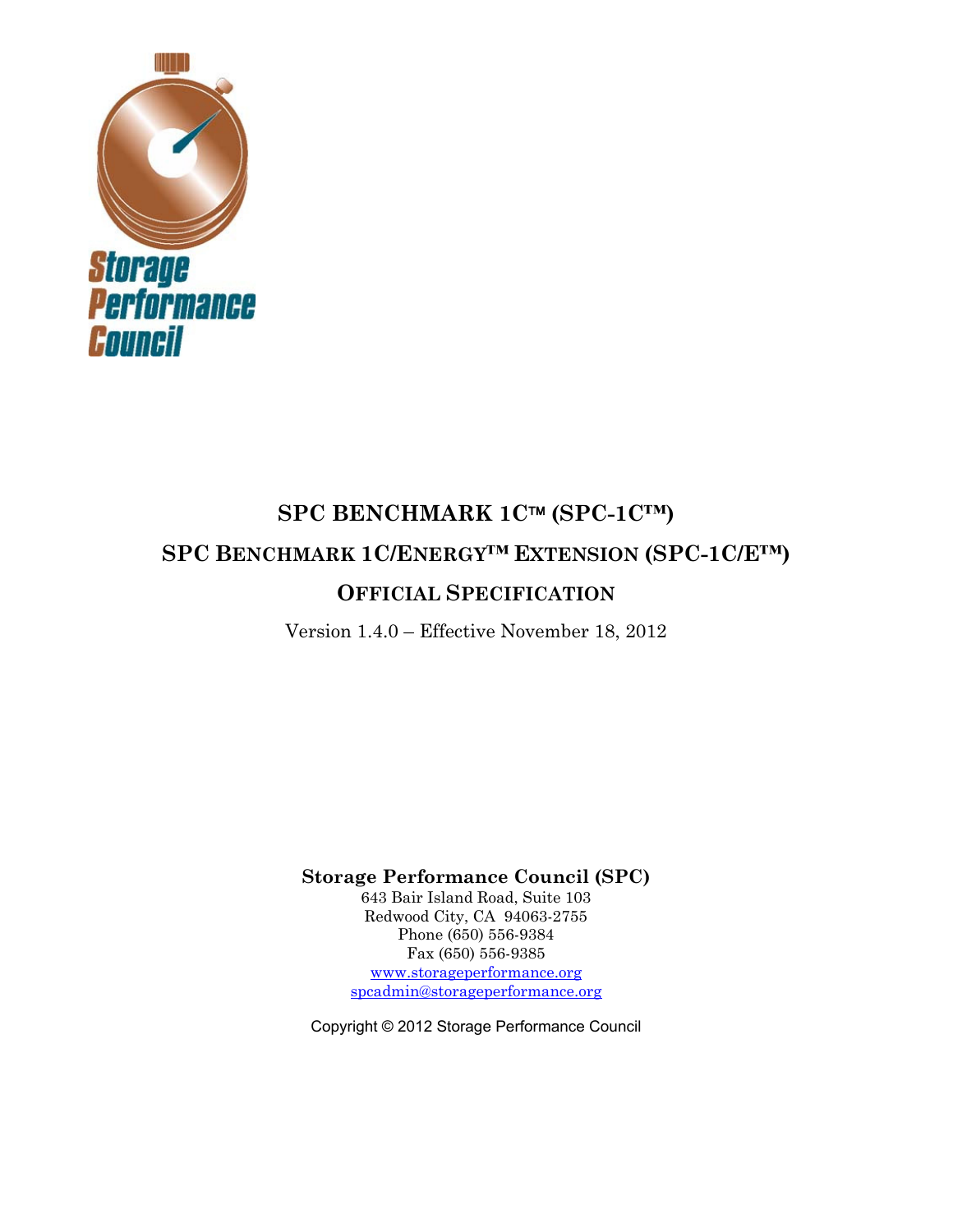# **SPC Membership**

(as of September 2012)

Austin Automation Center – Department of Veteran Affairs Cadence Design System, Inc. DataDirect Networks Dell Compellent Dot Hill Systems Corp. EMC Corporation Foundation for Research and Technology – Institute of Computer Science Fujitsu Computer Systems Corporation The George Washington University GridIron Systems, Inc. Hewlett-Packard Company Hitachi Data Systems Hongik University Huawei Technologies Co., Ltd. IBM Corporation Infortrend Technology, Inc. Jabil Circuit, Inc. Kaminario, Inc.

Korea Advanced Institute of Science and Technology Link\_A\_Media Devices Corporation LSI Corporation NEC Corporation NetApp, Inc. Oracle Corporation Pennsylvania State University QNAP Systems, Inc. Samsung Information Systems, America SanDisk Corporation Seagate Technology LLC Silicon Graphics International SolidFire, Inc. STEC, Inc. Texas Memory Systems, Inc. Toshiba America Information Systems, Inc. University of California, Santa Cruz X-IO Technologies XtremIO Inc.

#### **DOCUMENT HISTORY**

| <b>Effective Date</b> | <b>Version</b> | <b>Description</b>                                                                                                                                                  |
|-----------------------|----------------|---------------------------------------------------------------------------------------------------------------------------------------------------------------------|
| 2 April 2008          | 1.0.0          | The first official release of the SPC Benchmark $1C^{TM}$<br>$(SPC-1C)$ .                                                                                           |
| 17 September 2008     | 1.1.0          | Revised Clause 6.3.13.3 to change the COV requirement<br>from $0.2$ to $0.5$                                                                                        |
|                       |                | Revised Clause 2.6.8.2 to include data protection<br>capacity in the 50% utilization calculation.                                                                   |
|                       | 1.2.0          | Revised Clause 8.4 to align public use requirements<br>with SPC-2C.                                                                                                 |
| 20 May 2009           | 1.3.0          | Revised Clause 11.3 to include an on-site audit                                                                                                                     |
|                       |                | Added the SPC-1C/E extension (Clause 12)                                                                                                                            |
| 18 November 2012      | 1.4.0          | <b>Clause 2.2:</b> Revised to allow Physical Storage Capacity<br>to be reported either as formatted capacity or capacity<br>available for application use.          |
|                       |                | <b>Clause 2.7:</b> Revised to create two levels of "protected"<br>data protection: Protected 1 and Protected 2.                                                     |
|                       |                | <b>Clause 4.4.1.2:</b> Revised the Small Storage Subsystem<br>configuration constraint to be a single enclosure with a<br>maximum size of 4U.                       |
|                       |                | <b>Clause 6.3.3:</b> New wording to require all three ASUs<br>to be completely filled with specified content prior to<br>audited Test Run execution (ASU pre-fill). |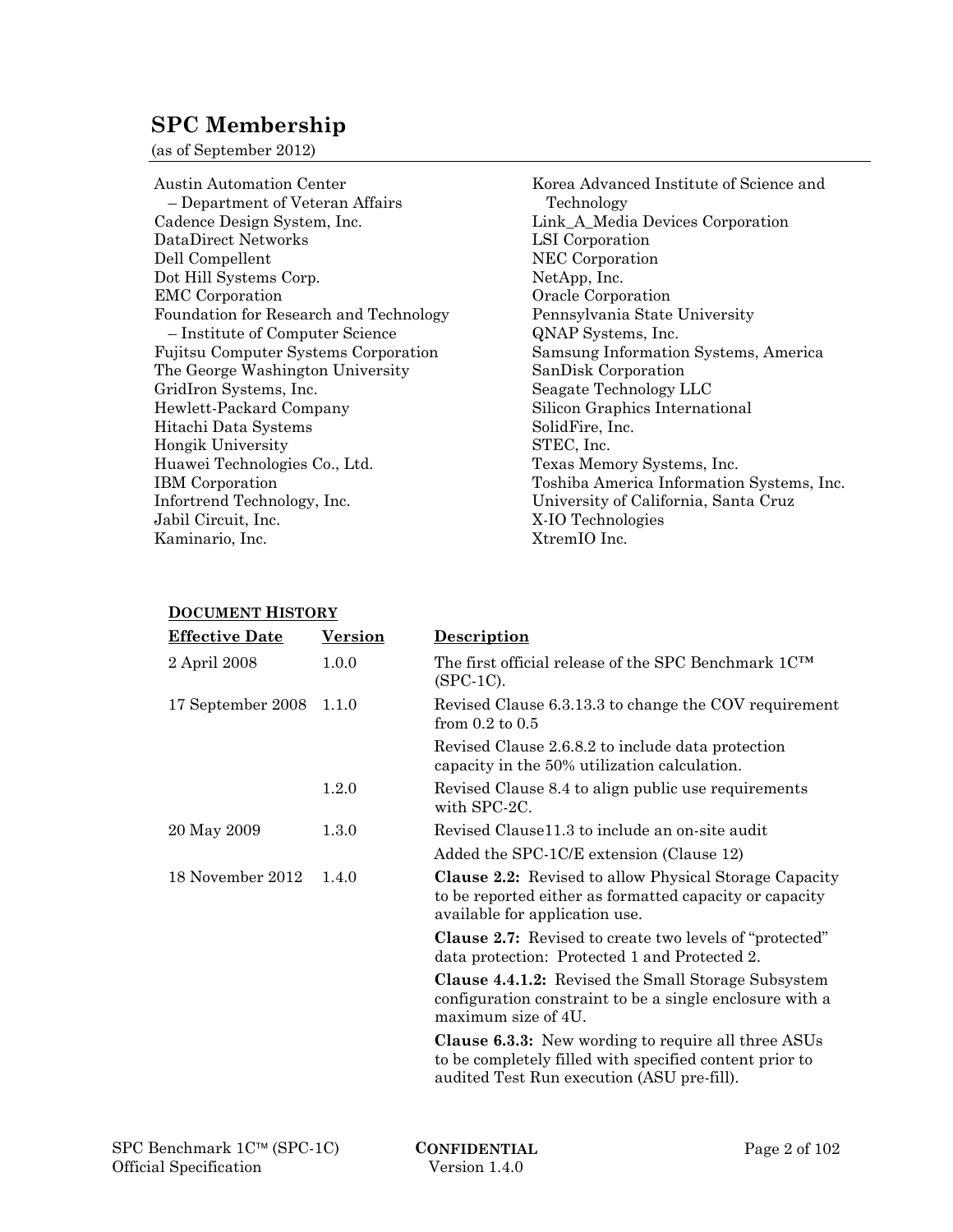**Clause 6.4.3.2.1:** Revised to require Measurement Interval duration for the Sustainability Test Run to be a minimum of 8 hours.

 **Clause 7.5:** New wording to allow use of the SPC-2 Persistence Test with auditor approval.

 **Clause 8.4.1:** New wording listing the requirements for public reference when using a non-local currency.

 **Clause 8.4.2.1:** Revised to clarify references to a single SPC-1C Result.

 **Clause 8.4.2.1:** Revised to require "current as of" date.

 **Clause 8.4.4:** Revised to address comparisons of SPC-1C Total Price with regards to pricing currency and the "target country".

 **Clause 8.4.4:** Revised to require "current as of" date.

 **Clause 9.1.6:** Revised to require inclusion of applicable tariffs, duties, and import fees if not included listed product pricing and to exclude any shipping costs.

 **Clauses 9.2.1.4 and 9.2.1.5:** Deleted requirement for local currency pricing.

 **Clause 9.2.2.2:** Revised to reference the specified "target country".

 **Clause 9.2.2.5:** Deleted because of redundancy.

 **Clause 9.2.3:** New wording to define the "target country" and requirements for pricing.

 **Clause 9.2.4:** New wording to define local and nonlocal currency pricing and requirements.

 **Clause 9.3.1.4:** Revised to require the total price to be stated in the minimum level of negotiable detail for the selected pricing currency.

 **Clause 9.3.2:** Deleted because of redundancy.

 **Clause 10.4.5.1:** Delete co-sponsor references.

 **Clause 10.4.5.2:** Revised to require FDR revision details to be highlighted when appropriate.

 **Clause 10.4.5.4, Table 10-9:** Revised to include the SPC-1C Submission Identifier, Currency Used, and "Target Country".

 **Clause 10.4.5.7:** New wording requiring the Executive Summary to include the basis (type and justification) of discounts included in the pricing.

 **Clause 10.4.5.11:** Revised to delete the "UID" and "WG" annotations.

 **Clause 10.4.7.1**: Revised to require an annotation that addresses reserved system overhead storage capacity that might not be included in the reported Physical Storage Capacity.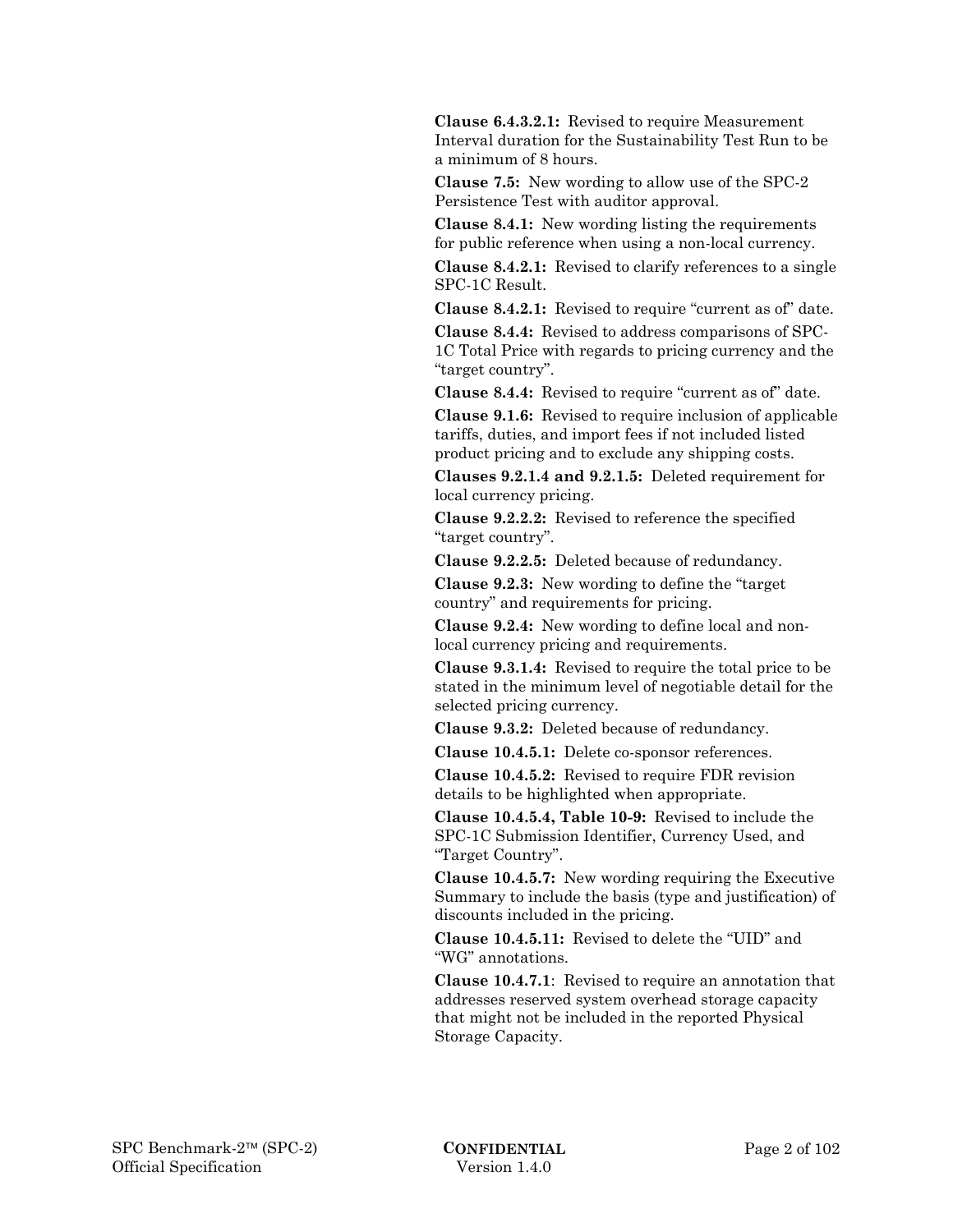# **Table of Contents**

| 0.1        |                                                                |  |
|------------|----------------------------------------------------------------|--|
| 0.2        |                                                                |  |
| 0.3        |                                                                |  |
| 0.4        |                                                                |  |
| 0.5        |                                                                |  |
|            |                                                                |  |
| 1.1        |                                                                |  |
| 1.2        |                                                                |  |
|            |                                                                |  |
| 2.1        |                                                                |  |
| 2.2        |                                                                |  |
| 2.3        |                                                                |  |
| 2.4        |                                                                |  |
| 2.5<br>2.6 |                                                                |  |
| 2.7        |                                                                |  |
|            |                                                                |  |
| 3.1        |                                                                |  |
| 3.2        |                                                                |  |
| 3.3        |                                                                |  |
| 3.4        |                                                                |  |
| $3.5\,$    |                                                                |  |
|            | <b>CLAUSE 4: BENCHMARK CONFIGURATION AND TESTED STORAGE</b>    |  |
|            |                                                                |  |
| 4.1        |                                                                |  |
| 4.2        | BENCHMARK CONFIGURATION COMPONENT AVAILABILITY AND SUPPORT  26 |  |
| 4.3        |                                                                |  |
| 4.4        |                                                                |  |
| 4.5        |                                                                |  |
|            |                                                                |  |
| 5.1        |                                                                |  |
| 5.2        |                                                                |  |
| 5.3<br>5.4 |                                                                |  |
|            | CLAUSE 6: TEST MEASUREMENT REQUIREMENTS (EXECUTION RULES)36    |  |
|            |                                                                |  |
| 6.1        |                                                                |  |
| 6.2        |                                                                |  |
| 6.3<br>6.4 |                                                                |  |
|            |                                                                |  |
| 7.1        |                                                                |  |
| 7.2        |                                                                |  |
| 7.3        |                                                                |  |
|            |                                                                |  |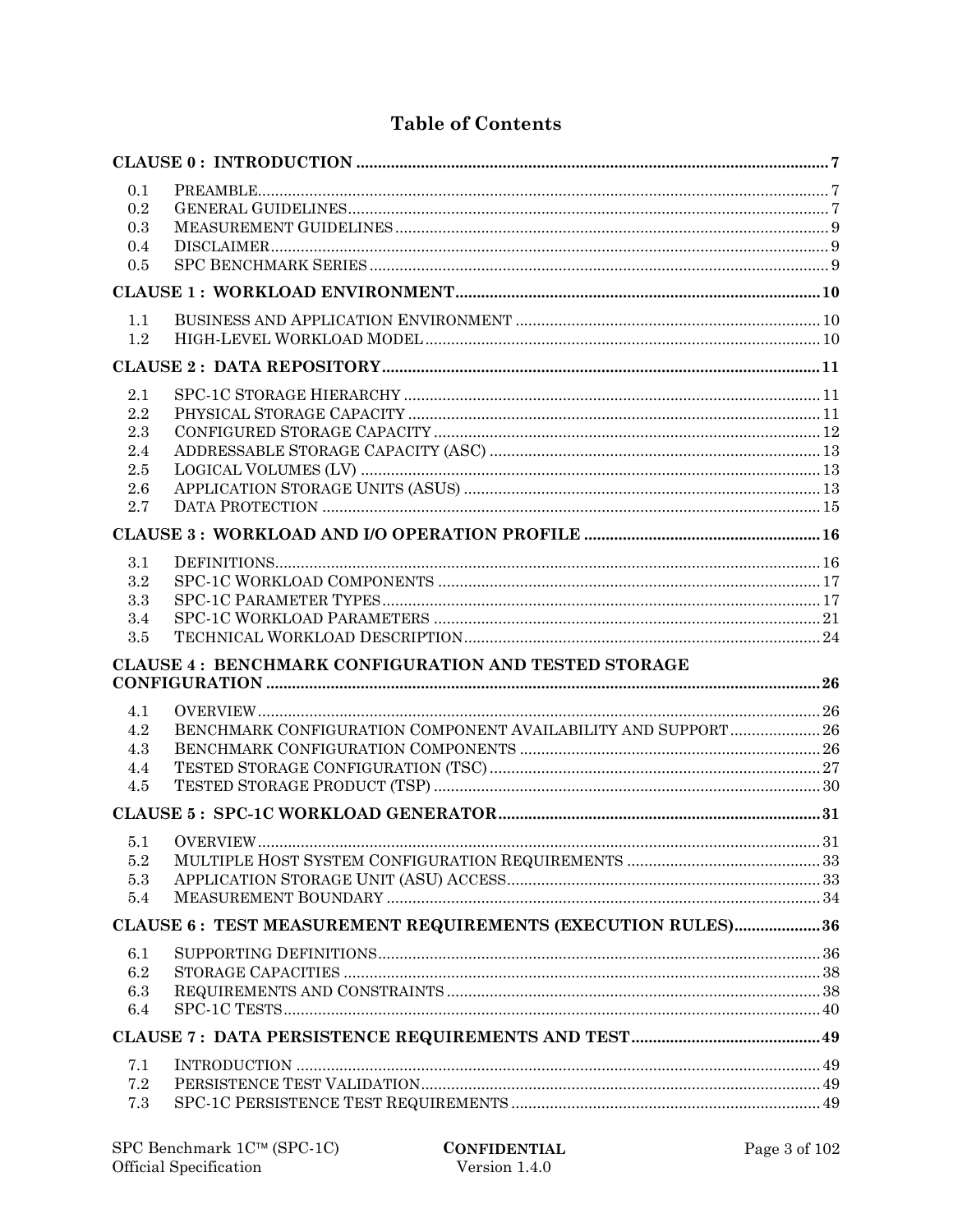| 7.4  |                                                                     |  |
|------|---------------------------------------------------------------------|--|
| 7.5  |                                                                     |  |
|      |                                                                     |  |
| 8.1  |                                                                     |  |
| 8.2  |                                                                     |  |
| 8.3  |                                                                     |  |
| 8.4  |                                                                     |  |
|      |                                                                     |  |
| 9.1  |                                                                     |  |
| 9.2  |                                                                     |  |
| 9.3  |                                                                     |  |
|      |                                                                     |  |
| 10.1 |                                                                     |  |
| 10.2 |                                                                     |  |
| 10.3 |                                                                     |  |
| 10.4 |                                                                     |  |
|      |                                                                     |  |
| 11.1 |                                                                     |  |
| 11.2 |                                                                     |  |
| 11.3 |                                                                     |  |
| 11.4 |                                                                     |  |
| 11.5 |                                                                     |  |
| 11.6 |                                                                     |  |
| 11.7 | CREATING A NEW SPC-1C RESULT BASED ON AN EXISTING SPC-1C RESULT  90 |  |
|      |                                                                     |  |
| 11.8 |                                                                     |  |
|      |                                                                     |  |
| 12.1 |                                                                     |  |
| 12.2 |                                                                     |  |
| 12.3 |                                                                     |  |
| 12.4 |                                                                     |  |
| 12.5 |                                                                     |  |
| 12.6 |                                                                     |  |
| 12.7 |                                                                     |  |
| 12.8 |                                                                     |  |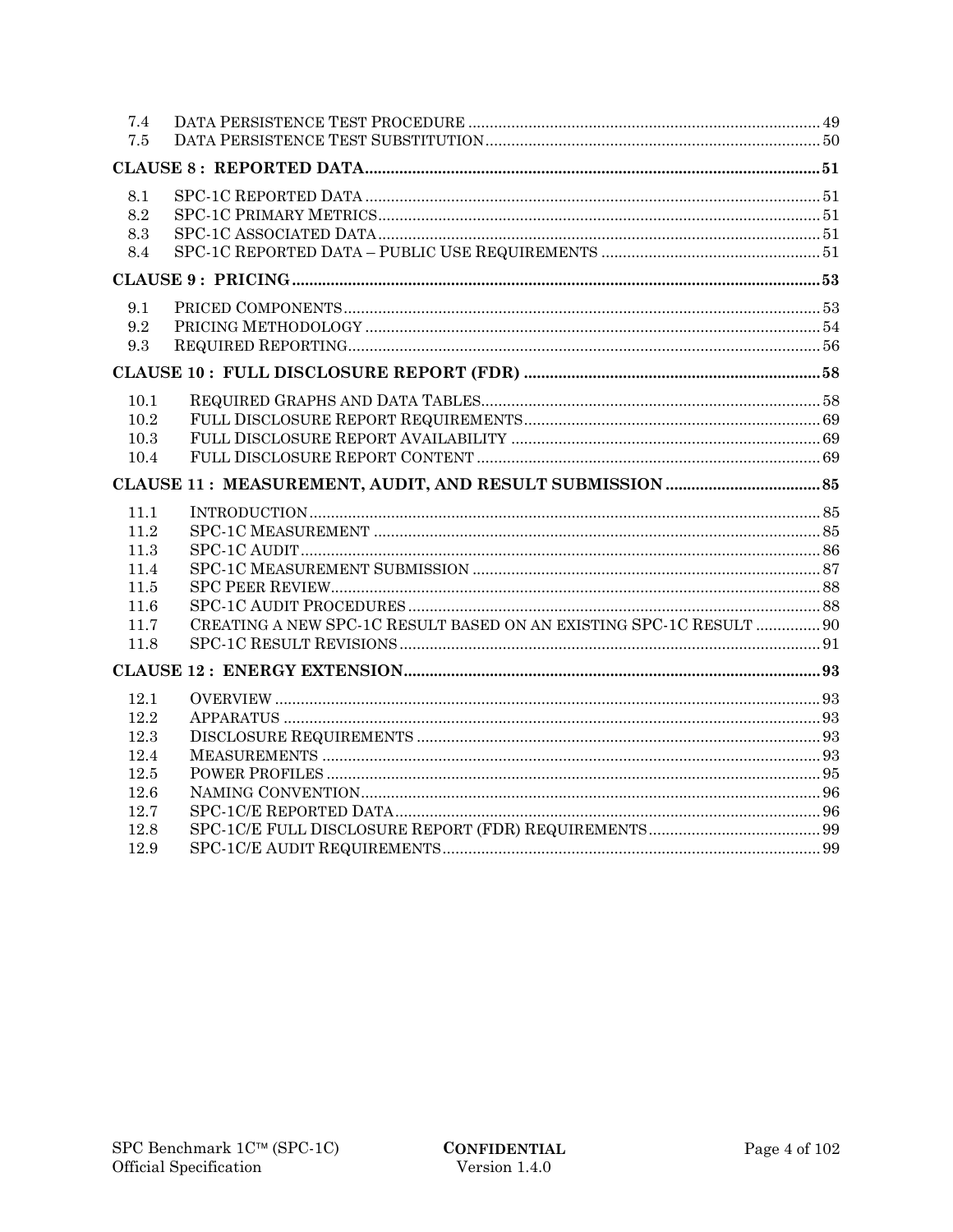# **Table of Figures**

| Figure 4-1: Embedded Storage Adapter/Controller - Internal/External Physical Storage |
|--------------------------------------------------------------------------------------|
| Figure 4-2: External Storage Adapter/Controller - External Storage Devices  29       |
|                                                                                      |
|                                                                                      |
| Figure 5-2: Workload Generator Components, I/O Streams, and ASUs 32                  |
|                                                                                      |
| Figure 5-4: Measurement Boundary in an UNIX System Implementation35                  |
|                                                                                      |
|                                                                                      |
|                                                                                      |
|                                                                                      |
|                                                                                      |
|                                                                                      |
|                                                                                      |
|                                                                                      |
|                                                                                      |
|                                                                                      |
|                                                                                      |
|                                                                                      |
|                                                                                      |
|                                                                                      |
| Figure 10-8: Benchmark Configuration/Tested Storage Configuration Diagram ?4         |
|                                                                                      |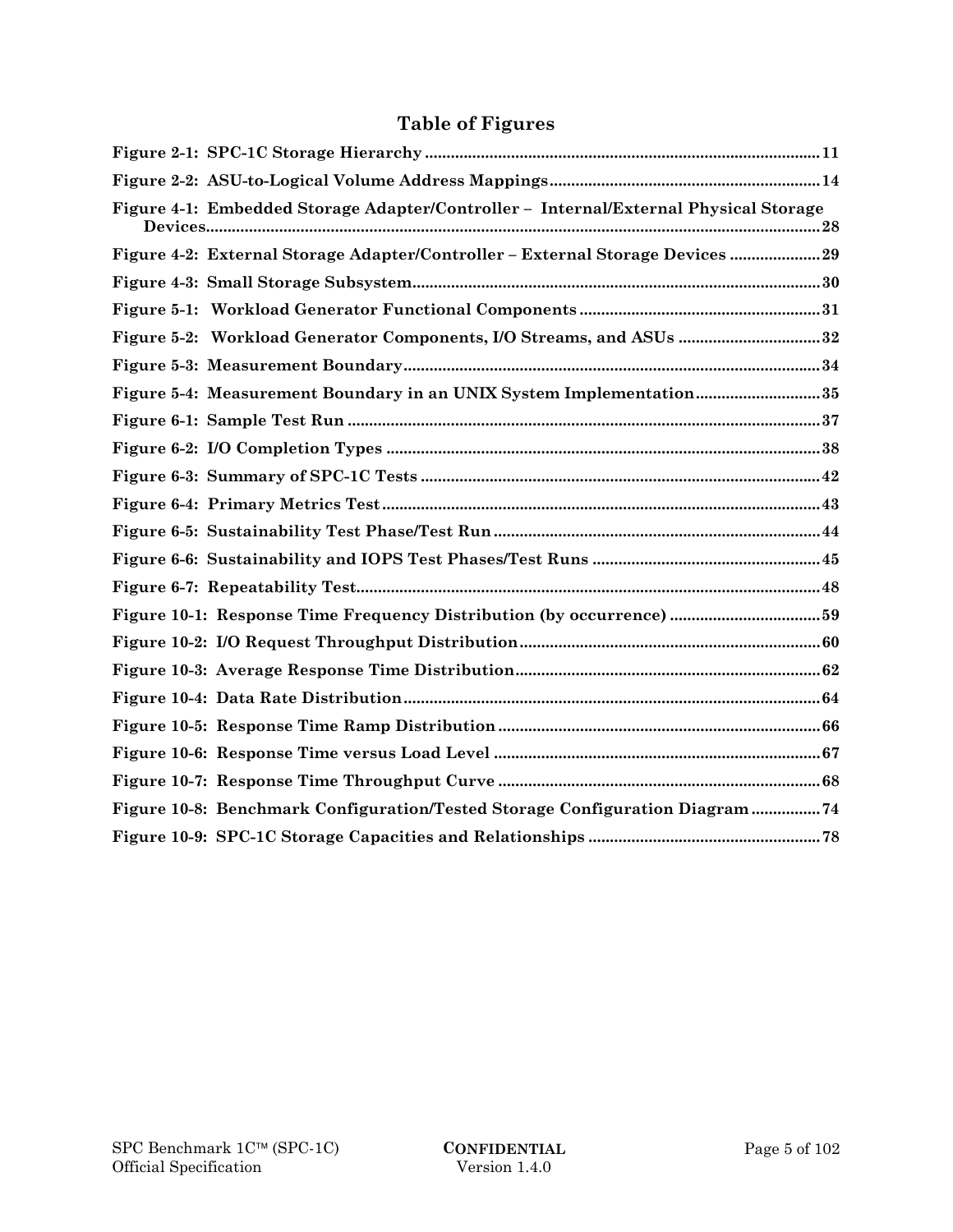# **Table of Tables**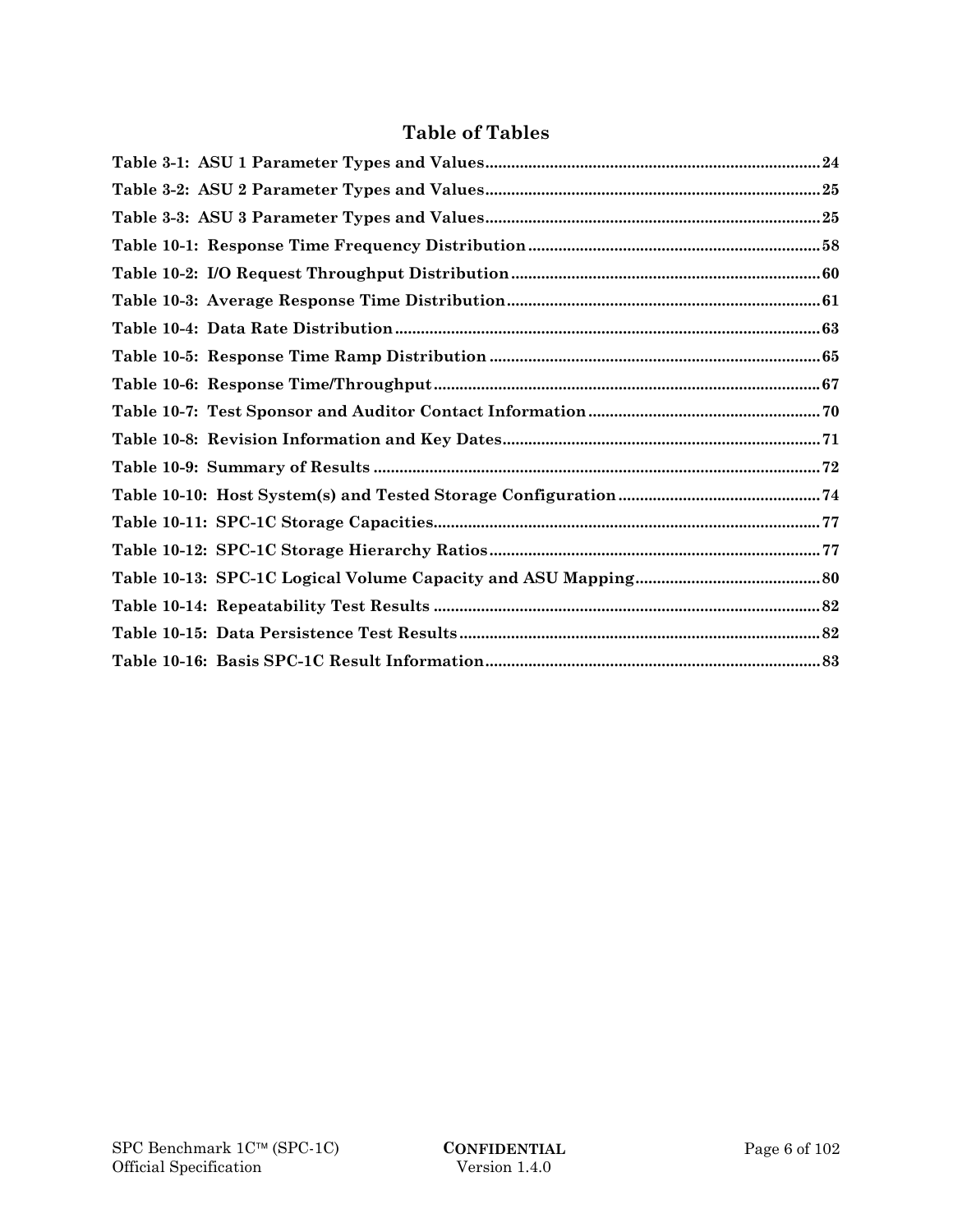# **Clause 0: Introduction**

# **0.1 Preamble**

SPC Benchmark  $1C^{TM}$  (SPC-1C<sup>TM</sup>) is the first industry-standard storage performance benchmark for storage components such as:

- Storage Devices (disks, solid devices, etc.)
- Storage Adapters/Controllers (HBAs, RAID controllers, etc.)
- Enclosures
- Storage Software (volume managers, data protection, etc.)

SPC-1C consists of a benchmark workload that is representative of end user applications characterized by:

- Demanding I/O throughput requirements
- Sensitive I/O response time constraints
- Dynamic workload behaviors
- Diverse user populations and expectations
- Data persistence requirements to ensure preservation of data without corruption or loss

SPC-1C Results are a reliable, accurate source of storage performance characterization information for individual storage components, as well as providing the basis for performance comparison between storage components offered by multiple vendors.

The information provided by SPC-1C Results is intended to provide value throughout a storage component's lifecycle (e.g. development of product requirements; product implementation; performance tuning; capacity planning, market positioning; and purchase evaluations). In addition, the information can provide valuable insight into the expected performance of the larger storage configurations, of which each component is a part.

SPC-1C is intended to be vendor and platform independent. Any vendor should be able to sponsor and publish an SPC-1C Result, provided their benchmark configuration satisfies the performance, integrity, and availability requirements of this specification. Rather than requiring or favoring a particular implementation, it is the goal of SPC-1C to provide a robust, verifiable, reproducible environment within which the relative strengths of differing design and configuration approaches can be evaluated.

# **0.2 General Guidelines**

The purpose of SPC benchmarks is to provide objective, relevant, and verifiable data to purchasers of I/O subsystems. To that end, SPC specifications require that benchmark tests be implemented with system platforms and products that:

- 1. Are generally available to users.
- 2. A significant percentage of the users in the target market segment would implement.
- 3. Are relevant to the market segment that the SPC-1C benchmark represents.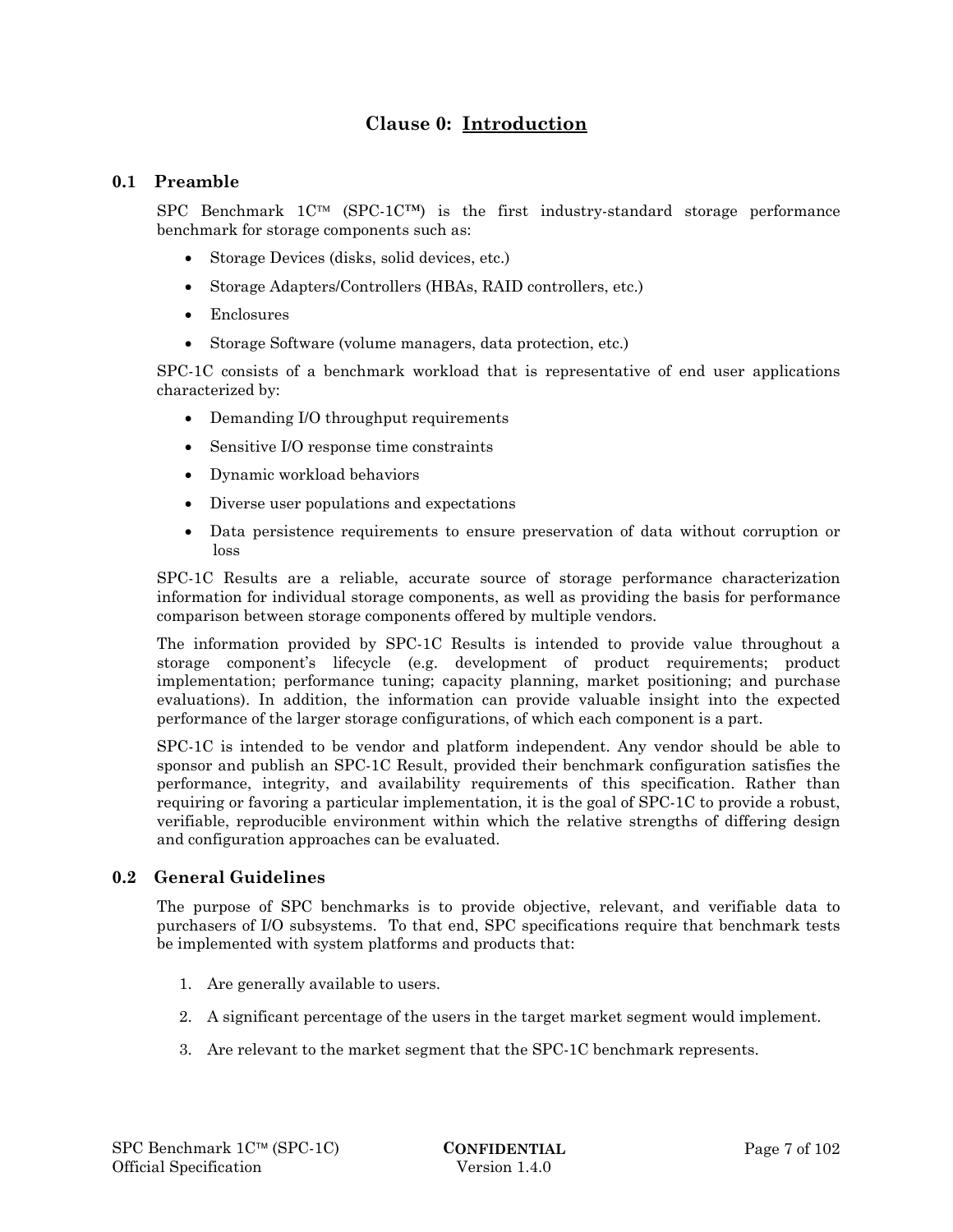In addition, all SPC benchmark results are required to be sponsored by a distinctly identifiable entity, which is referred to as the Test Sponsor. The Test Sponsor is responsible for the submission of all required SPC benchmark results and materials. The Test Sponsor is responsible for the completeness, accuracy, and authenticity of those submitted results and materials as attested to in the required Letter of Good Faith *(Appendix A)*. A Test Sponsor is not required to be a SPC member and may be an individual, company, or organization.

The use of new systems, products, technologies (hardware or software) and pricing is encouraged so long as they meet the requirements above. Specifically prohibited are benchmark systems, products, and pricing (hereafter referred to as "implementations") whose primary purpose is performance optimization of SPC benchmark results without any corresponding applicability to real-world applications and environments. In other words, all "benchmark specials," implementations that improve benchmark results but not general, realworld performance are prohibited.

The following characteristics should be used as a guide to judge whether a particular implementation is a "benchmark special". It is not required that each point below be met, but that the cumulative weight of the evidence be considered to identify an unacceptable implementation. Absolute certainty or certainty beyond a reasonable doubt is not required to make a judgment on this complex issue. The question that must be answered is this: based on the available evidence, does the clear preponderance (the greater share or weight) of evidence indicate that this implementation is a "benchmark special"?

The following characteristics should be used to judge whether a particular implementation is a benchmark special:

- Is the implementation generally available, documented, and supported?
- Does the implementation have significant restrictions on its use or applicability that limits its use beyond SPC benchmarks?
- Is the implementation or part of the implementation poorly integrated into the larger product?
- Does the implementation take special advantage of the limited nature of SPC benchmarks (e.g., I/O Request profile, I/O Request mix, I/O Request concurrency and/or resource contention) in a manner that would not be generally applicable to the environment the benchmark represents?
- Is the use of the implementation discouraged by the vendor? (This includes failing to promote the implementation in a manner similar to the Test Sponsor's other products and technologies.)
- Does the implementation require uncommon sophistication on the part of the end-user, programmer, or system administrator?
- Is the packaging or pricing unusual or non-customary for the vendor or unusual or noncustomary to normal business practices? The following pricing practices are suspect:
	- $\triangleright$  Availability of a discount to a small subset of possible customers.
	- Discounts documented in an unusual or non-customary manner.
	- $\triangleright$  Pricing featured as a close-out or one-time special.
	- $\triangleright$  Unusual or non-customary restrictions on transferability of product, warranty or maintenance on discounted items.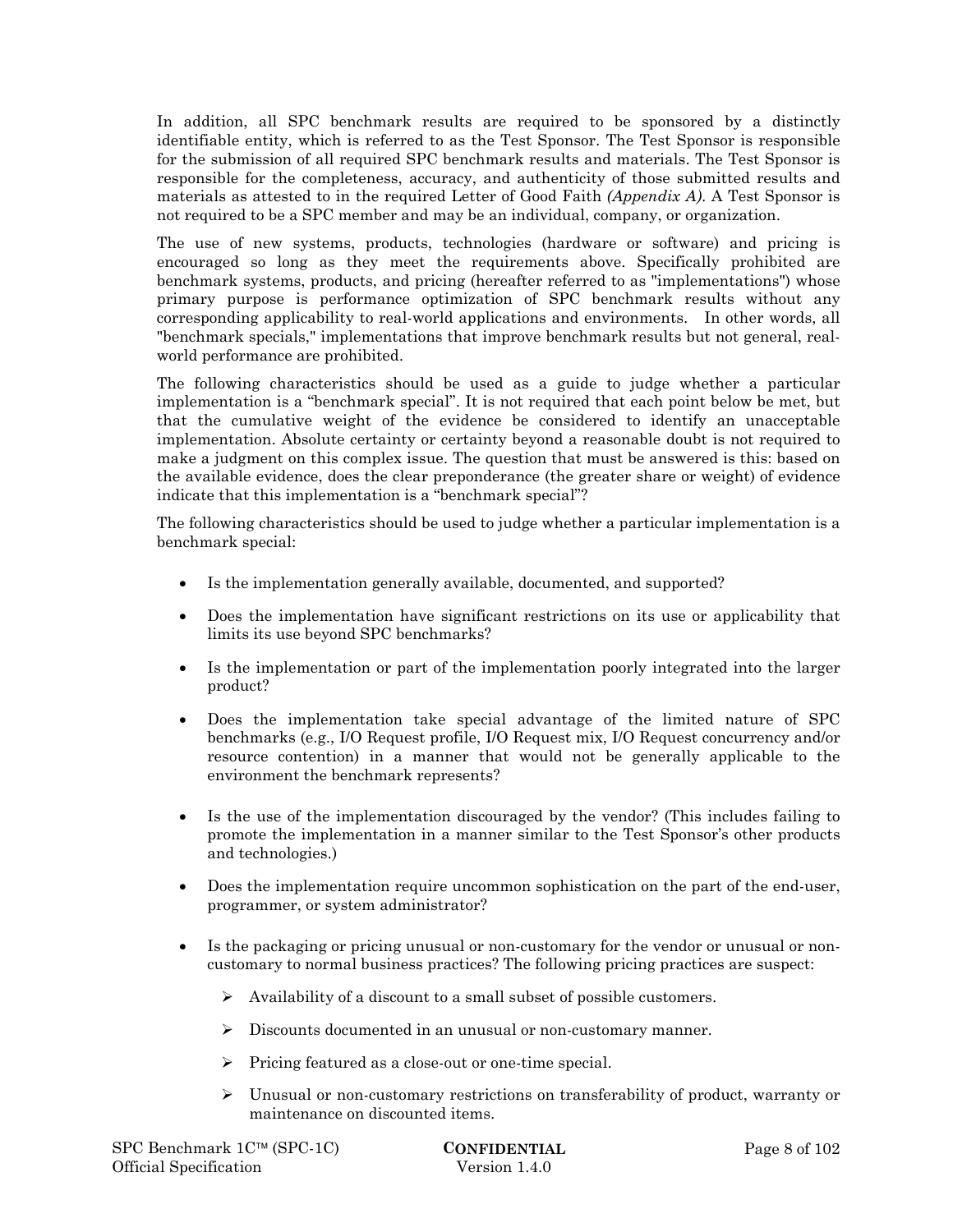Is the implementation being commonly used or purchased by a majority of end-users in the market area the benchmark represents? If the implementation is not currently being used by end-users, is there any evidence to indicate that it will be used by a significant number of users?

To assure the equitable application of this standard, the SPC has created a robust system of audit and peer review. It is the goal of the SPC to assure that only those results, which represent accurate and meaningful product performance, will be endorsed as official SPC results.

# **0.3 Measurement Guidelines**

SPC benchmark results are expected to be accurate representations of subsystem performance. Therefore, stringent measurement, auditing, and reporting guidelines are mandated by this specification. In general, fidelity and candor must be maintained in reporting any items necessary to reproduce the reported results even if the items are not explicitly required to be disclosed by the SPC-1C benchmark specification.

More detailed measurement, evaluation and disclosure requirements can be found in the body of the specification.

### **0.4 Disclaimer**

While the SPC-1C benchmark emulates a broad range of server applications, it neither represents the entire range of I/O requirements for server systems nor precisely mimics any particular application. In addition, the extent to which anyone is capable of achieving the results reported by a vendor is highly dependent upon how closely the customer's application maps to the SPC-1C workload. The extrapolation of SPC-1C results to other environments is therefore not recommended.

Actual system performance is highly dependent upon specific workload characteristics, platform configuration, and application-specific tuning. Relative system performance will vary as a result of these and other factors. Thus, SPC-1C should not be used as a substitute for customer application benchmarking when critical performance requirements are called for.

SPC-1C uses terminology and metrics that are similar to other benchmarks. This similarity does not imply that results from this benchmark are comparable with other benchmarks.

### **0.5 SPC Benchmark Series**

SPC-1C is the first of a series of storage oriented system benchmarks focused on storage components and small storage subsystems. It utilizes a common SPC benchmark framework, which was also previously used by SPC-1.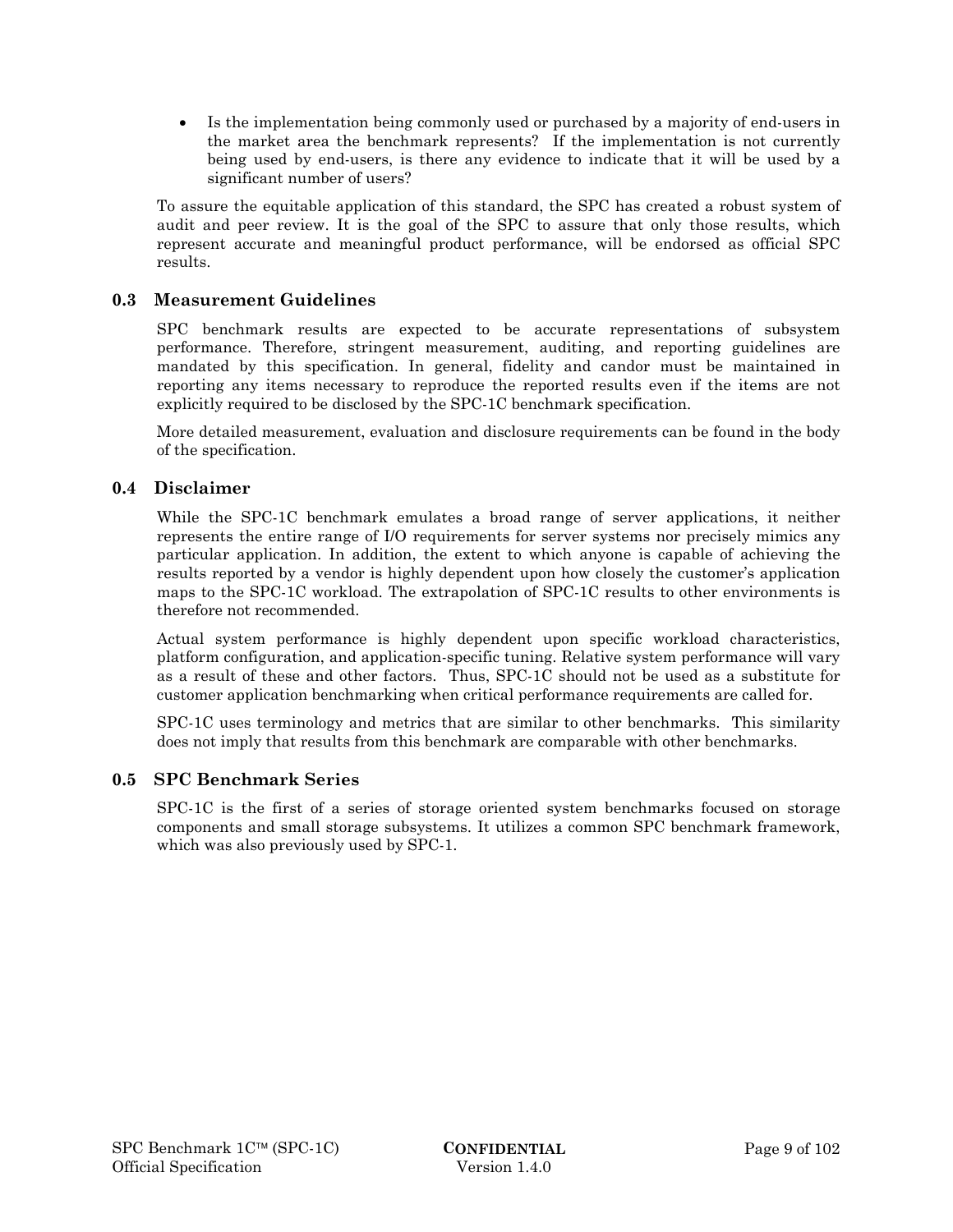# **Clause 1: Workload Environment**

# **1.1 Business and Application Environment**

SPC-1C is comprised of a set of I/O operations designed to demonstrate the performance of a storage component while performing the typical functions of a business critical application. SPC-1C represents a segment of applications characterized by predominately random I/O operations and requiring both queries as well as update operations. (Examples of those types of applications include OLTP systems, database systems, and mail server applications.

# **1.2 High-Level Workload Model**

The segment of applications represented by SPC-1C covers a broad range of user profiles and business functions. Since the focus of SPC-1 is on the commonalties of those applications, it was necessary to develop a model that would simplify the workload to the point that highlighted the similarities of its business segment while removing any conflicts and details that weren't central to performance evaluation. The model used in SPC-1C has two major components:

- Business Scaling Units (BSUs)
- Application Storage Units (ASUs)

### **1.2.1 Business Scaling Units (BSUs)**

Each Business Scaling Unit (BSU) represents the aggregate I/O load created by a specified number of users. By focusing on this aggregated I/O load, SPC-1C is able to provide a scalable stimulus that will provide a broad test of the storage component without getting lost in the detail that would be necessary for the accurate modeling of any one application. The result is a benchmark workload that retains its relevance across many generations of a particular application and through a broad spectrum of possible applications.

SPC-1C performance throughput is be scaled by increasing or decreasing the number of BSUs specified to the SPC-1C Workload Generator *(Clause 5)*. Each BSU represents a community of users who collectively generate five (5) I/Os per second. Throughput of five (5) I/Os per second for each BSU specified, represents a best case in which no significant contention occurs for configuration resources. The actual throughput measured will depend upon each individual storage configuration measured.

### **1.2.2 Application Storage Units (ASUs)**

The storage accessed by the SPC-1C Workload Generator is referred to as Application Storage Units (ASUs). Each ASU represents an abstraction of storage media and does not require a particular physical implementation. The physical implementation is determined by the Test Sponsor and must meet the storage configuration requirements stated in Clause 2: Data Repository. See Clause 4: Benchmark Configuration and Tested Storage Configuration for examples of supported configurations.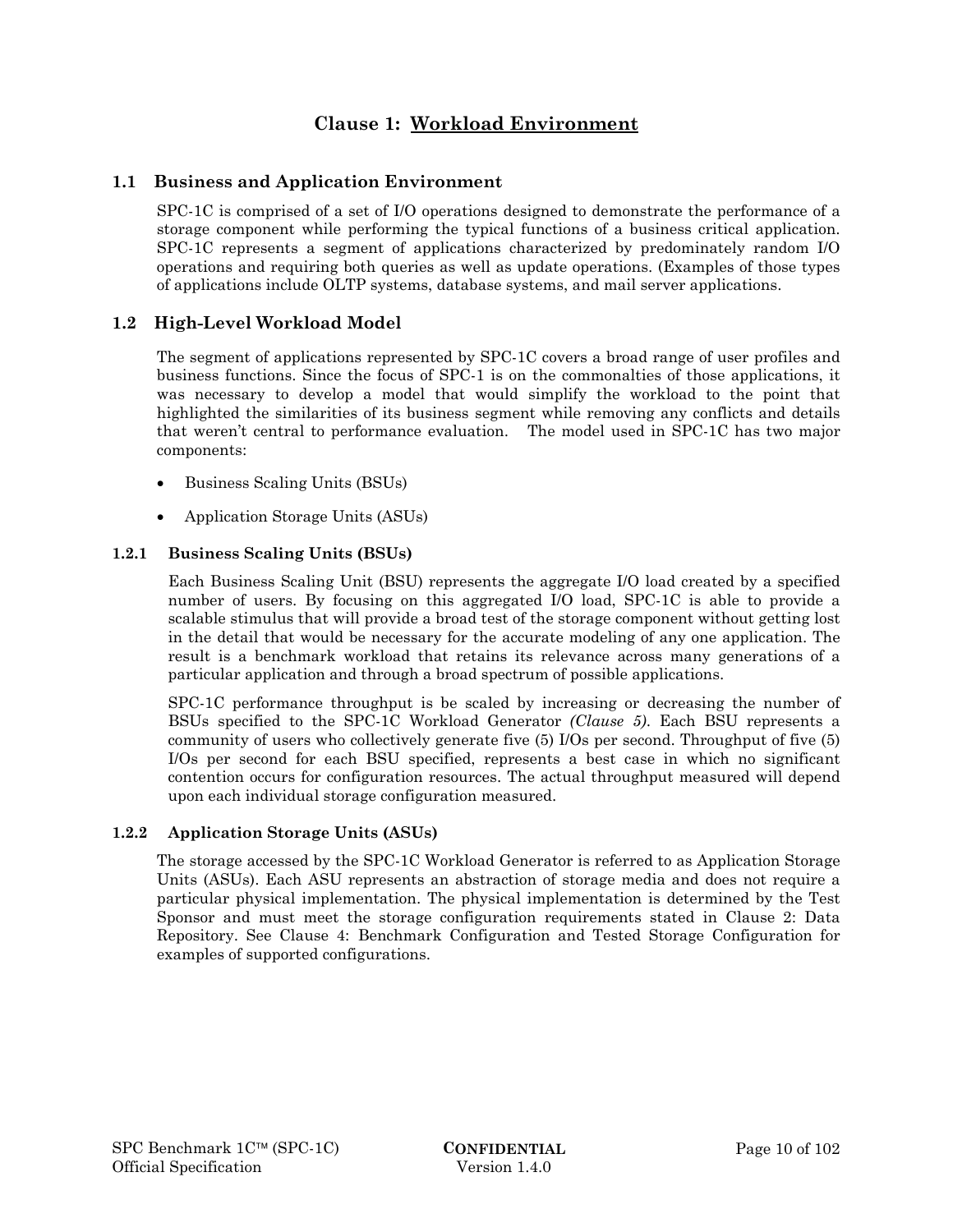# **Clause 2: Data Repository**

# **2.1 SPC-1C Storage Hierarchy**

The SPC-1C data repository segments storage components into five distinct roles:

- Physical Storage Capacity defined in Clause 2.2.
- Configured Storage Capacity defined in Clause 2.3.
- Addressable Storage Capacity defined in Clause 2.4.
- Logical Volumes (LV) defined in Clause 2.5.
- Application Storage Unit (ASU) Capacity defined in Clause 2.6.

The relationship between the different storage capacities is illustrated in Figure 2-1. Included in the above storage capacities are:

- Storage capacity used for Data Protection as defined in Clause 2.7.
- Required Storage defined in Clause 2.3.2.
- Global Storage Overhead defined in Clause 2.2.3.
- Unused Storage defined in Clause 2.2.4.



# **Figure 2-1: SPC-1C Storage Hierarchy**

### **2.2 Physical Storage Capacity**

- 2.2.1 Physical Storage Capacity is typically the formatted capacity of all Storage Devices that are physically present in the Tested Storage Configuration.
- 2.2.1.1 In cases where the formatted capacity of a configured Storage Device is not publicly available information, the reported value will be the capacity reported as available for application use.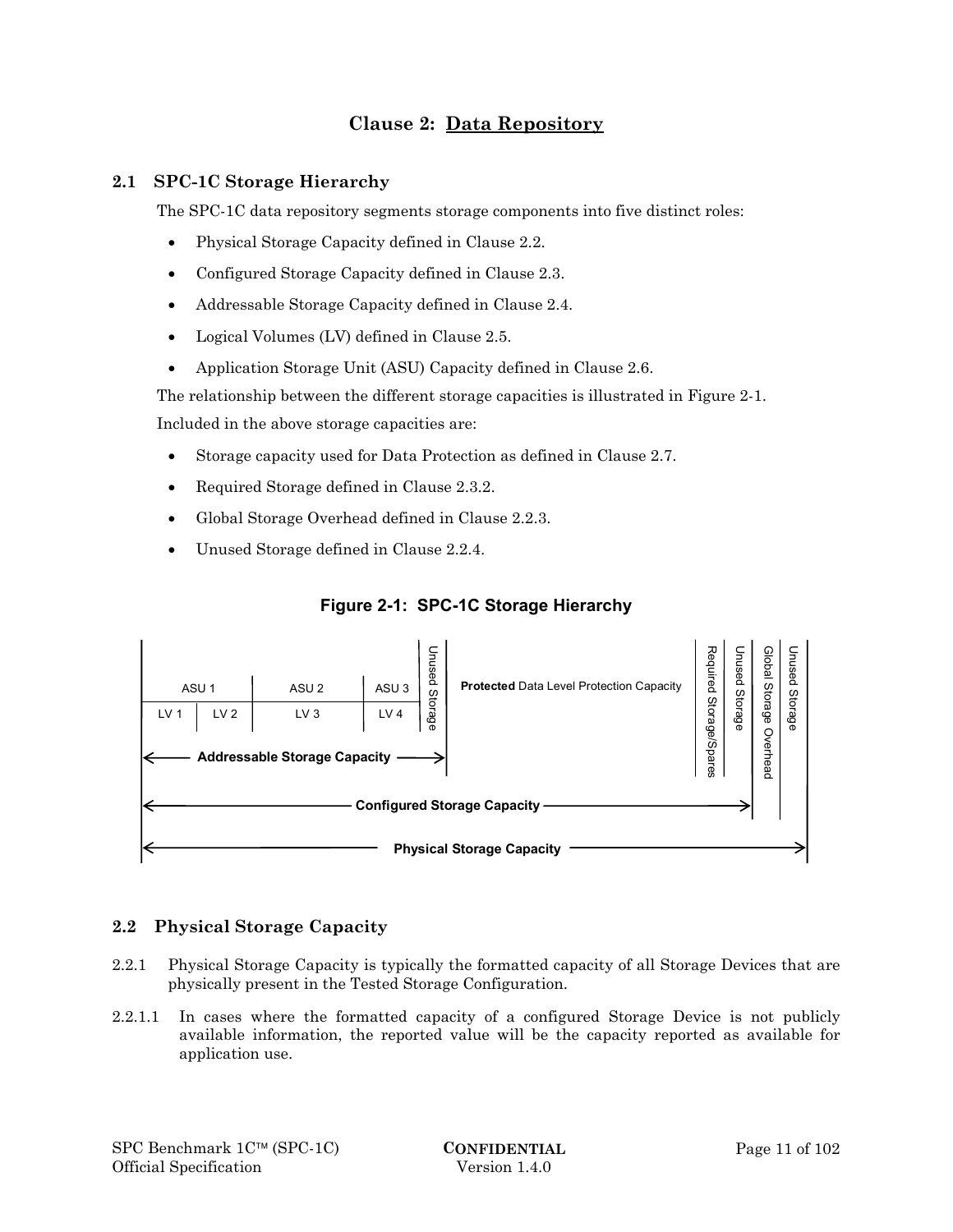- 2.2.1.2 In cases where both the formatted capacity and the capacity available for application use are publicly available information, the Test Sponsor will report either value. In such cases, the choice made by the Test Sponsor must be applied to all configured Storage Devices of the same model.
- 2.2.1.3 If the Test Sponsor reconfigures the capacity of a Storage Device as documented in Clauses 2.2.1.1 or 2.2.1.2 so that the resultant capacity is less than the original value, the difference is reported as Global Storage Overhead, as described in 2.2.3, and included in the reported Physical Storage Capacity.
- 2.2.2 All Storage Devices present in the TSC must be included in Physical Storage Capacity, whether or not it is cabled in or powered up.
- 2.2.3 Global Storage Overhead consists of the Physical Storage Capacity that is required for storage subsystem use, such as metadata, and unavailable for use by application programs such as the SPC-1C Workload Generator.
- 2.2.4 Unused Storage within the Physical Storage Capacity consists of Physical Storage Capacity available for use but not included in Required Storage/Spares, Addressable Storage Capacity, and Unused Storage described in Clauses 2.3.2 and 2.4.3.
- 2.2.5 Physical Storage Capacity excludes any storage, with the exception of Global Storage Overhead, that cannot be configured for use by the benchmark.

*Comment: The intent of this clause is to accurately disclose the physical storage that could be configured application use, plus the storage reserved for system use and unavailable for application use. For example, this would exclude the difference between unformatted and formatted storage or storage devices that have failed.* 

2.2.6 Physical Storage Capacity must be greater than or equal to Configured Storage Capacity.

# **2.3 Configured Storage Capacity**

- 2.3.1 Configured Storage includes the Addressable Storage Capacity and any other storage capacity necessary to implement the Addressable Storage Capacity described in Clause 2.4 such as hot spares, parity disks, journal disks, log disks, etc.
- 2.3.2 Unused Storage within Configured Storage Capacity consists of Configured Storage Capacity available for use but not included in Required Storage/Spares, Addressable Storage Capacity, and the Unused Storage described in Clause 2.4.3.
- 2.3.3 Required Storage/Spares typically consists of:
	- Storage capacity used for data protection (parity, mirroring, etc.)
	- Required or optionally configured spares.
	- Metadata used by a controller of volume manager.
- 2.3.4 Configured Storage Capacity must be equal to or greater than Addressable Storage Capacity.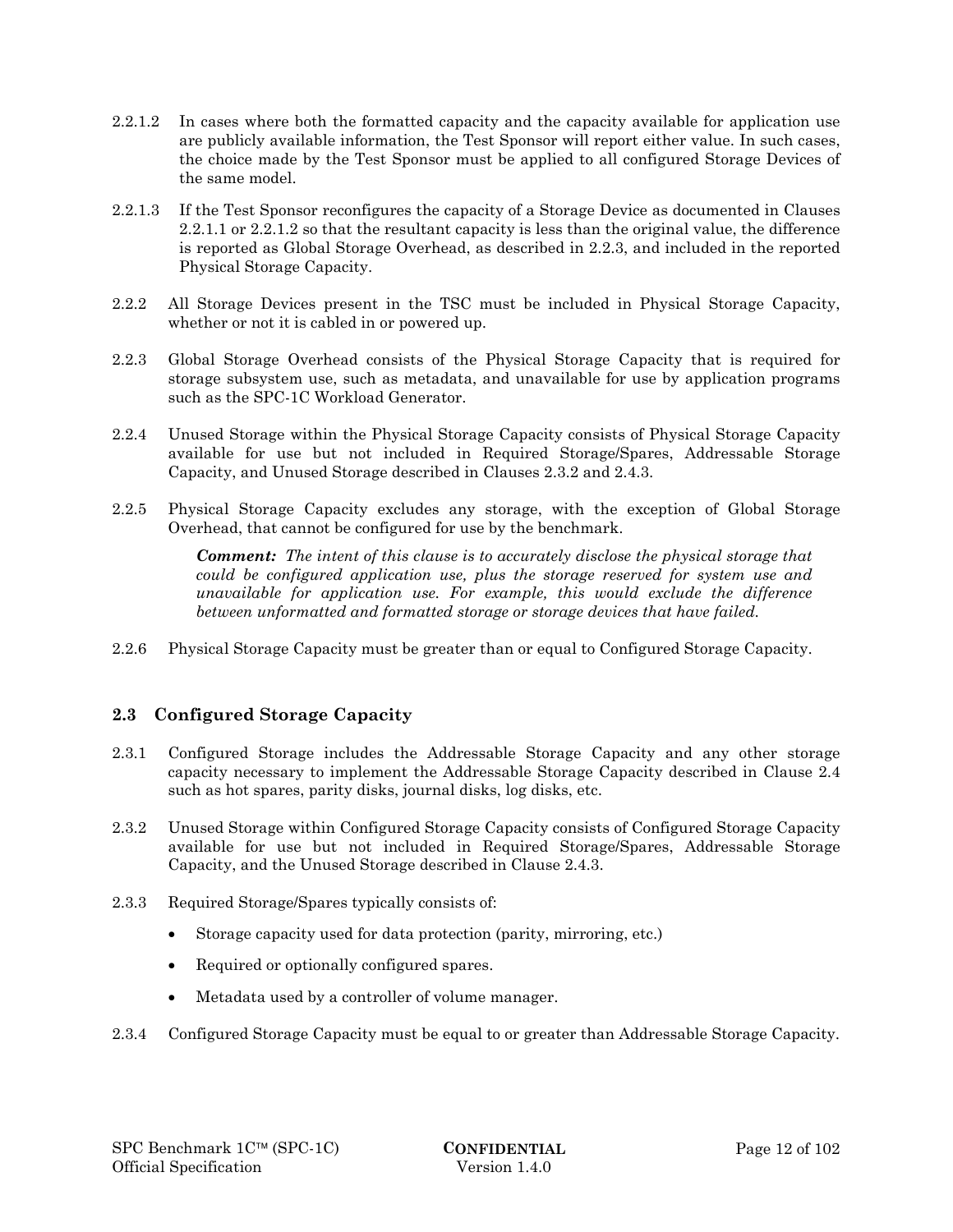# **2.4 Addressable Storage Capacity (ASC)**

- 2.4.1 Addressable Storage Capacity represents the total storage that can be read and written by application programs on Host Systems such as the SPC-1C Workload Generator.
- 2.4.2 Addressable Storage Capacity excludes any portion of the Configured Storage that is not available for use by an application program on Host Systems in the Benchmark Configuration.

*Comment: The intent of this clause is to accurately disclose the storage that was configured for direct use by the benchmark as well as represent the amount of storage available for application use. For example, this would exclude the difference between the storage capacity used for storage management and not available for application use.* 

- 2.4.3 Unused Storage is the difference between Addressable Storage Capacity and ASU Storage Capacity if they are not equal. This difference is counted twice if the Addressable Storage Capacity is mirrored
- 2.4.4 Addressable Storage Capacity must be less than or equal to the Configured Storage Capacity.

# **2.5 Logical Volumes (LV)**

- 2.5.1 Logical Volumes (LV) represent the division of Addressable Storage Capacity into individually addressable logical units of storage used in the SPC-1C benchmark. Each Logical Volume must be implemented as a single contiguous address space.
- 2.5.2 Addressable Storage Capacity may contain one or more Logical Volumes.
- 2.5.3 The total capacity of all Logical volumes is equal to the Addressable Storage Capacity.
- 2.5.4 Examples of Logical Volumes include:

A single physical disk drive.

A partition on a single physical disk drive.

Multiple disk drives configured in an array.

A single logical partition on a multi-drive array.

Multiple, non-contiguous segments of one or more physical disk drives.

A RAM disk.

A hierarchy of any of the above.

# **2.6 Application Storage Units (ASUs)**

2.6.1 Each Application Storage Unit (ASU) represents a logical interface between the Logical Volumes and the SPC-1C Workload Generator, providing the persistent non-volatile storage (see Clause 7: Data Persistence Requirements and Test) read and written in the course of executing the benchmark.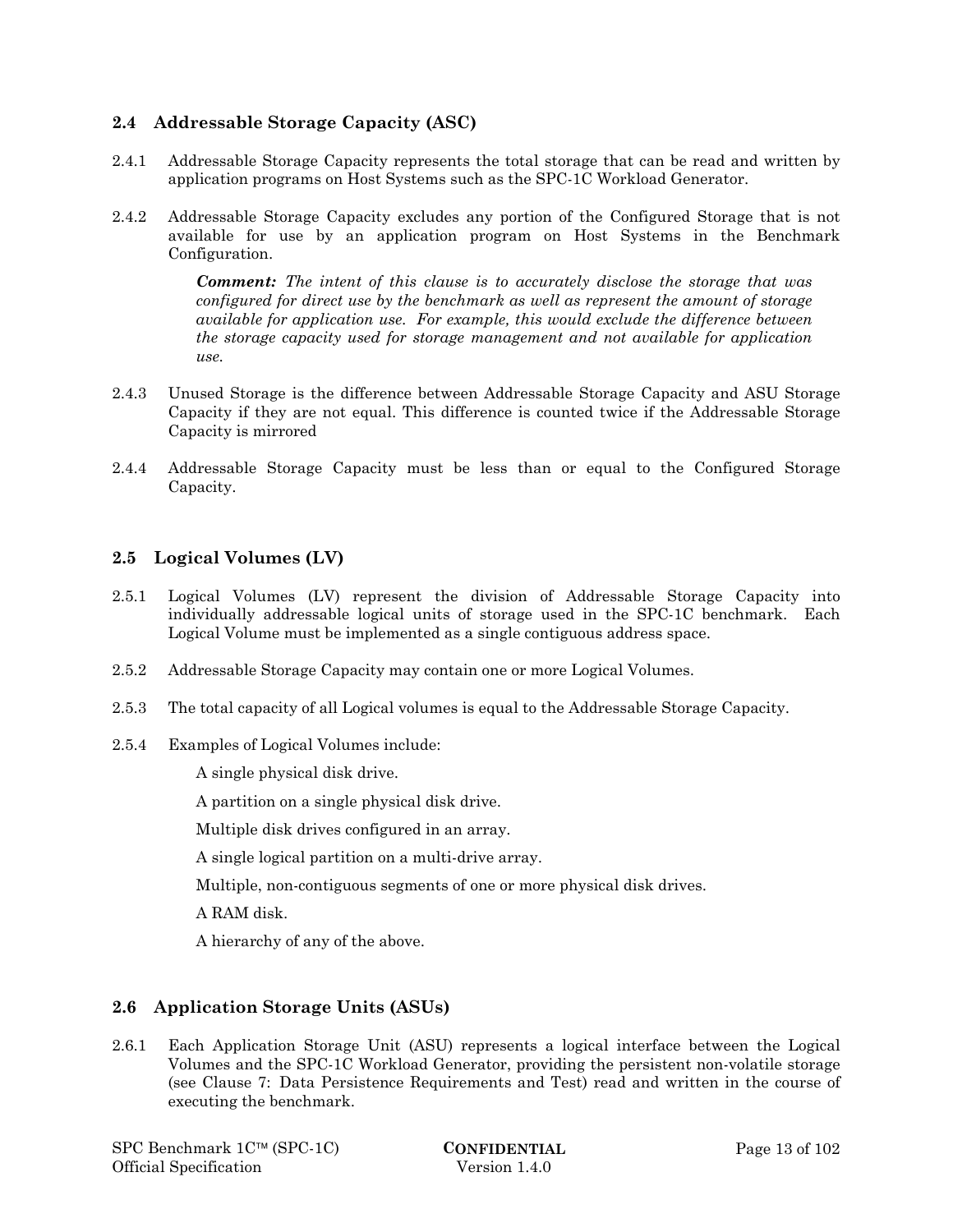- 2.6.2 SPC-1C defines three ASUs:
	- The **Data Store** (ASU-1) holds raw incoming data for the application system. As the application system processes the data it may temporarily remain in the data store, be transferred to the user store, or be deleted. The workload profile for the Data Store is defined in Clause 3.5.1. ASU-1 will hold 45% of the total ASU Capacity.
	- The **User Store** (ASU-2) holds information processed by the application system and is stored in a self-consistent, secure, and organized state. The information is principally obtained from the data store, but may also consist of information created by the application or its users in the course of processing. Its workload profile for the User Store is defined in Clause 3.5.2. ASU-2 will hold 45% of the total ASU Capacity.
	- The **Log** (ASU-3) contains files written by the application system for the purpose of protecting the integrity of data and information the application system maintains in the Data and User stores. The workload profile for the Log is sequential and is defined in Clause 3.5.3. ASU-3 will hold 10% of the total ASU Capacity.
- 2.6.3 The Logical Volume to ASU mappings that are permissible are illustrated in Figure 2-2 and must satisfy the requirements in Clauses 2.6.4 through 2.6.8.



# **Figure 2-2: ASU-to-Logical Volume Address Mappings**

2.6.4 The ASU must be contained in a unique address space that is addressable by the workload generator as a contiguous set of logical blocks numbered from zero (0).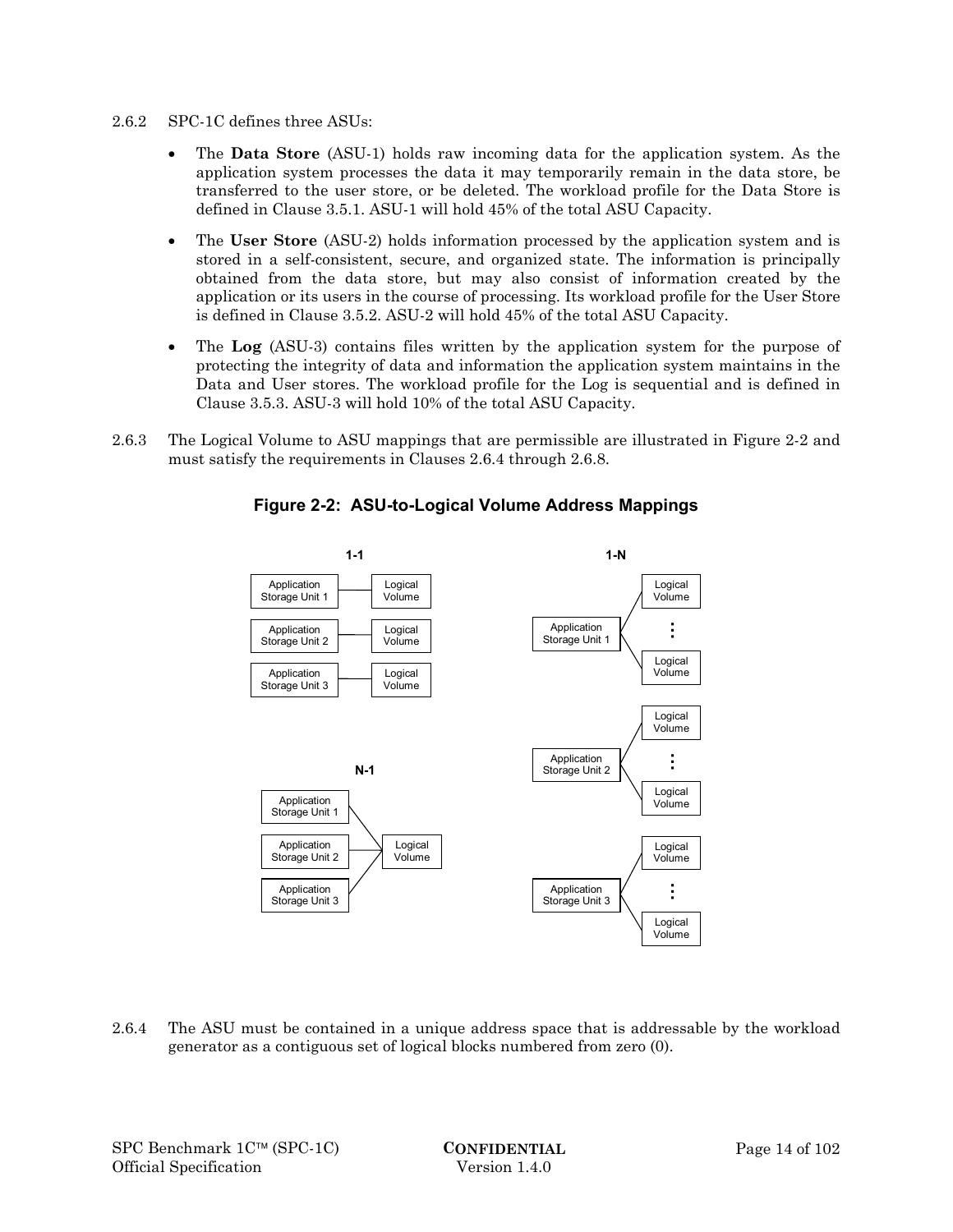- 2.6.5 If the ASU is implemented on multiple Logical Volumes and the size of the ASU is smaller than the combined Logical Volumes, the ASU is not required to be evenly distributed across the Logical Volumes.
- 2.6.6 In the case of an ASU that is mapped to multiple Logical Volumes, the address mapping is a simple concatenation of volumes.
- 2.6.7 ASU Capacity consists of the Logical Volume storage capacity used to implement the required ASU. If any portion of a Logical Volume is not utilized by the ASU that portion of Logical Volume storage is not included in the ASU Capacity and is considered Unused Storage.
- 2.6.8 Total ASU Capacity must be configured in one of the following two relationships to Physical Storage Capacity.
- 2.6.8.1 **100%:** The Tested Storage Configuration must be configured so that there is 1 GiB or less of total Unused Storage.
- 2.6.8.2 **50%:** Total ASU Capacity must be configured so that the sum of Total ASU Capacity and capacity required for data protection is 50% of the Physical Storage Capacity within a tolerance of  $\pm 1$  GiB or 0.5% of the Physical Storage Capacity, whichever is greater.

# **2.7 Data Protection**

- 2.7.1 Data protection may be configured at any level of the SPC-1C Storage Hierarchy.
- 2.7.2 Data protection will be categorized in one of the following Data Protection Levels:
	- **Protected 1:** The single point of failure of any storage device in the configuration will not result in permanent loss of access to or integrity of the SPC-1C Data Repository.
	- **Protected 2**: The single point of failure of any component in the configuration will not result in permanent loss of access to or integrity of the SPC-1C Data Repository.
	- **Unprotected:** Test Sponsor asserts no claim of data protection in the event of a single point of failure.
- 2.7.3 Selection of a data protected level other than **Unprotected** will require data protection for all three ASUs. The data protection method utilized is not required to be identical for each ASU.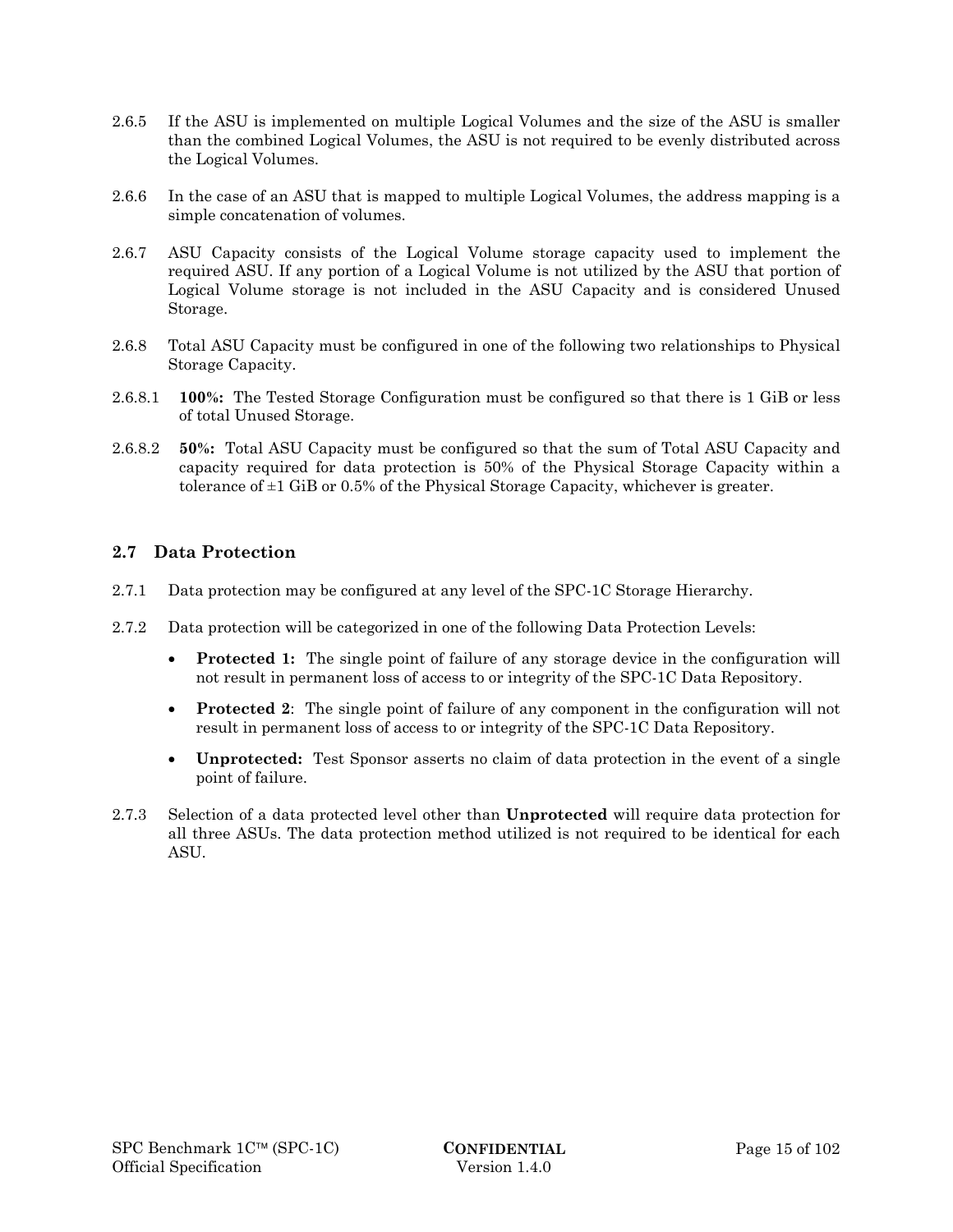# **Clause 3: Workload and I/O Operation Profile**

# **3.1 Definitions**

Although many parameters associated with an I/O workload are self-explanatory, there are several that are subject to interpretation, particularly when the intent of SPC-1C is to support multiple operating systems, hardware platforms and multiple workload instantiations. For this reason, some preliminary definitions are needed to minimize ambiguity and/or confusion. It should be noted that the scope of these definitions is limited to SPC-1C.

# **3.1.1 Logical Block**

A logical block is the smallest directly addressable unit of storage on the ASU. It is a fixed quantity of 512 bytes.

### **3.1.2 Logical Block Address (LBA)**

The logical block address (LBA), which is sometimes known as the logical block number (LBN), specifies the address of a logical block on an ASU. For an ASU with a capacity of *n* logical blocks, it is a discrete value that ranges from a value of 0 (zero) for the first logical block on the ASU to a high of *n-1* for the last logical block on the ASU.

### **3.1.3 Measurement Units**

# **3.1.3.1 "Decimal"** *(powers of ten)* **Measurement Units**

In the storage industry, the terms "kilo", "mega", "giga", "tera", "peta", and "exa" are commonly used prefixes for computing performance and capacity. For the purposes of the SPC workload definitions, all of these terms are defined in powers of 10. Specifically:

- A kilobyte (KB) is equal to 1,000 (103) bytes.
- A megabyte (MB) is equal to  $1,000,000$  ( $10<sup>6</sup>$ ) bytes.
- A gigabyte  $(BB)$  is equal to  $1,000,000,000$  ( $10<sup>9</sup>$ ) bytes.
- A terabyte (TB) is equal to  $1,000,000,000,000$  ( $10^{12}$ ) bytes.
- A petabyte (PB) is equal to  $1,000,000,000,000,000$  ( $10^{15}$ ) bytes
- An exabyte (EB) is equal to  $1,000,000,000,000,000,000$  ( $10^{18}$ ) bytes

### **3.1.3.2 "Binary"** *(powers of two)* **Measurement Units**

The sizes reported by many operating system components use "power of two" measurement units rather than "power of ten" units. The following standardized definitions and terms are also valid and may be used in this specification.

- A kibibyte (KiB) is equal to  $1,024$  (2<sup>10</sup>) bytes.
- A mebibyte (MiB) is equal to  $1,048,576$  (2<sup>20</sup>) bytes.
- A gigibyte (GiB) is equal to  $1,073,741,824$  ( $2^{30}$ ) bytes.
- A tebibyte (TiB) is equal to  $1,099,511,627,776$  (240) bytes.
- A pebibyte (PiB) is equal to 1,125,899,906,842,624 (250) bytes.
- An exbibyte (EiB) is equal to 1,152,921,504,606,846,967 (2<sup>60</sup>) bytes.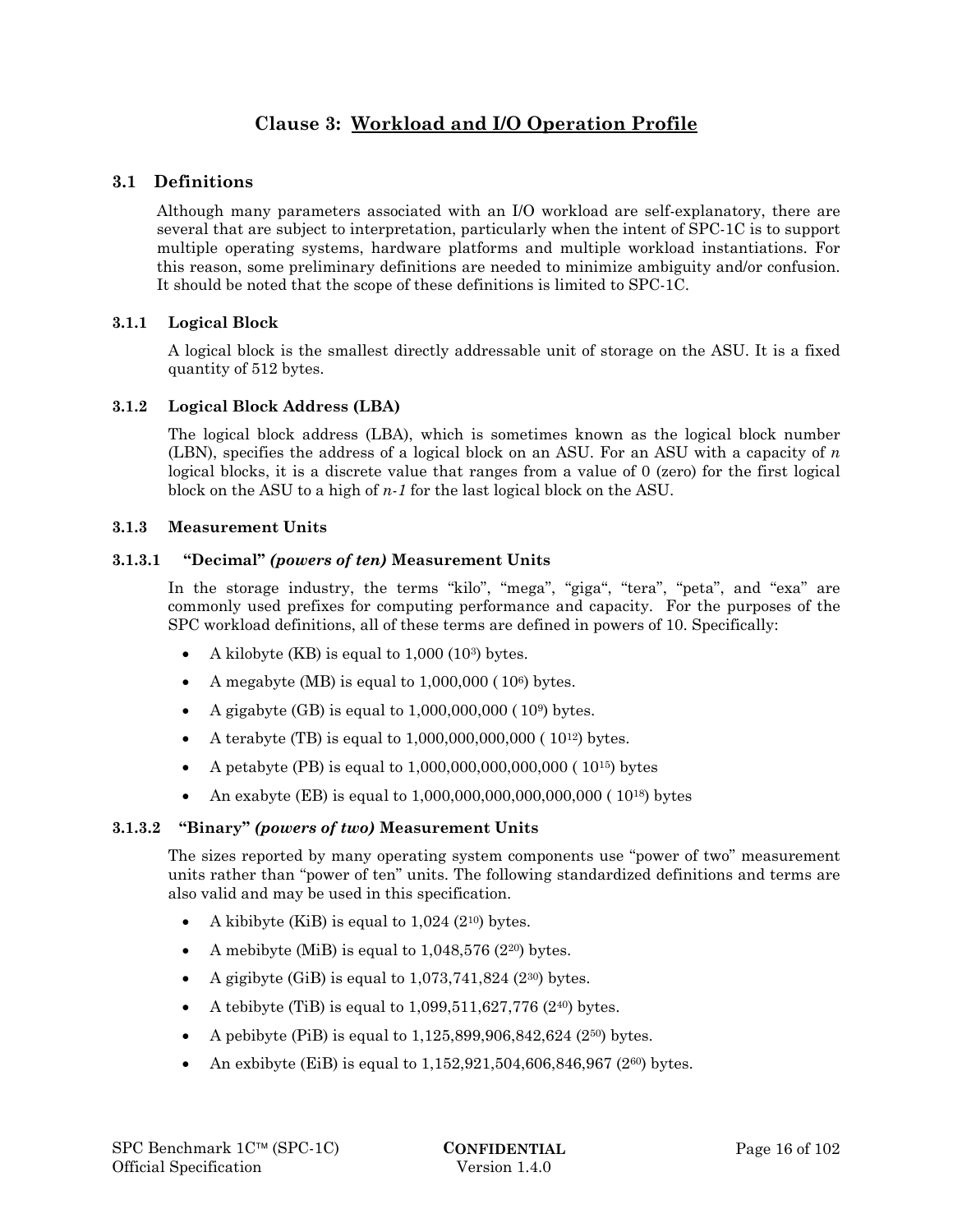### **3.2 SPC-1C Workload Components**

SPC-1C is comprised of several distinct components, layered from highest to lowest level as follows:

- **SPC-1C Working Set**: Three *Application Storage Units (ASUs) Streams*.
- **Application Storage Unit Stream:** One or more *I/O Streams*.
- **I/O Stream**: A single, well-defined, sequence of *I/O Commands*.
- **I/O Command or I/O Request**: A single atomic unit of work to the Application Storage Unit.

# **3.2.1 SPC-1C Working Set**

The SPC-1C working set consists of three Application Storage Unit streams and represents the entire I/O workload.

#### **3.2.2 Application Storage Unit (ASU) Stream**

An Application Storage Unit stream consists of one or more I/O streams, and completely defines the I/O sent each SPC-1C ASU.

#### **3.2.3 I/O Stream**

An I/O Stream consists of a sequence of one or more I/O commands. An I/O Stream is initiated at a specific point during the I/O workload, and has a specific life. The sequence of individual commands within the I/O Stream is fully defined by the workload parameters associated with the SPC-1C workload. One definition is required for each I/O Stream contained in the SPC-1C workload, and is sufficient to characterize every I/O associated with that I/O Stream.

### **3.2.4 I/O Command or I/O Request**

An I/O command (or I/O Request) is the lowest level in the SPC-1C workload hierarchy. It completely defines a single command that transfers data to or from an Application Storage Unit. It is an entity that contains sufficient information to enable the SPC-1C Workload Generator to issue an I/O operation to the Application Storage Unit in conformance with the SPC-1C workload.

As an example, an I/O command might contain the following items:

Application Storage Unit identifier.

The starting address of the data transfer.

The byte count of the data transfer.

The type of data transfer (read or write).

A pointer to a buffer for transmission (writes) or reception (reads) of data.

### **3.3 SPC-1C Parameter Types**

Each SPC-1C workload parameter is defined as being one of the following types.

### **3.3.1 Integer**

An integer parameter is capable of storing discrete, signed values. The range is operating system and/or compiler dependent, but must be a minimum of 32 bits, including the sign bit (-2,147,483,648 to 2,147,483,647).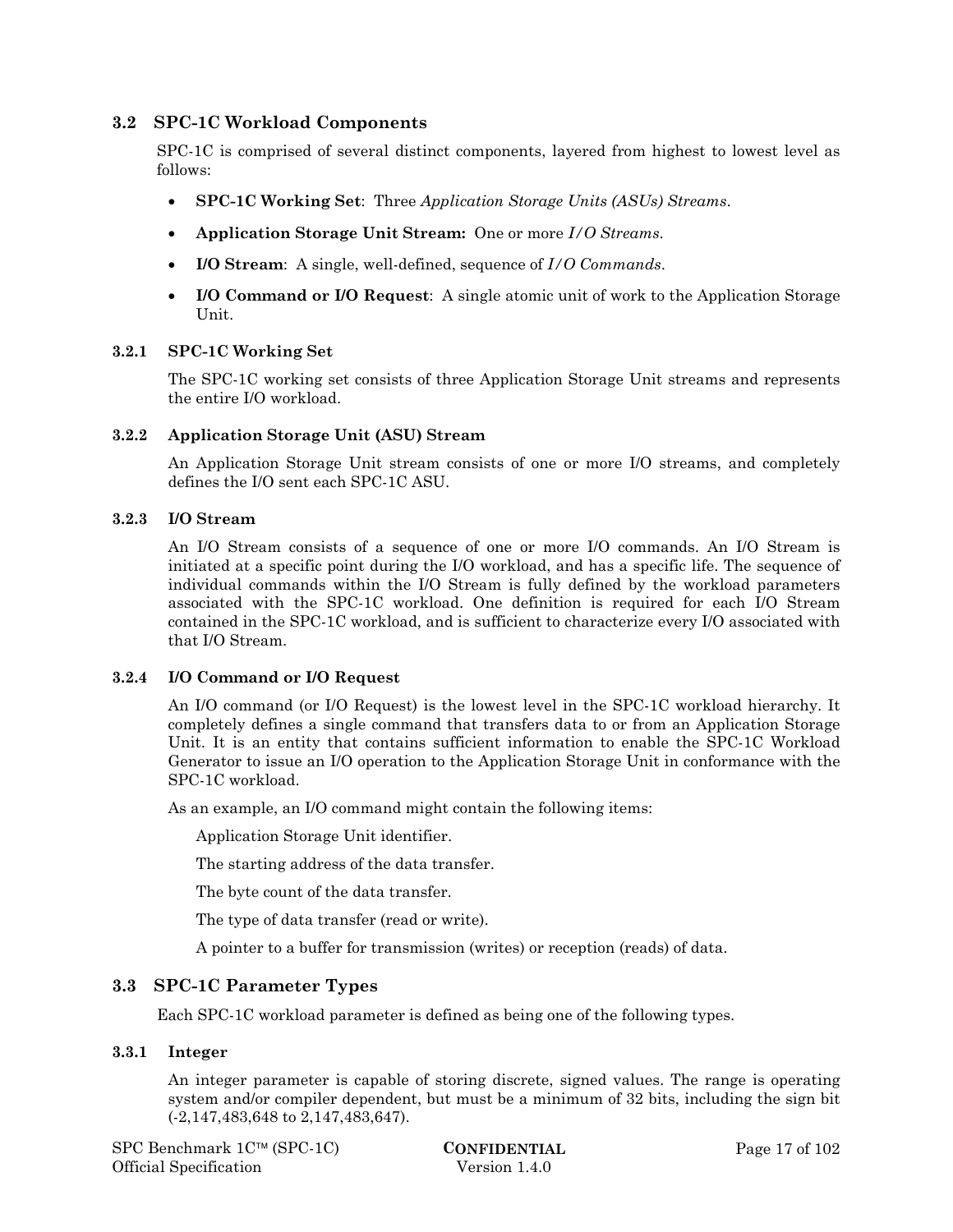#### **3.3.2 Long Integer**

A long integer parameter is capable of storing discrete, signed values. The range is operating system and/or compiler dependent, but must be a minimum of 64 bits, including the sign bit (-9,223,372,036,854,775,808 to 9,223,372,036,854,775,807).

#### **3.3.3 Real**

A real parameter is capable of storing positive and negative continuous values. The range is operating system and/or compiler dependent, but must have a minimum range of from  $-10^{-32}$ to 1032 with a minimum resolution of 16 significant digits.

#### **3.3.4 ASCII string**

An ASCII string parameter consists of a variable length sequence of ASCII characters (8 bits per character), with a zero byte terminating the string.

#### **3.3.5 Distribution**

The distribution is a special data type that has been implemented specifically for the SPC workload parameter list. This parameter contains sufficient information to characterize a distribution that may be used for certain parameters. This data type consists of several components.

#### **3.3.5.1 Distribution type**

The type of distribution is indicated by an integer variable. The legal types of distributions are:

- 0: Constant A single number. The value of this number is contained in the first element of the distribution parameter list.
- 1: Uniform A number that is uniformly distributed between (and including) two values. The lower of these values is contained in the first element of the distribution parameter list, and the upper value is contained in the second element.
- 2: Exponential A number that is exponentially distributed with a mean value contained in the first element of the distribution parameter list.
- 3: Table A table distribution is an n-dimensional array containing the discrete table values. There is no limit on the number of dimensions or entries in the array. The pointer component (section) of the distribution data type points to the start of the array. The contents of the array are undefined, and must be specified for each case.
- 4. Incremental: An ascending series of values. This distribution has four associated parameters, *incremental (start, startvar, stride, length)*.

The first parameter "start", which is required, defines the first value of a monotonically increasing sequence. "start" is a real number [0,1] representing the mean of the location within the ASU address range that the sequence begins, given as a fraction of the total address range, and modified by the "startvar" parameter. The sequence will increase to the highest possible value, and then begin again at a new first value, repeating.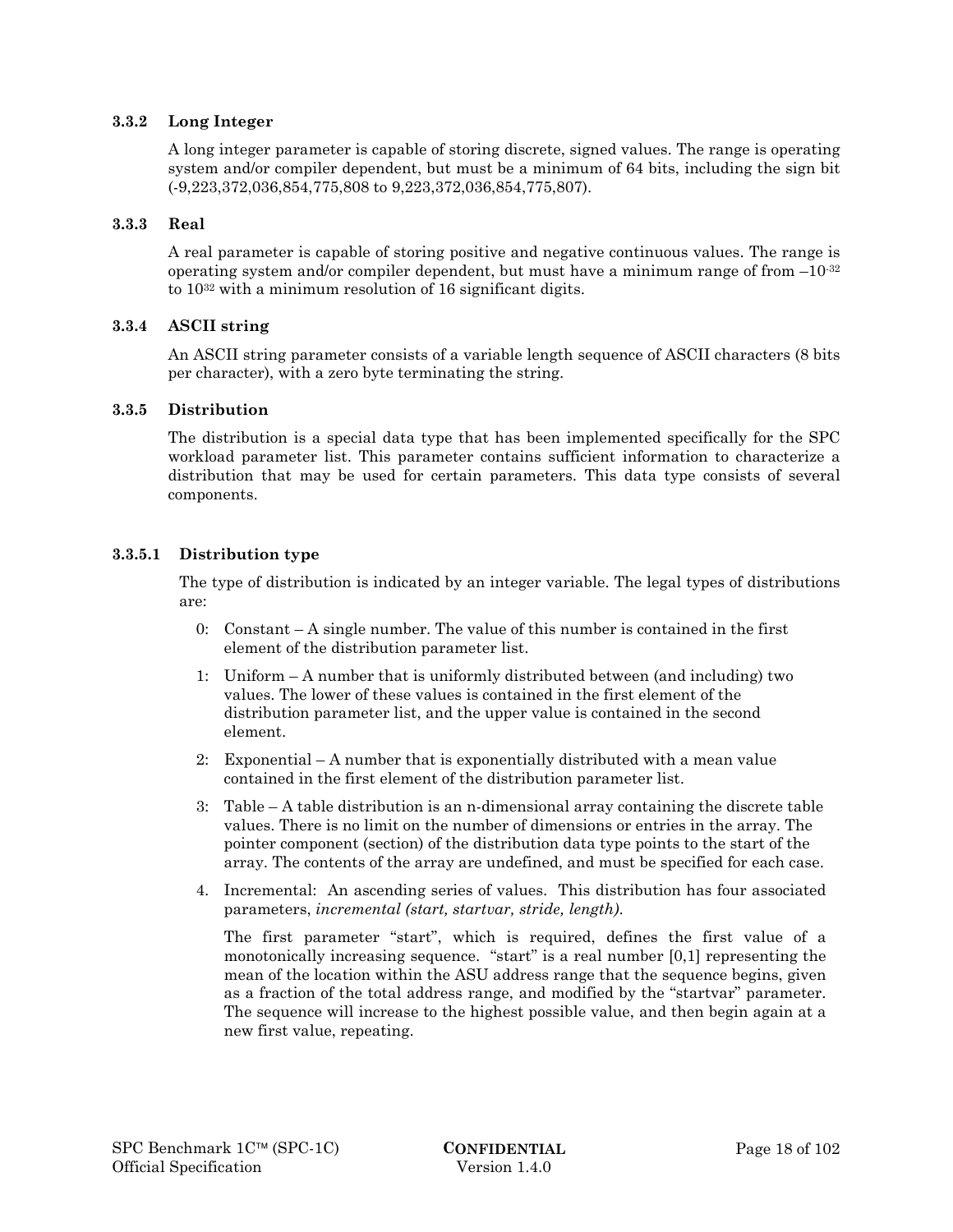The second parameter "startvar", which is optional, is a real number [0,1] representing the fraction of the total ASU extent through which the "start" value can be varied. If "startvar" is zero, the "start" value is always used when the first ASU address is required in a sequence. If "startvar" is nonzero, a new first value is computed each time the lowest ASU address is required, and is computed as a uniformly distributed random number within  $\pm$  startvar/2 of the mean, "start". If "start+startvar/2" is  $> 1$ , the value of 1 will be used for the upper limit of the first value in a sequence. If "start - startvar/2" is  $\leq 0$ , the value of 0 will be used for the lower limit of the first value of a sequence. If "startvar" is not present, its value is assumed to be zero.

The third parameter, "stride", which is optional, defines the gap between values in the series. "stride" is an integer representing the number of blocks between each value in the series. Since I/O transfer size is variable, even within a stream, "stride" must be related to the I/O size. A "stride" of zero is used to generate a sequence of values in which the next value = old value + transfer size. If "stride" is not supplied, a value of zero is assumed. A "stride > 0 implies the new value = old value + transfer size + stride. A stride <0 is always interpreted as a sequence of I/Os in which the address is always the same.

The fourth parameter, "length" which is optional, is used to define the upper extent of the generated sequence. "length" is a real number  $(0,1]$  representing the fraction of the total ASU address space over which the sequence is generated, relative to the first value of the sequence. "length" is added to each new computed first value to determine the upper extent of the series. If "length" is not present, the sequence will be generated from its start value, up to 1, and then will repeat beginning at the new start value.

If "Incremental" is used to generate a sequence of addresses for a stream of I/O references, the number of values in the sequence is controlled by the start and stop criteria of the I/O stream, which is a function of the stream link and termination criteria (3.4.12 and 3.4.13).

For example, incremental (0.35, 0.7, 8, 0.3) will generate a sequence with start address at 35% of the ASU extent,  $\pm$  35%. The sequence will have a gap of (8) blocks + Transfer size) between each I/O start address. The highest address generated will be 30% of the ASU extent higher than the first value, or at 70% of the ASU extent if the first value is at 40%. The sequence will continue until the stream is terminated through other means.

5. Random access pattern R1 – A random walk with "hierarchical reuse" behavior (see Appendix E), using a leaf size of 32768 bytes and parameters k=6,  $v=44$ . Upon the first read to a given leaf, the first 4096-byte block is read from that leaf. Subsequent reads to the leaf read the second block, the third block, and so on, wrapping back to the first block after reading the last. (Note: if multiple, logically distinct random walks are occurring concurrently within the same ASU, the first and subsequent reads to a given leaf are implemented as just described, regardless of whether they are associated with the same or with logically distinct random walks).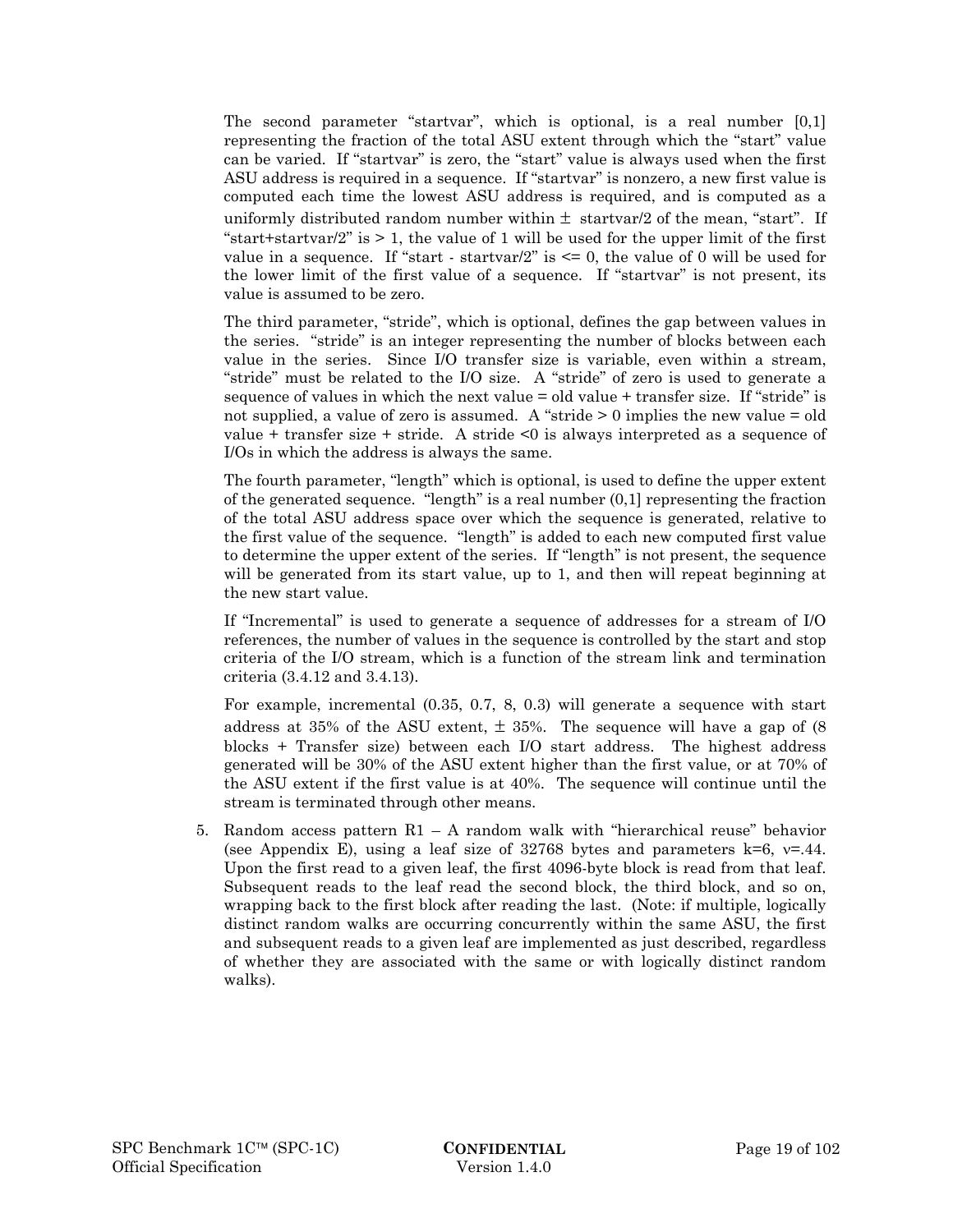6. Random access pattern W1 – Also a random walk with "hierarchical reuse" behavior, using a leaf size of 32768 bytes and parameters  $k=6$ ,  $v=44$ . The leaf L0 initially selected in this manner, however, is then used to obtain the final leaf selection  $L = 8*$  Floor(L0/8). Within the selected leaf, the 4096-byte block to be written is determined as follows. With 50 percent probability, the 4096-byte block is chosen using a random uniform distribution across all blocks of this size contained in the leaf. With the remaining 50 percent probability, the most recently read block is chosen. Once the full address of the write operation is obtained, as just described, then with an 85 percent probability, a single write is performed to the selected address. With the remaining 15 percent probability, *two* writes are performed to this address (that is, an exception occurs to the random walk scheme, in that no step is taken prior to the second write of the pair).

As new distributions become necessary, they will be added to this list in a monotonically increasing sequence.

#### **3.3.5.2 Result type**

The result type indicates whether the resulting value from the distribution is integer or real. There are three possible values for this field:

- 0: Integer The output of the distribution is an integer.
- 1: Long The output of the distribution is a long integer.
- 2: Real The output of the distribution is a real number.

#### **3.3.5.3 Distribution parameter list**

The distribution parameters consist of a list of ten real numbers. The values contained in these fields may be used as part of the distribution function. The number of values that are used is function dependent, and may range from none to all ten.

#### **3.3.5.4 Extended pointer**

The extended pointer is used when it is necessary to include more that ten discrete parameters or when a singly dimensioned list is not adequate. The primary use of this pointer is when a table distribution is required. The data structure that is pointed to by this element is not defined by this document.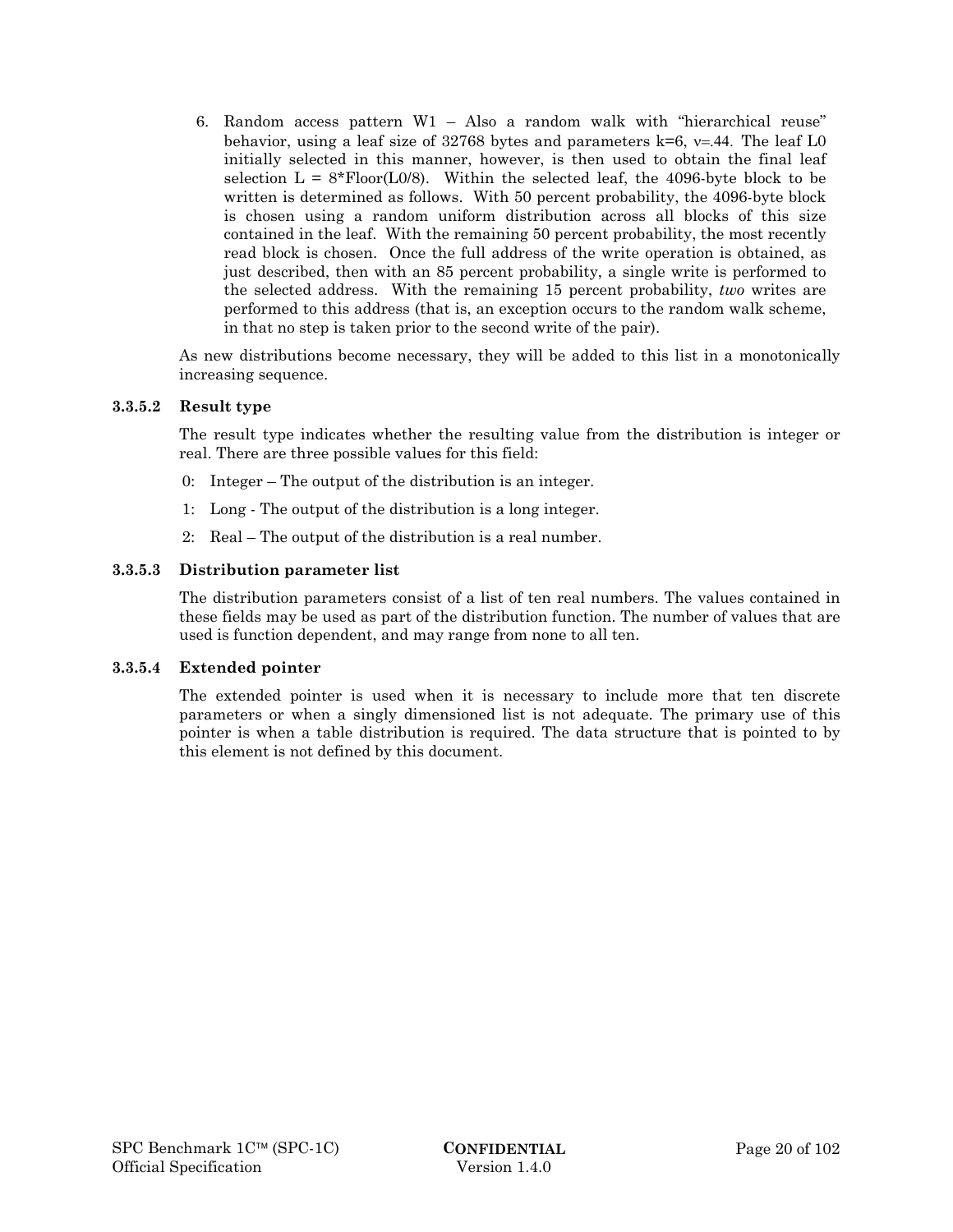# **3.4 SPC-1C Workload Parameters**

A set of parameters is required for each I/O Stream that is present in the SPC-1C workload. These parameters are passed to the SPC-1C Workload Generator. The set of parameters will enable the SPC-1C Workload Generator to create and submit a stream of I/O requests to the SPC-1C Application Storage Unit.

Conceptually, the SPC-1C Workload Generator will examine the parameters, and by using the values contained in these parameters, generate a sequence of I/O commands, with each individual command being issued at the appropriate time*.* 

#### **3.4.1 ASU Transfer Alignment**

The ASU transfer alignment parameter determines whether the starting I/O address is aligned to any specific quantity. It is intended primarily for use with random accesses within a small range. This is due to the common practice of applications to only access data on certain address boundaries, such as database block size, page size, etc. In essence, this is a modulus operator that will, after a starting address has been determined, force that address to modulo *n*, where *n* is the ASU transfer alignment parameter, in blocks.

As an example, if the ASU transfer alignment parameter has a value of 16 (blocks), then each transfer address generated must be evenly divisible by 16.

### **3.4.1.1 Parameter Type**

The ASU transfer alignment parameter is an integer variable.

#### **3.4.1.2 Acceptable Values**

The ASU transfer alignment parameter may take on any positive value greater than or equal to zero. The upper limit is set by media size and/or integer length. If the value of this parameter is zero, then ASU transfer alignment is disabled. If this parameter contains a non-zero value (*n*), then all transfer requests will be performed modulo *n*.

#### **3.4.2 Data Re-reference**

Data re-referencing occurs when an I/O references data that has been referenced previously. The purpose of the Data Re-reference specification is to allow those I/O Streams that would benefit from a random access cache to realize those benefits by having the I/O Stream perform the appropriate accesses.

In the SPC-1C benchmark, data re-reference is specified by applying an appropriate distribution to the selection of reference addresses. More specifically, certain streams of the SPC-1C benchmark, as specified in Clause 3.4.9, select the next reference address by performing a random walk. The sequence of addresses visited in the random walk includes both those where reads are performed, and those where writes are performed. The next step of the random walk is computed, based upon the most recent visit location, by applying distribution R1 when it is intended to perform a read, and distribution W1 when it is intended to perform a write.

### **3.4.3 Intensity Multiplier**

The intensity multiplier indicates the ratio of the traffic intensity of this I/O Stream relative to the total traffic intensity of all I/O Streams.

#### **3.4.3.1 Parameter type**

The intensity multiplier is a real (floating-point) variable.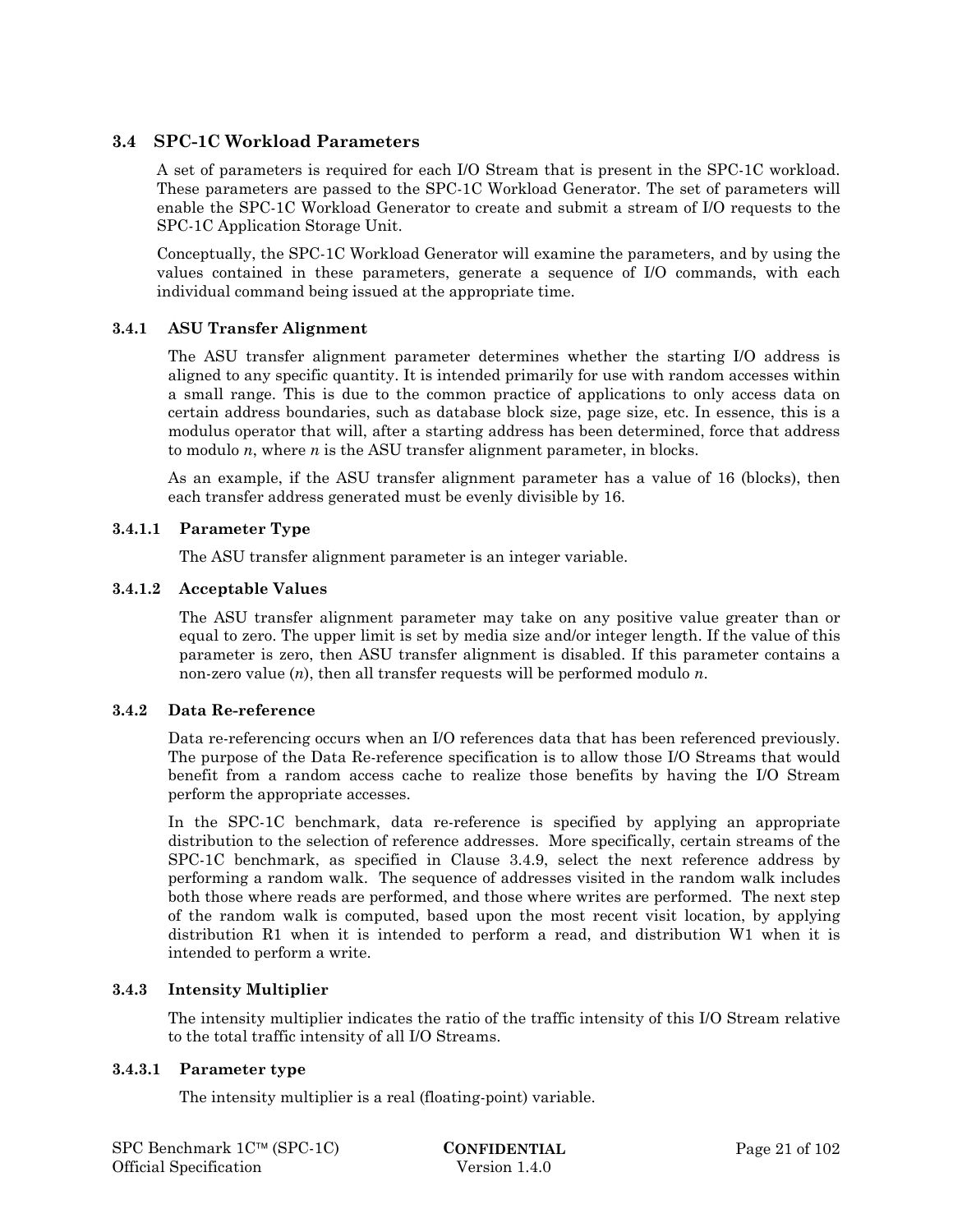#### **3.4.3.2 Acceptable values**

The intensity parameter may take on all positive values, including zero.

#### **3.4.4 Memory Alignment**

The memory alignment allows the data sent and received from the I/O operation to be placed in Host System memory on certain byte boundaries.

#### **3.4.4.1 Parameter type**

The memory alignment parameter is an integer variable specifying the byte alignment.

#### **3.4.4.2 Acceptable values**

The memory alignment parameter may take on any positive value greater than or equal to zero, although the most common cases will specify a power of 2. There are two cases:

- 1. A value of zero indicates that memory alignment is disabled.
- 2. A value of *n* indicates that all data transfers to and from memory will begin at a memory address that is evenly divisible by *n* bytes. As an example, in order to force quadword (64 bit) alignment, this parameter must be set to 8.

### **3.4.5 Model Type**

The model type parameter indicates whether the I/O stream follows an open or closed model.

#### **3.4.5.1 Parameter type**

The model type is an integer variable.

#### **3.4.5.2 Acceptable values**

The model type parameter may take on one of the following values representing the workload type:

#### **Open**

 **Closed** 

### **3.4.6 Population**

The population parameter specifies the number of execution instances associated with this stream *(Clause 5.1.1)*.

#### **3.4.6.1 Parameter type**

The population parameter is an integer variable.

#### **3.4.6.2 Acceptable values**

Each I/O Stream of the SPC-1C benchmark has a population equal to the integer number of BSUs currently being run on the Host System(s).

#### **3.4.7 Read Fraction**

The read fraction parameter specifies the fraction of I/O commands that are reads.

#### **3.4.7.1 Parameter type**

The read fraction parameter is a distribution of real (floating-point) variables.

#### **3.4.7.2 Acceptable values**

| SPC Benchmark $1C^{\text{TM}}$ (SPC-1C) |  |
|-----------------------------------------|--|
| Official Specification                  |  |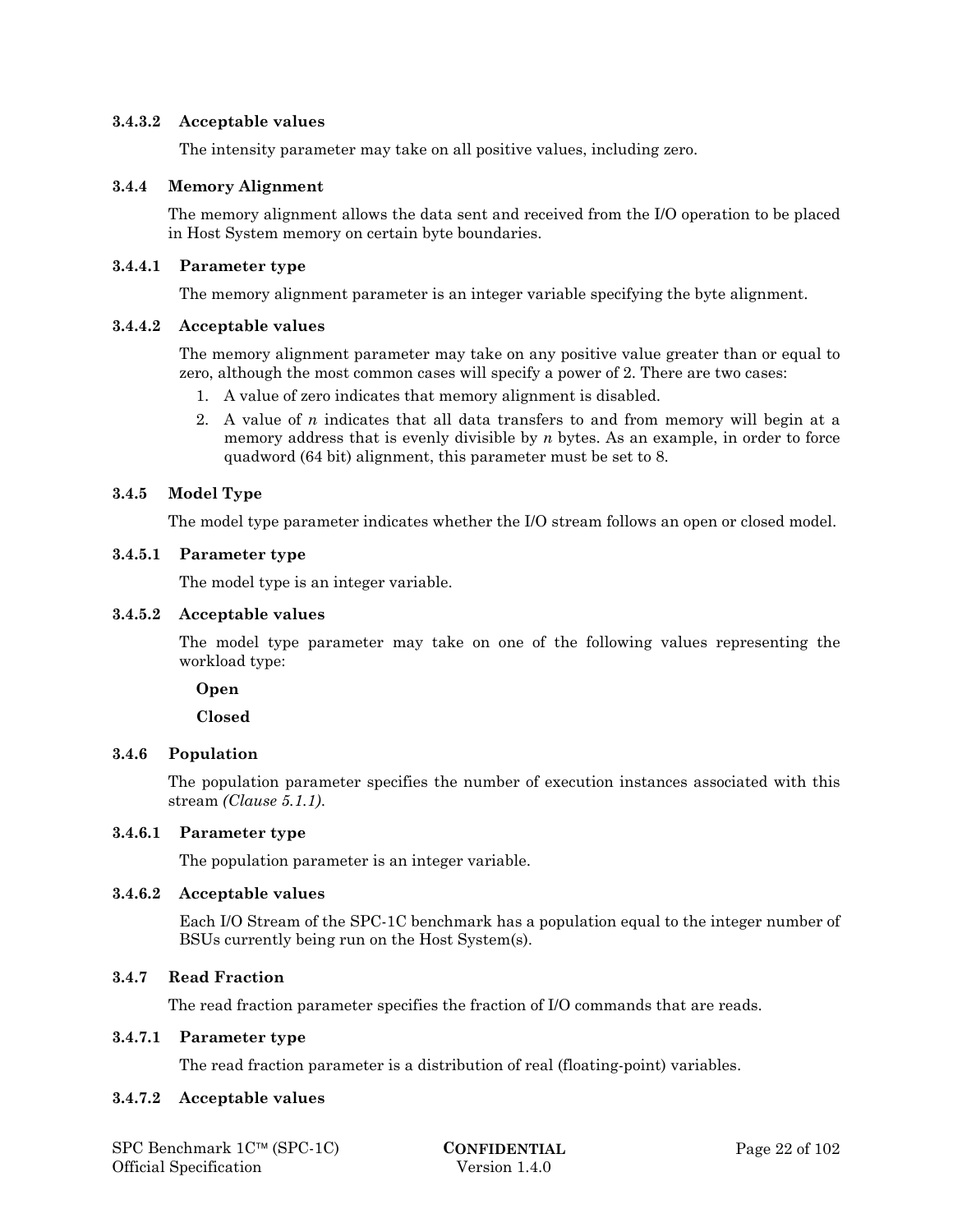The read fraction parameter may take on any positive real (floating point) value greater than or equal to zero and less than or equal to one.

#### **3.4.8 Stream Identifier**

The stream identifier, which is assigned by the SPC-1C specification, is a value that uniquely identifies an I/O Stream within a specific workload. The purpose of this parameter is to allow analysis programs to extract performance data for a specific I/O Stream from a workload. Note that this value needs only to be unique within a workload; it is not required to be unique across all workloads.

#### **3.4.8.1 Parameter type**

This parameter is a variable length, zero terminated, ASCII string.

#### **3.4.8.2 Acceptable values**

No restriction is placed on this parameter.

# **3.4.9 Transfer Address**

The transfer address parameter determines the target address of the next I/O that will be issued to the ASU. Note that bounds checking must be performed to ensure that the resulting address is greater than or equal to zero, and that the sum of the address and transfer size is less than or equal to the capacity of the ASU.

#### **3.4.9.1 Parameter type**

The transfer address parameter is a distribution variable.

#### **3.4.9.2 Acceptable values**

The transfer address value must be greater than or equal to zero, and the sum of the transfer address and the transfer size must be less than or equal the capacity of the ASU.

#### **3.4.10 Transfer Size**

The transfer size parameter specifies the number of blocks to transfer.

#### **3.4.10.1 Parameter type**

The transfer size parameter is a distribution of long integer variables.

#### **3.4.10.2 Acceptable values**

In the SPC-1C benchmark, most streams use a transfer size specified as a positive integer constant. Other streams use a transfer size as specified using the following tabular distribution:

SMIX = Table:{8,0.40}{16,0.24}{32,0.20}{64,0.08}{128,0.08}

### **3.4.11 Workload Identifier**

The workload identifier, which is common to all I/O Streams in the workload, is a unique value assigned by the SPC to identify a specific workload. The purpose of this parameter is to allow an analysis program to extract performance information for a specific workload from a test that includes more than one workload.

#### **3.4.11.1 Parameter type**

This parameter is a variable length, zero terminated, ASCII string.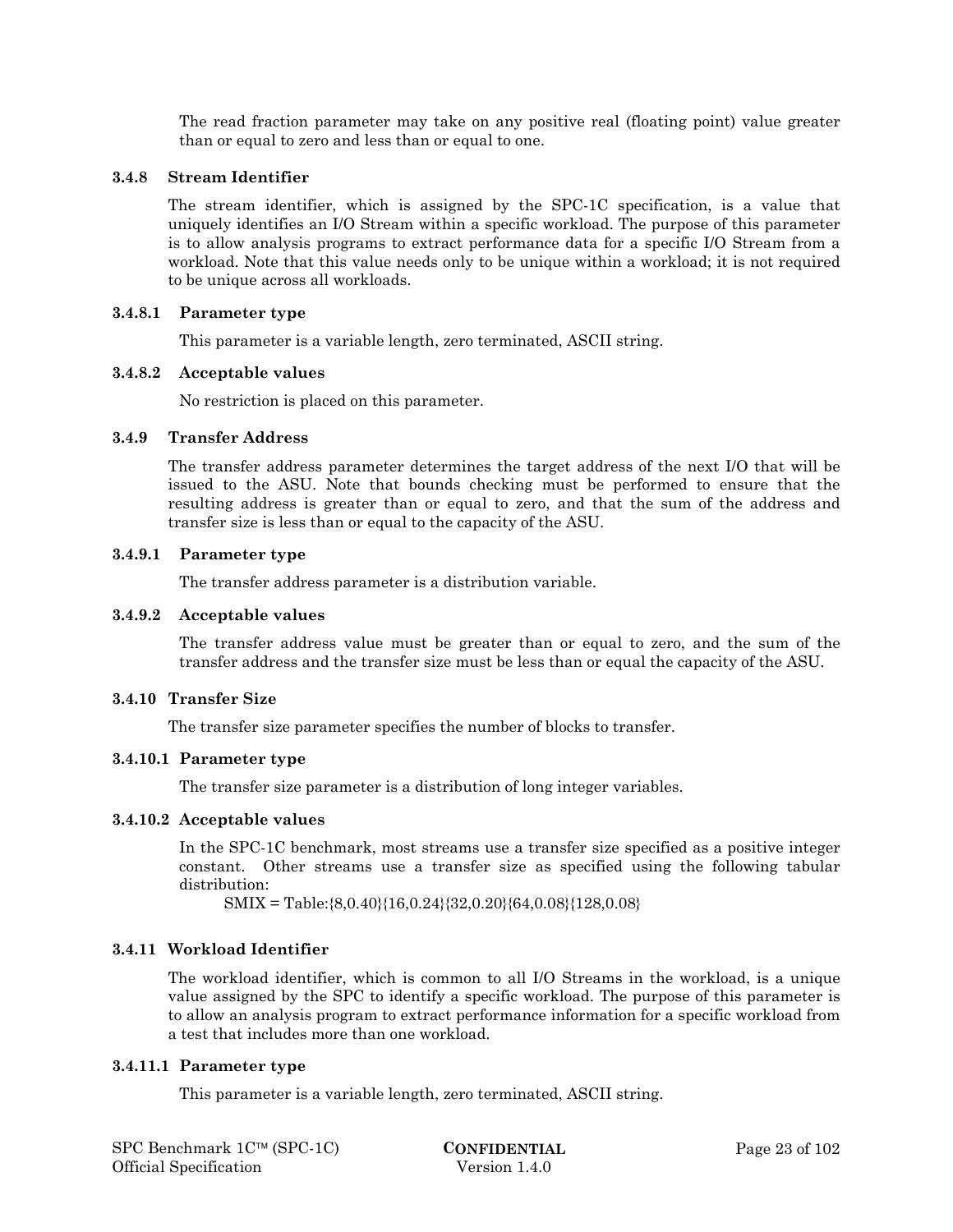#### **3.4.11.2 Acceptable values**

No restriction is placed on this parameter.

# **3.5 Technical Workload Description**

SPC-1C is designed to demonstrate the performance of a storage system or storage components while performing the typical functions of a business application. SPC-1C represents a segment of applications characterized by predominately random I/O operations as typified by a mail server application but not limited to that specific application type.

The storage for the SPC-1C workload consists of three Application Storage Units:

ASU 1 - Data Store

ASU 2 - User Store

ASU 3 – Log/Sequential Write

Each ASU is the target of an ASU stream that in turn is comprised of one or more distinct I/O Streams. The I/O Streams for each ASU are defined below by a set of parameters and parameter values.

Definitions and descriptions of each parameter type used to define the SPC-1C parameters may be found in Clause 3.3. Each SPC-1C parameter is defined and described in Clause 3.4.

#### **3.5.1 ASU 1 – Data Store**

The Data Store has four parallel I/O Streams associated with it. There is a read and write stream that is uniformly distributed over the entire address space, as well as some highly localized I/O to specific areas of the ASU. Additionally, there is a sequential read stream present. The I/O intensity for ASU 1 represents 59.6% of the total SPC-1C I/O command traffic.

| <b>Parameter Type</b>                   | I/O Stream 1         | I/O Stream 2        | I/O Stream 3                   | I/O Stream 4        |
|-----------------------------------------|----------------------|---------------------|--------------------------------|---------------------|
| ASU                                     |                      |                     |                                |                     |
| Transfer alignment<br>(512 byte blocks) | 8                    | 8                   | 8                              | 8                   |
| Data re-reference                       | N/A                  | See Clause 3.4.2    | N/A                            | See Clause 3.4.2    |
| Intensity multiplier                    | 0.035                | 0.281               | 0.070                          | 0.210               |
| Memory alignment                        | 8                    | 8                   | 8                              | 8                   |
| Model type                              | Open                 | Open                | Open                           | Open                |
| Population                              | $=$ BSU              | $=$ BSU             | $=$ BSU                        | $=$ BSU             |
| Read fraction                           | 0.5                  | 0.5                 | 1.0                            | 0.5                 |
| Stream identifier                       | "ASU 1-1"            | <b>ASU 1-2"</b>     | "ASU 1-3"                      | "ASU 1-4"           |
| Transfer address                        | Uniform: $0.0 - 1.0$ | $R1/W1: 0.15 - 0.2$ | Incremental (0.4, 0.4, 0, 0.1) | $R1/W1: 0.7 - 0.75$ |
| Transfer size<br>(512 byte blocks)      | 8                    | 8                   | <b>SMIX</b>                    | 8                   |
| Workload identifier                     | "SPC-1.00"           | "SPC-1.00"          | "SPC-1.00"                     | "SPC-1.00"          |

**Table 3-1: ASU 1 Parameter Types and Values**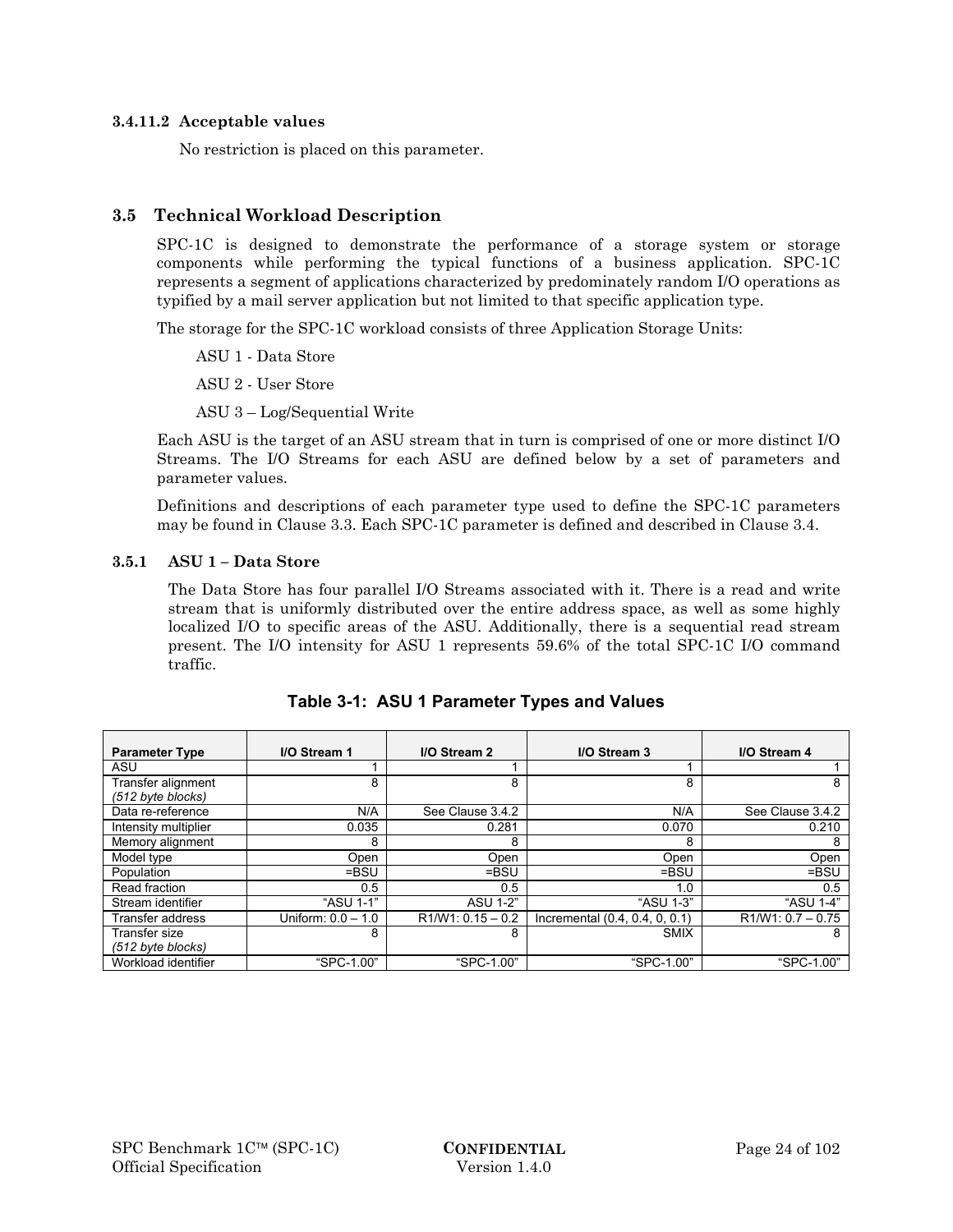#### **3.5.2 ASU 2 – User Store**

There are three parallel I/O streams associated with ASU 2 - User Store. Similar to the ASU 1 - Data Store, the User Store also has read write streams that are randomly distributed across the entire address space of the ASU. There are also localized I/O Streams, although there are fewer of these than are present on the Data Store. The I/O intensity for ASU 2 represents 12.3% of the total SPC-1C I/O command traffic.

| <b>Parameter Type</b>                   | I/O Stream 1         | I/O Stream 2         | I/O Stream 3                   |
|-----------------------------------------|----------------------|----------------------|--------------------------------|
| ASU                                     | 2                    | 2                    | 2                              |
| Transfer alignment<br>(512 byte blocks) | 8                    | 8                    | 8                              |
| Data re-reference                       | N/A                  | See Clause 3.4.2     | N/A                            |
| Intensity multiplier                    | 0.018                | 0.070                | 0.035                          |
| Memory alignment                        | 8                    | 8                    | 8                              |
| Model type                              | Open                 | Open                 | Open                           |
| Population                              | $=$ BSU              | $=$ BSU              | $=$ BSU                        |
| Read fraction                           | 0.3                  | 0.3                  | 1.0                            |
| Stream identifier                       | "ASU 2-1"            | "ASU 2-2"            | "ASU 2-3"                      |
| Transfer address                        | Uniform: $0.0 - 1.0$ | $R1/W1: 0.47 - 0.52$ | Incremental (0.4, 0.4, 0, 0.1) |
| Transfer size<br>(512 byte blocks)      | 8                    | 8                    | <b>SMIX</b>                    |
| Workload identifier                     | "SPC-1.00"           | "SPC-1.00"           | "SPC1.00"                      |

**Table 3-2: ASU 2 Parameter Types and Values** 

#### **3.5.3 ASU 3 – Log/Sequential Write**

This stream represents logging and other sequential write activity. The I/O intensity for ASU 3 accounts for 28.1% of the total SPC-1C I/O command traffic.

| <b>Parameter Type</b>                     | I/O Stream 1                    |
|-------------------------------------------|---------------------------------|
| ASU                                       | 3                               |
| Transfer alignment<br>(512 byte blocks)   | 8                               |
| Data re-reference                         | N/A                             |
| Intensity multiplier                      | 0.281                           |
| Memory alignment                          | 8                               |
| Model type                                | Open                            |
| Population                                | $=$ BSU                         |
| Read fraction                             | 0.0                             |
| Stream identifier                         | "ASU 3-1"                       |
|                                           |                                 |
| <b>Transfer address</b>                   | Incremental (0.35, 0.7, 0, 0.3) |
| <b>Transfer size</b><br>(512 byte blocks) | <b>SMIX</b>                     |
| Workload identifier                       | "SPC-1.00"                      |

**Table 3-3: ASU 3 Parameter Types and Values**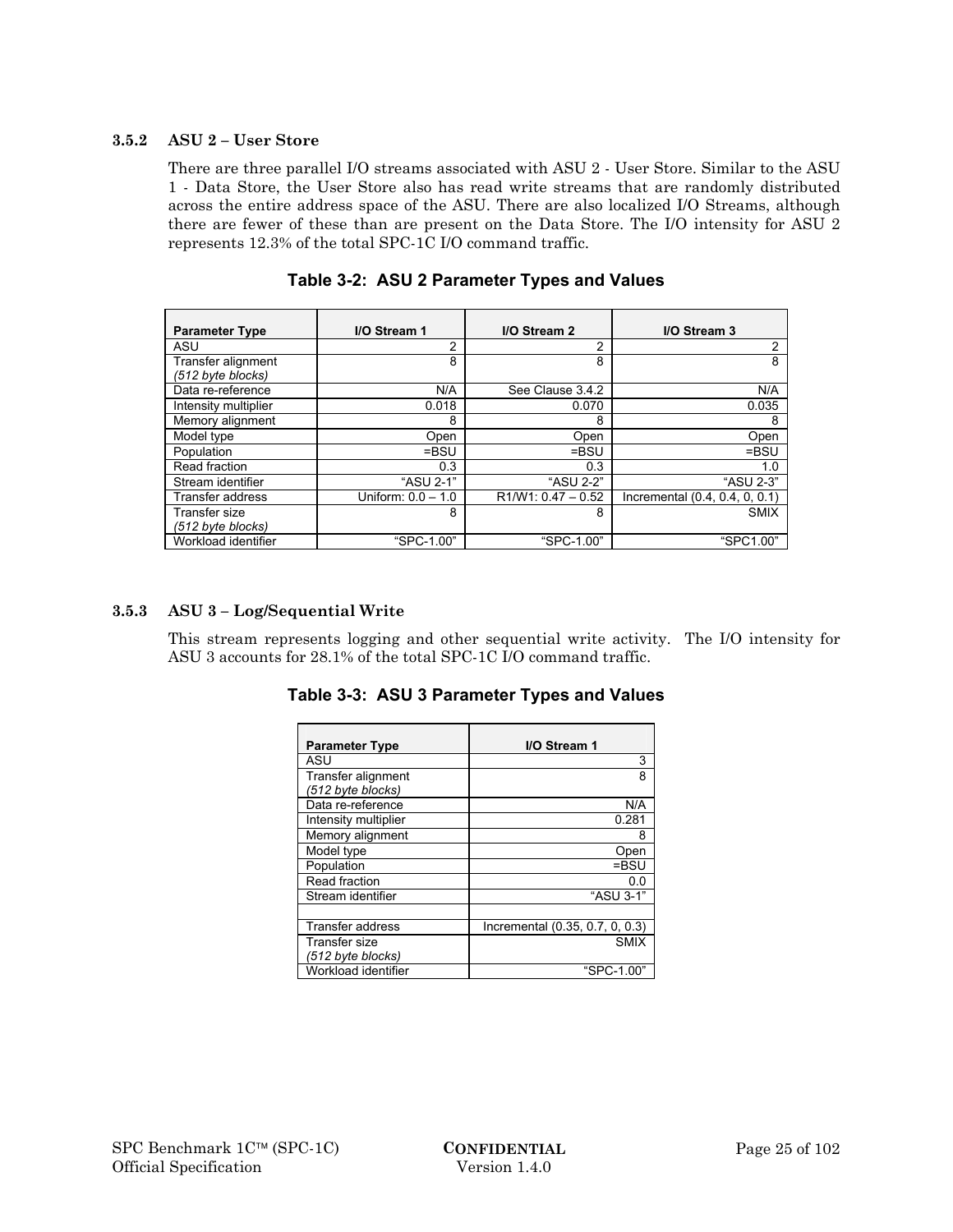# **Clause 4: Benchmark Configuration and Tested Storage Configuration**

# **4.1 Overview**

The Benchmark Configuration (BC) consists of all hardware and software components used in the execution of the SPC-1C benchmark. The Tested Storage Configuration (TSC) consists of all software and hardware necessary to implement and support the three configured Application Storage Units (ASUs) as defined in Clause 2.6.

# **4.2 Benchmark Configuration Component Availability and Support**

All hardware and software used in the Benchmark Configuration must be commercially available and supported either as individual items or as a part of a larger package. Hardware and software used in the Benchmark Configuration that is NOT included in the Tested Storage Configuration is exempt from the preceding requirement if it is no longer commercially available and/or supported due to obsolescence.

*Comment: The intent is to allow the use of components in the Benchmark Configuration that were at one time commercially available and supported as long as the components are not a part of the Tested Storage Configuration.* 

### **4.3 Benchmark Configuration Components**

The Benchmark Configuration consists of the following components:

- 1. One or more Host Systems as defined in Clause 4.3.1.
- 2. All hardware and software needed to communicate between the Host System(s) and Tested Storage Configuration.
- 3. System Software, as defined in Clause 4.3.2.
- 4. The Tested Storage Configuration (TSC), defined in Clause 4.4.
- 5. The Tested Storage Product (TSP) defined in Clause 4.5.

#### **4.3.1 Host System(s)**

The Host System(s) consist of one or more computer systems where the System Software resides and executes the SPC-1C Workload Generator.

#### **4.3.2 System Software**

- 4.3.2.1 System Software, which may include the Host System's operating system, is responsible for presenting and managing unique names that instantiate the three Application Storage Units (ASUs) to the SPC-1C Workload Generator, as well as organizing and managing the underlying Logical Volumes used to implement the ASUs.
- 4.3.2.2 System Software shall provide for error recovery, as well as all services needed to execute the SPC-1C Workload Generator on the Benchmark Configuration.
- 4.3.2.3 System Software may be used to implement RAID 0 (striping) and/or data protection functionality as defined in Clause 2.7.
- 4.3.2.4 System Software, executing on the Host System(s), shall not cache or buffer any data associated with implementing the ASU on the BC nor be used to cache or buffer any ASU data.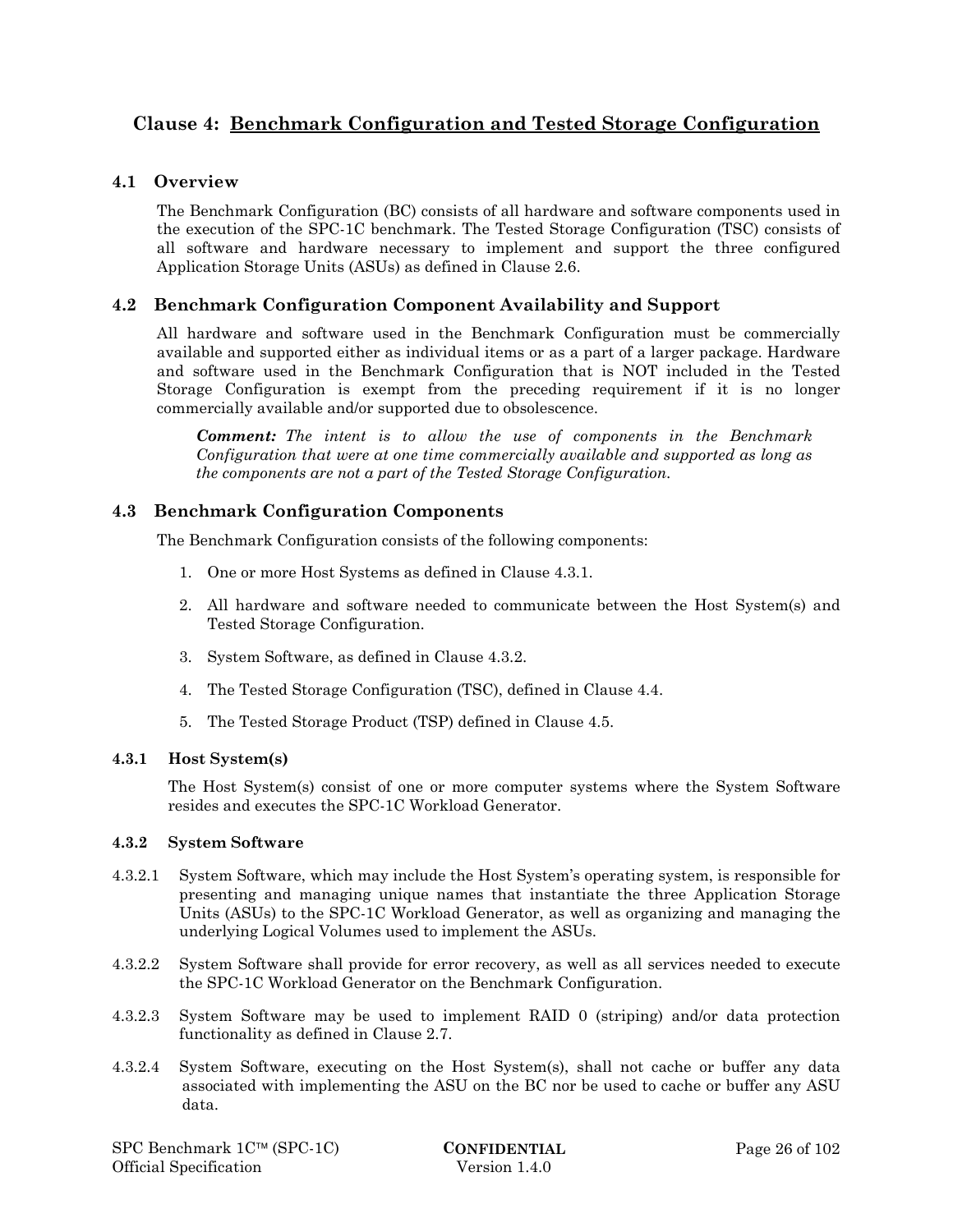# **4.4 Tested Storage Configuration (TSC)**

The Tested Storage Configuration (TSC) consists of all software and hardware necessary to implement and support the three configured Application Storage Units (ASUs) as defined in Clause 2.6.

#### **4.4.1 Tested Storage Configuration (TSC) Components**

The TSC will consist of one or more Host Bus Adapters (HBAs)/controllers (external or embedded) and one of the following storage device configurations.

#### **4.4.1.1 One, Two, or Four Physical Storage Devices**

One (1), two (2), or four (4) physical storage devices are directly connected to one or more HBAs/controllers. The storage devices may be located in an enclosure, but the enclosure may only provide power and/or direct connectivity. If the enclosure includes the HBA/controller or provides any functionality other than power and direct connectivity, the TSC will be considered a Small Storage Subsystem as described below.

#### **4.4.1.2 Small Storage Subsystem**

A Small Storage Subsystem consists of a single enclosure with a maximum size of 4U, which may contain any number of physical storage devices. The enclosure may optionally include one or more controllers. An enclosure may include System Software, which provide functionality such as data protection as defined in Clause 2.7

#### **4.4.2 Host System as a TSC Component**

Each Host System in the Benchmark Configuration (BC) must be included as a Tested Storage Configuration (TSC) component if any of the following conditions are true:

- 1. The Host System contains an integral component that is a TSC hardware component, which cannot be unplugged and moved to a different Host System such as an embedded Host Bus Adapter.
- 2. The Host System includes physical storage devices that contain the SPC-1C Data Repository *(Clause 2)* and are connected internally as integral Host System components.
- 3. System Software that provides data protection functionality *(Clause 2.7)*.

System Software, as defined in Clause 4.3.2, which provides the following functionality for the TSC will not require the Host System to be included as a priced TSC component:

- Organize and manage the underlying Logical Volumes that comprise the Application Storage Units (ASUs). Data protection functionality is not included in this exemption.
- Present and manage unique names that instantiate the ASUs to the SPC-1C Workload Generator.
- Provide RAID 0 (striping).

An example of a TSC that includes the Host System as a TSC component is described in Clause 4.4.3.1 and illustrated in Figure 4-1.

Test Sponsors should request a recommendation from the Compliance Review Committee if the above wording does not clarify the TSC component status of a Host System in their Benchmark Configuration.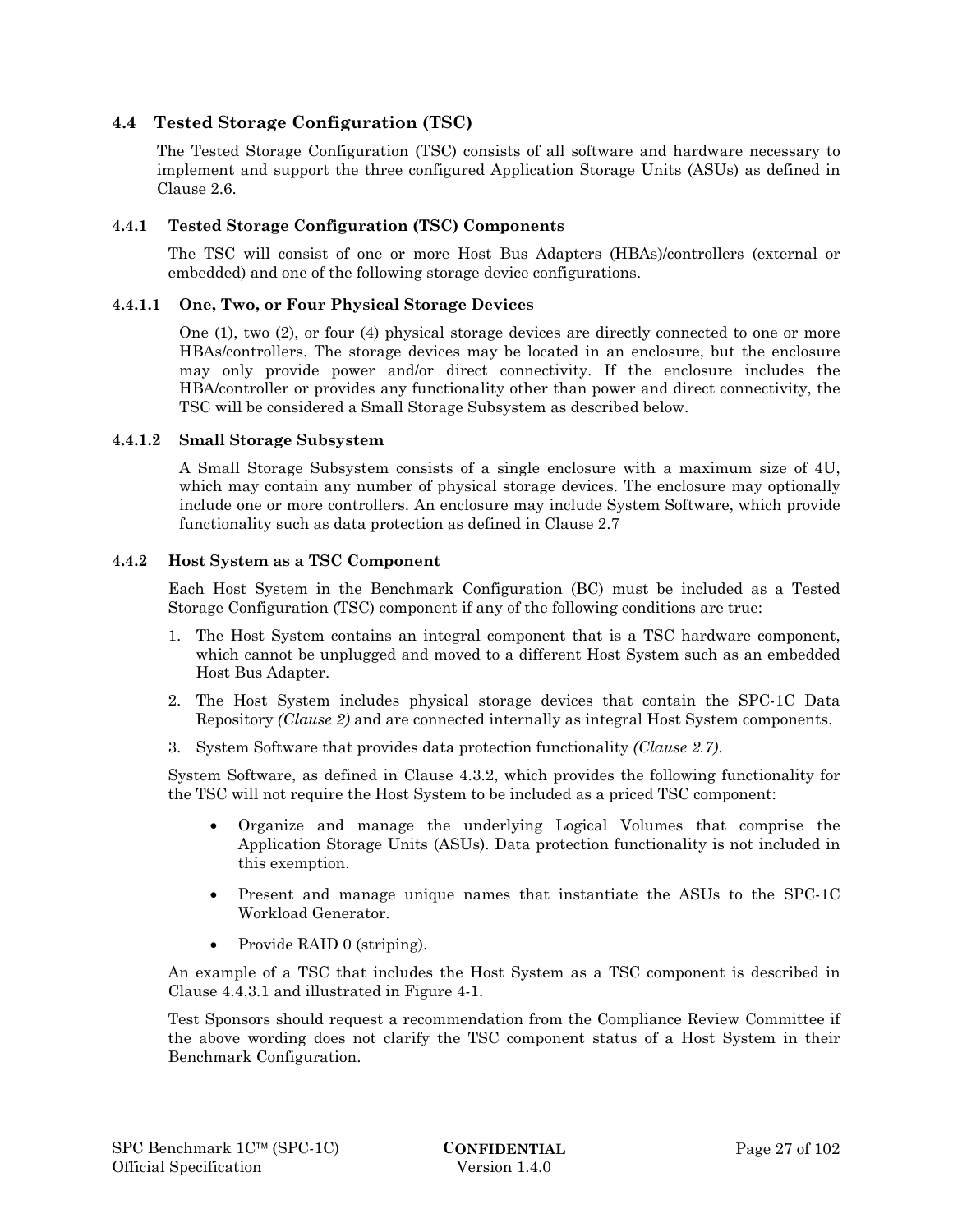### **4.4.3 Tested Storage Configuration (TSC) Examples**

Clauses 4.4.3.1 – 4.4.3.3 describe and illustrate, in detail, the allowed Tested Storage Configurations, including the boundary between the Host System and TSC (TSC Boundary).

#### **4.4.3.1 Embedded Storage Adapter/Controller – Internal/External Physical Storage Devices**

A TSC that utilizes an embedded storage adapter/controller and internal or external Storage Devices is illustrated in Figure 4-1.



# **Figure 4-1: Embedded Storage Adapter/Controller – Internal/External Physical Storage Devices**

The components that comprise the TSC include:

- 1. A Host System with one or more storage adapters/controllers embedded on the motherboard or a daughter card attached to the motherboard.
- 2. One (1), two (2), or four (4) directly attached physical storage devices.
- 3. Cabling between the embedded storage adapters/controllers and the physical storage devices.
- 4. Optionally, an enclosure to hold the storage devices. The enclosure may only provide power and/or direct connectivity. If the enclosure includes the HBA/controller or provides any functionality other than power and direct connectivity, the TSC will be considered a Small Storage Subsystem. *(Clauses 4.4.1.1 and 4.4.1.2)*.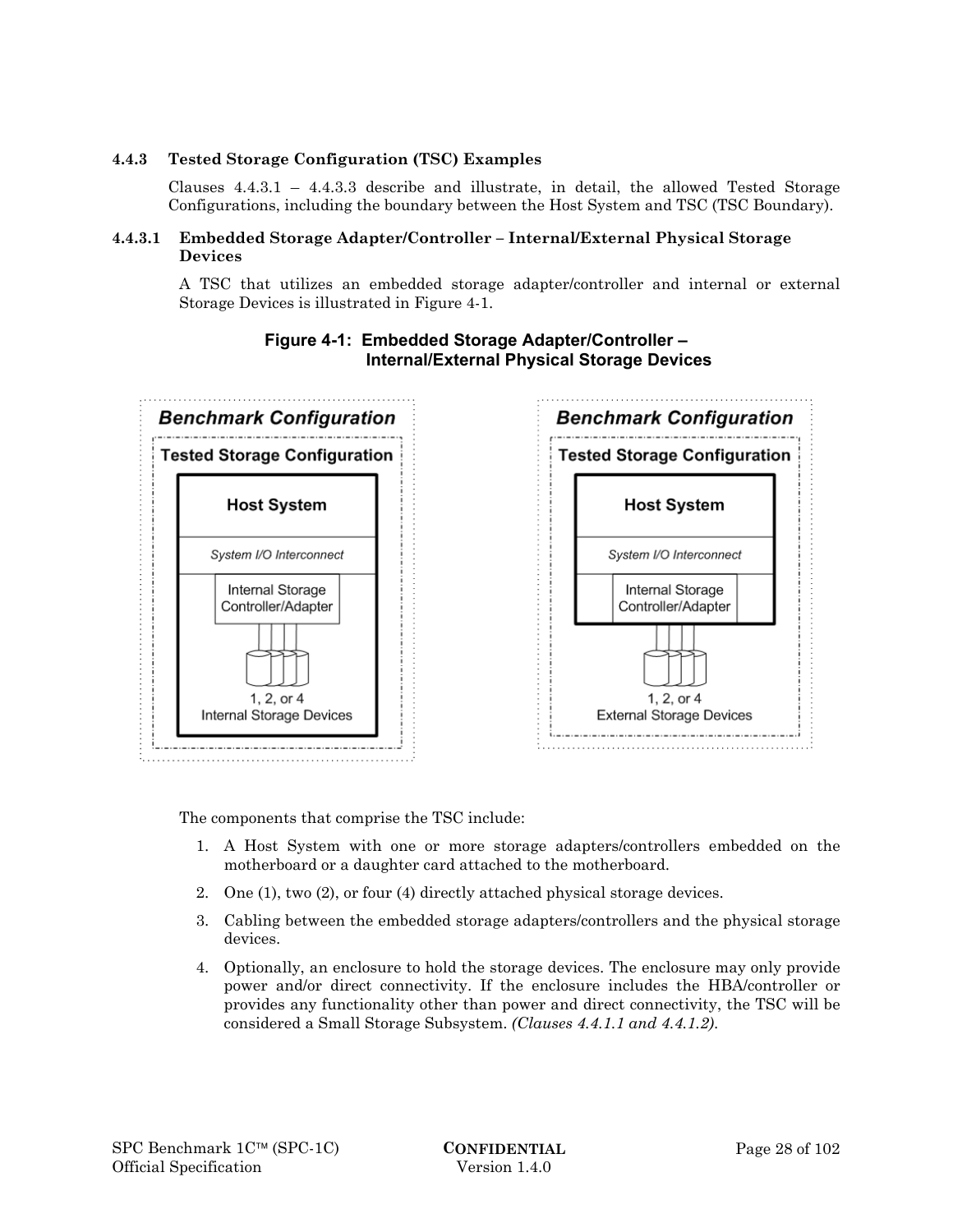#### **4.4.3.2 External Storage Adapter/Controller – External Storage Devices**

A TSC that utilizes an external adapter/controller and external Storage Devices is illustrated in Figure 4-2.





The components that comprise the TSC typically include:

- 1. One or more external storage adapters/controllers that plug into a system I/O interconnect on the Host System.
- 2. One (1), two (2), or four (4) directly attached physical storage devices.
- 3. Cabling between the embedded storage adapters/controllers and the physical storage devices.
- 4. Optionally, an enclosure to hold the physical storage devices. The enclosure may only provide power and/or direct connectivity. If the enclosure includes the HBA/controller or provides any functionality other than power and direct connectivity, the TSC will be considered a Small Storage Subsystem. *(Clauses 4.4.1.1 and 4.4.1.2)*.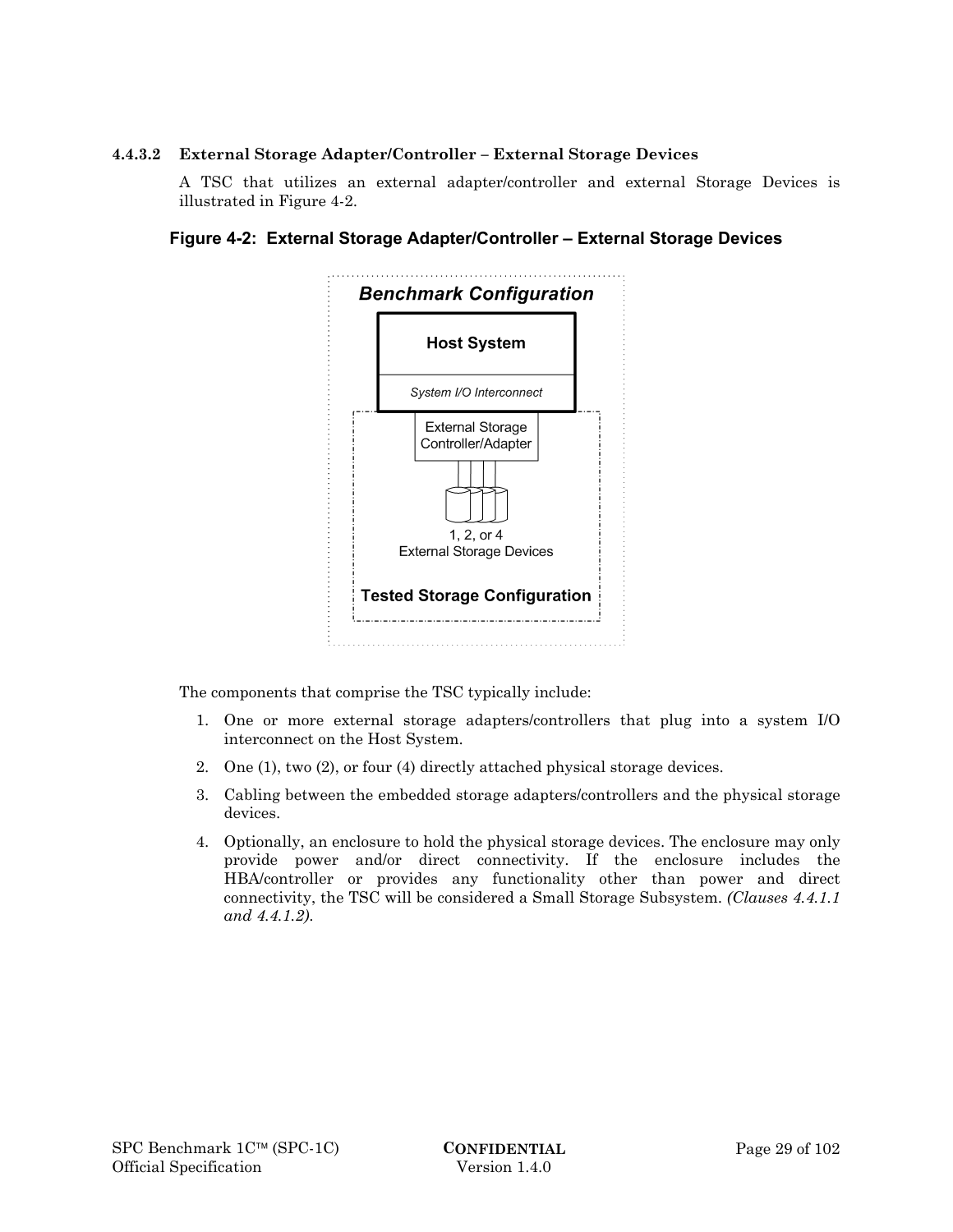#### **4.4.3.3 Small Storage Subsystem**

A TSC utilizing a small storage subsystem is illustrated in Figure 4-3.







The TSC typically includes the following components:

- 1. One or more enclosures.
- 2. One or more storage adapters/controllers, which may be internal to the enclosure or external that plug into a system I/O interconnect on the Host System.
- 3. An aggregate maximum of twenty-four (24) physical storage devices.
- 4. All cabling required for connections within the enclosure, as well as between the enclosure and the Host System.

# **4.5 Tested Storage Product (TSP)**

The Tested Storage Product (TSP) is a distinct, customer orderable product, which is the focal point of a SPC-1C result. Each SPC-1C result will be labeled with the formal name of the TSP.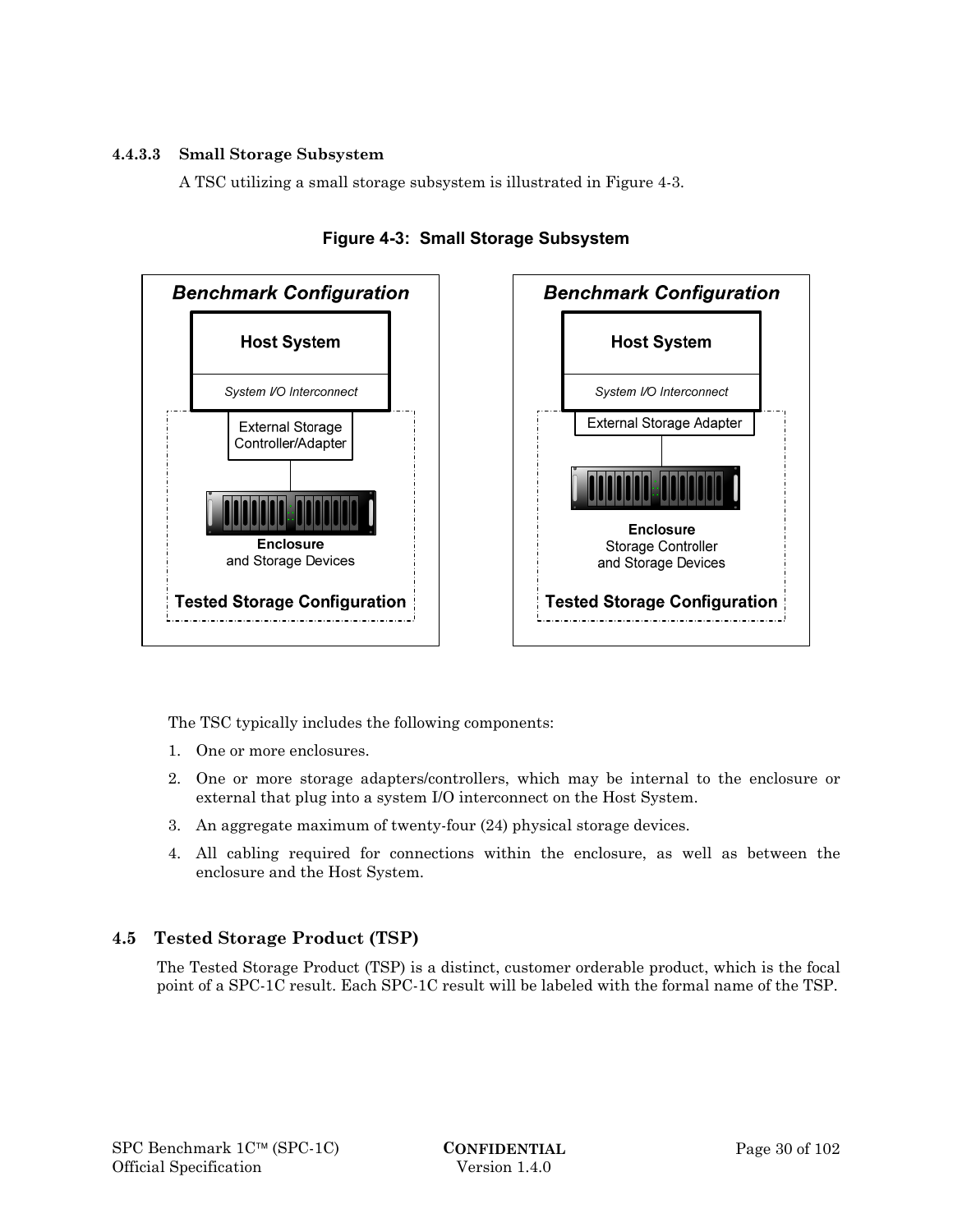# **Clause 5: SPC-1C Workload Generator**

# **5.1 Overview**

An SPC-1C Result is produced using the current SPC-1C-Workload Generator, which is a user-space application, instantiated by one or more processes running on one or more Host Systems. The SPC-1C Workload Generator is capable of randomly referencing any block within the configured capacity of the three Application Storage Units (ASUs).

The functional components of the SPC-1C Workload Generator are illustrated below in Figure 5-3.



**Figure 5-1: Workload Generator Functional Components** 

Each I/O request of the SPC-1C workload is associated with a specific I/O Stream. The workload incorporates a number of distinct types of I/O Streams. The definitions of each stream type are presented in Clause 3.4.9.

Each I/O stream is made up of one or more concurrently executing instances that generate I/O commands for a specific ASU.

The relationships between the Workload Generator components, I/O streams and ASUs are illustrated in Figure 5.2.

The specific functions of the SPC-1C Workload Generator are described in 5.1.1–5.1.4.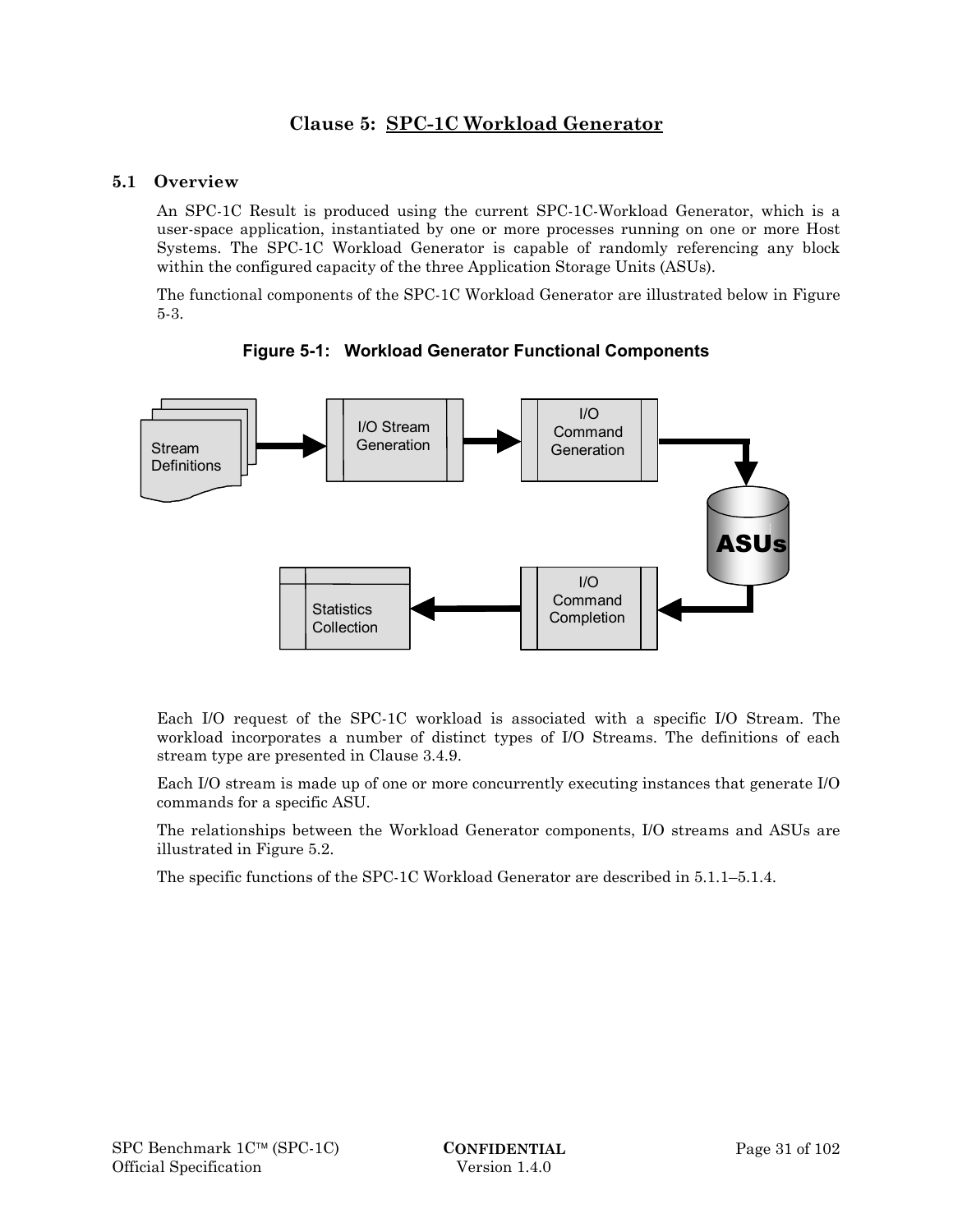

**Figure 5-2: Workload Generator Components, I/O Streams, and ASUs** 

### **5.1.1 I/O Stream Generator**

The I/O Stream Generator is responsible for generating a sequence of I/O requests for each instance of each ASU Stream as defined and described in Clauses 3.5.1, 3.5.2, and 3.5.3. As such, the I/O Stream Generator will compute the Transfer size, Transfer Address, type of I/O operation (Read or Write), and Transfer Alignment for each I/O request in each instance of each ASU I/O Stream.

The number of concurrently executing instances of each I/O Stream, in a given benchmark run, is given by the number of BSUs selected for that run.

#### **5.1.2 I/O Command Generator**

The I/O Command Generator is responsible for submitting I/O requests in the sequence defined by the I/O Stream Generator. Each I/O request is time stamped, and the time stamp is recorded, just prior to submission to the operating system for execution.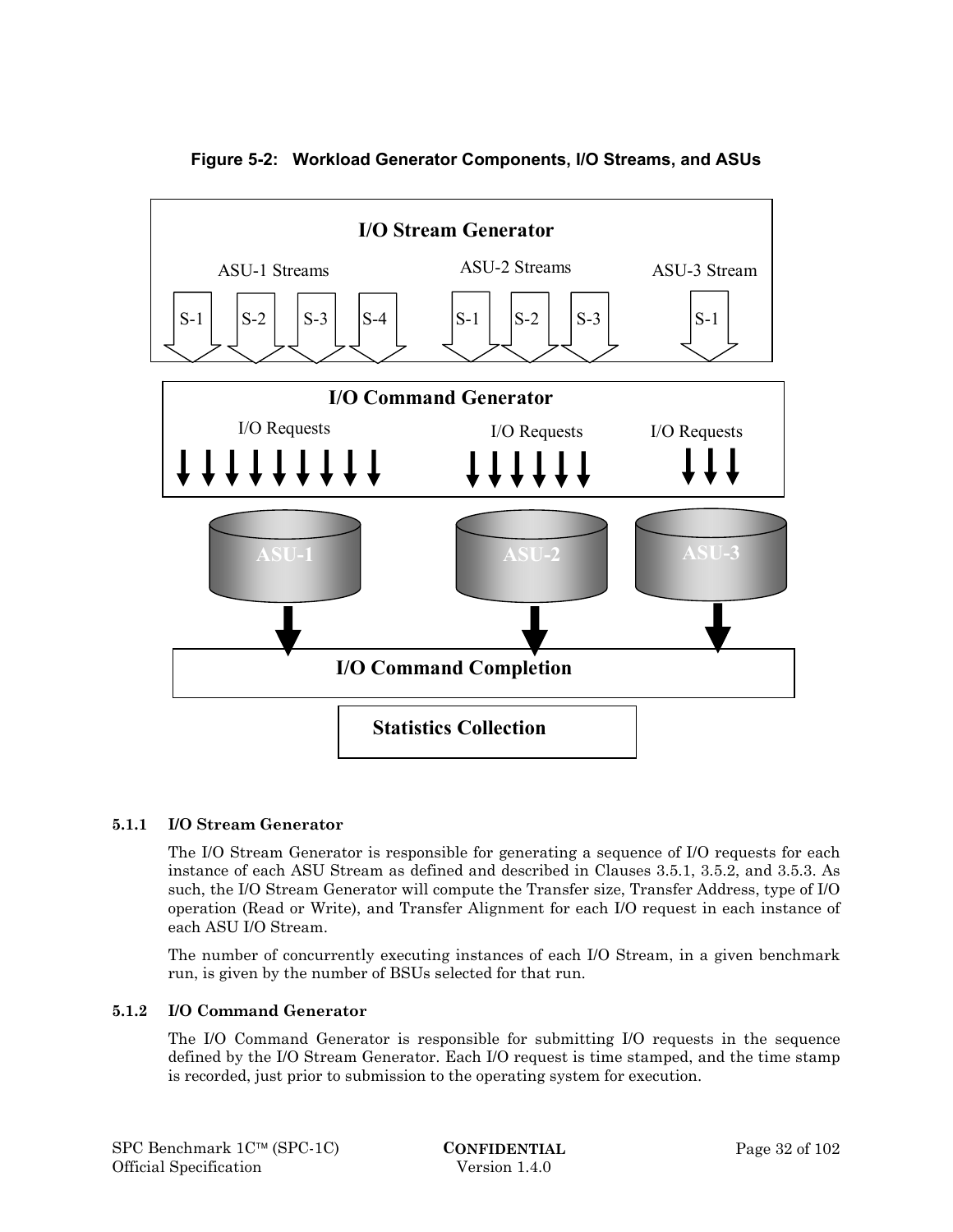#### **5.1.3 I/O Command Completion**

The I/O Command completion module is responsible for:

- Receiving completed I/O Requests from System Software.
- Time stamping the completed I/O Requests.
- Recording any error conditions that may have occurred while executing the I/O Request.
- Forwarding key metrics to the Statistics collection module.

#### **5.1.4 Statistics Collection and Data Reduction**

The Statistics Collection Module exists to reduce CPU overhead and storage requirements by computing key "on-the-fly" statistics for an SPC-1C Test Run. This functional module is also responsible for writing an SPC-1C Results File for each Test Run executed in the course of the benchmark.

### **5.2 Multiple Host System Configuration Requirements**

If a Test Sponsor chooses to configure multiple Host Systems in a Benchmark Configuration the following requirements must be met:

- Each Host System must have access to and utilize the entire ASU.
- Each Host System must maintain the workload parameter requirements defined in Clause 3.4.9.
- The aggregate workload presented by the multiple Host System configuration must maintain the workload parameter requirements defined in Clause 3.4.9.
- The workload presented from the Host Systems must be synchronized in time.
- The measurement results from a multiple Host System configuration must be equivalent to the results generated by a comparable single Host System configuration when using the same TSC.

*Comment: It is the intent of this clause that a multiple Host System Configuration and comparable single Host System Configuration produce equivalent workloads and measurement results when using the same Tested Storage Configuration..* 

### **5.3 Application Storage Unit (ASU) Access**

The SPC-1C Workload Generator is not allowed to utilize any file system functionality, such as caching or pre-fetching, provided by the Host System(s) when accessing an ASU. As an example, the UNIX implementations of the SPC-1C Workload Generator will issue I/O Requests via the raw, unblocked I/O interface. Figure 5-4 illustrates that example

All other operating system implementations of the SPC-1C Workload Generator will utilize the operating system's mechanisms for performing I/O that matches as closely as possible the raw, unblocked I/O interface provided by UNIX.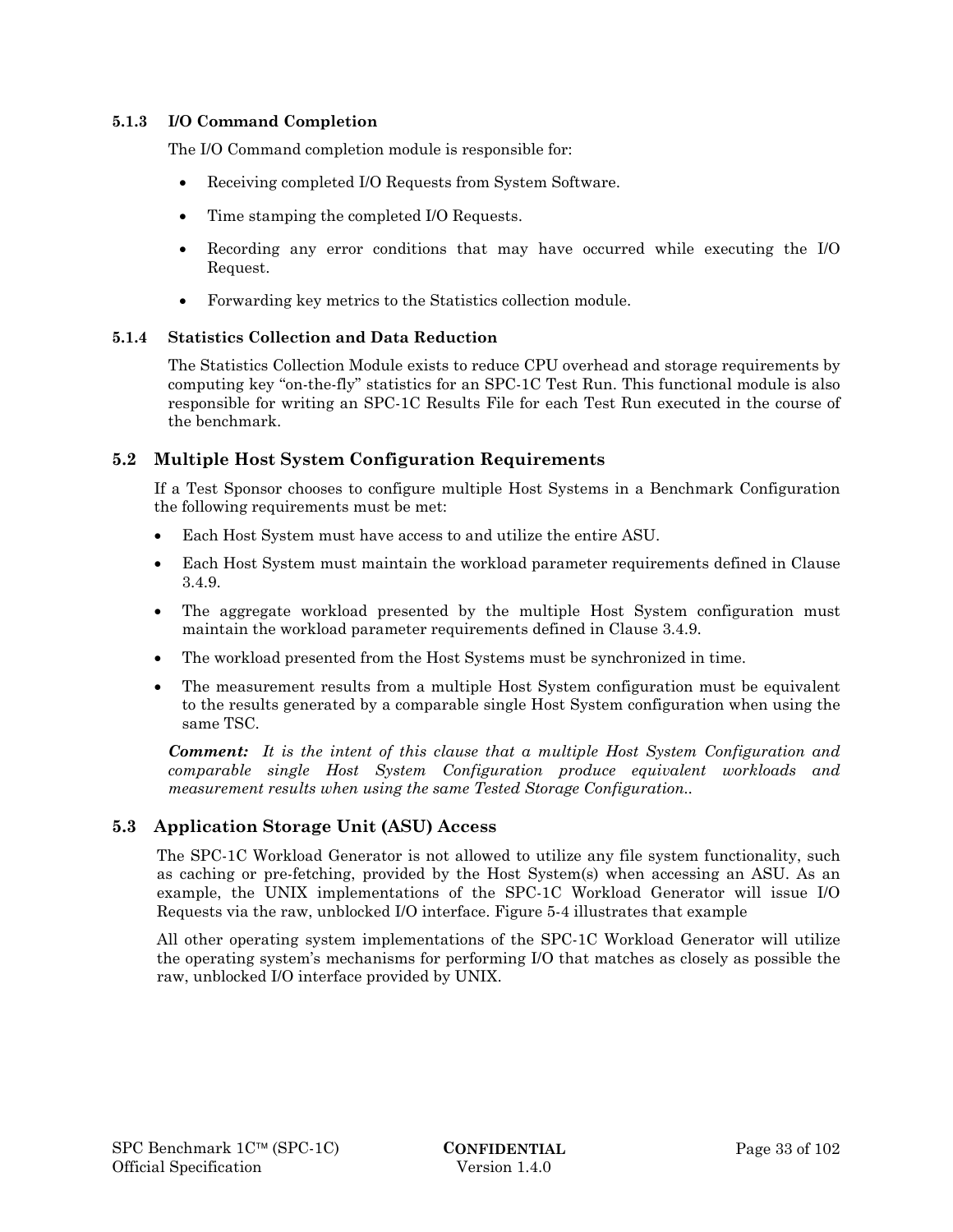# **5.4 Measurement Boundary**

The Measurement Boundary for computing SPC-1C results is primarily defined by the implementation of the SPC-1C Workload Generator as illustrated in Figure 5-3 and Figure 5-4.

The Measurement Boundary occurs within the SPC-1C Workload Generator where start and completion times of I/O Requests are recorded.



# **Figure 5-3: Measurement Boundary**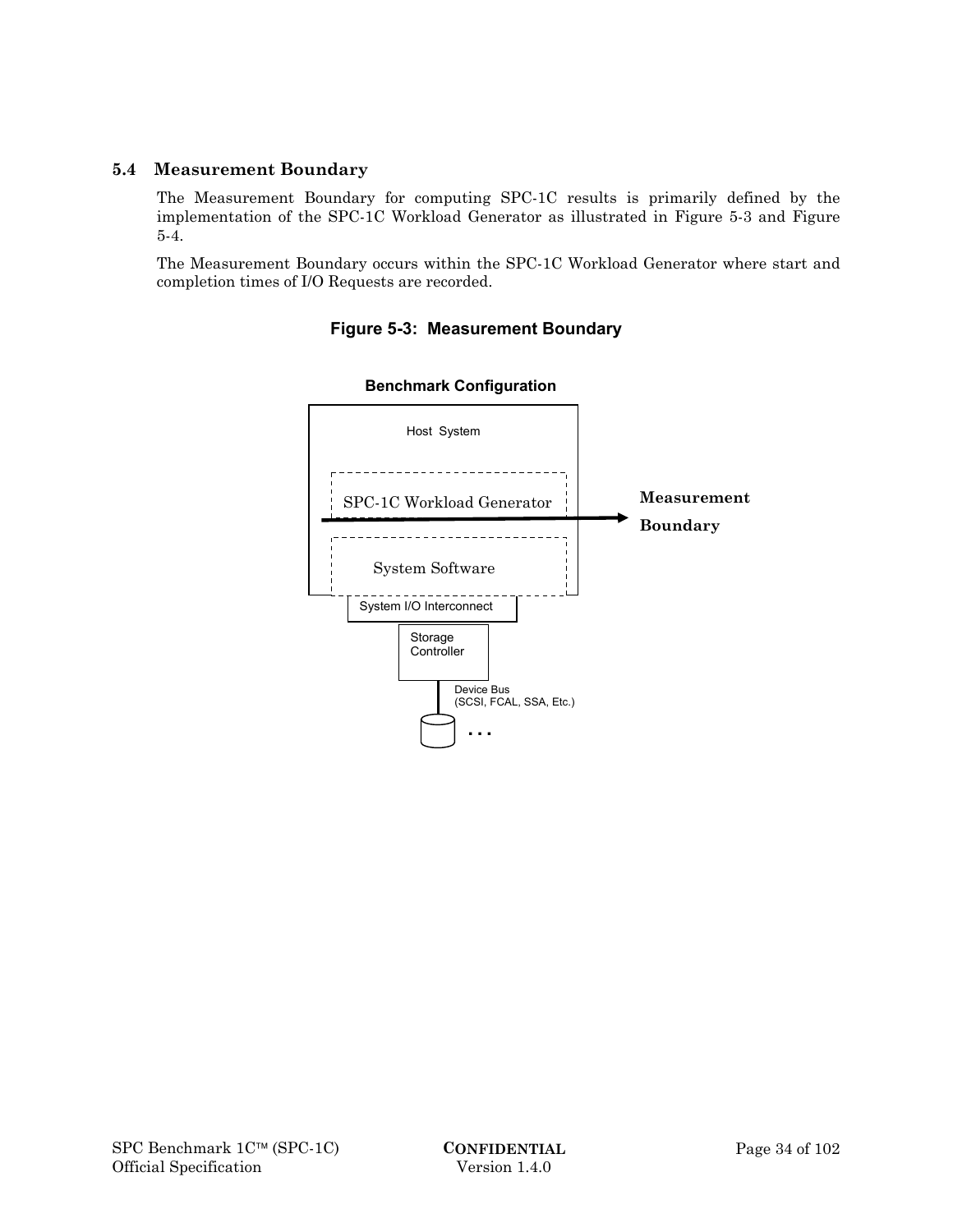

**Figure 5-4: Measurement Boundary in an UNIX System Implementation**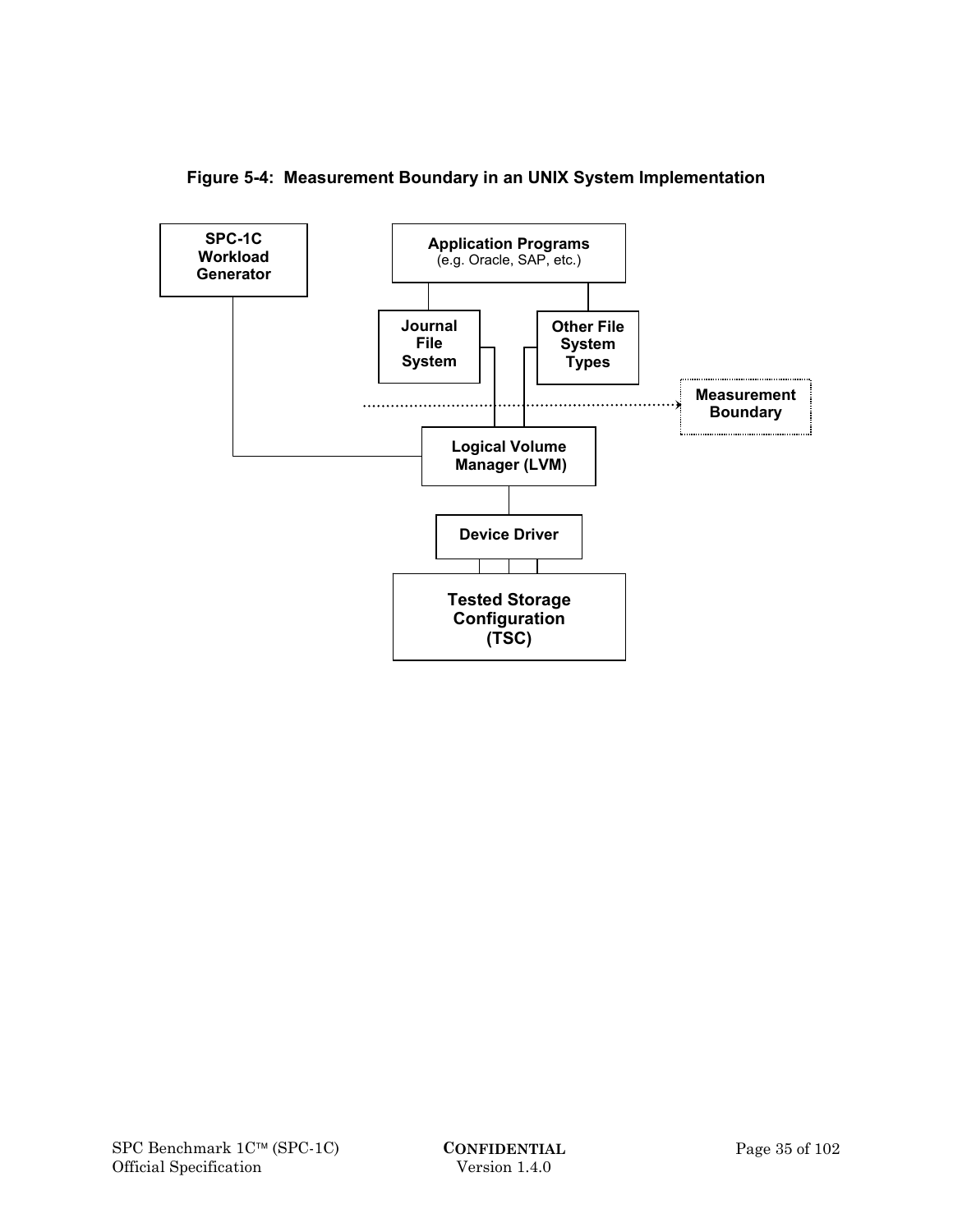# **Clause 6: Test Measurement Requirements (Execution Rules)**

## **6.1 Supporting Definitions**

- 6.1.1 **Average Response Time:** The sum of the Response Times for all Measured I/O Requests divided by the total number of Measured I/O Requests.
- 6.1.2 **Completed I/O Request:** An I/O Request with a Start Time and a Completion Time (see Figure 6-2)
- 6.1.3 **Completion Time:** The time recorded by the Workload Generator when an I/O Request is satisfied by the TSC as signaled by System Software.
- 6.1.4 **Data Rate:** The data transferred in all Measured I/O Requests in an SPC-1C Test Run divided by the length of the Test Run in seconds.
- 6.1.5 **Expected I/O Count:** For any given I/O Stream and Test Phase, the product of 5 times the BSU level, the duration of the test phase in seconds, and the Intensity Multiplier for that I/O stream as defined in either Table 3-1, Table 3-2, or Table 3-3.
- 6.1.6 **Failed I/O Request:** Any I/O Request issued by the Workload Generator that could not be completed or was signaled as failed by System Software. A Failed I/O Request has no Completion Time *(Figure 6-2)*.
- 6.1.7 **I/O Request Throughput:** The total number of Measured I/O requests in an SPC-1C Test Run divided by the duration of the Measurement Interval in seconds.
- 6.1.8 **In-Flight I/O Request:** An I/O Request issued by the I/O Command Generator to the TSC that has a recorded Start Time, but does not complete within the Measurement Interval (see Figure 6-2).
- 6.1.9 **Measured I/O Request:** A Completed I/O Request with a Completion Time occurring within the Measurement Interval *(Figure 6-2)*.
- 6.1.10 **Measured Intensity Multiplier:** The percentage of all Measured I/O Requests that were issued by a given I/O stream.
- 6.1.11 **Measurement Interval:** The finite and contiguous time period, after the TSC has reached Steady State, when data is collected by a Test Sponsor to generate an SPC-1C test result or support an SPC-1C test result.
- 6.1.12 **Ramp-Up:** The time required for the Benchmark Configuration (BC) to produce Steady State throughput after the Workload Generator begins submitting I/O Requests to the TSC for execution.
- 6.1.13 **Ramp-Down:** The time required for the BC to complete all I/O Requests issued by the Workload Generator. The Ramp-Down period begins when the Workload Generator ceases to issue new I/O Requests to the TSC.
- 6.1.14 **Response Time:** The Response Time of a Measured I/O Request is its Completion Time minus its Start Time.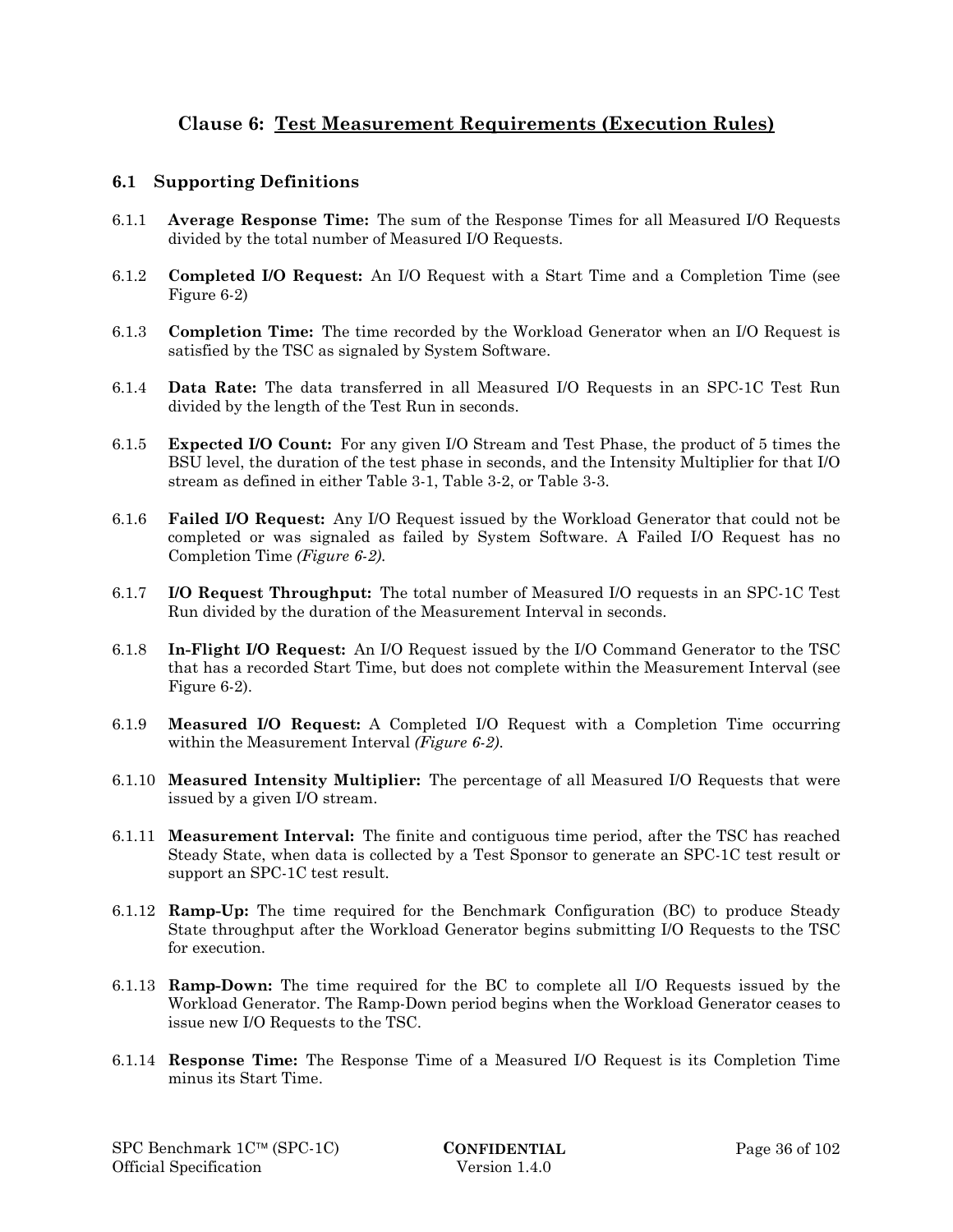- 6.1.15 **Start Time:** The time recorded by the Workload Generator when an I/O Request is submitted, by the Workload Generator, to the System Software for execution on the Tested Storage Configuration (TSC).
- 6.1.16 **Start-Up:** The period that begins after the Workload Generator starts to submit I/O requests to the TSC and ends at the beginning of the Measurement Interval.
- 6.1.17 **Shut-Down:** The period between the end of the Measurement Interval and the time when all I/O Requests issued by the Workload Generator have completed or failed.
- 6.1.18 **Steady State:** The consistent and sustainable throughput of the TSC. During this period the load presented to the TSC by the Workload Generator is constant.

*Comment: Steady Stated is achieved only after caches in the TSC have filled and as a result the I/O Request throughput of the TSC has stabilized.* 

- 6.1.19 **Test:** A collection of Test Phases and or Test Runs sharing a common objective.
- 6.1.20 **Test Run:** The execution of SPC-1C for the purpose of producing or supporting an SPC-1C test result. SPC-1C Test Runs may have a finite and measured Ramp-Up period, Start-Up period, Shut-Down period, and Ramp-Down period as illustrated in Figure 6-1 below. All SPC-1C Test Runs shall have a Steady State period and a Measurement Interval.



**Figure 6-1: Sample Test Run** 

6.1.21 **Test Phase:** A collection of one or more SPC-1C Test Runs sharing a common objective and intended to be run in a specific sequence.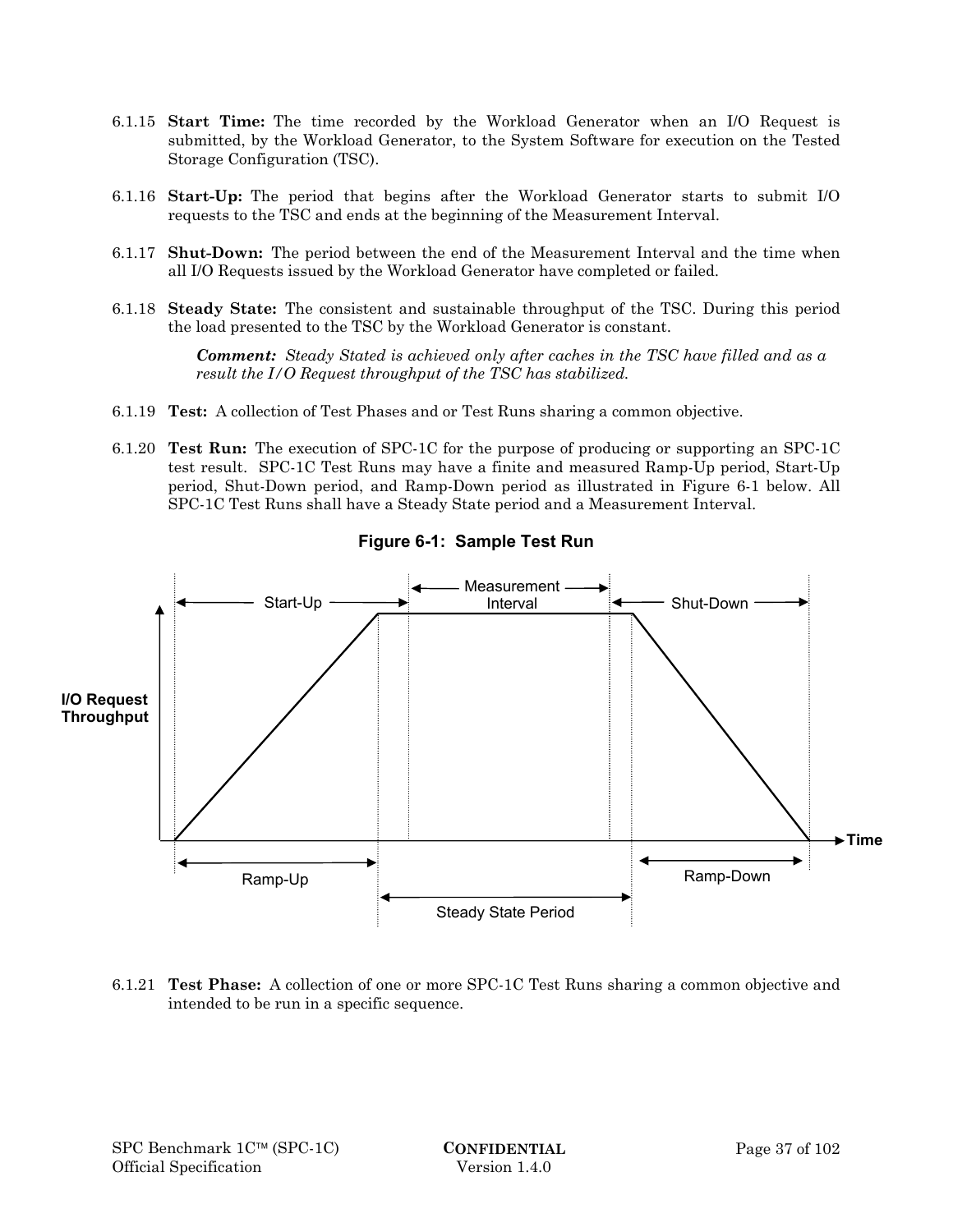

**Figure 6-2: I/O Completion Types** 

## **6.2 Storage Capacities**

The storage capacities, defined in Clause 2: Data Repository, are configured at the discretion of the Test Sponsor subject to the requirements of that clause.

## **6.3 Requirements and Constraints**

#### **6.3.1 SPC Approved Workload Generator**

A SPC-1C Result must be produced using the current SPC-1C -Workload Generator. The documentation included with the SPC-1C Toolkit is to be considered an extension of this benchmark specification and will describe the appropriate use of the SPC-1C Workload Generator. The procedures, requirements, and constraints described in the documentation must be adhered to in order to produce a SPC-1C Result.

#### **6.3.2 Audit**

A SPC-1C benchmark measurement must successfully complete an Audit as defined in Clause 11 before it can be submitted to the SPC and become a SPC-1C Result.

#### **6.3.3 ASU Pre-Fill**

- 6.3.3.1 Each of the three SPC-1C ASUs *(ASU-1, ASU-2 and ASU-3)* is required to be completely filled with specified content prior to execution of audited SPC-1C Tests. The content is required to consist of a random data pattern such as that produced by an SPC recommended tool.
- 6.3.3.2 If the Test Sponsor chooses to use a tool other than a SPC recommended tool, the Test Sponsor is required to provide adequate proof, to the Auditor satisfaction, that the resultant ASU content is equivalent to that produced by a SPC recommended tool as described above.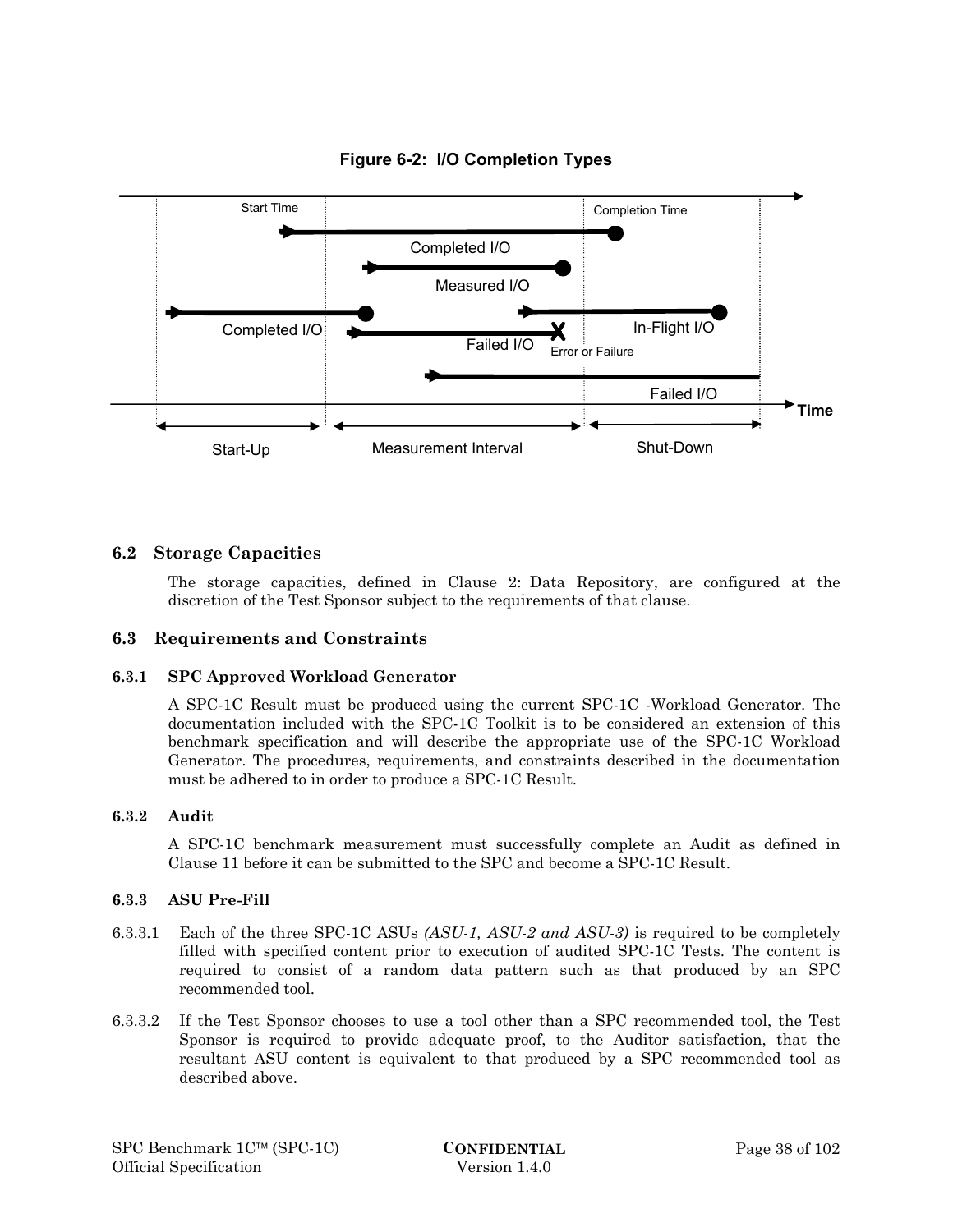6.3.3.3 If approved by the Auditor, the Test Sponsor may complete the required ASU pre-fill prior to the execution of the audited SPC-1C Tests and not as part of the SPC-1C Tests execution sequence. In that case, the pre-filled ASUs may then be used for SPC-1C benchmark execution prior to that of the audited SPC-1C Tests and the Auditor will verify the required random data pattern content in each ASU prior to the execution of the audited SPC-1C Tests. If that verification fails, the Test Sponsor is required to reload the specified content to each ASU that failed the verification.

#### **6.3.4 Benchmark Configuration (BC) Consistency**

The physical and logical configuration of the BC, as well as all configuration and tuning parameters, shall not be changed across Tests, Test Phases or Test Runs.

#### **6.3.5 Start-Up Period**

The Start-Up period for all SPC-1C Test Runs must be greater than or equal to three (3) minutes and ensure that the TSC has reached Steady State. The Start-Up periods, configurable by the Test Sponsor, must be disclosed.

#### **6.3.6 Shut-Down Period**

The Shut-Down period, configurable by the Test Sponsor, must be disclosed.

#### **6.3.7 Measurement Resolution**

The Measurement resolution for all reported Response Time results shall be 0.01 ms.

#### **6.3.8 I/O Request Completion**

All I/O Requests from one Test Run must complete before the Measurement Interval of the next Test Run can begin.

During the execution of each Test Run, all I/O Requests to read a block must be served by referencing the content of the block located on a configured Storage Device, or by providing a cached copy of the block that was previously staged from a configured Storage Device.

*Comment: Specifically disallowed during the execution of each Test Run is any technique that causes a read I/O Request to respond as if the content of the referenced block is "initialized to zero" without actually obtaining the block image from a configured Storage Device. That may require formatting, pre-allocating, or pre-filling the configured Storage Device(s).* 

#### **6.3.9 Failed I/O Requests**

All I/O Requests initiated during any Test or Test Phase in the SPC-1C benchmark must complete. A Failed I/O Request shall result in an invalid SPC-1C test.

*Comment: This requirement includes Start-Up and Shut-Down periods.* 

#### **6.3.10 I/O Request Pre-generation**

If the Workload Generator pre-generates I/O Requests to be issued to the TSC, the Test Sponsor shall not structure the execution or configuration of the BC to take advantage of the prior knowledge of the content of each pre-generated I/O request.

#### **6.3.11 Data Persistence**

Data persistence properties and requirements as specified in Clause 7 will be maintained for all I/O requests.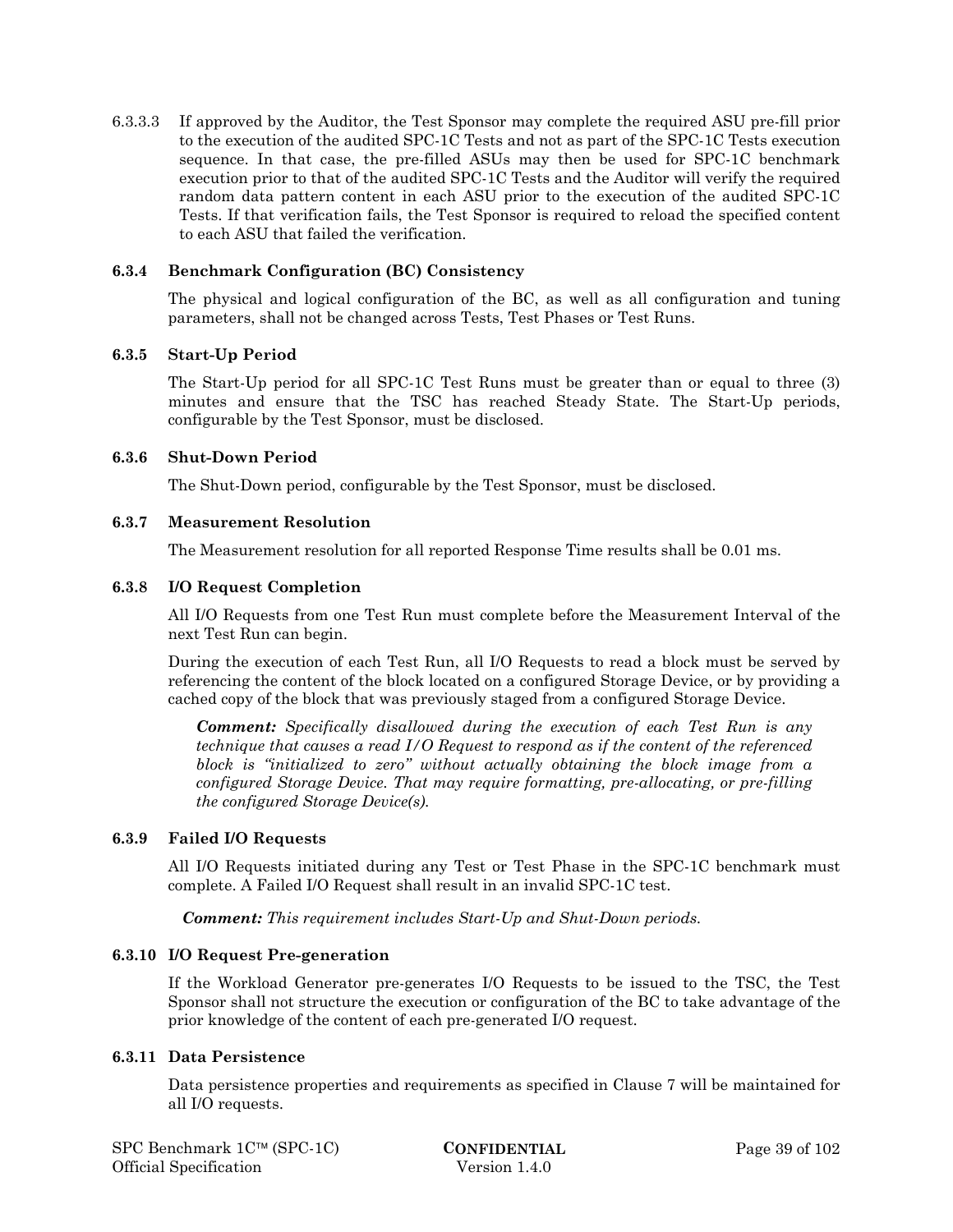#### **6.3.12 No Warm-up**

Other than booting/starting the Host System(s), bringing ASUs on-line for use by the SPC-1C Workload Generator, and starting the SPC-1C Workload Generator, no substantive work shall be performed on the BC prior to or in between SPC-1C Tests, Test Phases, or Test Runs.

*Comment: It is the specific intent of this clause that Test Sponsors NOT be allowed to warm up caches or optimize automated tuning parameters between a Test, Test Phase, or Test Run* 

#### **6.3.13 Interpolation or Rounding**

Final reported metrics shall not be interpolated or averaged across Test Runs. Results shall not be rounded for computing results, reporting results, or making comparisons between different results.

#### **6.3.14 I/O Profile Preservation**

- 6.3.14.1 Each execution of a measurement interval during a test phase must produce Measured I/O Requests that reflect the workload profiles that are defined in Clause 3.4.9.
- 6.3.14.2 For each I/O stream executed during a test phase, the Measured Intensity Multiplier must satisfy at least one of following conditions:
	- a. The stream's Measured Intensity Multiplier may differ from the Intensity Multiplier defined for that stream by no more than 5% of the value provided in Table 3-1, Table 3-2, or Table 3-3.
	- b. The number of Measured I/O Requests for that stream shall differ from the product of Intensity Multiplier (defined in Clause 6.1.10) and Measured I/O Requests (defined in Clause 6.1.9) by no more than 5 I/Os.
- 6.3.14.3 For each I/O stream executed during a test phase, the coefficient of variation for the Measured Intensity Multiplier may be no more than 0.5, when calculated from the Measured Intensity Multiplier reported at one minute intervals throughout the measurement interval of the test phase.

Coefficient of variation is defined to be:

$$
V = \frac{StDev(C)}{Mean(C)}
$$

where:  $V$  is the coefficient of variation StDev(C) is the standard deviation of the Measured Intensity Multiplier Mean(C) is the average of the Measured Intensity Multiplier

6.3.14.4 A benchmark execution that produces a Measured Intensity Multiplier that does not satisfy the requirements defined in Clauses 6.3.14.2 and 6.3.14.3 is not compliant with this specification.

## **6.4 SPC-1C Tests**

## **6.4.1 An Overview of the SPC-1C Benchmark Tests**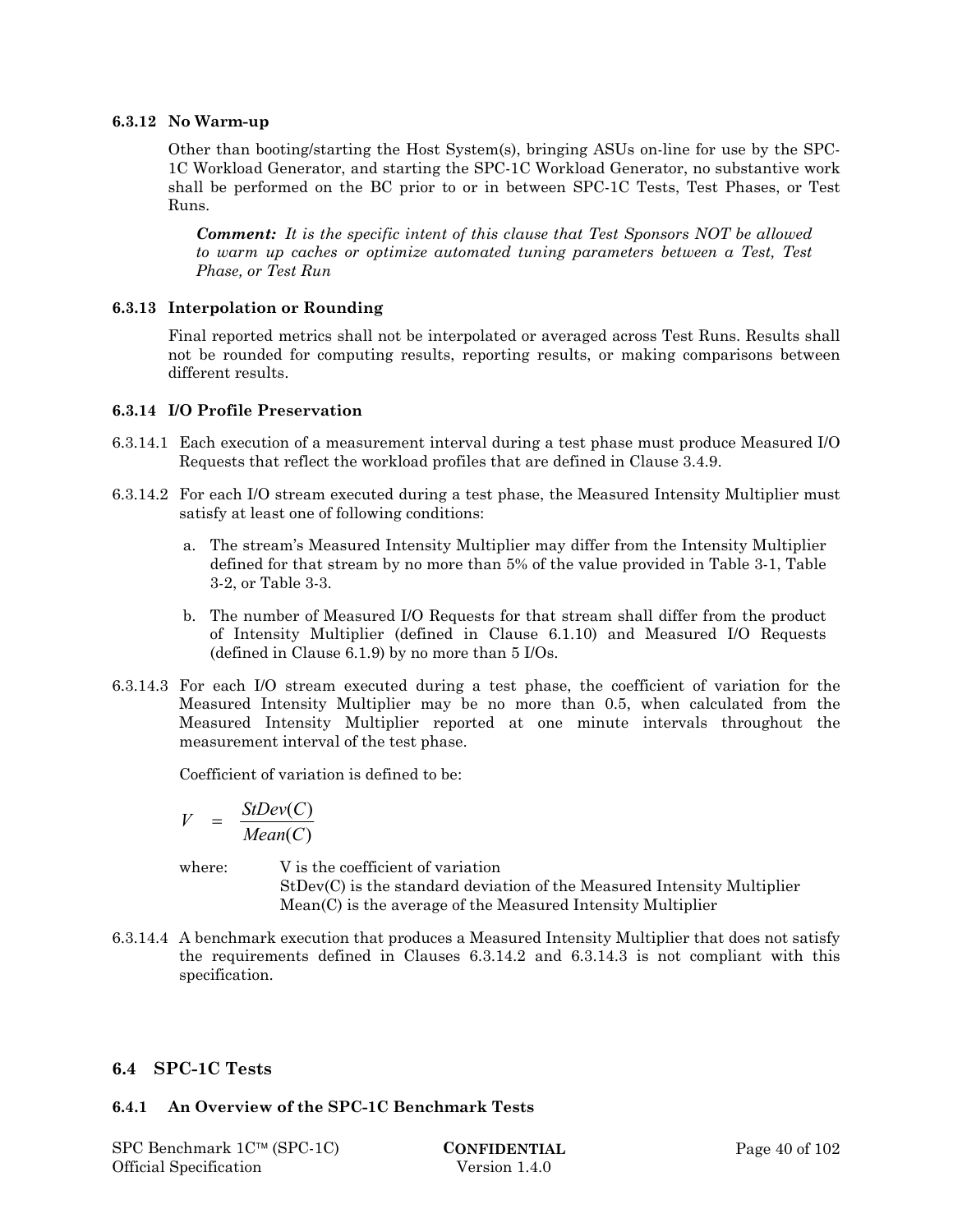A SPC-1C benchmark measurement includes the following three (3) Tests:

- The Primary Metrics Test *(Clause 6.4.3)*.
- The Repeatability Test *(Clause 6.4.4)*.
- The Data Persistence Test *(Clause 7)*.

Each Test must be completed and reported in an audited SPC-1C Result. Each Test will contain one or more Test Runs, each of which will generate required SPC-1C test results. The Test Runs within a Test may be organized into one or more Test Phases. Figure 6-3 illustrates the flow of the SPC-1C Tests as well as the required sequence of Test Runs within a Test or Test Phase.

## **6.4.2 SPC-1C Benchmark Test Sequence**

The Tests must be executed in the following sequence: Primary Metrics, Repeatability, and Data Persistence. That required sequence must be uninterrupted from the start of Primary Metrics to the completion of Persistence Test Run 1.

Uninterrupted means the Benchmark Configuration shall not be power cycled, restarted, disturbed, altered, or adjusted during the selected Test sequence. If the selected Test sequence is interrupted, the SPC-1C measurement is invalid. This does not apply to the interruption caused by the Host System/TSC power cycle between Persistence Test Run 1 and Persistence Test Run 2.

The Test Sponsor is not limited in the number of attempts to complete the selected, uninterrupted Test sequence.

An exception may be made by the auditor to the above requirement for an uninterrupted Test sequence. If such an exception is made, it will be documented in the "Audit Notes" portion of the SPC-1C Audit Certification Report.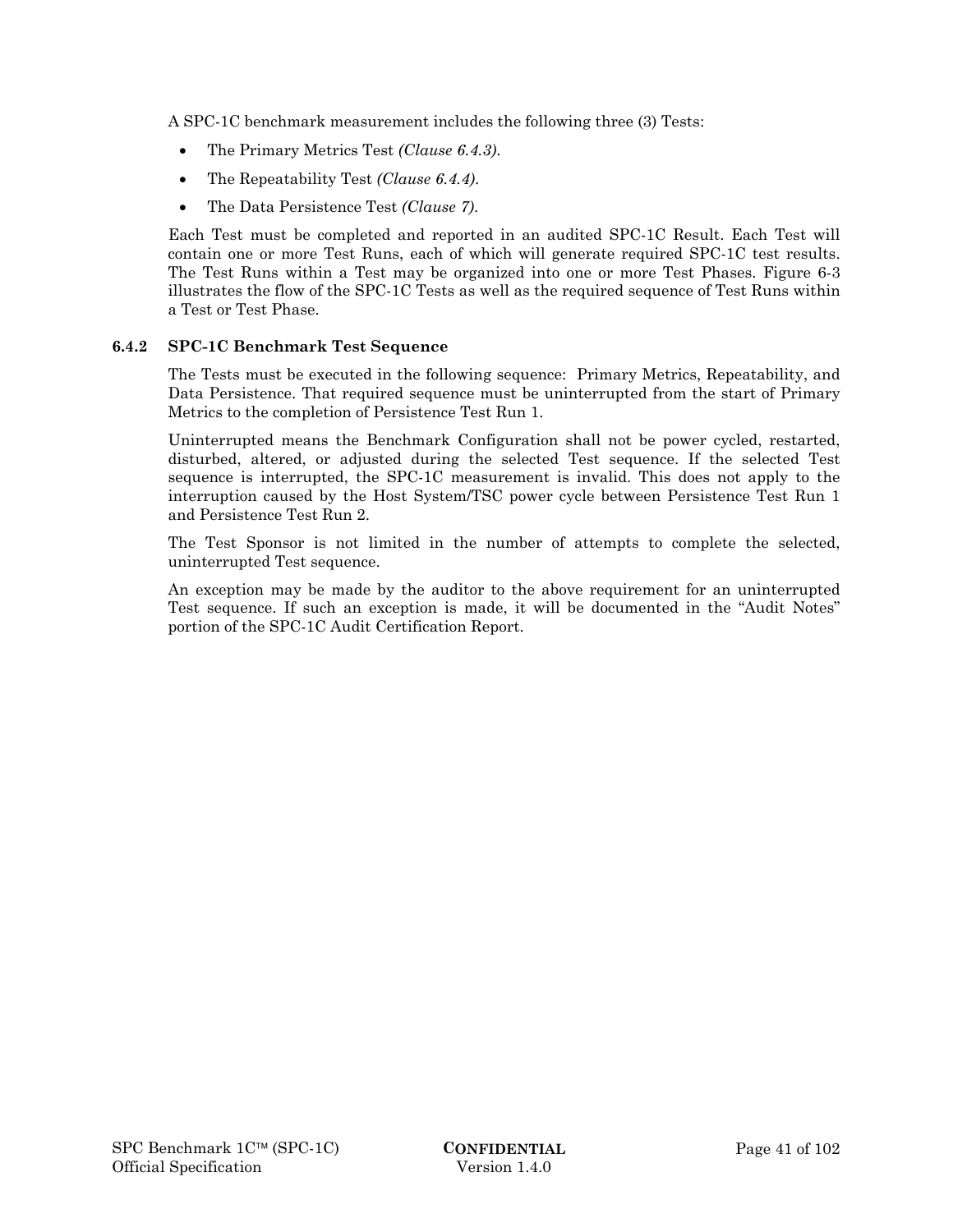**Figure 6-3: Summary of SPC-1C Tests** 



## **6.4.3 Primary Metrics Test**

#### **6.4.3.1 Overview**

The Primary Metrics Test has three Test Phases, which shall be executed in the following uninterrupted sequence:

- 1. Sustainability
- 2. IOPS (I/Os per second)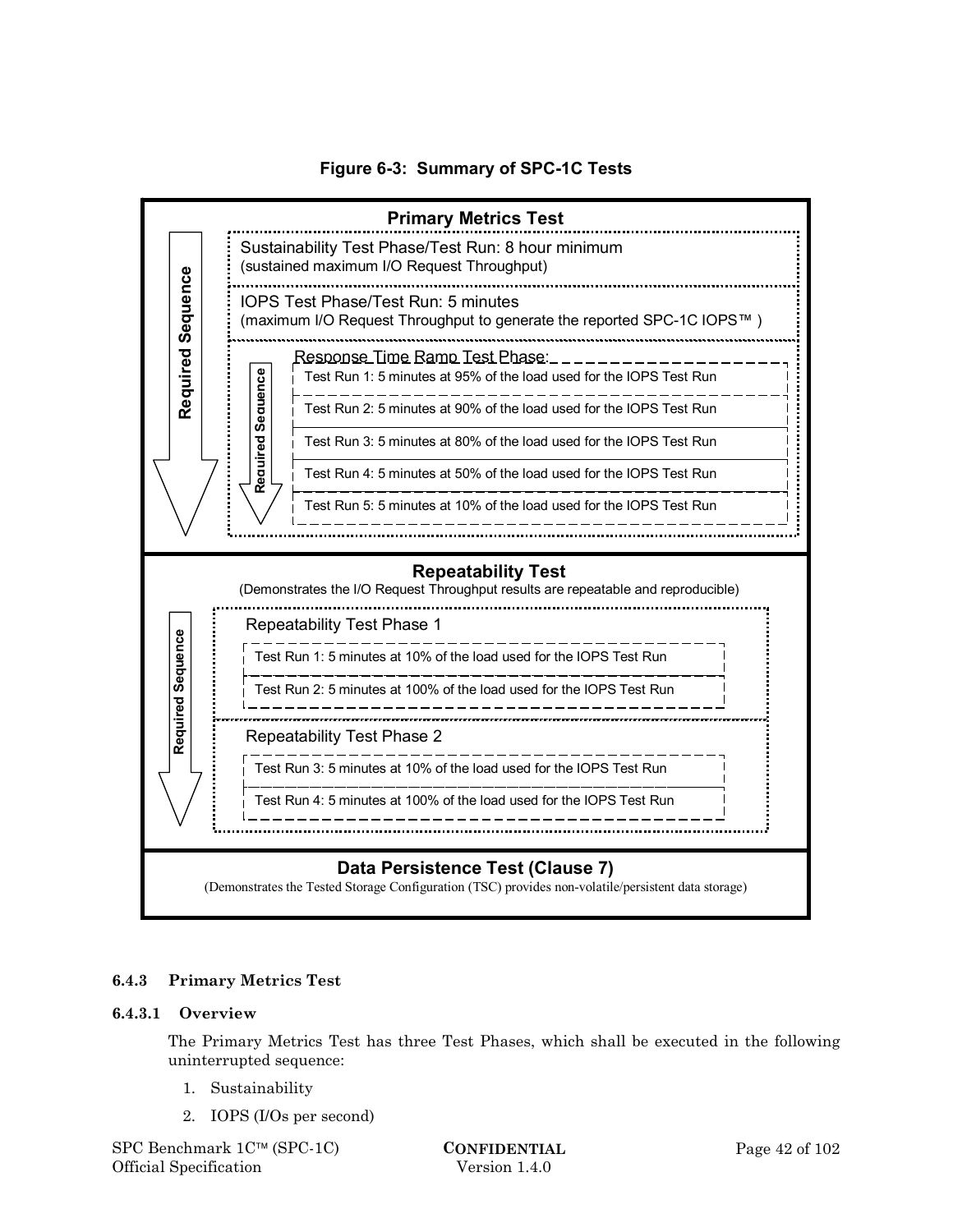#### 3. Response Time Ramp

The BC shall not be restarted or manually disturbed, altered, or adjusted during the execution of the Primary Metrics Test. If power is lost to the BC during this Test all results shall be rendered invalid and the Test re-run in its entirety.

The components of the Primary Metrics Test and their relationship to each other are illustrated in Figure 6-4. The illustration is not to scale.



## **Figure 6-4: Primary Metrics Test**

#### **6.4.3.2 Sustainability Test Phase**

6.4.3.2.1 The Sustainability Test Phase has exactly one Test Run and shall demonstrate the maximum sustainable I/O Request Throughput within at least a continuous eight (8) hour Measurement Interval.

> *Comment: The intent of the eight hour Measurement Interval is to demonstrate that the maximum reported SPC-1C IOPS™ rate can be consistently maintained over an extended period, which would be required by a component in a storage configuration with requirements for sustained maximum throughput.*

- 6.4.3.2.2 The Sustainability Test Run will have a Start-Up, Ramp-Up, Steady State, Ramp-down, and Shutdown period as well as a Measurement Interval.
- 6.4.3.2.3 The duration of the Measurement Interval for the Sustainability Test Run is a minimum of eight hours (480 minutes).
- 6.4.3.2.4 The Measured Intensity Multiplier for each I/O stream in the Sustainability Test Run must satisfy the I/O mix requirements defined in Clause 6.3.14.3.
- 6.4.3.2.5 The reported metric resulting from the Sustainability Test Run is computed as the I/O Request Throughput for the Measurement Interval of the Sustainability Test Run.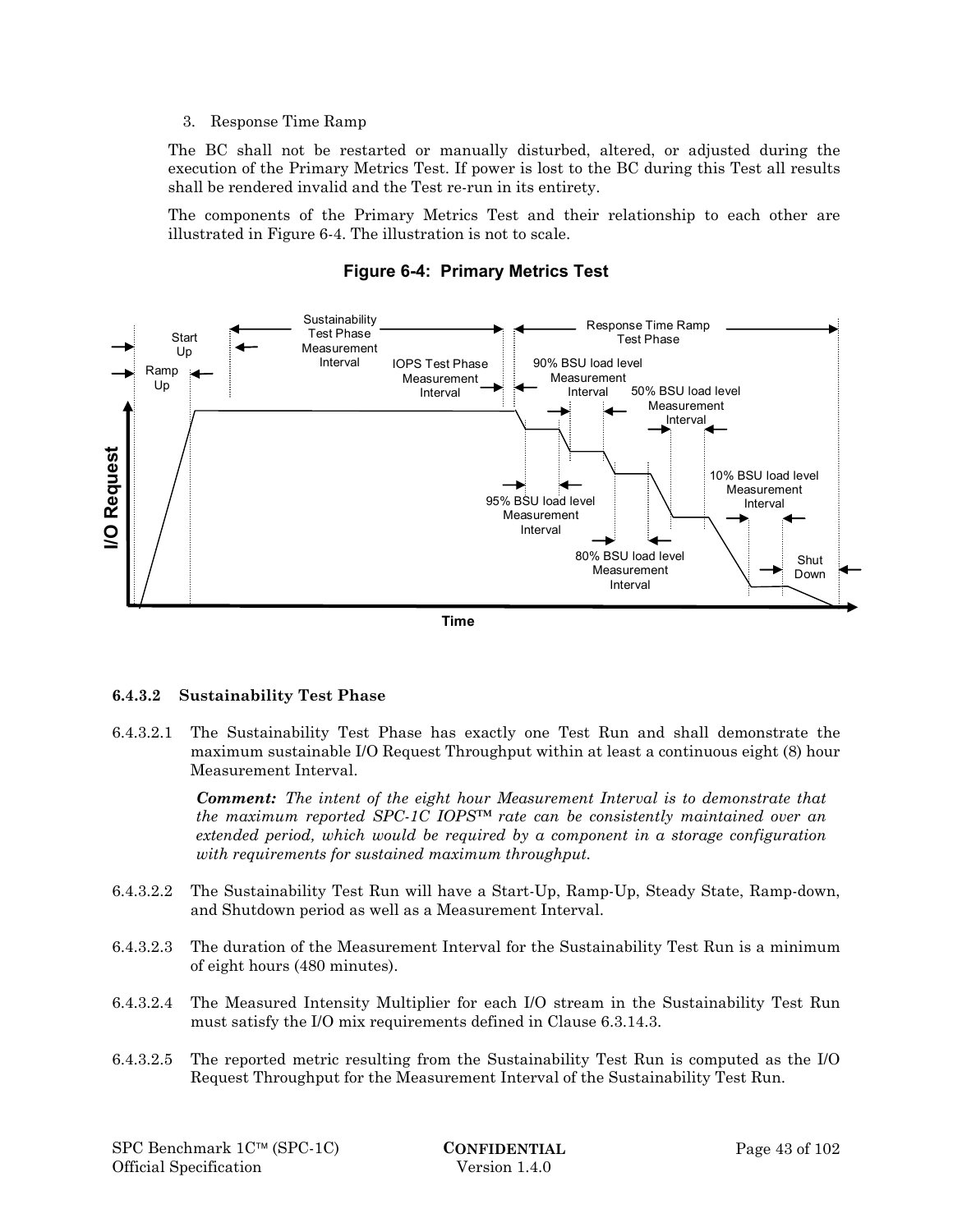- 6.4.3.2.6 The computed I/O Request Throughput of the Sustainability Test Run must be no less than 95% of the reported SPC-1C IOPS<sup>™</sup> result or the Test Run is invalid.
- 6.4.3.2.7 The Average Response Time, as defined in Clause 6.1.1, will be computed and reported for the Sustainability Test Run and cannot exceed 30 milliseconds. If the Average Response Time exceeds that 30-millisecond constraint, the Test Run is invalid.
- 6.4.3.2.8 All Sustainability Test Run data used to compute Sustainability Test Run results shall be obtained from SPC-1C Workload Generator Results Files.
- 6.4.3.2.9 The components of the Sustainability Test Run are illustrated in Figure 6-5. The illustration is not to scale.



**Figure 6-5: Sustainability Test Phase/Test Run** 

**Time** 

#### **6.4.3.3 IOPS Test Phase**

- 6.4.3.3.1 The IOPS Test Phase has exactly one Test Run and shall demonstrate the maximum sustainable I/O Request Throughput after achieving sustainable and consistent I/O Request Throughput.
- 6.4.3.3.2 The IOPS Test Phase immediately follows the Sustainability Test Phase.

*Comment: It is the intent of this clause to insure that the Tested Storage Configuration (TSC) has demonstrated Steady State in preparation for generating the reported SPC-1C IOPS™ result.* 

- 6.4.3.3.3 The IOPS Test Run will have a Start-Up, Ramp-Up, Steady State, Ramp-down, and Shutdown period as well as a Measurement Interval.
- 6.4.3.3.4 The IOPS Test Run is executed at the same BSU level as the Sustainability Test Run.
- 6.4.3.3.5 The duration of the Measurement Interval for the Sustainability Test Run is five (5) minutes.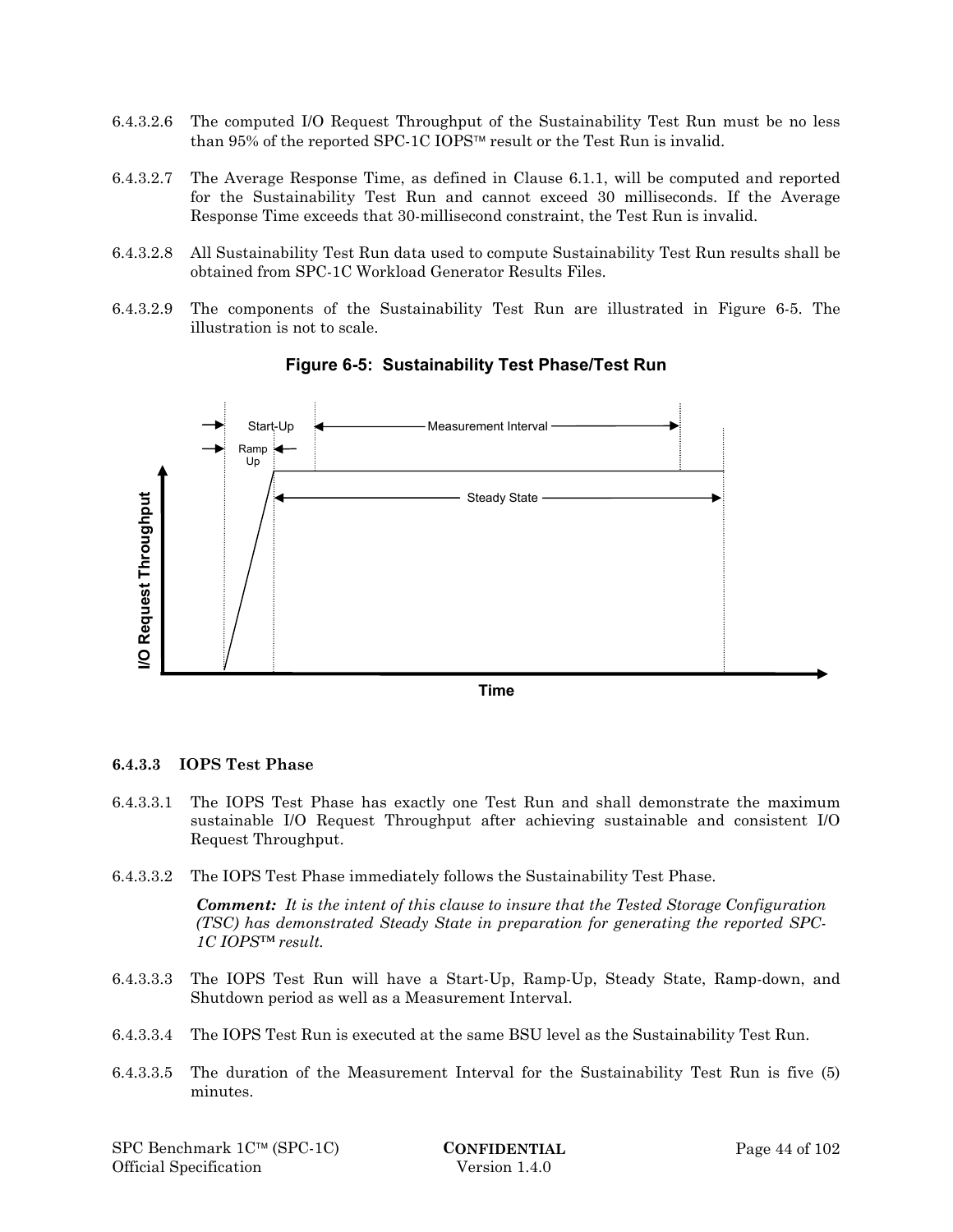- 6.4.3.3.6 The Measured Intensity Multiplier for each I/O stream in the IOPS Test Run must satisfy the I/O mix requirements defined in Clause 6.3.14.3.
- 6.4.3.3.7 The reported metric resulting from the IOPS Test Run is SPC-1C IOPS™, computed as the I/O Request Throughput for the Measurement Interval of the IOPS Test Run.
- 6.4.3.3.8 The Average Response Time, as defined in Clause 6.1.1, will be computed and reported for the IOPS Test Run and cannot exceed 30 milliseconds. If the Average Response Time exceeds that 30-millisecond constraint, the Test Run is invalid.
- 6.4.3.3.9 The Test Sponsor shall do nothing to impact the I/O Request Throughput between the end of the Sustainability Test Phase/Test Run and the beginning of the IOPS Test Phase/Test Run.

*Comment: The intent of this clause is to ensure the load presented to the TSC during the transition between the two Test Phases remains under the control of the SPC-1C Workload Generator, without any intervention from the Test Sponsor.* 

- 6.4.3.3.10 All IOPS Test Run data used to compute IOPS Test Run results shall be obtained from SPC-1C Workload Generator Results Files.
- 6.4.3.3.11 The IOPS Test Phase/Test Run and its relationship to the Sustainability Test Phase/Test Run is illustrated in Figure 6-5. The illustration is not to scale.



## **Figure 6-6: Sustainability and IOPS Test Phases/Test Runs**

#### **6.4.3.4 Response Time Ramp Test Phase**

6.4.3.4.1 The Response Time Ramp Test Phase consists of five (5) Test Runs, which measure the Average Response Time and I/O Request Throughput at 10%, 50%, 80%, 90%, and 95% of the BSU level used in the IOPS Test Run. The objectives of this Test Phase are to demonstrate: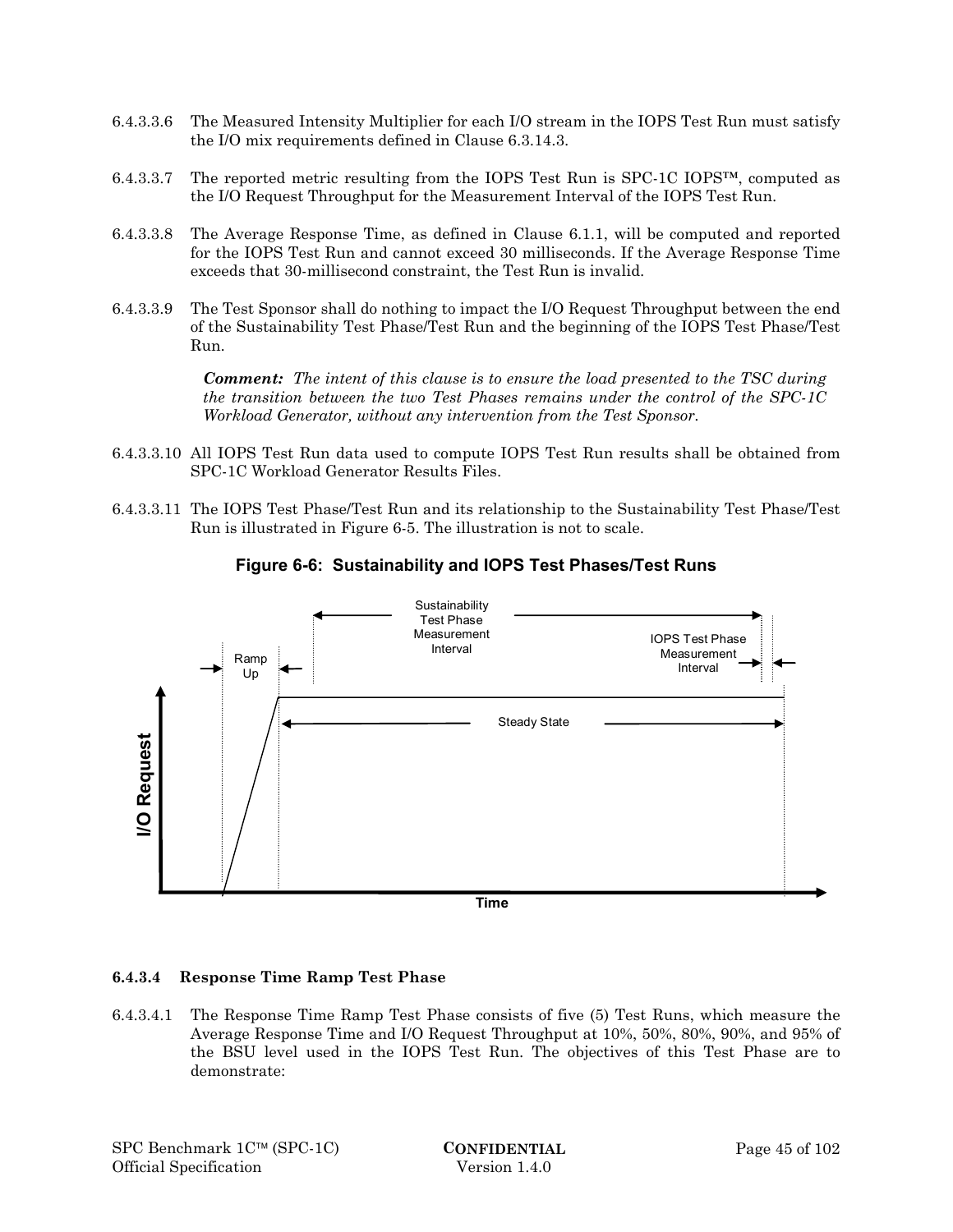- The relationship between Average Response Time and I/O Request Throughput for a Test Sponsor's Tested Storage Configuration (TSC) via a complete response time/throughput curve.
- The *(optimal)* Average Response Time of a lightly loaded TSC (SPC-1C LRT<sup>IM</sup>).
- 6.4.3.4.2 The Response Time Ramp Test Phase immediately follows the IOPS Test Phase.
- 6.4.3.4.3 The BSU level required for a given Test Run in this Test Phase shall be the integer value resulting from truncating the product of the BSU level used in the IOPS Test Run and the BSU percentage for the Test Run.
- 6.4.3.4.4 The sequence of Test Runs in this Test Phase shall be:
	- 1. 95% BSU level.
	- 2. 90% BSU level.
	- 3. 80% BSU level.
	- 4. 50% BSU level.
	- 5. 10% BSU level
- 6.4.3.4.5 Each Test Run in this Test Phase shall have a Start-Up, Ramp-Up, Steady State, Rampdown, and Shutdown period as well as a Measurement Interval.
- 6.4.3.4.6 The duration for each Test Run's Measurement Interval shall be equal to 5 minutes.
- 6.4.3.4.7 The Measured Intensity Multiplier for each I/O stream in each Test Run must satisfy the I/O mix requirements defined in Clause 6.3.14.3.
- 6.4.3.4.8 I/O Request Throughput and Average Response Time will be computed for the Measurement Interval of each Test Run in the Response Time Ramp Test Phase.
- 6.4.3.4.9 The reported SPC-1C LRT<sup> $\text{TM}$ </sup> Metric is computed as the Average Response Time of the 10% BSU load level Test Run.
- 6.4.3.4.10 All Test Run data used to compute Test Run results shall be obtained from SPC-1C Workload Generator Results Files.
- 6.4.3.4.11 The Benchmark Configuration or Tested Storage Configuration may not be restarted between the IOPS Test Phase and the Response Time Ramp Test Phase. In addition, the Test Sponsor shall do nothing to impact the I/O Request Throughput between the end of the IOPS Test Phase and the beginning of the Response Time Ramp Test Phase.
- 6.4.3.4.12 The Test Sponsor shall do nothing to impact the I/O Request Throughput between Test Runs of this Test Phase.
- 6.4.3.4.13 The components of the Response Time Ramp Test Phase and their relationship to each other, as well the IOPS Test Phase, are illustrated in Figure 6-4. The illustration is not to scale.

## **6.4.4 Repeatability Test**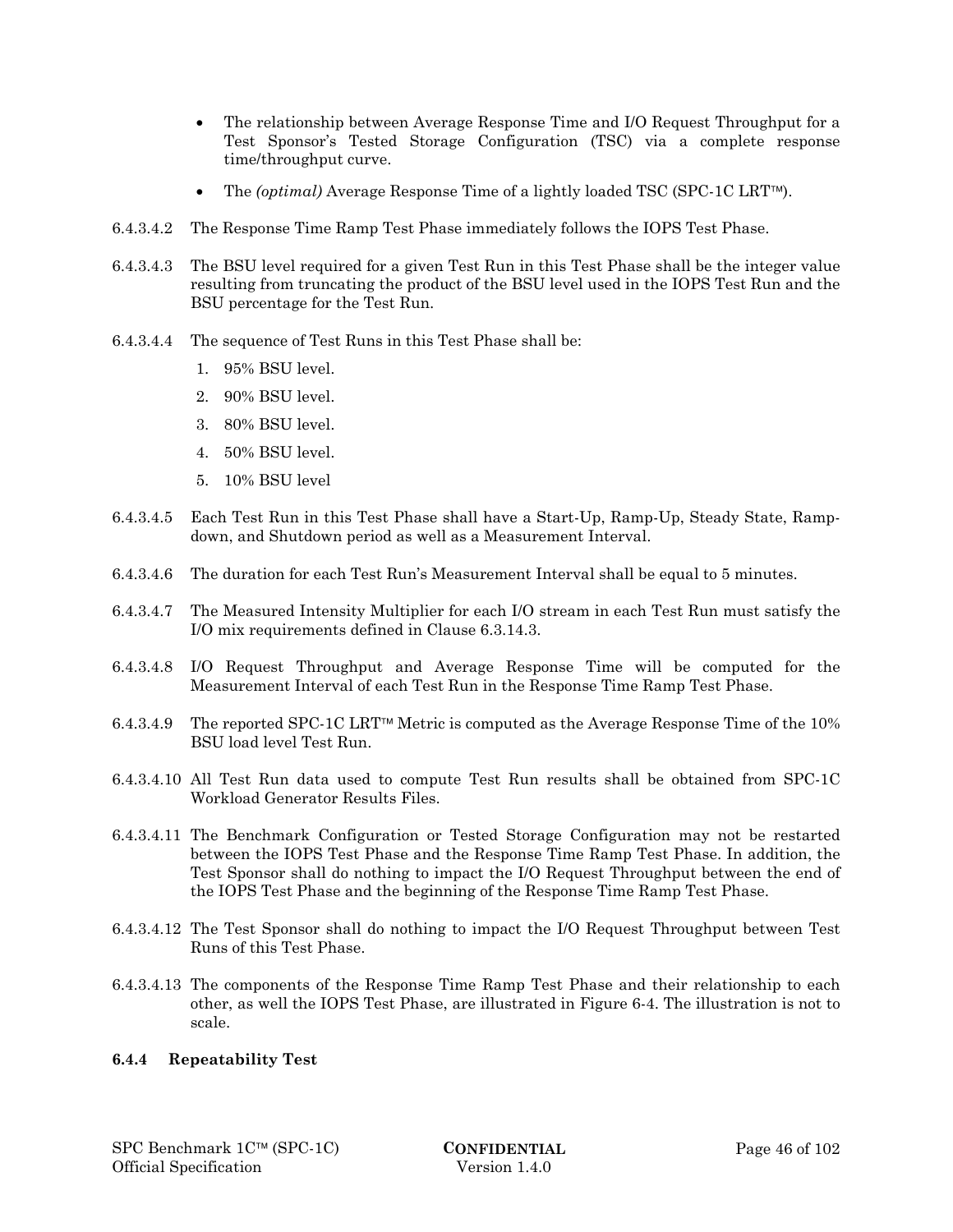The Repeatability Test demonstrates the repeatability and reproducibility of the I/O Request Throughput and Average Response Time measured in the IOPS Test Run (100% BSU level) and Test Run 5 (10% BSU level) of the Response Time Ramp Test Phase.

The Repeatability Test consists of two identical Test Phases. Each Test Phase consists of two Test Runs. The first Test Run (SPC-1C LRT<sup> $M$ </sup> Repeatability Test Run – 10% BSU level) produces a SPC-1C LRT<sup>IM</sup> result. The second Test Run (SPC-1C IOPS<sup>IM</sup> Repeatability Test  $Run - 100\%$  BSU level) produces a SPC-1C IOPS<sup>TM</sup> result. If any Test Run in either of the two Test Phases is not compliant, both Test Phases must be repeated.

- 6.4.4.1 Each Test Run in the Repeatability Test will contain a Start-Up, Ramp-Up, Steady State, Ramp-down, and Shut-down period as well as a Measurement Interval.
- 6.4.4.2 The duration of the Start-Up, Shut-Down, and Measurement Interval will be identical for each Test Run in the Repeatability Test.
- 6.4.4.3 The Measurement Interval for each Repeatability Test Run shall be equal to or greater than 5 minutes.
- 6.4.4.4 The Measured Intensity Multiplier for each I/O stream in each Test Run must satisfy the I/O mix requirements defined in Clause 6.3.14.3.
- 6.4.4.5 Each Repeatability Test Phase shall be run with a statistically distinct sequence of I/O requests to assure that prior cache contents do not affect the results of the current Test Phase. The two Repeatability Test Phases may be run uninterrupted.
- 6.4.4.6 Steady State for the first Test Run in each Test Phase is attained at the same BSU level used in the Primary Metrics Test to produce the final reported  $SPC-1C LRT^{\pi}$  metric.
- 6.4.4.7 Steady State for the second Test Run in each Test Phase is attained at the same BSU load used in the Primary Metrics Test for the IOPS Test Run.
- 6.4.4.8 The final reported SPC-1C LRT<sup> $M$ </sup> metric is deemed reproducible and repeatable if the Average Response Time for each of the two SPC-1C LRT<sup> $M$ </sup> Repeatability Test Runs is less than the reported SPC-1C LRT<sup>IM</sup> metric plus 5%. As such, the LRT Repeatability Test will constrain the final reported SPC-1C LRT<sup> $m$ </sup> metric.
- 6.4.4.9 The final reported SPC-1C IOPS<sup> $M$ </sup> metric is deemed reproducible and repeatable if the I/O Request Throughput for each of the two SPC-1C IOPS<sup> $M$ </sup> Repeatability Test Runs is greater than the reported SPC-1C IOPS<sup> $m$ </sup> metric minus 5%. As such, the Repeatability Test will constrain the final reported SPC-1C IOPS $\text{TM}$  metric.
- 6.4.4.10 The Average Response Time, as defined in Clause 6.1.1, will be computed and reported for each of the two SPC-1C IOPS™ Test Runs and cannot exceed 30 milliseconds. If the Average Response Time exceeds that 30-millisecond constraint, the measurement is invalid.
- 6.4.4.11 The Test Sponsor shall do nothing to impact the performance of the Benchmark Configuration between Test Runs of the Repeatability Test.
- 6.4.4.12 All Repeatability Test data used to compute Repeatability Test results shall be obtained from SPC-1C Workload Generator Results Files.
- 6.4.4.13 Figure 6-7 illustrates the sequence of events and components of the Repeatability Test.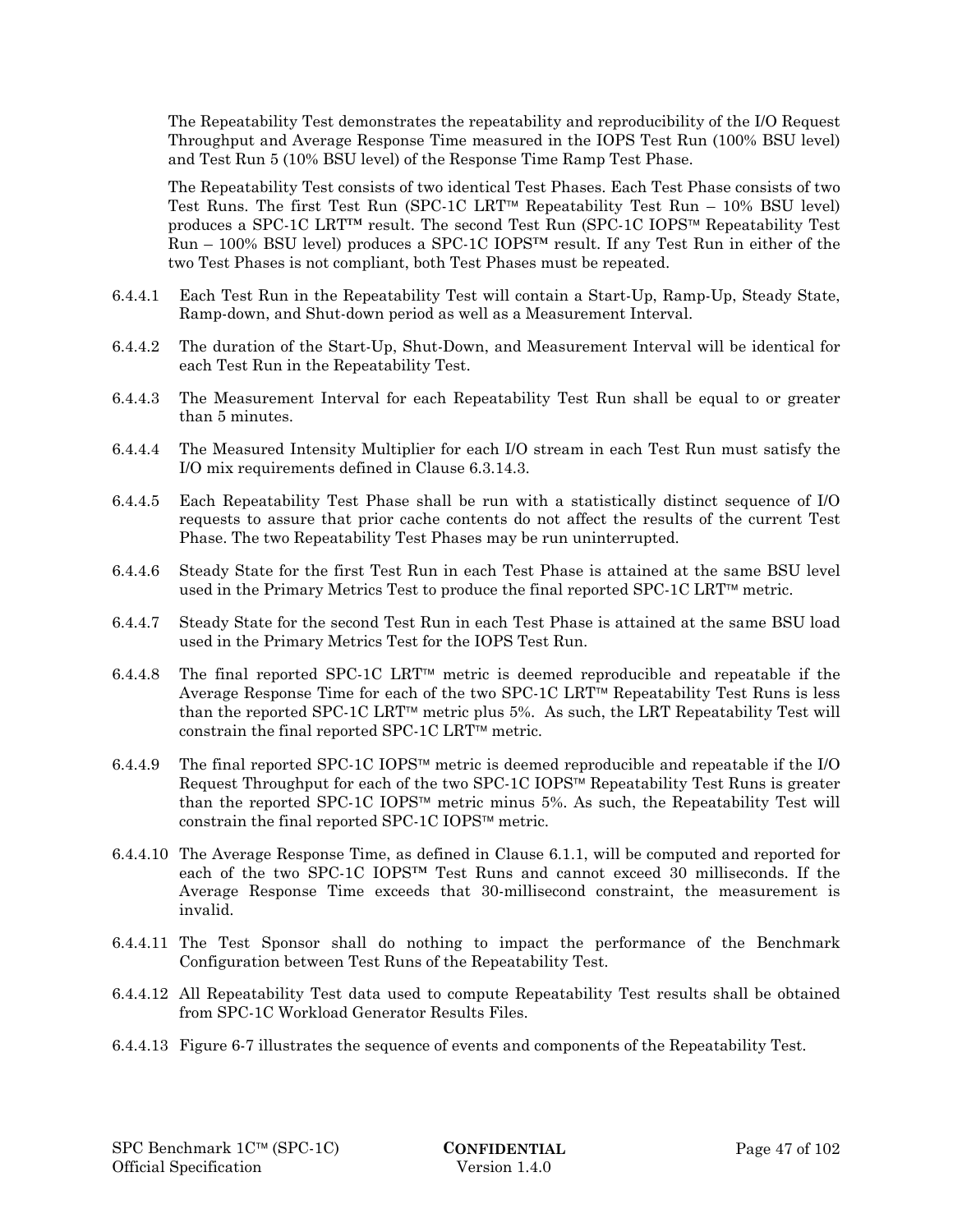

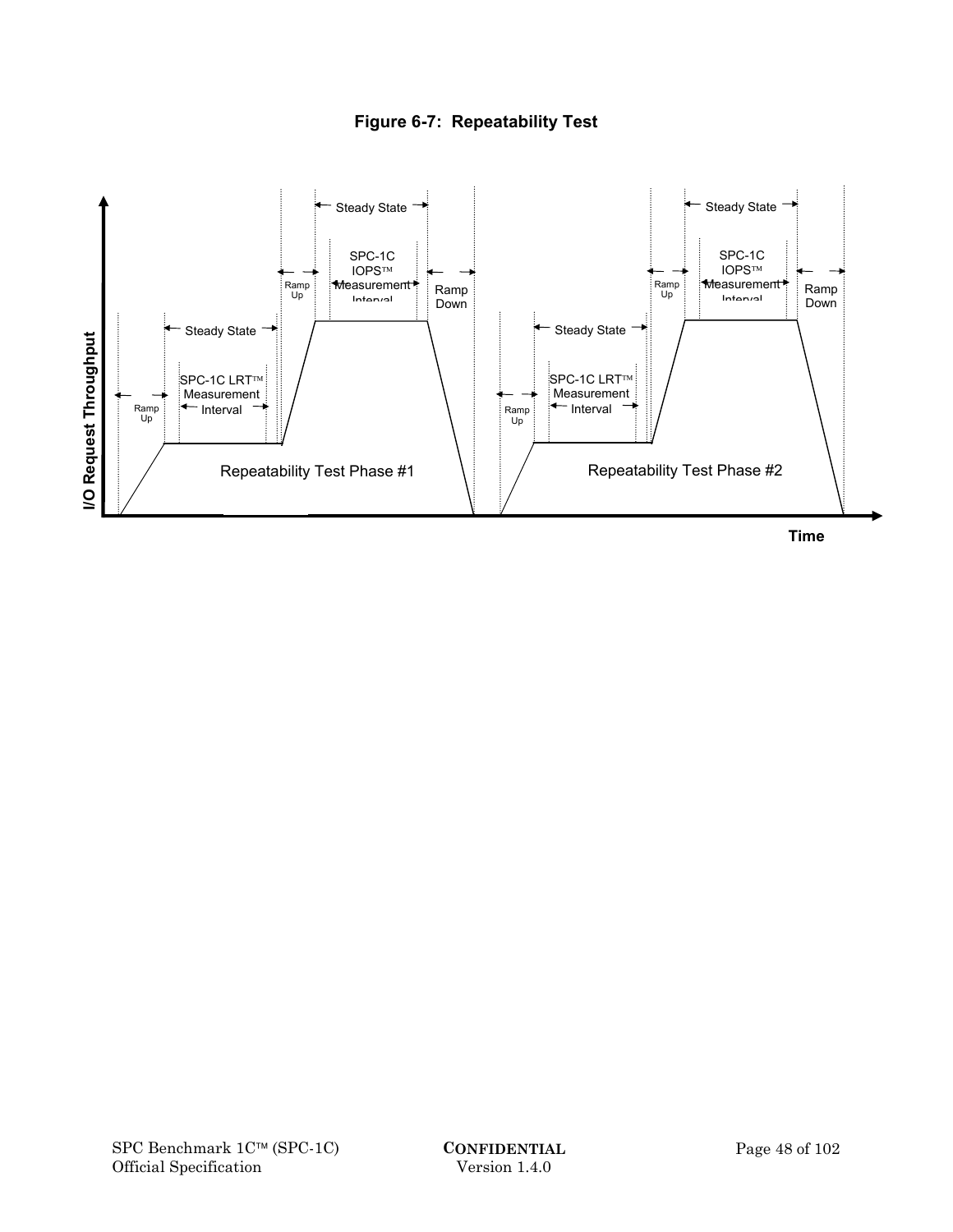# **Clause 7: Data Persistence Requirements and Test**

# **7.1 Introduction**

Logical Volumes and the related Application Storage Unit (ASU) must demonstrate the ability to preserve data across extended periods of power loss without corruption or loss. To provide this "Persistence" capability, the Tested Storage Configuration (TSC) must use Logical Volumes and related ASU that:

- Are capable of maintaining data integrity across power cycles or outages.
- Ensure the transfer of data between Logical Volumes and host systems occurs without corruption or loss.

Data persistence does not guarantee data availability. Data loss may result from system component failure or unplanned catastrophe. The storage subsystem may, but need not, include mechanisms to protect against such failure modes. Testing or guaranteeing such failure modes and increased availability mechanisms in the test storage configuration are not within the mandate or the scope of this benchmark.

# **7.2 Persistence Test Validation**

Validation that the SPC-1C Persistence Test completed successfully is provided by the SPC Audit Service, attesting to the fact that the test has been satisfactorily completed on the BC per the test requirements below.

## **7.3 SPC-1C Persistence Test Requirements**

- 7.3.1 The SPC-1C Persistence Test consists of two Test Runs that are performed by the SPC-1C Workload Generator in isolation from other SPC-1C Tests.
- 7.3.2 Any TSC that fails a Persistence Test can be rerun until it passes.
- 7.3.3 The physical and logical configuration of the BC shall not be changed between the successful execution of the Persistence Test and any other SPC-1C Test.
- 7.3.4 No other work shall be performed on the BC between the successful execution of the Persistence Test and the execution of other SPC-1C Tests, Test Phases, or Test Runs.
- 7.3.5 Success or failure of the Persistence Test shall be determined solely by information obtained from an SPC-1C Workload Generator Results File.
- 7.3.6 All I/O Requests initiated during any part of the Persistence Test in the SPC-1C benchmark must complete. A Failed I/O Request shall render a Persistence Test invalid.
- 7.3.7 No other work shall be performed on the BC during the execution of the Persistence Test Procedure.

## **7.4 Data Persistence Test Procedure**

The following sequence of steps must be followed to complete the Persistence Test.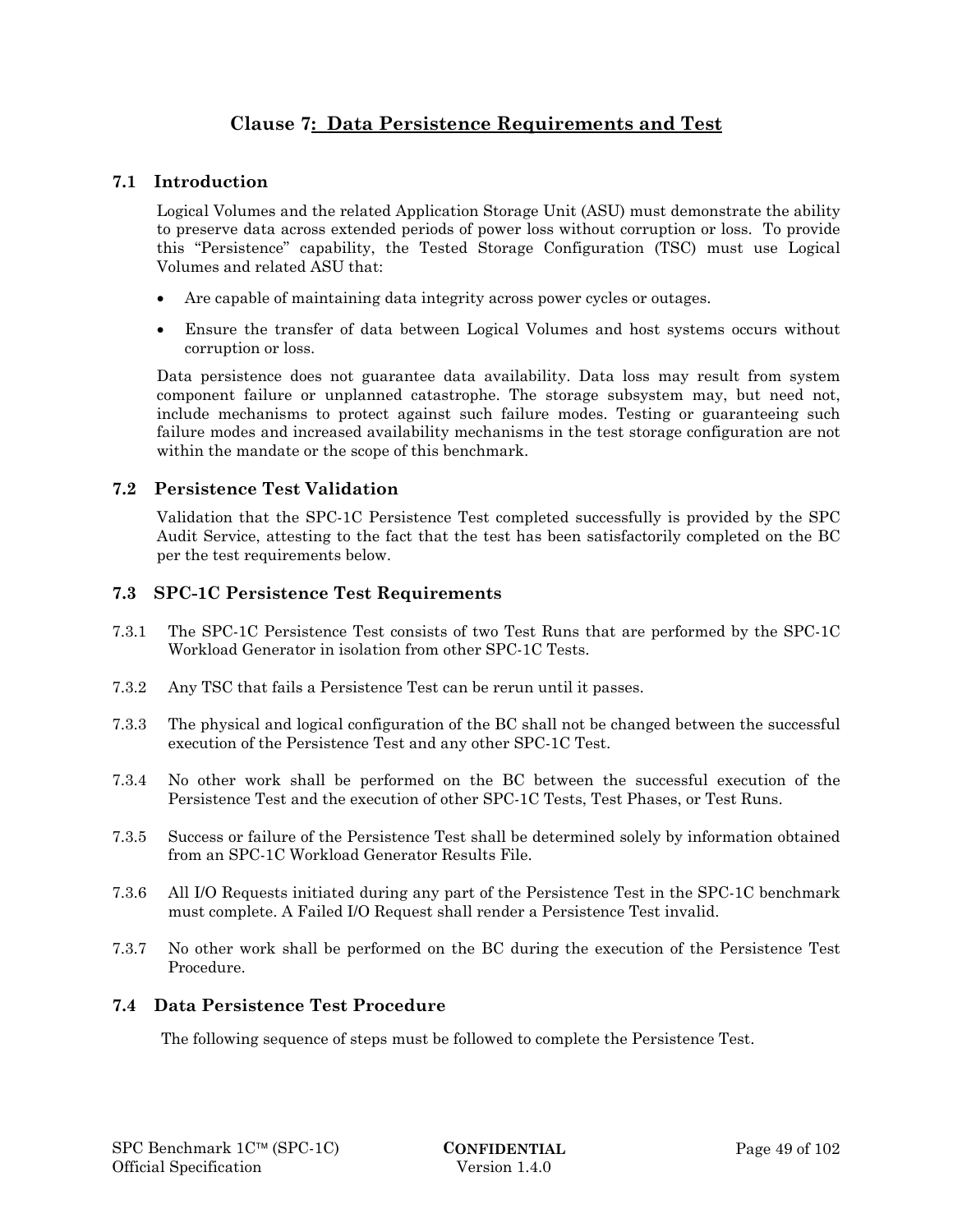- 1. The SPC-1C Workload Generator contains a special module that will be configured to write 16 block I/O Requests at random over the total Addressable Storage Capacity of the TSC for 10 minutes at greater than or equal to 25% of the BSU level used to generate the reported SPC-1C IOPS™ rate. The SPC-1C Workload Generator shall at random select a pattern of bits to be written into the blocks of each I/O request written in this test phase. The address of each Logical Block written as well as the type of pattern written in each logical block shall be recorded in an encoded log file by the SPC-1C Workload Generator. This log file is to be preserved and provided to the SPC Audit Service as well as used later in this test sequence.
- 2. Shutdown and power off the Tested Storage Configuration (TSC). Any TSC caches employing battery backup must be flushed/emptied.
- 3. If the TSC includes the Host System(s), shutdown and power off the Host System(s). Any TSC caches on the Host System(s) employing battery backup must be flushed/emptied. If the TSC does not include the Host System(s), there is no requirement for the Host System configuration to be shutdown and power cycled.
- 4. Restart the TSC, and if the Host System(s) were shutdown and powered off, restart the Host System(s).
- 5. Read and verify all Logical Blocks previously written in step #1 using the log file recorded in step #1. Verification is performed by the SPC-1C Workload Generator by reading each block written in step #1, and insuring that the pattern of bits written in step #1 is correct.
- 6. If the SPC-1C Workload Generator verifies that each block written in step #1 has been unaltered in content in the course of executing steps #2 through #4 the TSC passes the Persistence Test, else, the TSC fails.
- 7. The SPC-1C Workload Generator produces a Persistence Test Results File for each run of the Persistence Test. The format and distribution medium for these Results Files shall be determined by the SPC Audit Service. The Persistence Test Results File will be produced in a human-readable format and will include data necessary for audit authentication.

## **7.5 Data Persistence Test Substitution**

The Test Sponsor may request that the SPC-2 Persistence Test substituted for the SPC-1C Persistence Test. In most cases, such requests will be due to the limited capacity of the current SPC-1 Workload Generator to test very large storage configuration.

If the auditor grants a request to use the SPC-2 Persistence Test, the Test Sponsor will be given the appropriate details and requirements to ensure the SPC-2 Persistence Test provides the appropriate test coverage for the Tested Storage Configuration.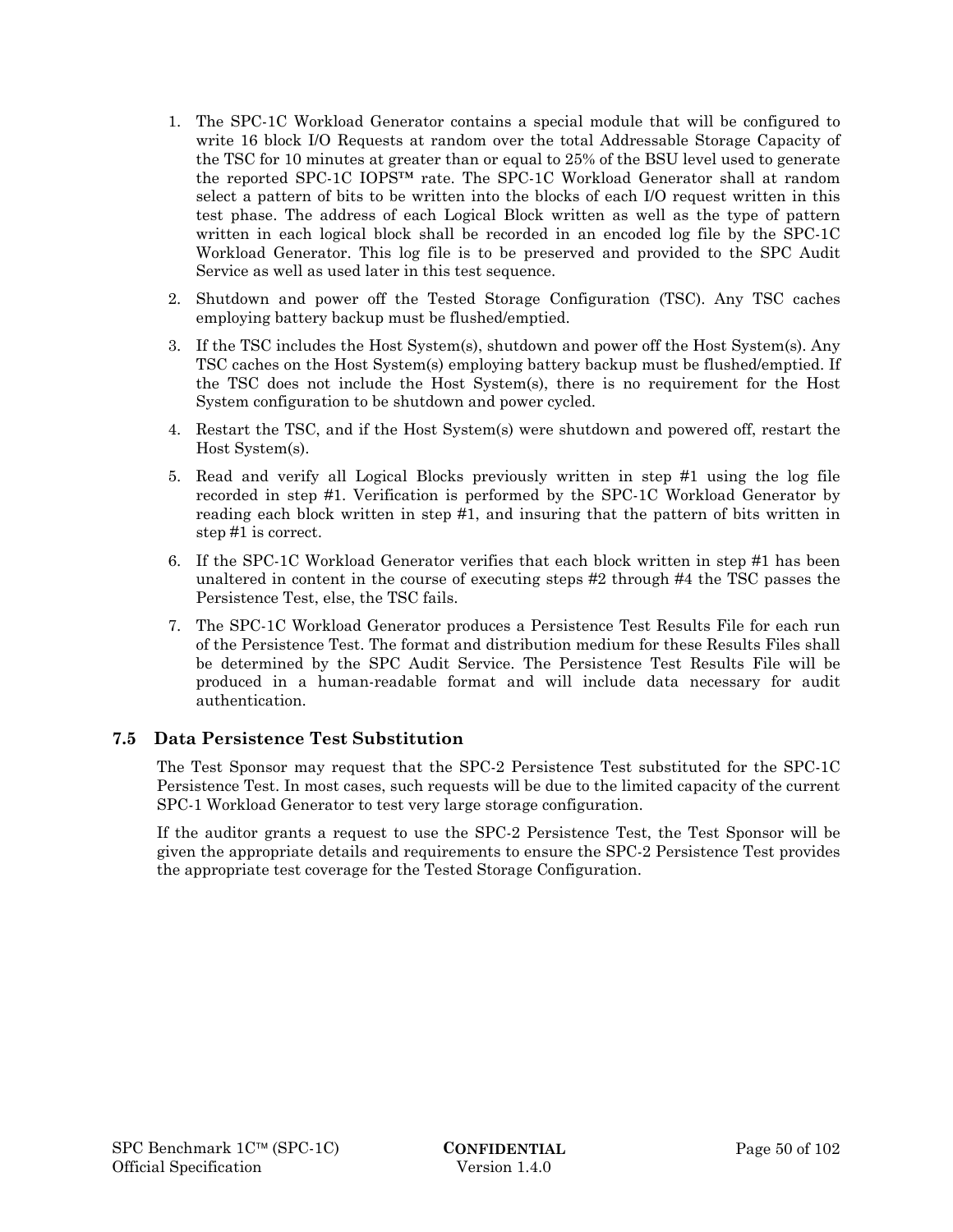# **Clause 8: Reported Data**

## **8.1 SPC-1C Reported Data**

SPC-1C Reported Data consists of two groups of information:

- SPC-1C Primary Metrics.
- Associated data, which in conjunction with the SPC-1C Primary Metrics, characterizes the SPC-1C Result.

# **8.2 SPC-1C Primary Metrics**

The SPC-1C Primary Metrics consist of an I/O Request Throughput and storage capacity metric. The details of each SPC-1C Primary Metric are listed below.

#### **8.2.1 SPC-1C IOPS™** *(I/O request throughput)*

- 8.2.1.1 The SPC-1C-IOPS™ primary metric is defined as the I/O Request Throughput *(Clause 6.1.7)* measured in the IOPS Test Run *(Clause 6.4.3.3)*.
- 8.2.1.2 All public references to this data rate metric must be labeled as "SPC-1C IOPS<sup>™".</sup>

## **8.2.2 Total ASU (Application Storage Unit) Capacity** *(storage capacity)*

- 8.2.2.1 Total ASU Capacity is defined in Clause 2.6.8.
- 8.2.2.2 All public references to the ASU Total Capacity primary metric must be labeled as "Capacity of xxx GB" or "xxx GB".

## **8.3 SPC-1C Associated Data**

SPC-1C Associated Data consists of the following

- Data Protection Level used in the benchmark measurement *(Clause 2.7)*
- Total price of the Tested Storage Configuration (TSC) *(Clause 9.1.6)*
- SPC-1C Submission Identifier *(Clause 11.4.3)*

# **8.4 SPC-1C Reported Data – Public Use Requirements**

Section 11.2.1 of the SPC Policies and Guidelines defines the requirements for public use of SPC Results. The following clauses present public use requirements in the context of SPC-1C Results. Section 11.2.1 of the SPC Policies and Guidelines should be reviewed in its entirety to ensure compliance with the complete set of requirements.

## **8.4.1 Referencing Non-Local Currency Reported Data**

A public reference, which includes SPC-1C Total Price, for an SPC-1C Result that uses nonlocal currency pricing *(Clause 9.2.4.2)* must include a clear statement of the currency used and the "target country" *(Clause 9.2.3)*. For example, "SPC-1C Pricing is in U.S. dollars for product availability, sales, and support in People's Republic of China".

## **8.4.2 Referencing a Single SPC-1C Result**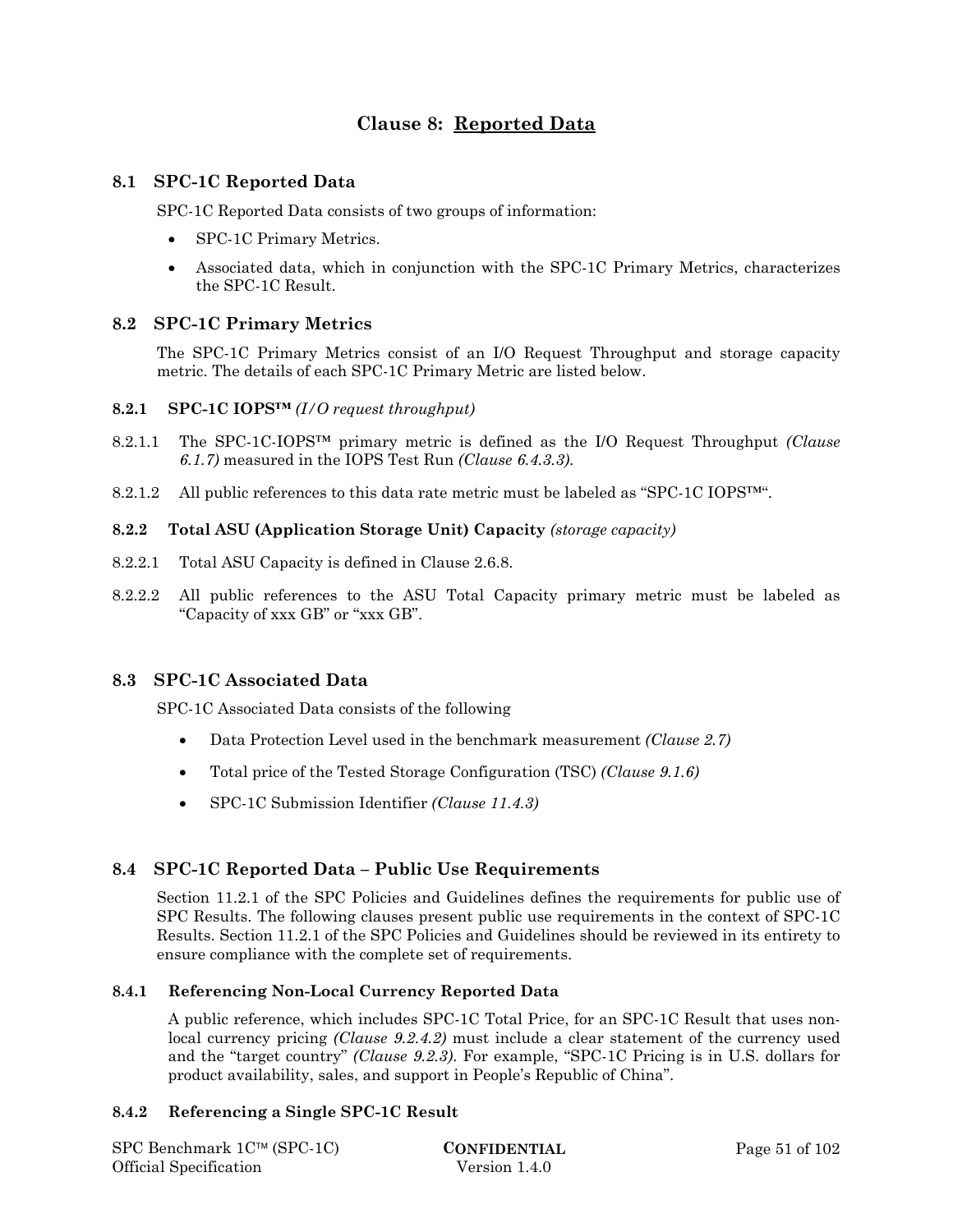- 8.4.2.1 A public reference to an SPC-1C Result is required include one of the following:
	- 1. A complete URL (hyperlink) to the SPC-1C Result's entry on the "SPC-1C Results" page of the SPC website.
	- 2. The complete set of SPC-1C Reported Data, which consists of SPC-1C IOPS, Total ASU Capacity, total price of the Priced Storage Configuration, formal currency name used in pricing, "target country", data protection level, and SPC-1C Submission Identifier. This set of information must use the same font style, font size, and text clarity for item in the set. The set of information may appear as a text paragraph or table of information.

In either case, the public reference must include the "current as of" date.

- 8.4.2.2 Any of the SPC-1C Reported Data may be used in a public reference without stating the complete set of SPC-1C Reported Data as long as the following requirements are met:
	- 1. The URL defined in Clause 8.4.1.1 is included in the public reference.
	- 2. The public reference includes the "current as of" date.

#### **8.4.3 Referencing Two or More SPC-1C Results**

If a public reference of two or more SPC-1C Results does not include any comparison of SPC-1C Reported Data from the results, the requirement in Clauses 8.4.1 and 8.4.2 are applicable.

#### **8.4.4 Comparing Two or More SPC-1C Results**

Any one of the SPC-1C Reported Data items (Primary Metrics or Associated Data) may be used in public reference to compare two or more SPC-1C Results under the following conditions:

- 1. In addition to the SPC-1C Reported Data used in the comparison, each referenced SPC-1C Result must include either the complete set of SPC-1C Reported Data or the URL defined in Clause 8.4.1.1.
- 2. If the complete set of SPC-1C Reported Data is included for one of the referenced SPC-1C Results, the complete set of reported data must be included for all of the referenced results.
- 3. The public reference must include the "current as of" date.
- 4. If the public reference consists of printed or displayed materials, the required items in #1, #2 and #3 for each SPC-1C Result must use the same font style, font size, and text clarity.
- 5. The pricing currency and "target country" must both be identical when a comparison includes the SPC-1C Total Price.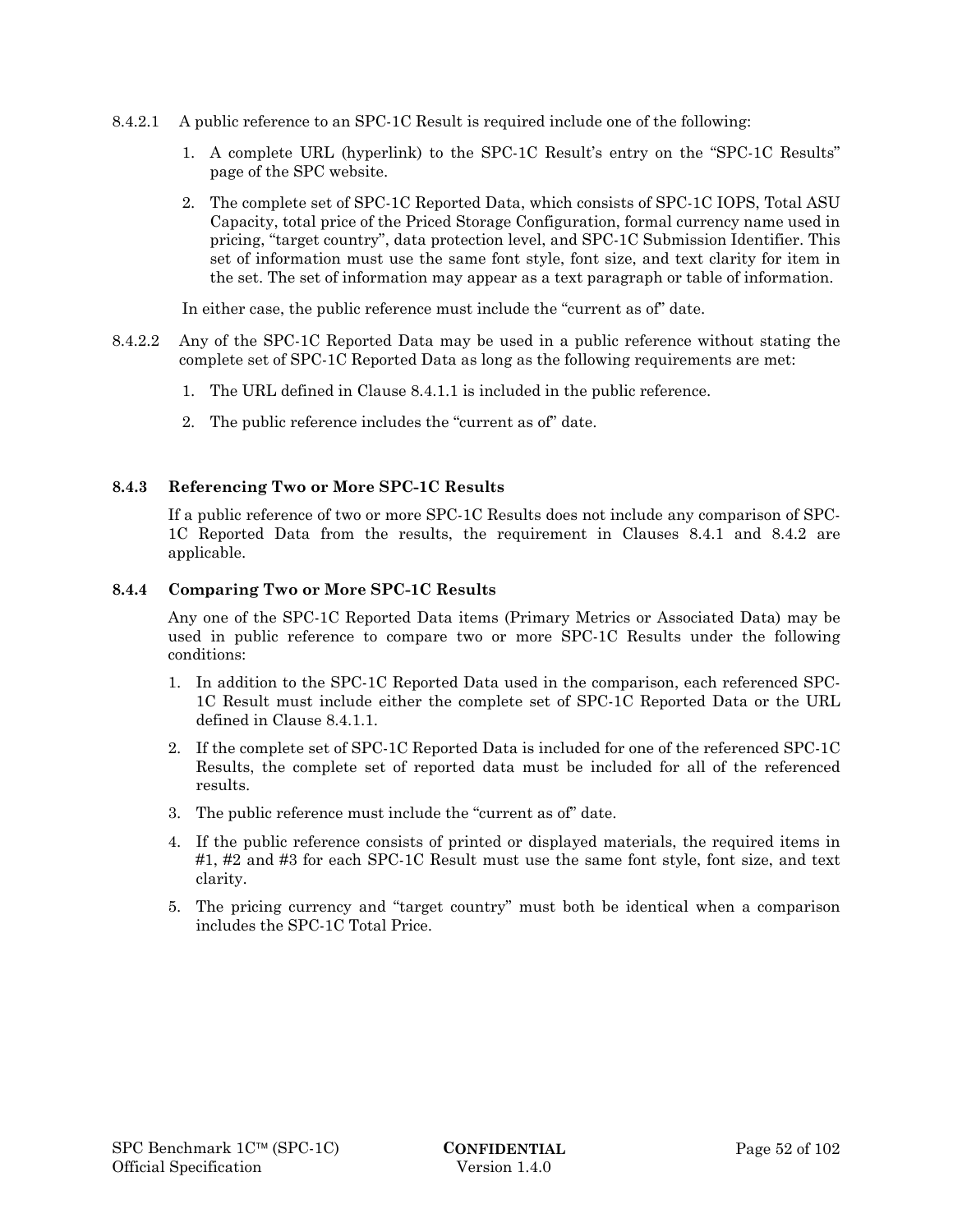# **Clause 9: Pricing**

This clause defines the components and methodology necessary to calculate the required SPC-1C pricing and optional three-year support pricing. The fundamental premise of this clause is that what is tested is priced and what is priced is tested.

## **9.1 Priced Components**

The components to be priced include the hardware and software components present in the Tested Storage Configuration (TSC), any additional operational components required by the TSC, and, at the Test Sponsor's option, three-year maintenance on all of the above components.

## **9.1.1 Tested Storage Configuration (TSC)**

The TSC represents the physical configuration that is physically present during the benchmark measurement as defined in Clause 4.4. The TSC must be comprised of individually customer orderable components or a complete customer orderable configuration. To allow the use of a valid measurement configuration that may not represent a customer orderable configuration, the customer orderable configuration documented in the Full Disclosure Report may differ, as described in Clause 9.1.2, from the TSC.

## **9.1.2 Priced Storage Configuration**

The Priced Storage Configuration represents a customer orderable configuration or a collection of individually customer orderable components. If the TSC, without modification, is customer orderable, it is also the Priced Storage Configuration.

In some cases the TSC is a valid measurement configuration but is not identical to a customer orderable configuration or a complete set of customer orderable components. In those cases the Priced Storage Configuration will be comprised of the TSC with the appropriate components added or deleted to create a customer orderable configuration or a complete set of customer orderable components.

In those cases where there is deletion or addition of components to create a customer orderable configuration or a complete set of customer orderable components, the Priced Storage Configuration must be capable of providing at least the same level of reported performance as the TSC. The intent of this requirement is to ensure that any component change between the TSC and Priced Storage Configuration be performance-neutral.

## **9.1.3 Host System**

If the Host System is included as a TSC component based on Clause 4.4.2, the Host System is considered a part of the Priced Storage Configuration and must be priced.

## **9.1.4 Additional Operational Components**

- 9.1.4.1 Additional products explicitly required for the operation and administration of the Priced Storage Configuration must be included.
- 9.1.4.2 Copies of the software used by the TSC, on appropriate media, and a software load device, if required for initial load, must be included.
- 9.1.4.3 The price of all cables used to connect components of the TSC must be included.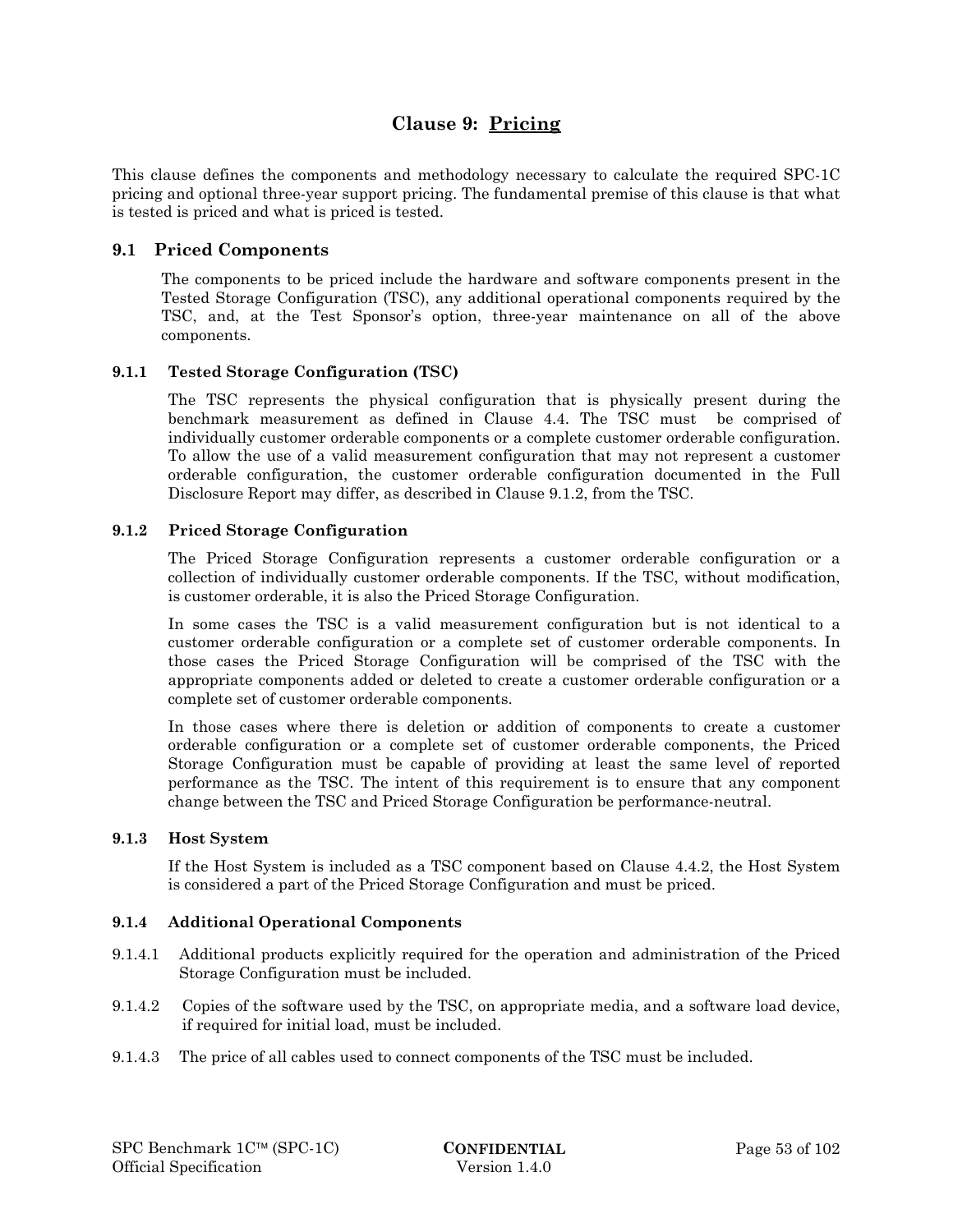#### **9.1.5 Hardware Maintenance/Software Support**

Pricing for hardware maintenance/software support is not required, but may be included at the Test Sponsor's option.

- 9.1.5.1 Hardware maintenance and software support must be configured using standard pricing.
- 9.1.5.2 The maintenance pricing must be independent of actual failure rates over the three-year period, no matter how many failures occur during that period. The use of Mean Time Between Failure (MTBF) data to directly compute the maintenance cost for this benchmark is precluded. The hardware maintenance pricing requirements cannot be met by pricing based on the cost to fix specific failures, even if the failure rate is calculated from MTBF data.

#### **9.1.6 Calculation of Priced Storage Configuration Total System Price**

Calculation of the Total System Price includes:

- The cost of the Priced Storage Configuration as defined in Clauses 9.1.2 and 9.1.3.
- The cost of additional products (software or hardware) required for customary operation and administration of the TSC as described in Clause 9.1.4.
- All applicable tariffs, duties, and import fees, when appropriate, if those costs are not included in the listed product prices.

Specifically excluded from the pricing calculation are components that are necessary for the execution of the benchmark but do not provide any storage functionality and do not enhance the measured performance of the Tested Storage Configuration. An example of such a component would be a server or host system where the Workload Generator executes.

## **9.2 Pricing Methodology**

The pricing methodology must reflect the cost of operation of the Benchmark Configuration using packages and discounts commonly practiced and generally available products. This cost must be disclosed in a line item fashion using local pricing.

#### **9.2.1 Packages and Discounts**

Packaging and pricing that are generally available to customers are acceptable. Promotional and/or limited availability offerings are explicitly excluded. Revenue discounts based on total price are permissible. Any discount must be only for the configuration being priced and cannot be based on past or future purchases. Individually negotiated discounts are not permitted. Special customer discounts (e.g., GSA schedule, educational schedule) are not permitted. The reported pricing representa a one time, stand-alone purchase.

- 9.2.1.1 Generally available discounts for the priced configuration are allowed.
- 9.2.1.2 Generally available packaged pricing is allowed.
- 9.2.1.3 Assumptions of other purchases, other sites with similar systems, or any other assumption that relies on the principle that the customer has made any other purchase from the vendor are specifically prohibited.
- 9.2.1.4 For all hardware components used in the priced system, the cost must be the price of a new component (i.e., not reconditioned or previously owned).
- 9.2.1.5 For a Test Sponsor who only has indirect sales channels, pricing must be actual generally available pricing from indirect channels that meet all other requirements of Clause 9.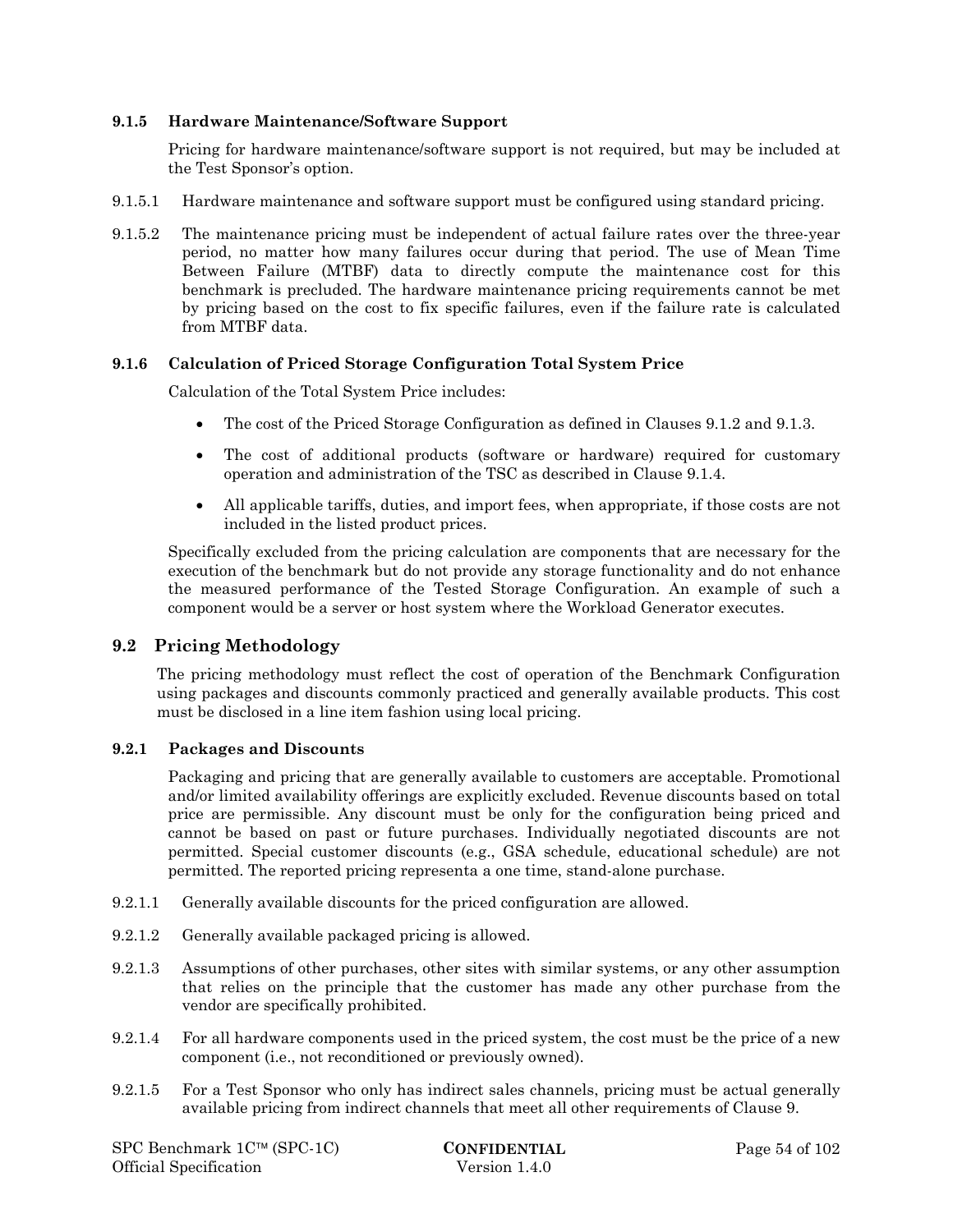#### **9.2.2 Product Availability**

- 9.2.2.1 The Priced Storage Configuration is the actual configuration the customer would purchase. However, vendors may announce new products and disclose benchmark results before new products have actually shipped. This is allowed, but any use of benchmark-special implementations is specifically disallowed (see Clause 0.2).
- 9.2.2.2 Clause 0.2 requirements must be fulfilled with respect to the set of possible customers in the specified "target country" (Clause 9.2.3).
- 9.2.2.3 All hardware and software used in the calculations must be announced and generally orderable by customers.
- 9.2.2.4 Each product or collection of products that comprise the priced configuration must have an Availability Date, which is a date such that it is committed that by that date all requirements of Clause 0.2 will be fulfilled for that product or collection, including delivery for general availability.
- 9.2.2.5 The Priced Storage Configuration Availability Date (Clause 9.2.2.4) must not exceed three months beyond the SPC-1C Full Disclosure Report submittal date.

*Comment: The essence of the Priced Storage Configuration Availability Date is the ability to take physical delivery of an integrated configuration that is identical to the Priced Storage Configuration, achieves the reported SPC-1C performance, and demonstrates fulfillment of all the requirements of Clause 0.2.* 

9.2.2.6 The Test Sponsor must disclose all effective date(s) of the reported prices.

#### **9.2.3 "Target Country" Requirements**

- 9.2.3.1 The "target country" is the country in which the Priced Storage Configuration is available for sale no later than the Priced Storage Configuration Availability Date *(Clause* 9.2.2.4*)*
- 9.2.3.2 Priced Storage Configuration pricing, as well as any included discounts, must be available to all customers in the "target country".

#### **9.2.4 Pricing Currency**

9.2.4.1 Local Currency

SPC-1C pricing may be in the currency of the "target country" where the SPC-1C Priced Storage Configuration product availability and sales requirements would be met *(Clause*  9.2.2.4*)*.

9.2.4.2 Non-Local Currency

SPC-1 pricing may be in a currency other that the currency of the "target country" if all of the following requirements are met.

- 9.2.4.2.1 The "target country" requirements *(Clause 9.2.3)* must be met.
- 9.2.4.2.2 The Test Sponsor must disclose the country that is the source of the non-local currency used in the SPC-1 pricing.
- 9.2.4.2.3 Public statement requirements that include SPC-1C Total Price are listed in Clause 8.4.4.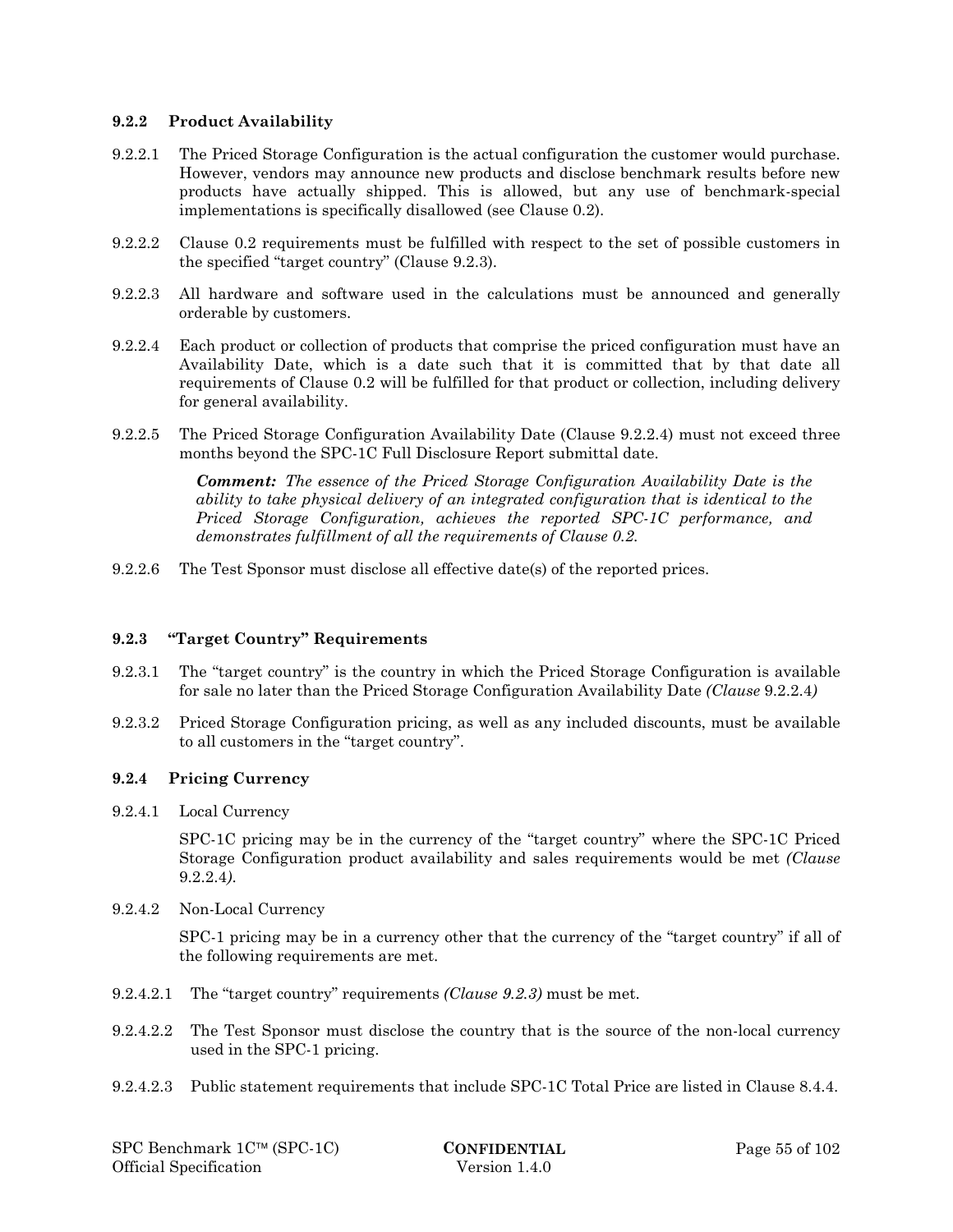#### **9.2.5 Third-Party Pricing**

- 9.2.5.1 In the event that any hardware, software, or maintenance is provided by a third party not involved as a Test Sponsor of the benchmark, the pricing must satisfy all requirements for general availability, standard volume discounts, and full disclosure.
- 9.2.5.2 The Test Sponsor is required to clearly identify all the items, components and services that are not acquired from the Test Sponsor. Any third party supplier's items and prices, including discounts, are subject to the same disclosure requirements as those components supplied by the Test Sponsor. Discounts shall not be dependent on purchases from any other suppliers.
- 9.2.5.3 Any pricing that is not directly offered by the Test Sponsor and not derived from the third party supplier's generally available pricing and discounts must be guaranteed by the third party in a written price quotation. The quotation must be valid for a period not less than 60 days from the date the results are submitted.
- 9.2.5.4 Third party's written quotations must be included in the Full Disclosure Report and must state:
	- That the quoted prices are generally available;
	- The time period for which the prices are valid;
	- The basis of all discounts:
	- Any terms and conditions that apply to the quoted prices.

## **9.3 Required Reporting**

## **9.3.1 Pricing Spreadsheet**

- 9.3.1.1 The pricing spreadsheet details how the cost of ownership is computed. It contains the prices, discounts, and warranty information for all the hardware and software components in the Priced Storage Configuration. Price disclosure shall be presented in a structured fashion to enhance clarity and comparability between test results.
- 9.3.1.2 The **reference price** of a component or subsystem is defined as the price at which it could be ordered individually from the vendor or designated third-party suppler.
- 9.3.1.3 The pricing spreadsheet must be included in the Full Disclosure Report *(Clause 10)* and must include the following items for each component in the Priced TSC:
	- Part name or brief description
	- Part number
	- Source of the component, whether from a Test Sponsor or a third party (note: this can be a index into a list of component sources provided that list is included in the pricing spreadsheet)
	- Reference price of the component *(Clause 9.3.1.2)*
	- Quantity of the component used in the priced configuration
	- The extended price of the component, based on the reference price of the component, the quantity included in the priced configuration and any component-level discounting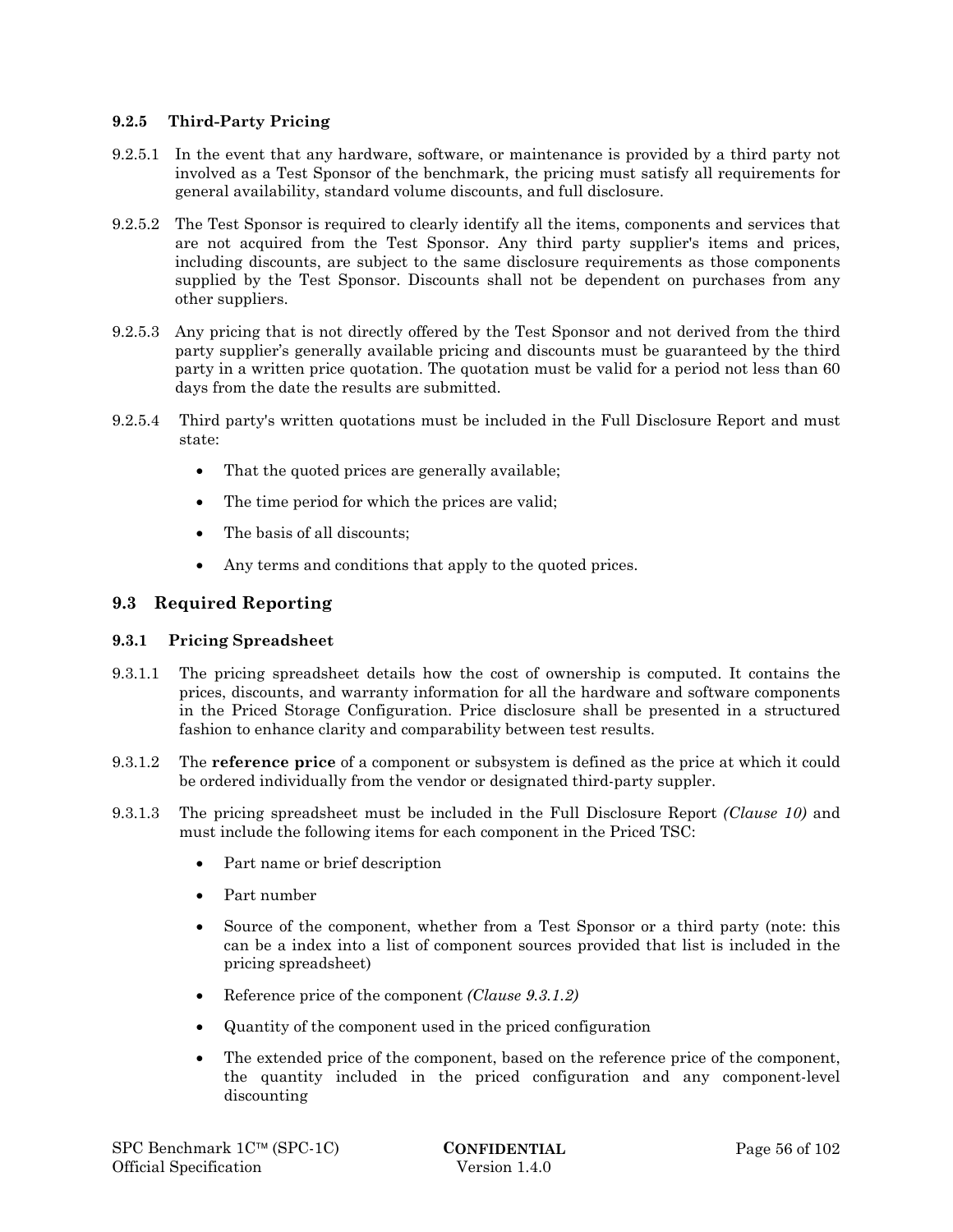- If the component is a bundle/package of parts, as allowed by Clause 9.2.1, the above items apply to the bundle but each item in the bundle/package must be clearly identified in the description of bundle/package.
- Components required to configure the Priced Storage Configuration that have an aggregate price less than 0.1% of the Priced Storage Configuration may be listed as a single line item with a description of the collection of components, e.g., "Miscellaneous Cables."
- 9.3.1.4 The total price of the Priced Storage Configuration, must be included in the pricing spreadsheet. The total price must be stated in the minimum level of negotiable detail for the pricing currency, e.g. U.S. dollars and cents.
- 9.3.1.5 The percentage, amount, and basis (including type and justification) of all discounts listed must be disclosed. A tabular summary may be employed to simplify the presentation.

*Comment: Thresholds for such discounts need not be disclosed.* 

9.3.1.6 While package pricing is allowed, the level of discount obtained through such packages shall be disclosed by reporting the individual reference price for each component in the pricing spreadsheet (see Clause 9.3.1.2).

> *Comment: This requirement does not apply to components that are not sold separately, other than as repair parts.*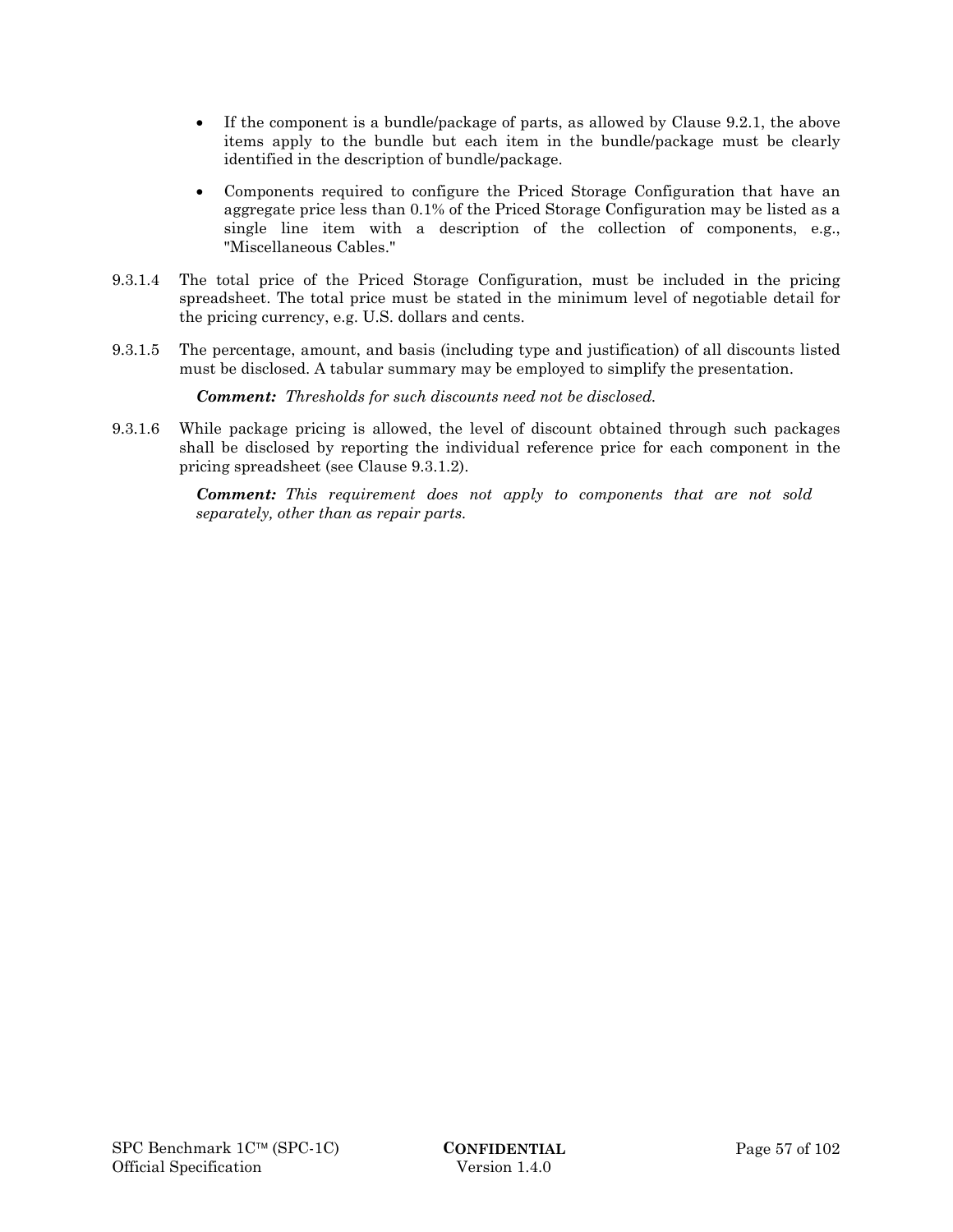# **Clause 10: Full Disclosure Report (FDR)**

## **10.1 Required Graphs and Data Tables**

#### **10.1.1 Response Time Frequency Distributions**

This consists of one graph and supporting table that clearly illustrates the frequency distribution of response times that occurred during an SPC-1C Test Run. The graph *(Figure 10-1)* illustrates the number of occurrences for each Response Time range.

Each Response Time Frequency Distribution graph and table shall have the format, content, and appearance illustrated in Figure 10-1 and Table 10-1. Data used to compute or construct the Response Time Frequency Distribution graph and table shall be obtained from SPC-1C Workload Generator Results Files.

| <b>Response Time (ms)</b> | $0 - 0.25$   |              | $>0.25 - 0.5$ > 0.5 - 0.75 | $>0.75-1.0$                                              | $>1.0 - 1.25$ | $>1.25 - 1.5$ | $>1.5 - 1.75$ $>1.75 - 2.0$ |              |
|---------------------------|--------------|--------------|----------------------------|----------------------------------------------------------|---------------|---------------|-----------------------------|--------------|
| Read                      | 245          | 20           | 19                         | 39 <sup>1</sup>                                          | 119           | 261           | 632                         | 925          |
| Write                     | 204.919      | 134.415      | 13,430                     | 7,440                                                    | 6.516         | 6,217         | 6.105                       | 5,821        |
| All ASUs                  | 205.164      | 134,435      | 13,449                     | 7.479                                                    | 6,635         | 6,478         | 6,737                       | 6,746        |
| ASU1                      | 113,623      | 53,771       | 5,451                      | 3,517                                                    | 3,200         | 3,184         | 3,504                       | 3,685        |
| ASU <sub>2</sub>          | 23,186       | 11,576       | 1,182                      | 686                                                      | 643           | 630           | 667                         | 625          |
| ASU3                      | 68,355       | 69,088       | 6,816                      | 3,276                                                    | 2,792         | 2,664         | 2,566                       | 2,436        |
| <b>Response Time (ms)</b> | $>2.0 - 2.5$ | $>2.5 - 3.0$ | $>3.0 - 3.5$               | $>3.5-4.0$                                               | $>4.0 - 4.5$  | $>4.5 - 5.0$  | $>5.0-6.0$                  | $>6.0 - 7.0$ |
| Read                      | 2,368        | 3,055        | 3,755                      | 4,533                                                    | 5,721         | 7,330         | 19.017                      | 24,078       |
| Write                     | 11,341       | 11,537       | 11,880                     | 12,192                                                   | 12,788        | 13,009        | 27,164                      | 28,329       |
| All ASUs                  | 13,709       | 14,592       | 15,635                     | 16,725                                                   | 18,509        | 20,339        | 46,181                      | 52,407       |
| ASU1                      | 7,769        | 8,562        | 9,242                      | 10,071                                                   | 11,374        | 13,063        | 30,594                      | 34,511       |
| ASU2                      | 1,126        | 1,158        | 1,209                      | 1,276                                                    | 1,410         | 1,428         | 3,695                       | 5,396        |
| ASU3                      | 4,814        | 4,872        | 5,184                      | 5,378                                                    | 5,725         | 5,848         | 11,892                      | 12,500       |
| <b>Response Time (ms)</b> | $>7.0 - 8.0$ | $>8.0 - 9.0$ |                            | >9.0-10.0 >10.0-15.0 >15.0-20.0 >20.0-25.0 >25.0-30.0 \, |               |               |                             | >30.0        |
| Read                      | 27,149       | 29,772       | 31,697                     | 144,864                                                  | 112,699       | 82,651        | 56,749                      | 145,789      |
| Write                     | 27,669       | 27,522       | 27,207                     | 124,653丨                                                 | 89,253        | 63,651        | 44,286                      | 161,954      |
| All ASUs                  | 54.818       | 57,294       | 58,904                     | 269,517                                                  | 201,952       | 146,302       | 101,035                     | 307,743      |
| ASU1                      | 36,372       | 37,893       | 39,167                     | 174,531 i                                                | 129,591       | 93,409        | 63,340                      | 173,192      |
| ASU <sub>2</sub>          | 6,481        | 7,070        | 7,509                      | 35,861                                                   | 29,114        | 21,387        | 14,672                      | 41,959       |
| ASU3                      | 11,965       | 12,331       | 12,228                     | 59,125                                                   | 43,247        | 31,506        | 23,023                      | 92,592       |

## **Table 10-1: Response Time Frequency Distribution**

 $\sim$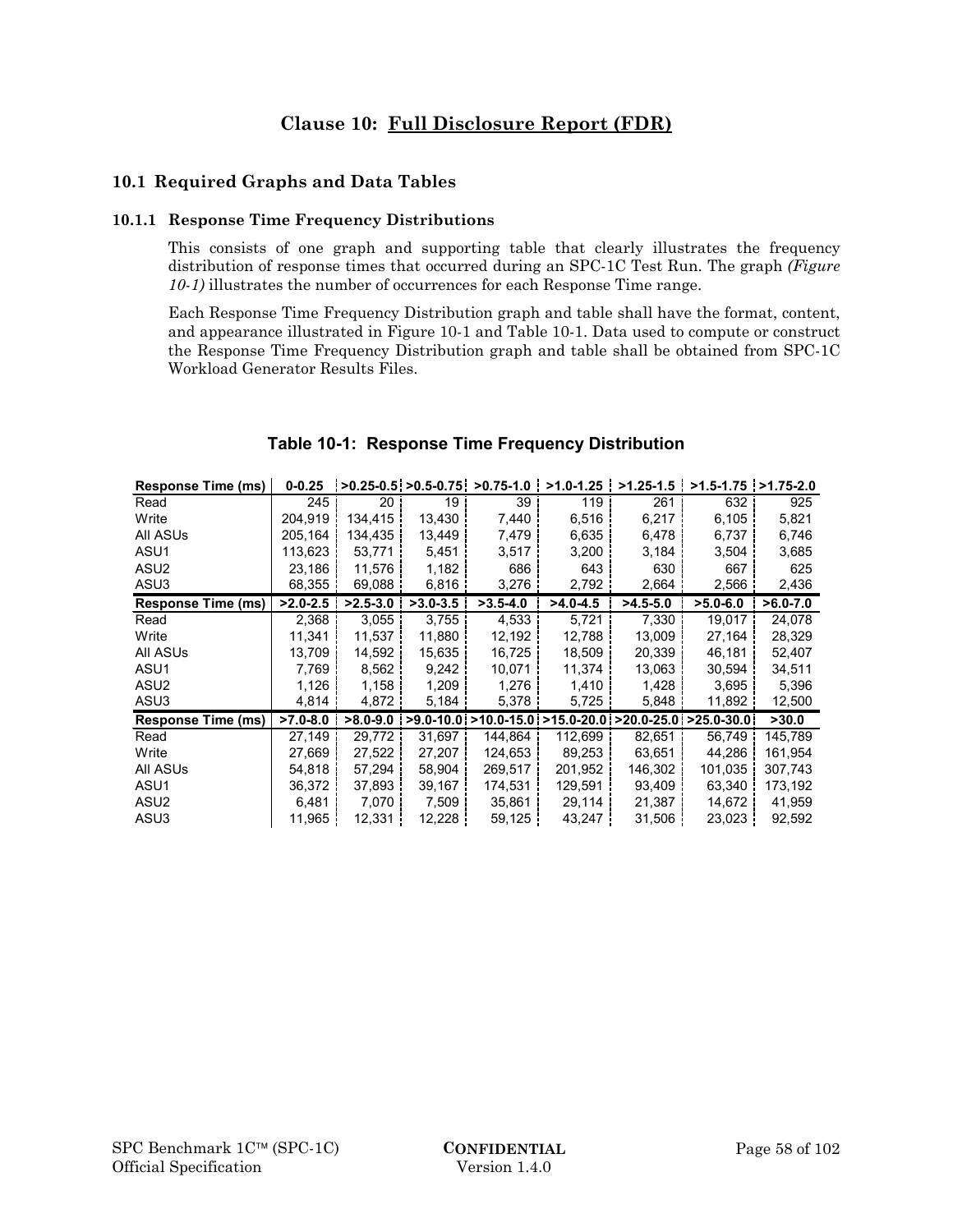

# **Figure 10-1: Response Time Frequency Distribution (by occurrence)**

# **10.1.2 I/O Request Throughput Distribution**

This consists of a graph and supporting table that clearly illustrates the I/O Request Throughput that occurred in each 60-second interval of an SPC-1C Test Run.

Each I/O Request Throughput Distribution graph and table shall have the format, content, and appearance illustrated in Figure 10-2 and Table 10-2, respectively. Every 60 second interval in a Test Run shall have its data presented in the graph and table. Data used to compute or construct the I/O Request Throughput Distribution graph and table shall be obtained from SPC-1C Workload Generator Results Files.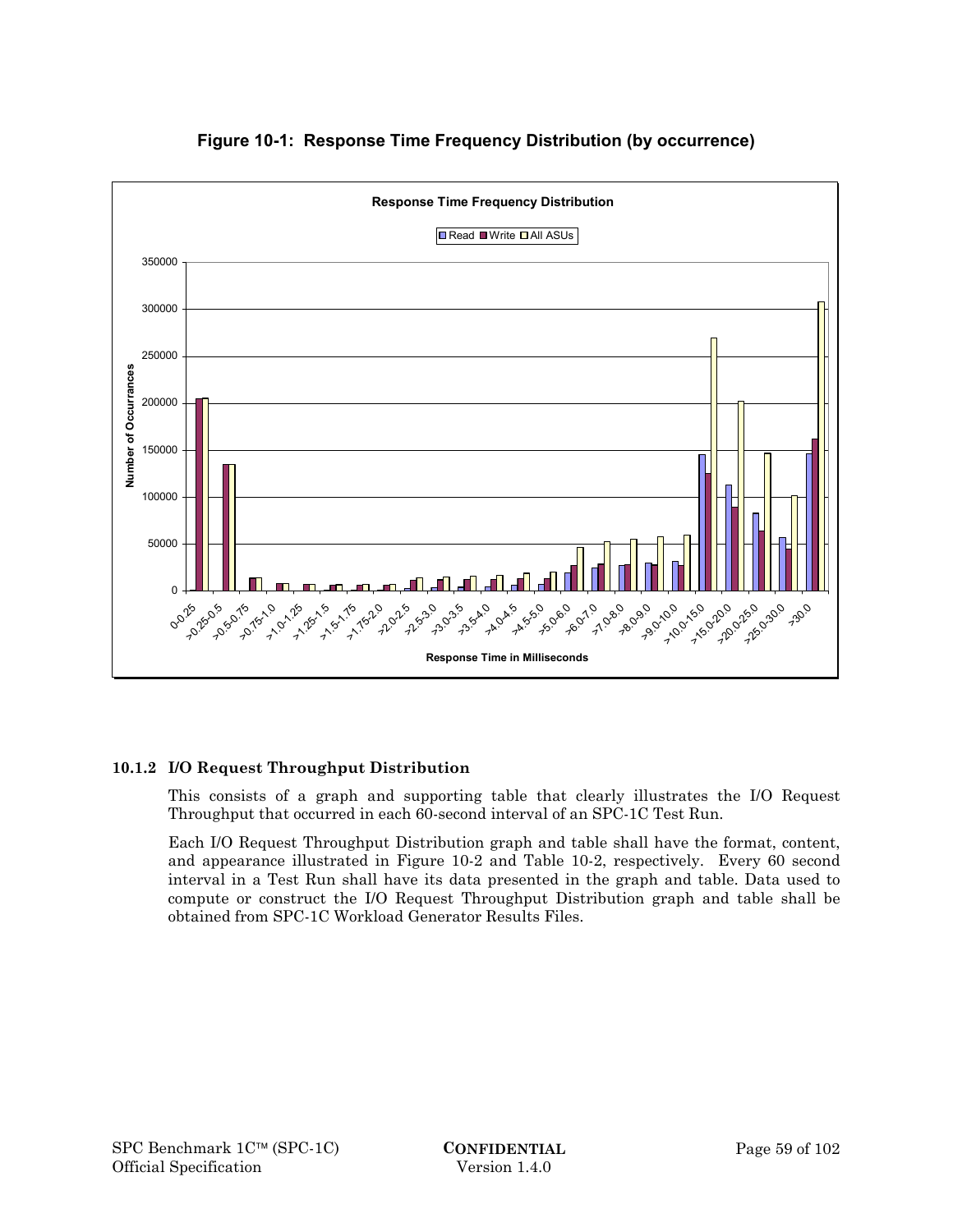| <b>100 BSUs</b>              | <b>Start</b> | <b>Stop</b> | Interval         | <b>Duration</b> |
|------------------------------|--------------|-------------|------------------|-----------------|
| Start-Up/Ramp-Up             | 1:59:27      | 2:02:27     | $0 - 2$          | 0:03:00         |
| <b>Measurement Interval</b>  | 2:02:27      | 2:07:27     | $3 - 7$          | 0:05:00         |
| 60 second intervals All ASUs |              | ASU1        | ASU <sub>2</sub> | ASU3            |
| 0                            | 500.48       | 297.35      | 60.67            | 142.47          |
|                              | 504.73       | 301.37      | 62.65            | 140.72          |
| 2                            | 494.63       | 294.00      | 61.27            | 139.37          |
| 3                            | 502.98       | 298.10      | 63.85            | 141.03          |
| 4                            | 496.43       | 295.07      | 60.02            | 141.35          |
| 5                            | 501.20       | 299.65      | 61.75            | 139.80          |
| 6                            | 501.60       | 299.27      | 63.62            | 138.72          |
|                              | 460.05       | 275.05      | 56.20            | 128.80          |
| <b>Average</b>               | 492.45       | 293.43      | 61.09            | 137.94          |

# **Table 10-2: I/O Request Throughput Distribution**

**Figure 10-2: I/O Request Throughput Distribution** 

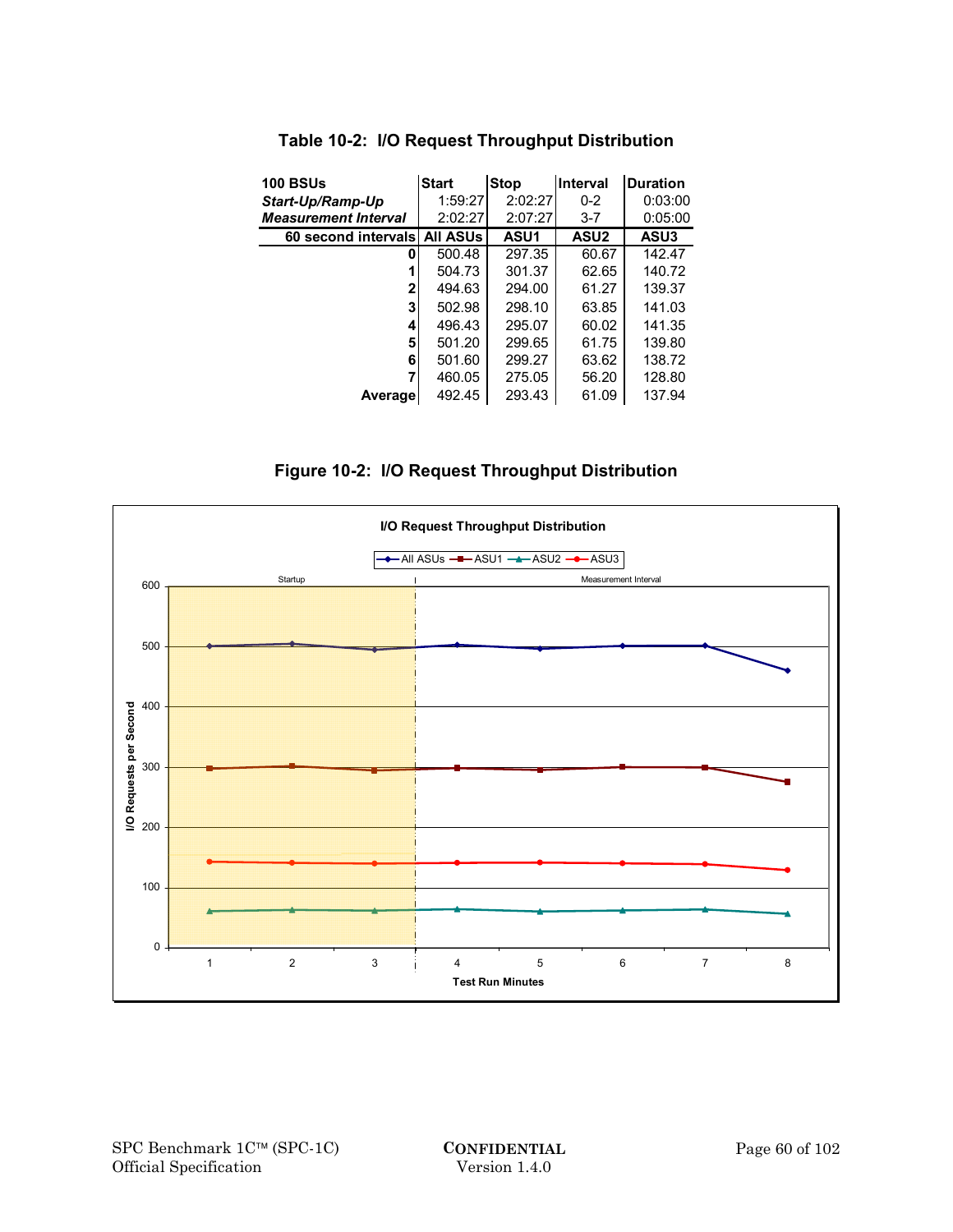#### **10.1.3 Average Response Time Distribution**

This consists of a graph and supporting table that clearly illustrates the Average Response Time Distribution that occurred in each 60-second interval of an SPC-1C Test Run.

Each Average Response Time Distribution graph and table shall have the format, content, and appearance illustrated in Figure 10-3 and Table 10-3, respectively. Every 60 second interval in a Test Run shall have its data presented in the graph and table. Data used to compute or construct the Average Response Time Distribution graph and table shall be obtained from Workload Generator Results Files.

| <b>100 BSUs</b>              | <b>Start</b> | <b>Stop</b> | Interval         | <b>Duration</b> |
|------------------------------|--------------|-------------|------------------|-----------------|
| Start-Up/Ramp-Up             | 1:59:27      | 2:02:27     | $0 - 2$          | 0:03:00         |
| <b>Measurement Interval</b>  | 2:02:27      | 2:07:27     | $3 - 7$          | 0:05:00         |
| 60 second intervals All ASUs |              | <b>ASU1</b> | ASU <sub>2</sub> | ASU3            |
| 0                            | 17.92        | 17.86       | 18.32            | 17.88           |
|                              | 18.13        | 18.03       | 19.69            | 17.66           |
| 2                            | 17.68        | 17.51       | 18.48            | 17.67           |
| 3                            | 17.86        | 17.79       | 18.54            | 17.70           |
| 4                            | 17.49        | 17.40       | 19.05            | 17.04           |
| 5                            | 17.84        | 17.67       | 18.90            | 17.74           |
| 6                            | 17.97        | 17.74       | 18.98            | 18.00           |
|                              | 17.35        | 17.27       | 18.30            | 17.08           |
| Average                      | 17.70        | 17.58       | 18.75            | 17.51           |

**Table 10-3: Average Response Time Distribution**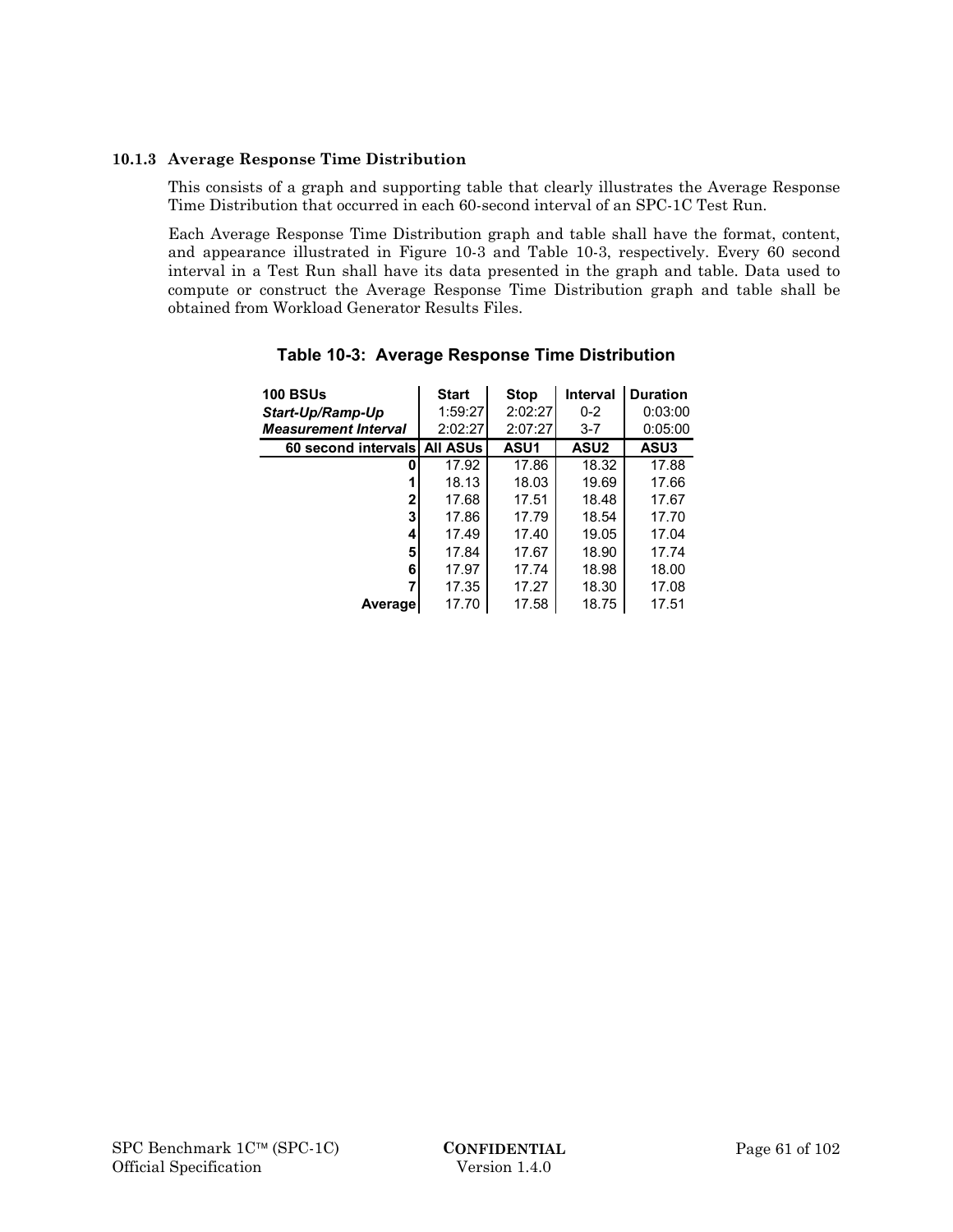

# **Figure 10-3: Average Response Time Distribution**

## **10.1.4 Data Rate Distribution**

This consists of a graph and supporting table that clearly illustrates the Data Rate Distribution that occurred in each 60-second interval of an SPC-1C Test Run.

Each Data Rate Distribution graph and table shall have the format, content, and appearance illustrated in Figure 10-4 and Table 10-4, respectively. Every 60 second interval in a Test Run shall have its data presented in the table and graph Data used to compute or construct the Data Rate Distribution shall be obtained from SPC-1C Workload Generator Results Files.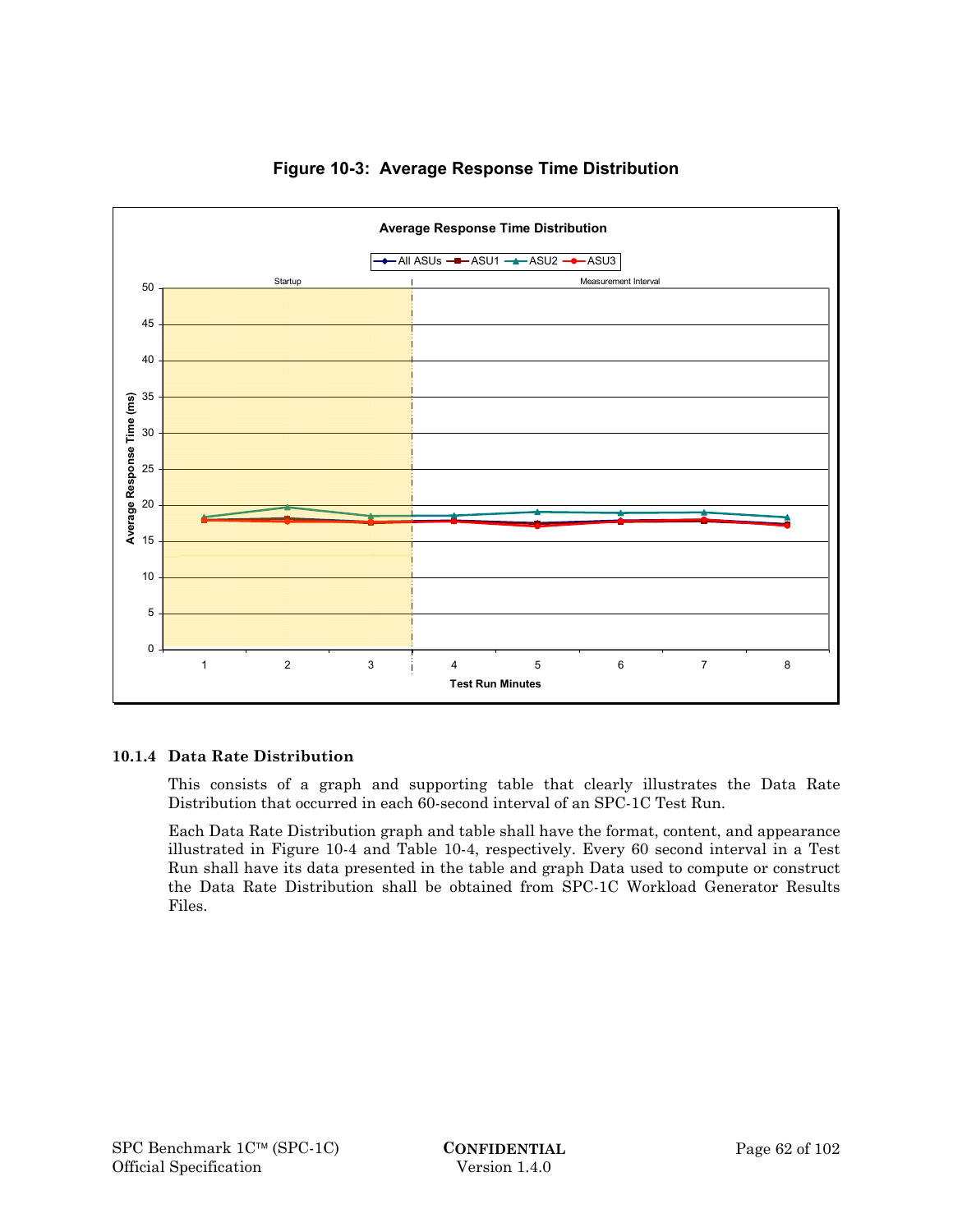# **Table 10-4: Data Rate Distribution**

| Ramp-Up/Start-Up         |                             | <b>Start</b><br>0:56:23 | <b>Stop</b><br>0:59:23 | Interval<br>$0 - 2$ | <b>Duration</b><br>0:03:00 |                   |      |                  |      |
|--------------------------|-----------------------------|-------------------------|------------------------|---------------------|----------------------------|-------------------|------|------------------|------|
|                          | <b>Measurement Interval</b> | 0:59:23                 | 1:59:23                | $3 - 62$            | 1:00:00                    |                   |      |                  |      |
| Interval                 | <b>All ASUs</b>             | ASU1                    | ASU <sub>2</sub>       | ASU3                |                            | Interval All ASUs | ASU1 | ASU <sub>2</sub> | ASU3 |
| $\overline{0}$           | 4.08                        | 1.57                    | 0.45                   | 2.07                | $\overline{32}$            | 4.17              | 1.61 | 0.46             | 2.10 |
| 1                        | 4.08                        | 1.61                    | 0.42                   | 2.05                | 33                         | 4.12              | 1.59 | 0.46             | 2.08 |
| $\overline{\mathbf{c}}$  | 4.14                        | 1.60                    | 0.42                   | 2.12                | 34                         | 4.09              | 1.60 | 0.45             | 2.04 |
| 3                        | 4.11                        | 1.57                    | 0.46                   | 2.09                | 35                         | 4.09              | 1.59 | 0.42             | 2.09 |
| 4                        | 4.07                        | 1.56                    | 0.45                   | 2.07                | 36                         | 4.07              | 1.59 | 0.44             | 2.04 |
| 5                        | 4.13                        | 1.61                    | 0.47                   | 2.06                | 37                         | 4.07              | 1.58 | 0.46             | 2.04 |
| 6                        | 4.12                        | 1.60                    | 0.43                   | 2.09                | 38                         | 4.08              | 1.60 | 0.43             | 2.05 |
| $\overline{\mathcal{I}}$ | 4.12                        | 1.57                    | 0.45                   | 2.10                | 39                         | 4.13              | 1.60 | 0.43             | 2.10 |
| 8                        | 4.12                        | 1.57                    | 0.42                   | 2.13                | 40                         | 4.12              | 1.62 | 0.42             | 2.08 |
| 9                        | 4.16                        | 1.59                    | 0.43                   | 2.14                | 41                         | 4.10              | 1.62 | 0.42             | 2.05 |
| 10                       | 4.07                        | 1.56                    | 0.44                   | 2.07                | 42                         | 4.04              | 1.55 | 0.44             | 2.05 |
| 11                       | 4.13                        | 1.58                    | 0.44                   | 2.11                | 43                         | 4.09              | 1.62 | 0.44             | 2.03 |
| 12                       | 4.18                        | 1.61                    | 0.44                   | 2.14                | 44                         | 4.10              | 1.61 | 0.45             | 2.04 |
| 13                       | 4.16                        | 1.64                    | 0.45                   | 2.07                | 45                         | 4.08              | 1.61 | 0.45             | 2.03 |
| 14                       | 4.10                        | 1.59                    | 0.44                   | 2.07                | 46                         | 4.10              | 1.58 | 0.44             | 2.09 |
| 15                       | 4.16                        | 1.59                    | 0.45                   | 2.13                | 47                         | 4.05              | 1.58 | 0.43             | 2.03 |
| 16                       | 4.11                        | 1.60                    | 0.44                   | 2.07                | 48                         | 4.18              | 1.60 | 0.45             | 2.13 |
| 17                       | 4.13                        | 1.61                    | 0.43                   | 2.09                | 49                         | 4.14              | 1.61 | 0.45             | 2.08 |
| 18                       | 4.13                        | 1.58                    | 0.42                   | 2.12                | 50                         | 4.09              | 1.59 | 0.45             | 2.05 |
| 19                       | 4.14                        | 1.64                    | 0.45                   | 2.06                | 51                         | 4.13              | 1.54 | 0.46             | 2.12 |
| 20                       | 4.07                        | 1.57                    | 0.45                   | 2.05                | 52                         | 4.12              | 1.60 | 0.44             | 2.07 |
| 21                       | 4.14                        | 1.60                    | 0.44                   | 2.10                | 53                         | 4.11              | 1.59 | 0.46             | 2.06 |
| 22                       | 4.10                        | 1.61                    | 0.42                   | 2.07                | 54                         | 4.08              | 1.58 | 0.44             | 2.07 |
| 23                       | 4.14                        | 1.60                    | 0.44                   | 2.10                | 55                         | 4.07              | 1.60 | 0.44             | 2.03 |
| 24                       | 4.11                        | 1.61                    | 0.44                   | 2.06                | 56                         | 4.11              | 1.59 | 0.44             | 2.08 |
| 25                       | 4.06                        | 1.56                    | 0.43                   | 2.07                | 57                         | 4.12              | 1.62 | 0.42             | 2.09 |
| 26                       | 4.13                        | 1.60                    | 0.46                   | 2.07                | 58                         | 4.10              | 1.59 | 0.45             | 2.06 |
| 27                       | 4.12                        | 1.61                    | 0.41                   | 2.10                | 59                         | 4.12              | 1.58 | 0.45             | 2.09 |
| 28                       | 4.07                        | 1.59                    | 0.42                   | 2.06                | 60                         | 4.09              | 1.62 | 0.43             | 2.04 |
| 29                       | 4.08                        | 1.61                    | 0.42                   | 2.05                | 61                         | 4.10              | 1.59 | 0.43             | 2.07 |
| 30                       | 4.10                        | 1.58                    | 0.43                   | 2.09                | 62                         | 1.73              | 0.69 | 0.18             | 0.86 |
| 31                       | 4.10                        | 1.58                    | 0.44                   | 2.08                |                            |                   |      |                  |      |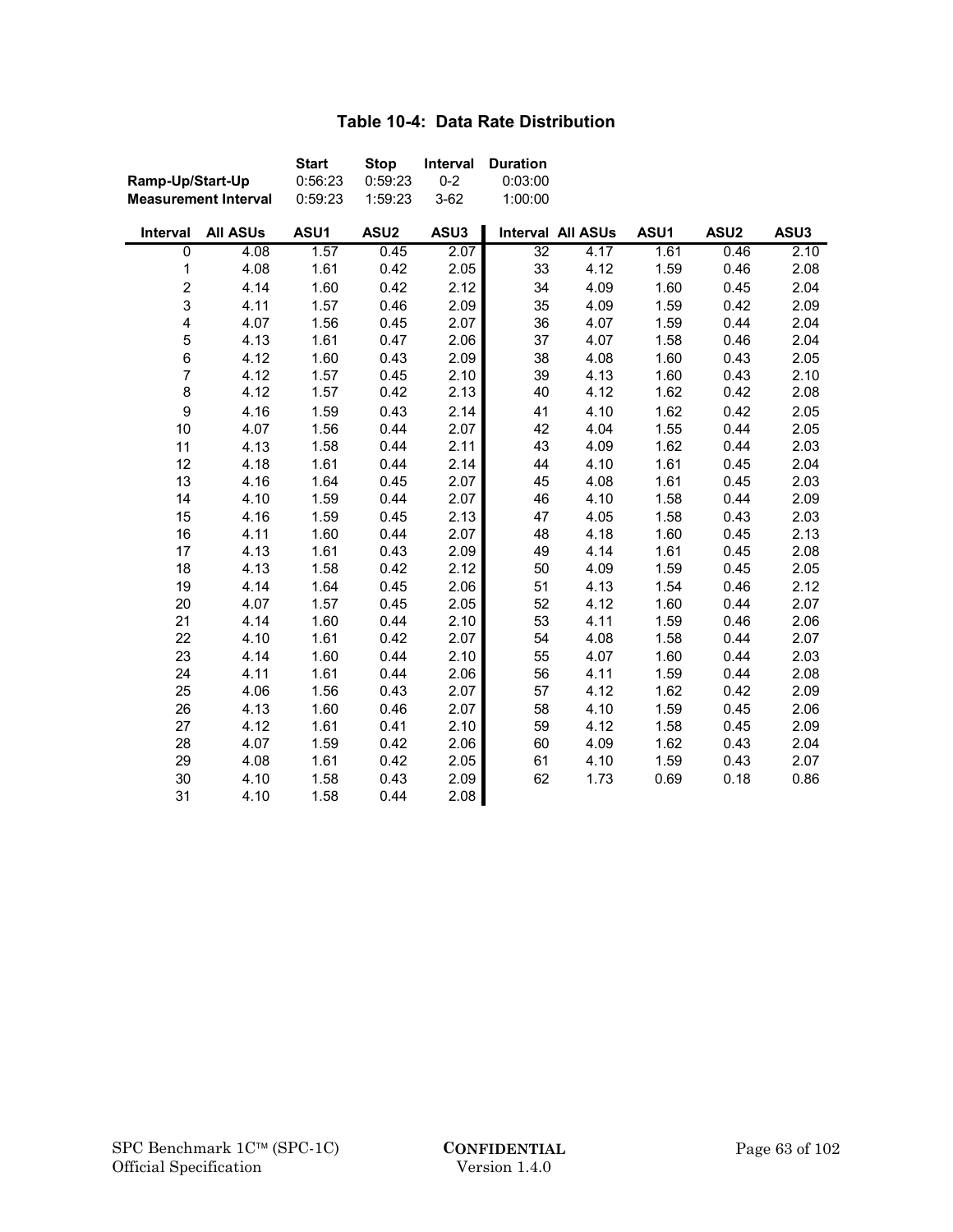

# **Figure 10-4: Data Rate Distribution**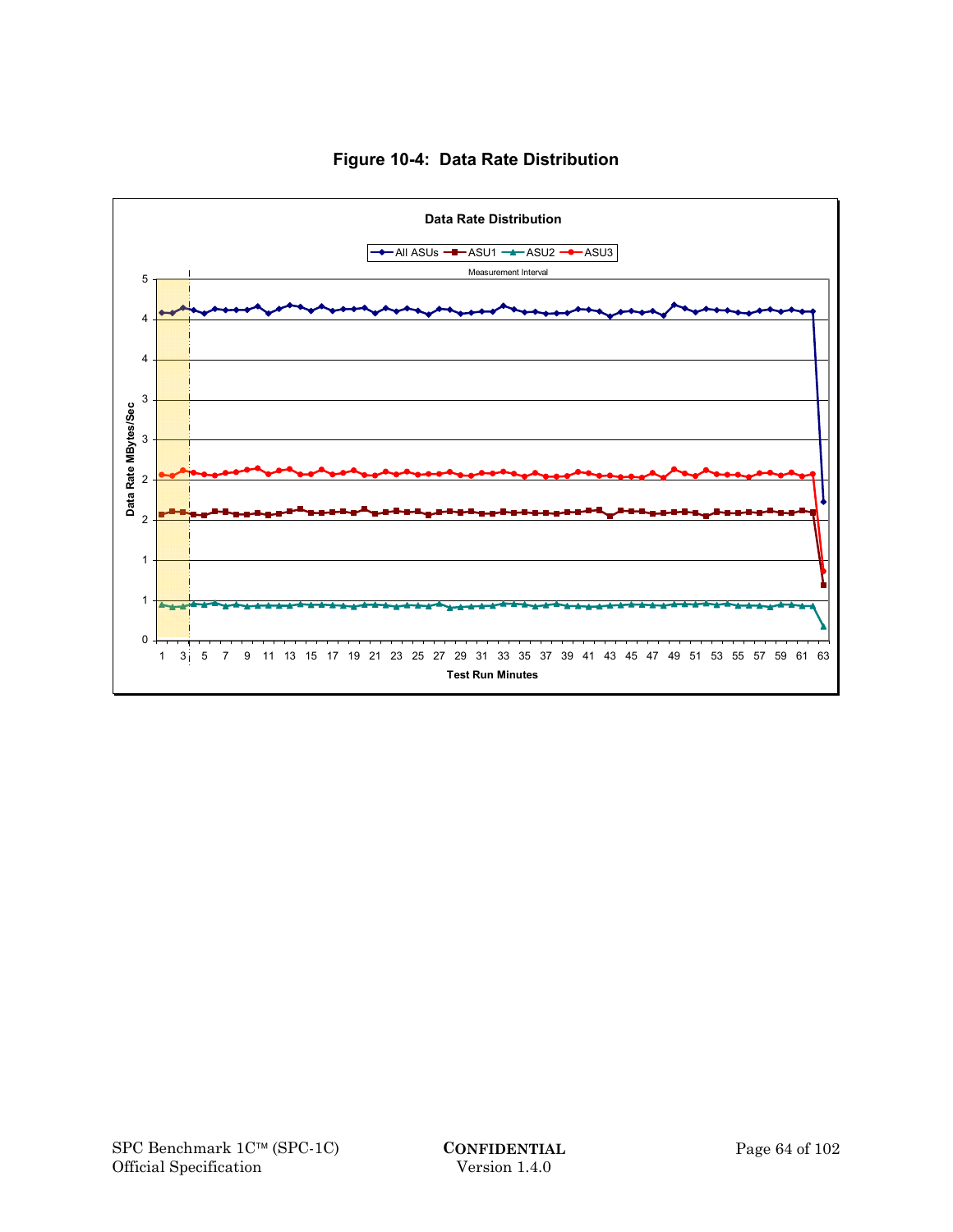#### **10.1.5 Response Time Ramp Distribution**

This consists of a graph and supporting table that clearly illustrates the I/O Request Throughput that occurred in each minute of the Measurement Intervals during the SPC-1C Response Time Ramp Test Phase.

Each Response Time Ramp Distribution graph and table shall have the format, content, and appearance illustrated in Figure 10-5 and Table 10-5, respectively. Data used to compute or construct the Response Time Ramp Distribution graph and table shall be obtained from SPC-1 Workload Generator Results Files.

| 100% Load Level - 100 BSUs  | <b>Start</b>    | Stop         | Interval     |        | Duration 95% Load Level - 95 BSUs | <b>Start</b>    | <b>Stop</b> | Interval     | <b>Duration</b> |
|-----------------------------|-----------------|--------------|--------------|--------|-----------------------------------|-----------------|-------------|--------------|-----------------|
| Start-Up/Ramp-Up            | 1:59:27         | 2:02:27      | $0 - 2$      |        | 0:03:00 Start-Up/Ramp-Up          | 2:07:31         | 2:10:31     | $0 - 2$      | 0:03:00         |
| <b>Measurement Interval</b> | 2:02:27         | 2:07:27      | $3 - 7$      |        | 0:05:00 Measurement Interval      | 2:10:31         | 2:15:31     | $3 - 7$      | 0:05:00         |
| (60 second intervals)       | <b>All ASUs</b> | ASU-1        | ASU-2        | ASU-3  | (60 second intervals)             | <b>All ASUs</b> | ASU-1       | <b>ASU-2</b> | ASU-3           |
| 0                           | 500.48          | 297.35       | 60.67        | 142.47 | $\mathbf{0}$                      | 474.82          | 282.48      | 57.90        | 134.43          |
|                             | 504.73          | 301.37       | 62.65        | 140.72 |                                   | 476.97          | 284.75      | 58.47        | 133.75          |
| 2                           | 494.63          | 294.00       | 61.27        | 139.37 | 2                                 | 476.20          | 285.62      | 56.38        | 134.20          |
| 3                           | 502.98          | 298.10       | 63.85        | 141.03 | 3                                 | 471.83          | 280.65      | 59.05        | 132.13          |
| 4                           | 496.43          | 295.07       | 60.02        | 141.35 |                                   | 472.90          | 279.85      | 57.75        | 135.30          |
| 5                           | 501.20          | 299.65       | 61.75        | 139.80 | 5                                 | 476.55          | 282.07      | 58.78        | 135.70          |
| 6                           | 501.60          | 299.27       | 63.62        | 138.72 | 6                                 | 477.30          | 283.32      | 58.77        | 135.22          |
| 7                           | 460.05          | 275.05       | 56.20        | 128.80 |                                   | 431.85          | 258.68      | 52.60        | 120.57          |
| Average                     | 492.45          | 293.43       | 61.09        | 137.94 | Average                           | 466.09          | 276.91      | 57.39        | 131.78          |
| 90% Load Level - 90 BSUs    | <b>Start</b>    | <b>Stop</b>  | Interval     |        | Duration 80% Load Level - 80 BSUs | <b>Start</b>    | <b>Stop</b> | Interval     | <b>Duration</b> |
| Start-Up/Ramp-Up            | 2:15:35         | 2:18:35      | $0 - 2$      |        | 0:03:00 Start-Up/Ramp-Up          | 2:23:39         | 2:26:39     | $0 - 2$      | 0:03:00         |
| <b>Measurement Interval</b> | 2:18:35         | 2:23:35      | $3 - 7$      |        | 0:05:00 Measurement Interval      | 2:26:39         | 2:31:39     | $3 - 7$      | 0:05:00         |
| (60 second intervals)       | <b>All ASUs</b> | <b>ASU-1</b> | <b>ASU-2</b> | ASU-3  | (60 second intervals)             | <b>All ASUs</b> | ASU-1       | ASU-2        | ASU-3           |
| 0                           | 442.67          | 260.58       | 55.47        | 126.62 | 0                                 | 399.57          | 237.38      | 48.55        | 113.63          |
|                             | 451.73          | 269.58       | 56.28        | 125.87 |                                   | 402.93          | 239.15      | 49.67        | 114.12          |
| $\overline{\mathbf{2}}$     | 446.88          | 266.67       | 53.85        | 126.37 | 2                                 | 399.12          | 238.57      | 49.17        | 111.38          |
| 3                           | 449.23          | 268.55       | 55.25        | 125.43 | 3                                 | 403.70          | 240.75      | 49.90        | 113.05          |
| 4                           | 451.85          | 268.93       | 55.17        | 127.75 | 4                                 | 402.53          | 240.00      | 49.87        | 112.67          |
| 5                           | 449.45          | 267.35       | 56.13        | 125.97 | 5                                 | 403.52          | 240.60      | 49.68        | 113.23          |
| 6                           | 449.40          | 269.72       | 54.87        | 124.82 | 6                                 | 401.18          | 241.13      | 48.12        | 111.93          |
| 7                           | 402.45          | 241.38       | 49.47        | 111.60 |                                   | 348.27          | 207.80      | 42.50        | 97.97           |
| Average                     | 440.48          | 263.19       | 54.18        | 123.11 | Average                           | 391.84          | 234.06      | 48.01        | 109.77          |
| 50% Load Level - 50 BSUs    | <b>Start</b>    | <b>Stop</b>  | Interval     |        | Duration 10% Load Level - 10 BSUs | <b>Start</b>    | <b>Stop</b> | Interval     | <b>Duration</b> |
| Start-Up/Ramp-Up            | 2:31:43         | 2:34:43      | $0-2$        |        | 0:03:00 Start-Up/Ramp-Up          | 2:39:47         | 2:42:47     | $0 - 2$      | 0:03:00         |
| <b>Measurement Interval</b> | 2:34:43         | 2:39:43      | $3 - 7$      |        | 0:05:00 Measurement Interval      | 2:42:47         | 2:47:47     | $3 - 7$      | 0:05:00         |
| (60 second intervals)       | <b>All ASUs</b> | ASU-1        | <b>ASU-2</b> | ASU-3  | (60 second intervals)             | <b>All ASUs</b> | ASU-1       | <b>ASU-2</b> | ASU-3           |
| 0                           | 247.97          | 147.18       | 30.15        | 70.63  | 0                                 | 49.62           | 29.58       | 5.93         | 14.10           |
|                             | 252.65          | 150.05       | 31.47        | 71.13  | 1                                 | 51.72           | 30.03       | 6.57         | 15.12           |
| 2                           | 247.18          | 146.30       | 30.35        | 70.53  | 2                                 | 50.50           | 30.38       | 6.18         | 13.93           |
| 3                           | 248.05          | 146.70       | 30.83        | 70.52  | 3                                 | 49.98           | 29.60       | 6.73         | 13.65           |
| 4                           | 248.18          | 148.65       | 30.55        | 68.98  | 4                                 | 49.27           | 29.70       | 6.13         | 13.43           |
| 5                           | 249.20          | 150.47       | 29.92        | 68.82  | 5                                 | 49.90           | 29.62       | 6.27         | 14.02           |
| 6                           | 249.72          | 147.65       | 31.93        | 70.13  | 6                                 | 50.88           | 30.45       | 5.98         | 14.45           |
|                             | 185.43          | 110.43       | 22.72        | 52.28  |                                   | 39.03           | 22.85       | 4.75         | 11.43           |
| Average                     | 236.12          | 140.78       | 29.19        | 66.15  | Average                           | 47.81           | 28.44       | 5.97         | 13.40           |

## **Table 10-5: Response Time Ramp Distribution**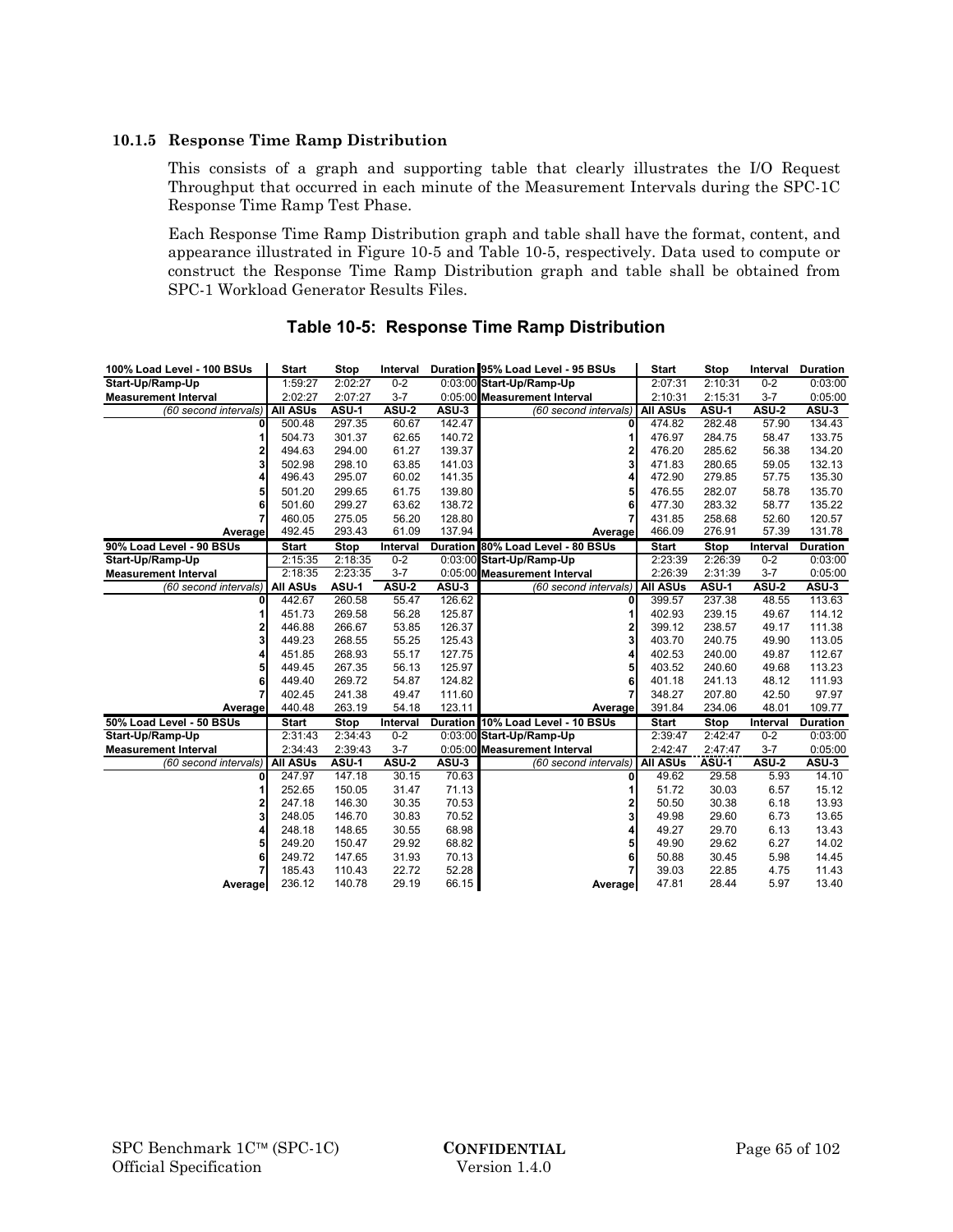

# **Figure 10-5: Response Time Ramp Distribution**

# **10.1.6 Response Time/Throughput**

Graphs and a supporting table that clearly illustrate the relationship of Response Time to I/O Request Throughput during an SPC-1C Response Time Ramp Test Phase and IOPS Test shall be provided in the Full Disclosure Report.

The graphs shall have the format, content, and appearance illustrated in Figure 10-6, Figure 10-7, and Table 10-6, respectively. Data used to compute or construct the Response Time/Throughput graphs and table shall be obtained from SPC-1Workload Generator Results Files.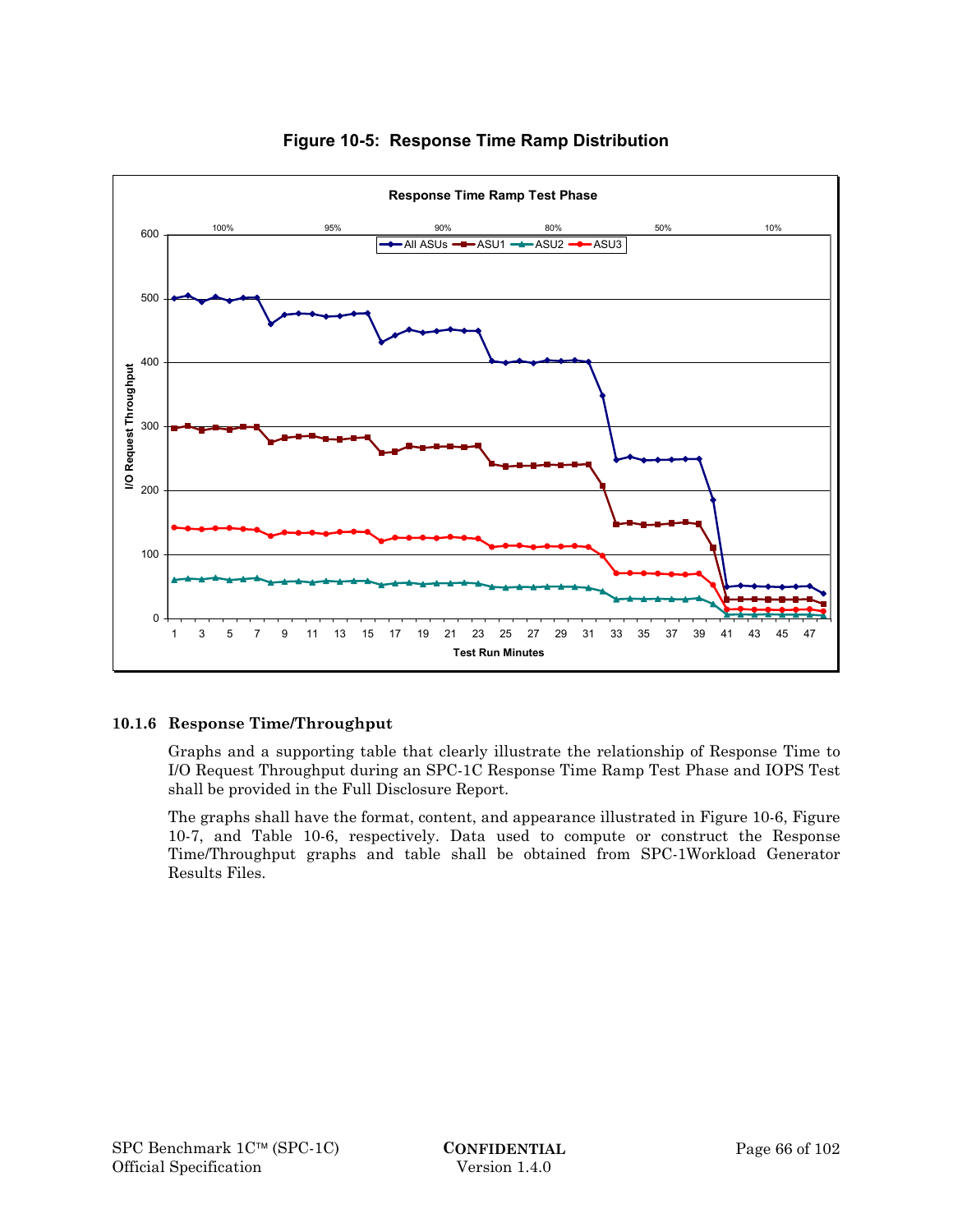|  |  | Table 10-6: Response Time/Throughput |
|--|--|--------------------------------------|
|--|--|--------------------------------------|

| <b>IIO Request Throughput</b> | 47.81 | 236.12 | 391.84 | 440.48 | 466.09 | 492.45 |
|-------------------------------|-------|--------|--------|--------|--------|--------|
| Average Response Time (ms):   |       |        |        |        |        |        |
| <b>All ASUs</b>               | 6.03  | 11.05  | 14.42  | 16.64  | 17.18  | 17.70  |
| <b>ASU-1</b>                  | 6.08  | 11.40  | 14.49  | 16.65  | 17.05  | 17.58  |
| ASU-2                         | 6.78  | 11.32  | 15.18  | 16.89  | 18.42  | 18.75  |
| ASU-3                         | 5.59  | 10.17  | 13.95  | 16.50  | 16.89  | 17.51  |
| <b>Reads</b>                  | 7.77  | 13.17  | 17.86  | 19.54  | 20.38  | 21.38  |
| <b>Writes</b>                 | 4.89  | 9.65   | 12.17  | 14.76  | 15.12  | 15.28  |

# **Figure 10-6: Response Time versus Load Level**

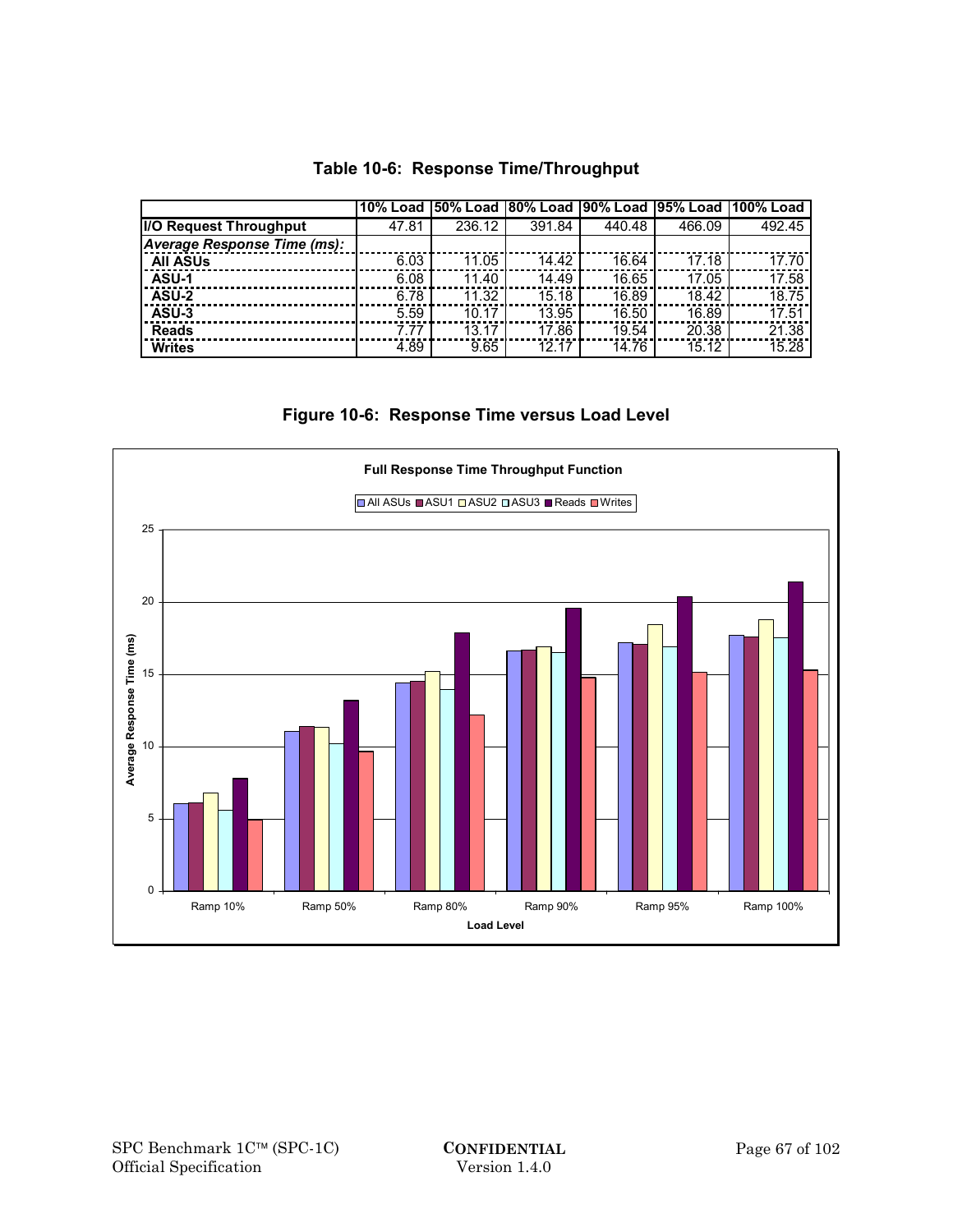

**Figure 10-7: Response Time Throughput Curve**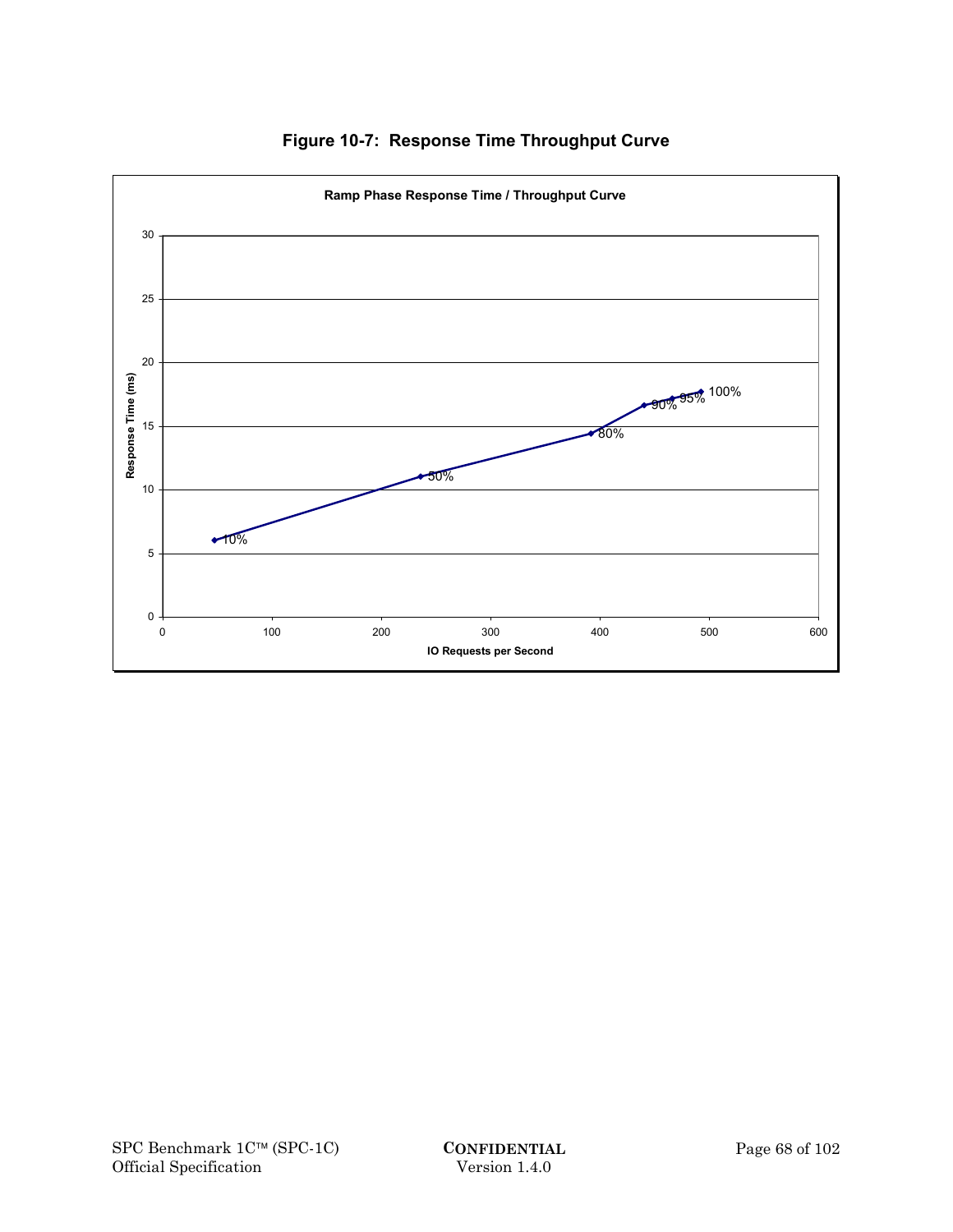## **10.2 Full Disclosure Report Requirements**

A Full Disclosure Report (FDR), submitted to the SPC Administrator, is required for each SPC-1C Result.

## **10.2.1 Electronic PDF Format**

The FDR must be submitted electronically as an Adobe PDF file after successful completion of the required SPC-1C Audit and prior to any public use of the benchmark information *(Clause 11.4.1)*.

#### **10.2.2 Document Format**

The FDR will consist of the content described in Clause 10.4.

The FDR will be written in the English language. Each page of the FDR will be formatted with a minimum of one inch side and top margins, one-half inch bottom margins, and each page will be numbered.

Graphs, tables, and illustrations will use a minimum of 8-point sans serif font such as Arial. The text of the FDR will use a minimum of 10-point serif font such as Century Schoolbook.

## **10.3 Full Disclosure Report Availability**

The Full Disclosure Report must be readily available to the public at a reasonable charge, similar to charges for similar documents by that Test Sponsor. The Test Sponsor must have on file with the SPC, submit with the FDR, or include as a part of the FDR, a release that allows public disclosure of the FDR content.

## **10.4 Full Disclosure Report Content**

Clauses 10.4.1 – 10.4.10 describe the required content of the FDR. The FDR content will follow that same order as the above clauses and be organized under a hierarchy of headings that correspond to those clauses.

## **10.4.1 Title Page**

The Title Page of the FDR will only contain the following information:

- Title: "SPC-1C Benchmark Full Disclosure Report"
- The applicable SPC-1C Benchmark Specification version
- The Test Sponsor's name and, optionally, a company logo
- The formal Tested Storage Product (TSP) name.
- The "Submitted for Review" notation and date, which designates the submission as a SPC-1C Result and the start of the 60-day Peer Review.
- The SPC-1C Submission Identifier assigned to the SPC-1C benchmark result.

When a SPC-1C benchmark result successfully completes the required 60-day Peer Review *(Clause 11.5)*, the Title Page of its FDR may be updated with the following information:

- The "Accepted" notation and date that the SPC-1C benchmark result successfully completed its 60-day Peer review and transitioned from "Submitted for Review" to "Accepted".
- The "Certified SPC Result" logo.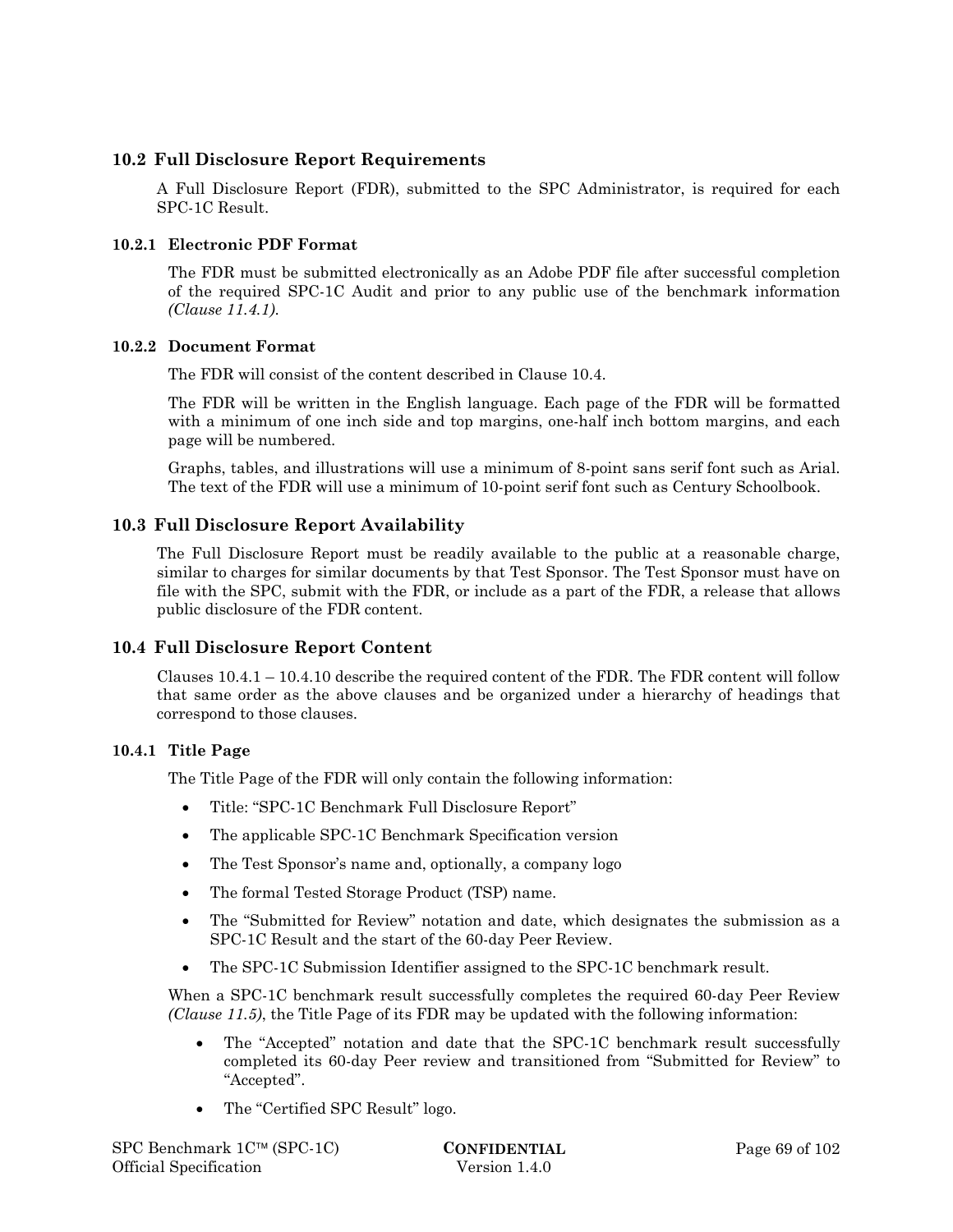#### **10.4.2 Table of Contents**

The Table of Contents will identify the location of each  $1<sup>st</sup>$  and  $2<sup>nd</sup>$  level heading in the FDR.

#### **10.4.3 Audit Certification**

This section of the FDR shall contain a copy of the certification letter issued by the SPC Audit Service to the Test Sponsor for this execution of the SPC-1C Benchmark. If the FDR is a revision to an existing FDR and contains changes to the original Priced Storage Configuration, the revised FDR shall contain an amended certification letter that includes auditor review and approval of those changes.

#### **10.4.4 Letter of Good Faith**

This section of the FDR shall contain a copy of the Letter of Good Faith issued by the Test Sponsor to the SPC Audit Service for this execution of the SPC-1C Benchmark. The Letter of Good Faith is required to be identical in format and content to the template in Appendix A on page 100 with the appropriate changes specific to the benchmark submission (Test Sponsor name, TSC name, date, etc.). Any other changes in content and format must be approved by the SPC Auditor prior to the benchmark submission.

#### **10.4.5 Executive Summary**

The Executive Summary will consist of the content described in Clauses 10.4.5.1 – 10.4.5.12.

#### **10.4.5.1 Contact Information**

This table will contain contact information for the Test Sponsor and the SPC Auditor. The required content and format of the table is specified in Table 10-7.

| <b>Test Sponsor and Contact Information</b> |                                                                                                  |  |  |  |  |  |  |
|---------------------------------------------|--------------------------------------------------------------------------------------------------|--|--|--|--|--|--|
| Test Sponsor Primary Contact (1)            | Company, Company Web Address,<br>Individual Name - Email Address<br>Postal Address<br>Phone, FAX |  |  |  |  |  |  |
| Test Sponsor Alternate Contact (2)          | Company, Company Web Address,<br>Individual Name - Email Address<br>Postal Address<br>Phone, FAX |  |  |  |  |  |  |
| Auditor $(4)$                               | Company, Company Web Address,<br>Individual Name - Email Address<br>Postal Address<br>Phone, FAX |  |  |  |  |  |  |

# **Table 10-7: Test Sponsor and Auditor Contact Information**

*Footnotes to* Table 10-7*:* 

- *1. The Test Sponsor contact responsible for the submitted FDR. The primary Test Sponsor contact will be the first point of contact for any issues that may arise during the Peer Review Process.*
- *2. The alternate Test Sponsor contact to be contacted only if the primary contact is not available.*
- *3. Contact information for the SPC Auditor who certified the SPC-1C benchmark measurements and submission.*

#### **10.4.5.2 Revision Information and Key Dates**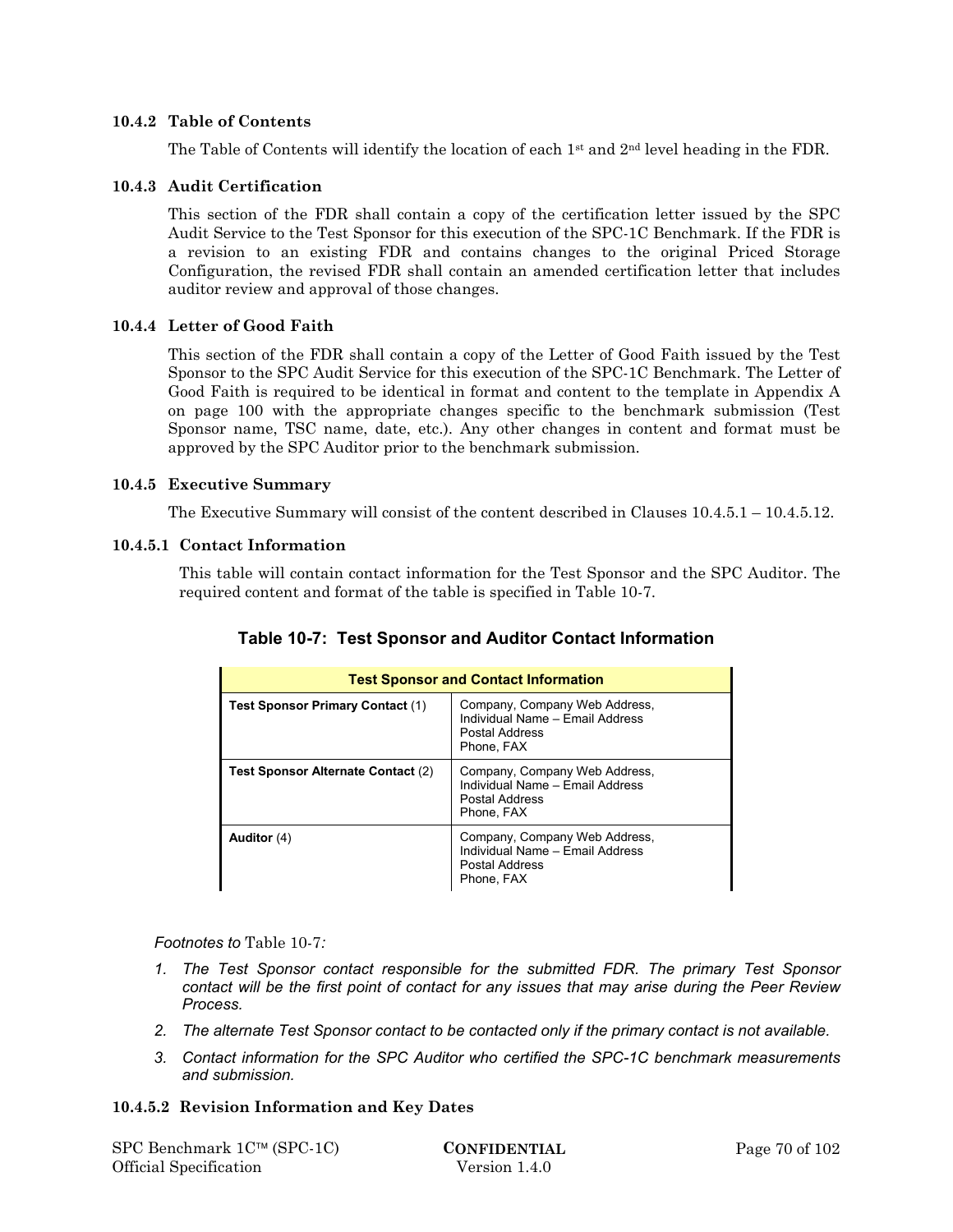This table will contain key dates and revision numbers associated with the SPC-1C result. The required content and format of the table is specified in Table 10-8.

Where appropriate in both the Executive Summary and Full Disclosure Report, the revised details will be highlighted. For example, revised pricing line items.

| <b>Revision Information and Key Dates</b>                                                                                                                          |               |
|--------------------------------------------------------------------------------------------------------------------------------------------------------------------|---------------|
| SPC-1C Specification revision number (1)                                                                                                                           | nn.nn.nn      |
| SPC-1C Workload Generator revision number (2)                                                                                                                      | nn.nn.nn      |
| Date Results were first used publicly (3)                                                                                                                          | mmmm dd, yyyy |
| Date FDR was submitted to the SPC (4)                                                                                                                              | mmmm dd, yyyy |
| Date revised FDR was submitted to the SPC (5)<br>Current revision text:<br><b>Revision History:</b><br>$dd/mm/yyy - revision text$<br>$dd/mm/vyvy - revision text$ | mmmm dd, yyyy |
| SPC-1C Availability Date(6)                                                                                                                                        | mmmm dd, yyyy |
| Date of completed audit certification (7)                                                                                                                          | mmmm dd, yyyy |

# **Table 10-8: Revision Information and Key Dates**

*Footnotes to* Table 10-8*:* 

- *1. The revision number of the SPC-1C Specification used to produce the results reported in this FDR.*
- *2. The revision number of the SPC-1C Workload Generator used to produce the results reported in this FDR.*
- *3. The calendar date that the results reported in this FDR were made public (i.e., used outside the Test Sponsors and Co-Sponsors companies).*
- *4. The calendar date that the results reported in this FDR were submitted to the SPC.*
- *5. The calendar date that a revised FDR was submitted to the SPC. The Revision History is a brief description of each revision.*
- *6. The Priced Storage Configuration Availability Date defined in Clause 9.2.2.4*.
- *7. The calendar date that the SPC-1C Audit was successfully completed as documented by the Audit Certification Letter issued to the Test Sponsor.*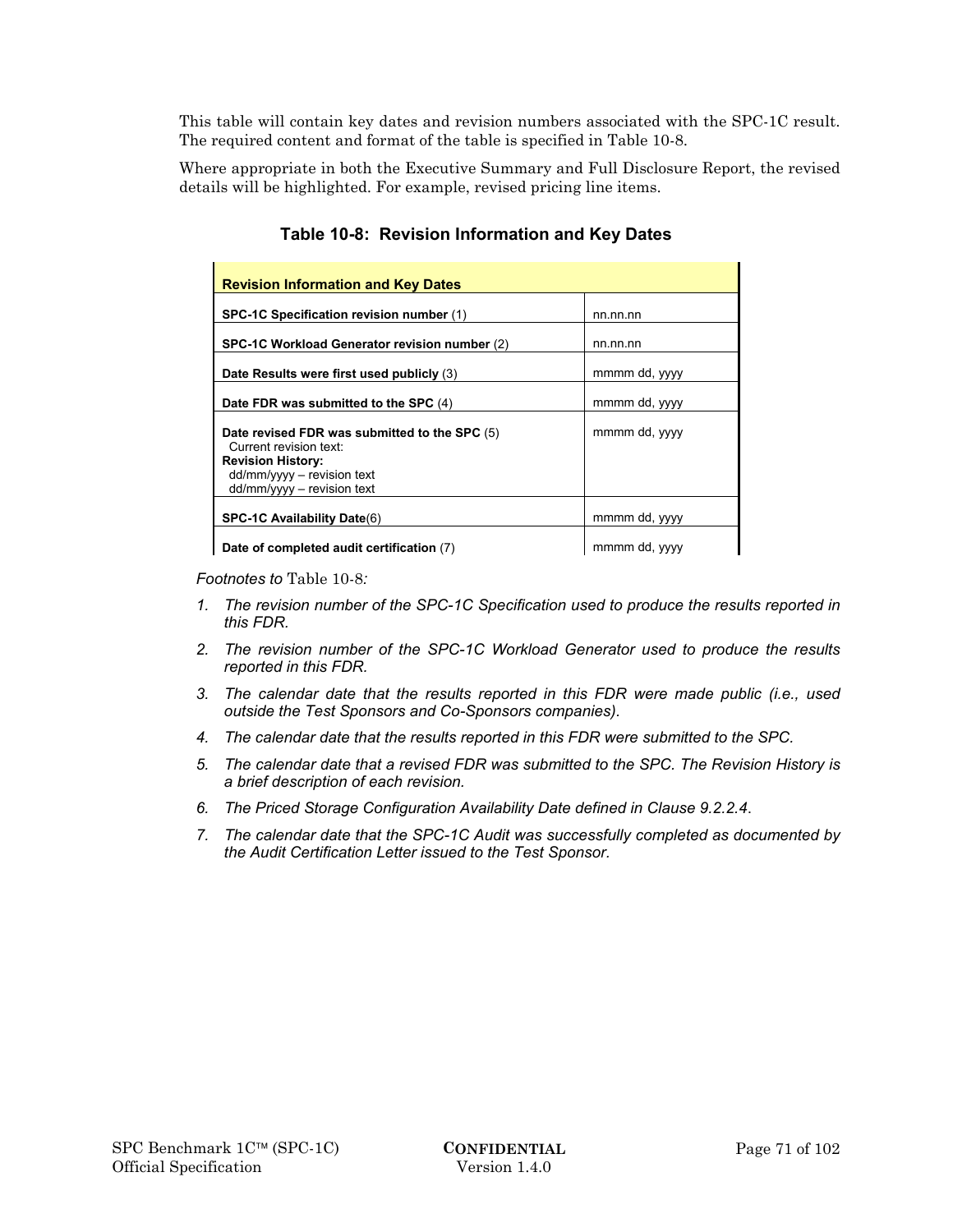## **10.4.5.3 Tested Storage Product (TSP) Description**

The Executive Summary shall contain a brief description of the Tested Storage Product (TSP). Features used in the benchmark by the TSP may be included in the description. For example, if the TSP is a software product that provides virtualization functionality used in the benchmark but does not include Storage Devices; the description should contain that information. Features available in the TSP, but not used in the benchmark cannot be included in the description.

The description may include a website link to official product information available from the Test Sponsor.

#### **10.4.5.4 Summary of Results**

The executive summary shall contain a table of key results reported by the Test Sponsor. The content, appearance, and format of this table is specified in Table 10-9.

| <b>SPC-1C Reported Data</b>                     |                                     |  |  |  |
|-------------------------------------------------|-------------------------------------|--|--|--|
| Tested Storage Product: AAAAAAAAAAAAAAAAA (1)   |                                     |  |  |  |
| <b>Title</b><br><b>Value</b>                    |                                     |  |  |  |
| SPC-1C Submission Identifier (2)                | Cnnnnn                              |  |  |  |
| SPC-1C IOPS™ (3)                                | <b>NNNNNN</b>                       |  |  |  |
| Total ASU Capacity (4)                          | XX, XXX GB                          |  |  |  |
| Data Protection Level (5)                       | Protected 1/Protected 2/Unprotected |  |  |  |
| Price $(6)$                                     | \$XXX, YYY, ZZZ                     |  |  |  |
| <b>Pricing Currency (7)</b>                     | formal currency name                |  |  |  |
| "Target Country" for availability and sales (8) | "target country" name               |  |  |  |

## **Table 10-9: Summary of Results**

**Target Country" for availability and sales (8) Target country" name** 

*Footnotes to* Table 10-9*:* 

- *1. The formal name of the Tested Storage Product as defined in Clause 4.5.*
- *2. The assigned SPC-1C Submission Identifier*
- *3. Computed per Clause 6.1.7.*
- *4. Computed per Clauses 2.6.7, and 2.6.8 (Total ASU Capacity). Must be stated in gigabytes (GB) as a truncated integer or a truncated value with three significant digits, using the method that produces the more precise value.*
- *5. The Data Protection Level that was selected per Clause 2.7.2. If a Protected level is specified, a brief description of the data protection mechanism must be included.*
- *6. Computed per Clause 9.1.6*
- *7. If non-local currency (Clause 9.2.4.2) was used, the name of the "target country".*

## **10.4.5.5 Storage Capacities and Relationship Diagram**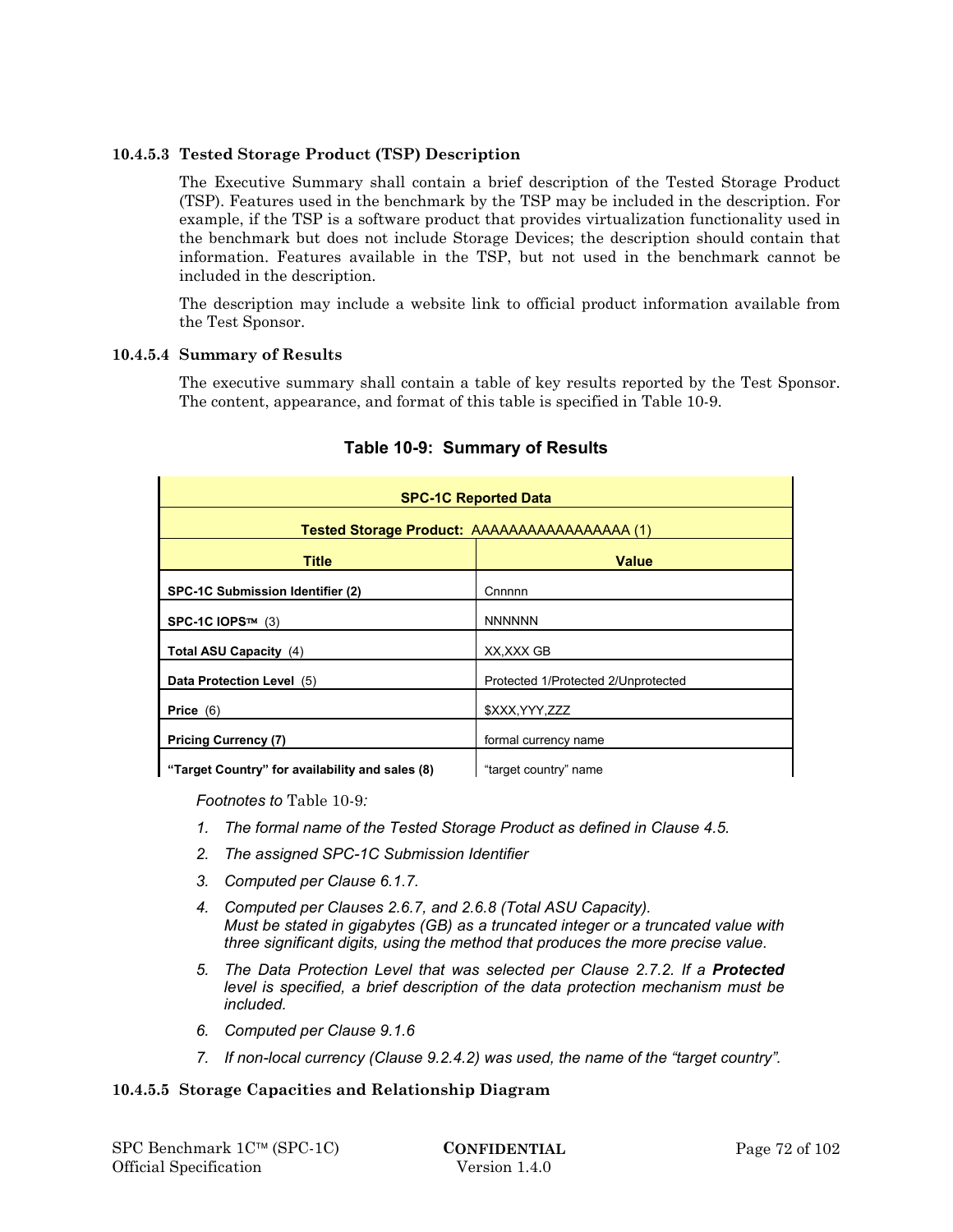The Executive Summary will contain a copy of Figure 10-9, which documents and illustrates the various SPC-1C storage capacities and relationships.

#### **10.4.5.6 Pricing**

The Executive Summary shall contain a pricing spreadsheet as documented in Clause 9.3.1.

#### **10.4.5.7 Discounts**

The Executive Summary shall describe the basis, including type and justification, of any discounts *(Clause 9.2.1)* included in the pricing spreadsheet.

#### **10.4.5.8 Tested Storage Configuration (TSC) and Priced Storage Configuration Differences**

The Executive Summary will contain a list of all differences between the Tested Storage Configuration (TSC) and Priced Storage Configuration. See Clauses 9.1.1 and 9.1.2 for definitions of TSC and Priced Storage Configuration.

#### **10.4.5.9 Priced Storage Configuration Component Changes**

10.4.5.9.1 New SPC-1C Result based on an existing SPC-1C Result *(Clause 11.7)*

The Executive Summary must list all hardware and/or software component differences if the Priced Storage Configuration of the new SPC-1C Result is not identical to the Priced Storage Configuration of the existing SPC-1C Result upon which it is based. The list shall contain the name of the original component, the new component, and a brief description of the difference(s) between the two components.

#### 10.4.5.9.2 Revised SPC-1C Result *(Clause 11.8)*

The Executive Summary of a revised SPC-1C Result that contains changes to the Priced Storage Configuration is required to list of all Priced Storage Configuration component changes between the original and revised results. The list shall contain the name of the original component, the new component, and a brief description of the difference(s) between the two components.

#### **10.4.5.10Response Time/Throughput Curve**

The Executive Summary shall contain a Response Time/Throughput curve *(Figure 10-7)* as well as a table *(Table 10-6)* containing the data used to generate the Response Time/Throughput curve.

#### **10.4.5.11Benchmark Configuration (BC)/Tested Storage Configuration (TSC) Diagram**

The Executive Summary will contain a one page BC/TSC diagram that illustrates all major components of the BC/TSC. Examples of the major components that must be included in the diagram include:

- 1. All Host Systems and Management Appliances in the BC. Each Host System and Management Appliance contained in the diagram will include the following information:
	- CPU information that includes number of CPUs, model of each CPU, clock speed of each CPU, and cache configuration for each CPU.
	- The amount of main memory configured.
	- The operating system and version.
	- The type of system I/O interconnect.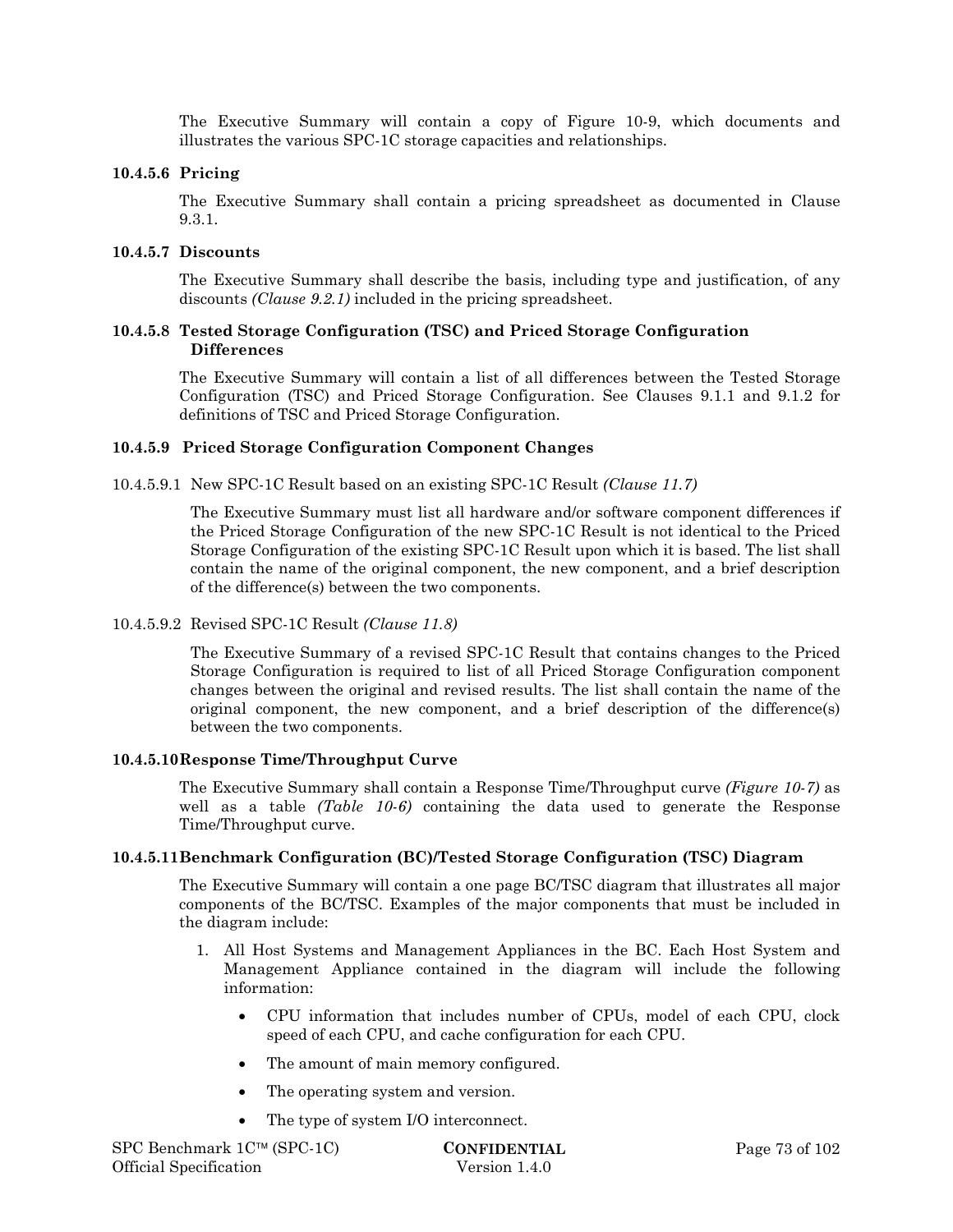- The type of physical connections between adapters that are connected to the system I/O interconnect and any storage controllers, domain controllers, or storage devices.
- 2. All storage controllers and domain controllers in the TSC. Each storage controller and domain controller contained in the diagram will include the following information:
	- The model and/or name.
	- The amount of memory and cache.
	- The number of front-end physical connections and the type of each front-end connection.
	- The number of back-end physical connections and the type of each back-end connection.
	- The type of physical connections between adapters that are connected to the system I/O interconnect and the storage controller or domain controller.
- 3. The number of storage devices and their individual formatted storage capacities.

*Comment: Configurations vary widely and it is impossible to provide exact guidelines suitable for all configurations. The intent of this clause is to describe the system components and connections in sufficient detail to allow independent reconstruction of the BC environment.* 

An example of the required diagram is illustrated in Figure 10-8.

## **Figure 10-8: Benchmark Configuration/Tested Storage Configuration Diagram**

## **10.4.5.12Host System and Tested Storage Configuration (TSC) T**

The Executive Summary will contain a table that lists the major components of each Host System and the Tested Storage Configuration (TSC). Table 10-10 specifies the content, format, and appearance of the table.

| <b>Host System:</b>                   | <b>Tested Storage Configuration (TSC):</b>                               |
|---------------------------------------|--------------------------------------------------------------------------|
| Host System name/model (1)            | Host Bus Adapter (HBA) information (7)                                   |
| CPU information (2)                   | TSP product name (8)                                                     |
| Main Memory configuration (3)         | Storage/Domain Controller information (9)                                |
| Operating system name and version (4) | Front-end interconnection information (10)                               |
| TSC System Software (5)               | Back-end interconnection information (11)                                |
|                                       | Storage device information (12)                                          |
|                                       | All other major TSC components (13)<br>(e.g. switches, enclosures, etc.) |

## **Table 10-10: Host System(s) and Tested Storage Configuration**

*Footnotes to Table 10-10:* 

*1. The product name and model of each Host System used in the benchmark.*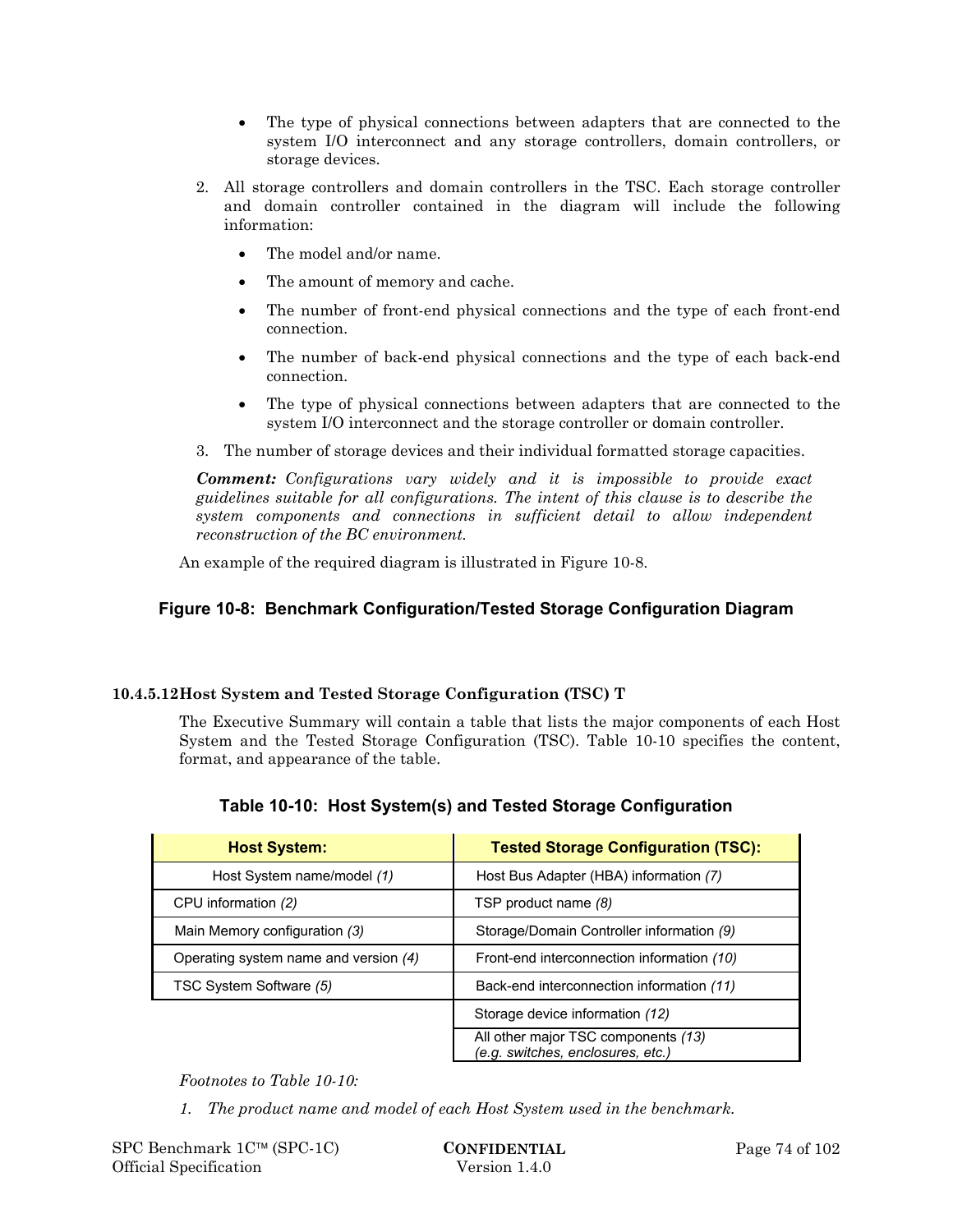- *2. The number, product/model name, and description of the CPUs in each Host System. The description will include clock speed and cache configuration/capacity.*
- *3. The amount of main memory configured in each Host System.*
- *4. The operating system, version, and any specific patches/updates installed on each Host System.*
- *5. Any System Software, other than the operating system, installed on the Host System that provided TSC functionality such as a volume manager.*
- *6. The number, product/model name and description of all Host Bus Adapters installed on each Host System.*
- *7. The Tested Storage Product name and model.*
- *8. The model/name and description of each storage/domain controller in the TSC. The description will include:* 
	- *The amount of memory and cache.*
	- *The type and total number of front-end physical connections.*
	- *The type and total number of back-end physical connections.*
	- *The type of physical connection between the Host System and storage/domain controller*
	- *The number of configured Storage Devices (12) accessible by the storage/domain controller.*
- *9. The number of physical front-end connections used in the benchmark.*
- *10. The number of physical back-end physical connections used in the benchmark and the number of Storage Devices accessible by each connection.*
- *11. The number of Storage Devices in the TSC and a description of each type of Storage Device. The description will include:* 
	- *The type of device (disk drive, solid state device, etc.).*
	- *The formatted capacity of each Storage Device type.*
	- *The rotation speed, if appropriate, of each Storage Device type.*
	- *The amount of cache in each Storage Device type.*
- *12. All other major TSC components such as switches, enclosures, etc.*

#### *Note: The above clause concludes the Executive Summary portion of the Full Disclosure Report.*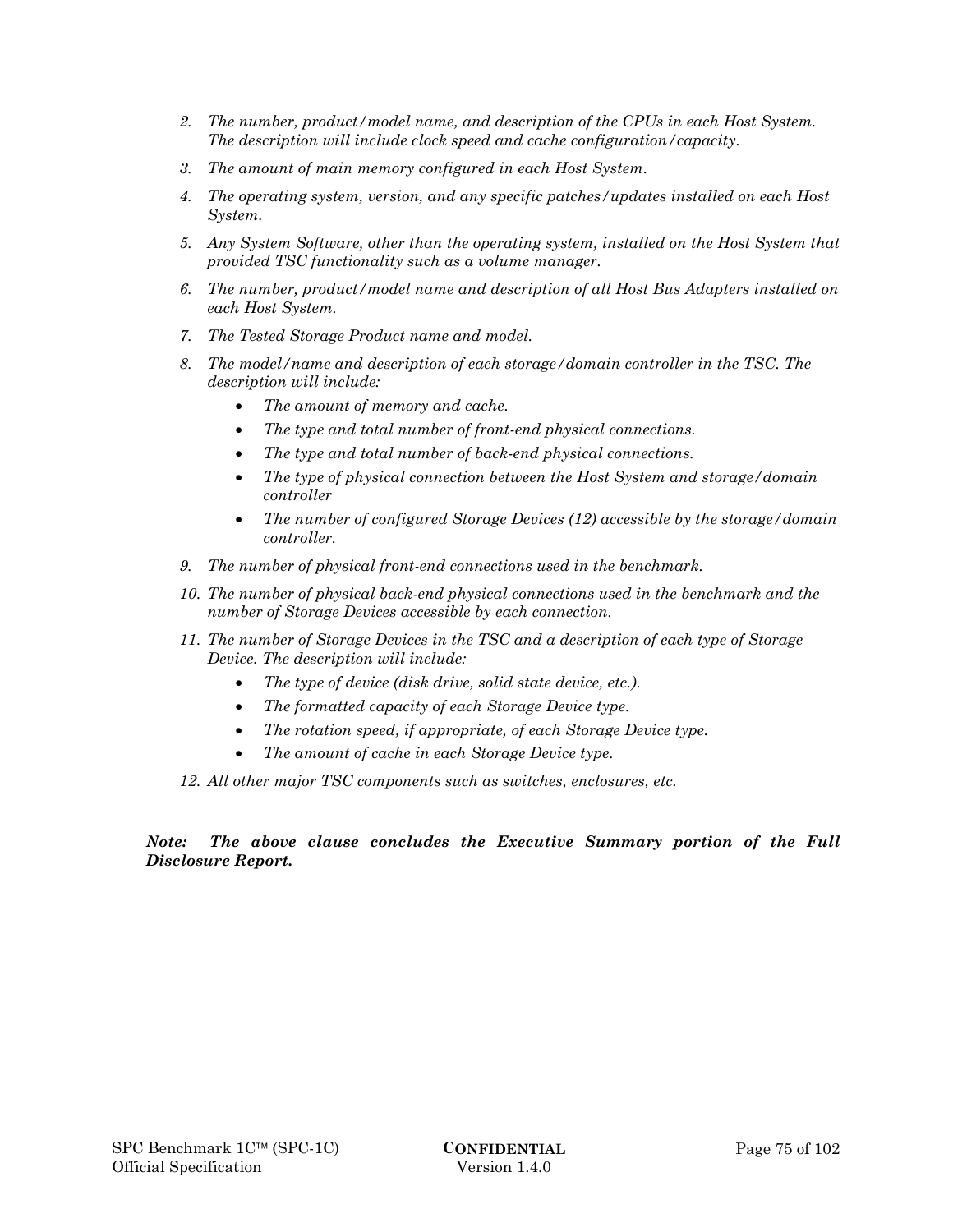#### **10.4.6 Benchmark Configuration – Tested Storage Configuration**

The intent of Clauses  $10.4.6.1 - 10.4.6.3$  is to require disclosure of the detailed information necessary to recreate the Benchmark Configuration, including the Tested Storage Configuration, so that the SPC-1C benchmark results submitted by the Test Sponsor may be independently reproduced.

#### **10.4.6.1 Customer Tuning Parameters and Options**

All Benchmark Configuration (BC) components with customer tunable parameters and options that have been altered from their default values must be listed in the Full Disclosure Report (FDR). The FDR entry for each of those components must include both the name of the component and the altered value of the parameter or option. If the parameter name is not self-explanatory to a knowledgeable practitioner, a brief description of the parameter's use must also be included in the FDR entry.

Examples of customer tunable parameters and options include:

- Host Bus Adapter Options.
- Storage controller and domain controller options.
- Operating system, run time environment, and application configuration parameters.
- Compilation and linkage options and run-time optimizations used to create/install any applications or the OS used on the BC.

#### **10.4.6.2 Tested Storage Configuration Creation and Configuration**

The Full Disclosure Report must include sufficient information to recreate the logical representation of the Tested Storage Configuration (TSC). In addition to customer tunable parameters and options *(Clause 10.4.6.1)*, that information must include, at a minimum:

- A diagram and/or description of the following:
	- $\triangleright$  All physical components that comprise the TSC. Those components are also illustrated in the BC Configuration Diagram in Clause 10.4.5.11.
	- $\geq$  The logical representation of the TSC, configured from the above components that will be presented to the SPC-1C Workload Generator.
- Listings of scripts used to create the logical representation of the TSC.
- If scripts were not used, a description of the process used with sufficient detail to recreate the logical representation of the TSC.

#### **10.4.6.3 SPC-1C Workload Generator Storage Configuration**

The Full Disclosure Report will include all SPC-1C Workload Generator storage configuration commands and parameters used in the SPC-1C benchmark measurements.

#### **10.4.7 Data Repository**

The intent of Clauses  $10.4.7.1 - 10.4.7.1$  is to require disclosure of the detailed information that fully describes and accounts for the various storage capacities and mappings used in Tested Storage Configuration.

#### **10.4.7.1 SPC-1C Storage Capacities and Relationships**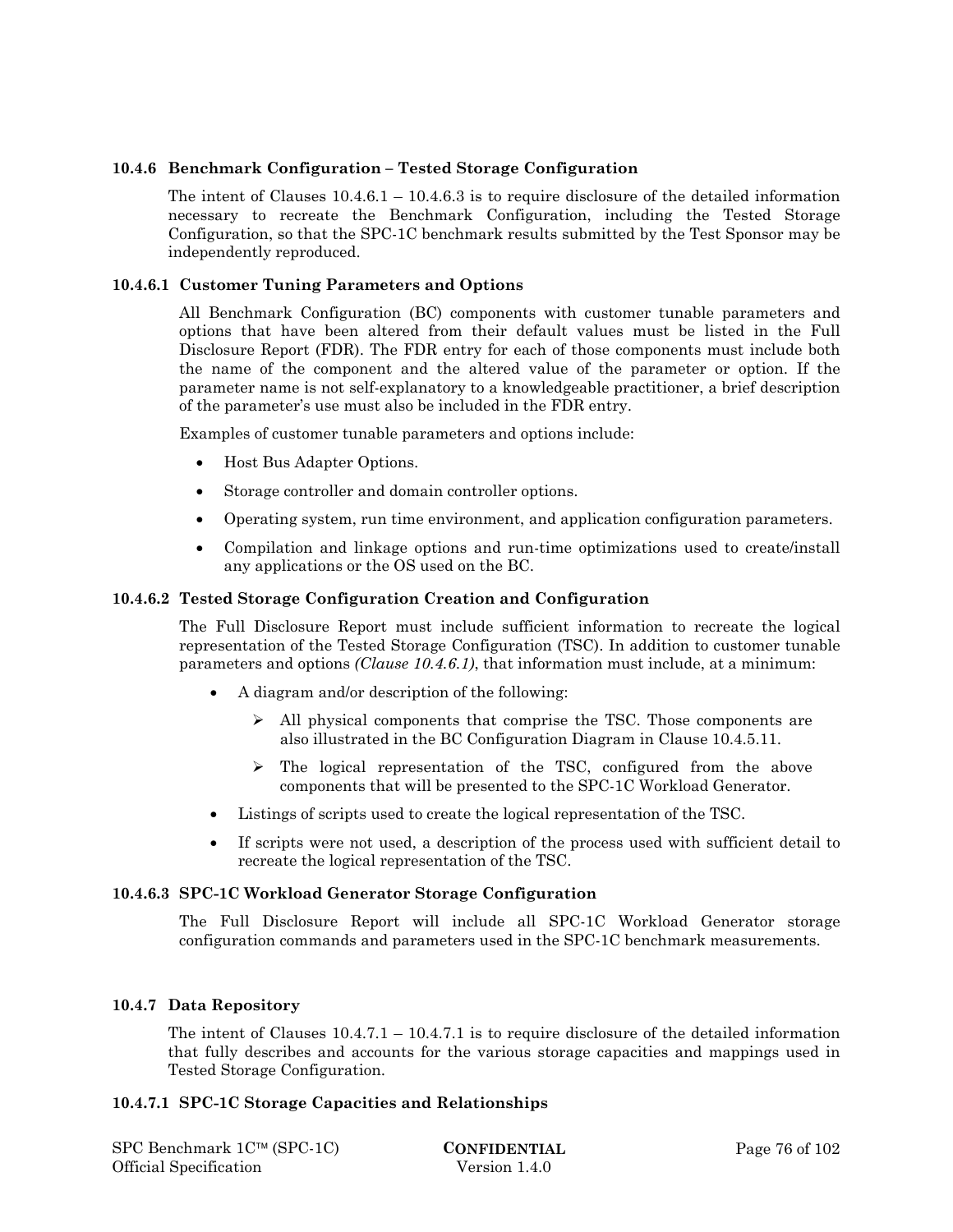Two tables and an illustration documenting the storage capacities and relationships of the SPC-1C Storage Hierarchy *(Clause 2.1)* will be included in the FDR. The content, appearance, and format of the tables are specified in Table 10-11 and Table 10-12. The content, appearance, and format of the illustration are specified in Figure 10-9.

In addition, an annotation must be included with the table illustrated in Table 10-11 that documents the source of the value presented for Physical Storage Capacity. The source will be either formatted capacity or capacity reported as available for application use. If multiple Storage Device models are included in the Tested Storage Configuration, the annotation must detail the appropriate source for each model.

The annotation must also include the following text:

*"The configured Storage Devices may include additional storage capacity reserved for system overhead, which is not accessible for application use. That storage capacity may not be included in the value presented for Physical Storage Capacity".*

| <b>SPC-1C Storage Capacities</b>                                      |    |              |  |  |  |  |
|-----------------------------------------------------------------------|----|--------------|--|--|--|--|
| <b>Units</b><br><b>Storage Hierarchy Component</b><br><b>Capacity</b> |    |              |  |  |  |  |
| Total ASU Capacity (1)                                                | GB | nnn,nnn.nn   |  |  |  |  |
| Addressable Storage Capacity (2)                                      | GB | n,nnn,nnn.nn |  |  |  |  |
| Configured Storage Capacity (3)                                       | GВ | n,nnn,nnn.nn |  |  |  |  |
| Physical Storage Capacity (4)                                         | GB | n,nnn,nnn.nn |  |  |  |  |
| Data Protection (5)                                                   | GB | nnn,nnn.nn   |  |  |  |  |
| Required Storage (6)                                                  | GB | nn.nn        |  |  |  |  |
| Global Storage Overhead (7)                                           | GB | nn.nn        |  |  |  |  |
| Total Unused Storage (8)                                              | GВ | nn.nn        |  |  |  |  |

## **Table 10-11: SPC-1C Storage Capacities**

*Footnotes to Table 10-11.* 

- *1. Defined in Clause 2.6*
- 
- *2. Defined in Clause 2.4*
- *3. Defined in Clause 2.3*
- *4. Defined in Clause 2.2*
- *5. Defined in Clause 2.7*
- *6. Defined in Clause 2.3.3*
- *7. Defined in Clause 2.2.3*
- *8. Sum of capacities defined in Clauses 2.2.4, 2.3.2, and 2.4.3.*

*Capacities must be stated in gigabytes (GB) as a value with a minimum of two digits to the right of the decimal point.* 

## **Table 10-12: SPC-1C Storage Hierarchy Ratios**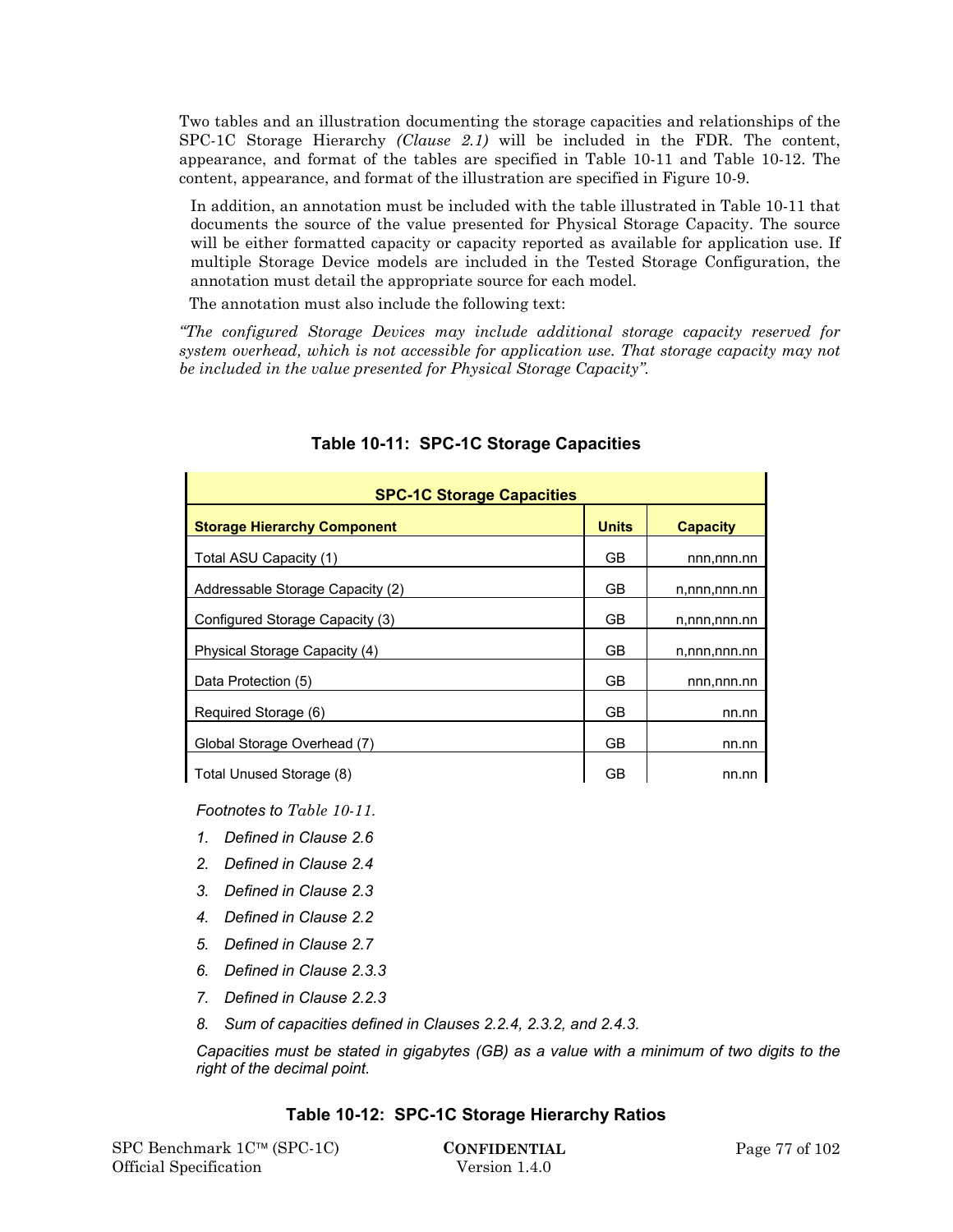|                                     | <b>Addressable Storage</b><br><b>Capacity</b> | <b>Configured Storage</b><br><b>Capacity</b> | <b>Physical Storage</b><br><b>Capacity</b> |
|-------------------------------------|-----------------------------------------------|----------------------------------------------|--------------------------------------------|
| <b>Total ASU Capacity</b>           | (1)                                           | (2)                                          | (3)                                        |
| <b>Data Protection</b>              |                                               | (4)                                          | (5)                                        |
| <b>Addressable Storage Capacity</b> |                                               | (6)                                          | (7)                                        |
| <b>Required Storage/Spares</b>      |                                               | (8)                                          | (9)                                        |
| <b>Configured Storage Capacity</b>  |                                               |                                              | (10)                                       |
| <b>Global Storage Overhead</b>      |                                               |                                              | (11)                                       |
| <b>Unused Storage</b>               | (12)                                          | (13)                                         | (14)                                       |

*Footnotes to Table 10-12.* 

*The values calculated below are to be represented as a percentage with two significant digits, truncating after the second significant digit.* 

- *1. Total ASU Capacity ÷ Addressable Storage Capacity*
- *2. Total ASU Capacity ÷ Configured Storage Capacity*
- *3. Total ASU Capacity ÷ Physical Storage Capacity*
- *4. Data Protection ÷ Configured Storage Capacity*
- *5. Data Protection ÷ Physical Storage Capacity*
- *6. Addressable Storage Capacity ÷ Configured Storage Capacity*
- *7. Addressable Storage Capacity ÷ Physical Storage Capacity*
- *8. Required Storage ÷ Configured Storage Capacity*
- *9. Required Storage ÷ Physical Storage Capacity*
- *10. Configured Storage Capacity ÷ Physical Storage Capacity*
- *11. Global Storage Overhead ÷ Physical Storage Capacity*
- *12. Unused Storage (contained in Addressable Storage Capacity) ÷ Addressable Storage Capacity*
- *13. Unused Storage (contained in Configured Storage Capacity) ÷ Configured Storage Capacity*
- *14. Unused Storage (total)) ÷ Physical Storage Capacity*

## **Figure 10-9: SPC-1C Storage Capacities and Relationships**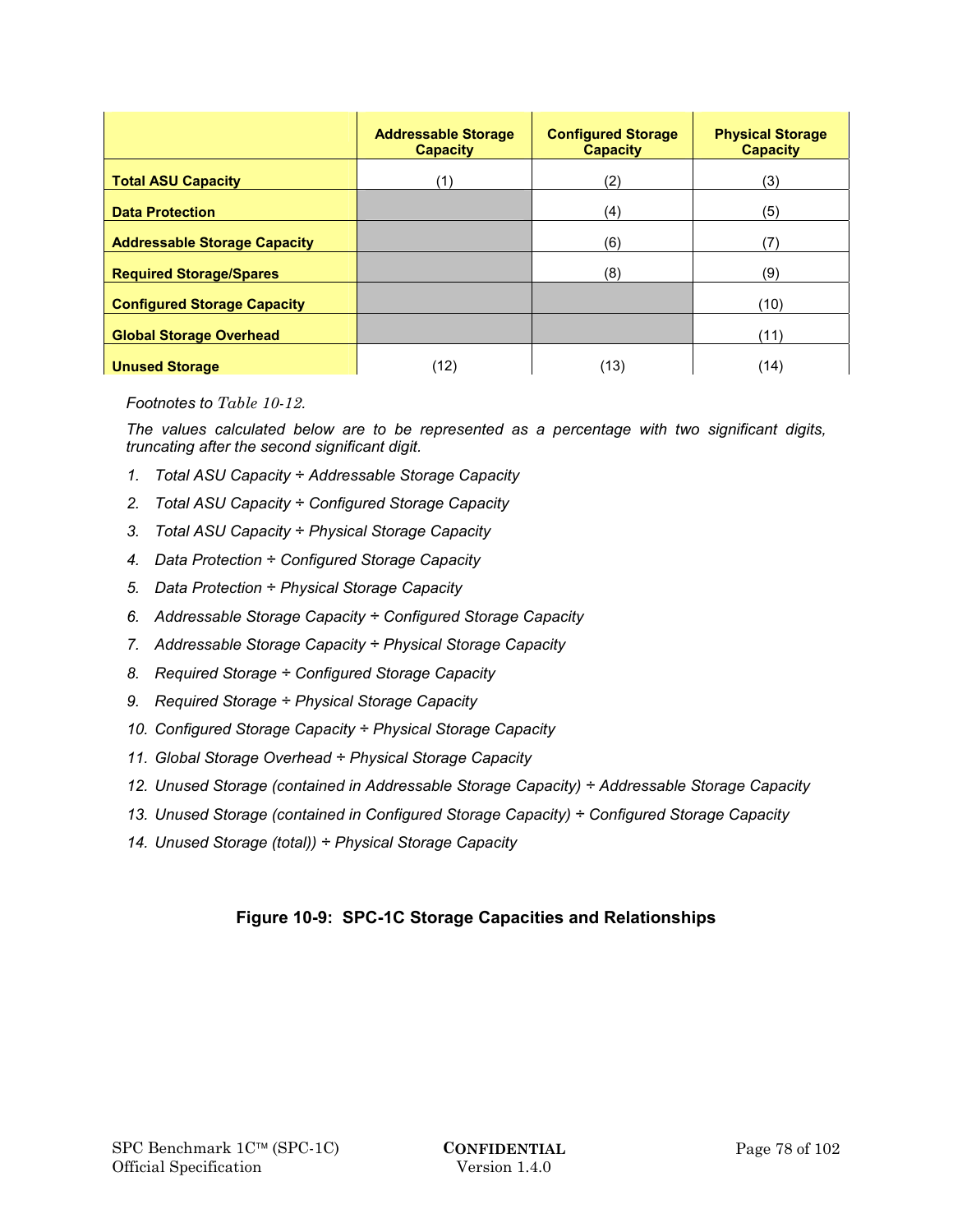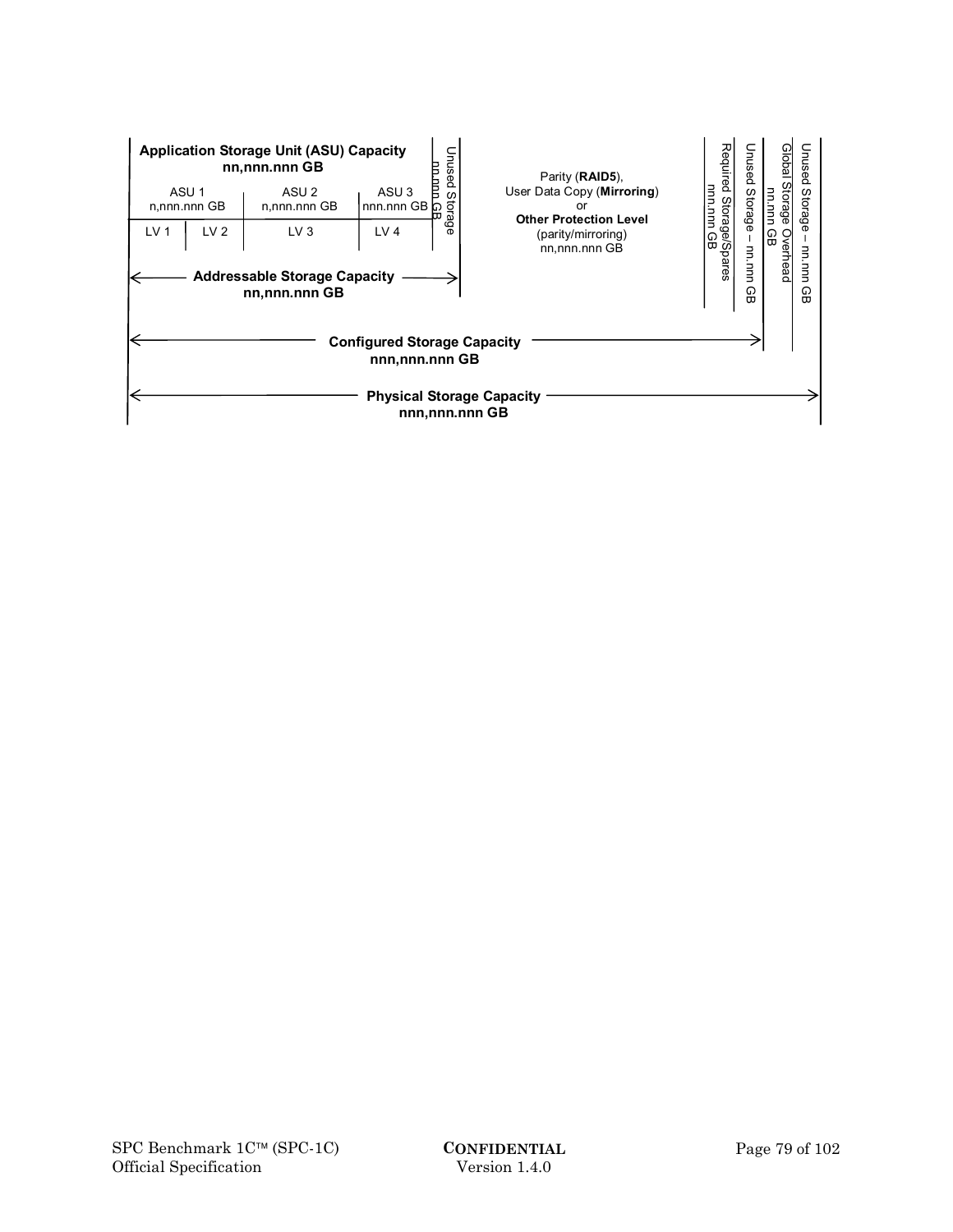## **10.4.7.2 Logical Volume Capacity and ASU Mapping**

A table illustrating the capacity of each ASU and the mapping of Logical Volumes to ASUs shall be included in the FDR. Capacity must be stated in gigabytes (GB) as a truncated integer or a truncated value with three significant digits, using the method that produces the more precise value. Logical Volumes shall be sequenced in the table from top to bottom per its position in the contiguous address space of each ASU. The capacity of each Logical Volume shall be stated. Each Logical Volume identifier in the table shall be unique within the BC. The content, appearance, and format of this table are specified in Table 10-13. In conjunction with this table, the Test Sponsor shall provide a complete description of the type of data protection *(Clause 2.7)* used on each Logical Volume.

|  |  |  | Table 10-13: SPC-1C Logical Volume Capacity and ASU Mapping |
|--|--|--|-------------------------------------------------------------|
|--|--|--|-------------------------------------------------------------|

| <b>Logical Volume Capacity and Mapping</b> |                           |                   |  |  |  |
|--------------------------------------------|---------------------------|-------------------|--|--|--|
| <b>ASU-1 (nnn,nnn GB)</b>                  | <b>ASU-2 (nnn,nnn GB)</b> | ASU-3 (nnnGB)     |  |  |  |
| Volume 1 (nnn GB)                          | Volume 5 (nnn GB)         | Volume 7 (nnn GB) |  |  |  |
| Volume 2 (nnn GB)                          | Volume 6 (nnn GB)         | Volume 8 (nnn GB) |  |  |  |
| Volume 3 (nnn GB)                          |                           | Volume 9 (nnn GB) |  |  |  |
| Volume 4 (nnn GB)                          |                           |                   |  |  |  |

## **10.4.8 SPC-1C Test Execution Results**

Clauses 10.4.8.1 – 10.4.8.5 describe the required content and format of the Full Disclosure Report section that documents the results of the various SPC-1C Tests, Test Phases, and Test Runs.

## **10.4.8.1 Primary Metrics Test – Sustainability Test Phase**

The FDR shall contain the following for the single Test Run in the Sustainability/IOPS Test Phase:

- 1. A Data Rate Distribution graph and data table *(Clause 10.1.4)*.
- 2. I/O Request Throughput Distribution graph and data table *(Clause 10.1.2)*.
- 3. A Response Time Frequency Distribution graph and table *(Clause 10.1.1)*.
- 4. An Average Response Time Distribution graph and table *(Clause 10.1.3)*.
- 5. The human readable SPC-1C Test Run Results File produced by the SPC-1C Workload Generator *(may be included in an appendix)*.
- 6. A listing of all input parameters supplied to the SPC-1C Workload Generator *(may be included in an appendix)*.
- 7. The Measured Intensity Multiplier for each I/O Stream.
- 8. The variability of the Measured Intensity Multiplier, as defined in Clause 6.3.14.3.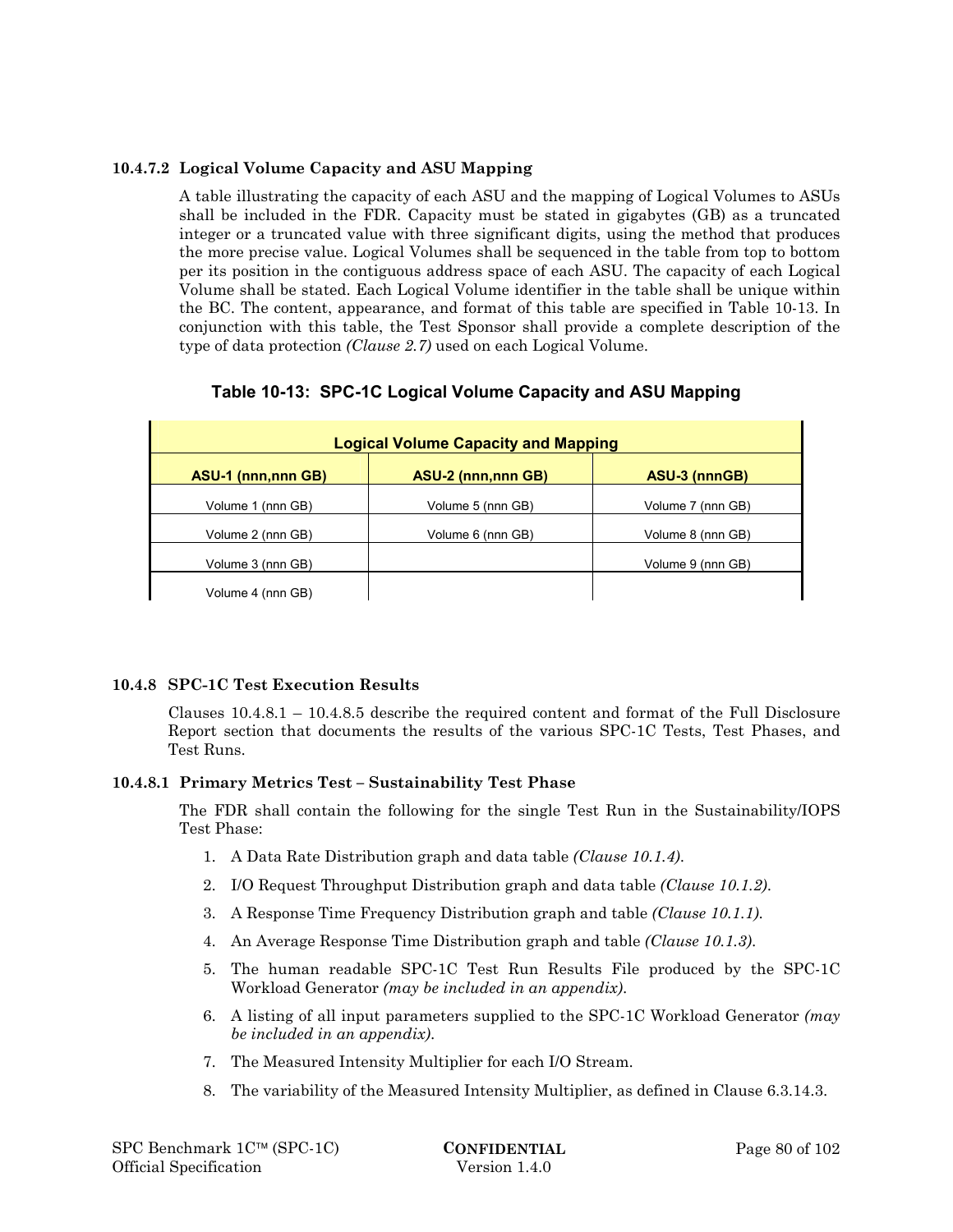#### **10.4.8.2 Primary Metrics Test – IOPS Test Phase**

- 1. I/O Request Throughput Distribution graph and data table *(Clause 10.1.2)*.
- 2. A Response Time Frequency Distribution graph and table *(Clause 10.1.1)*.
- 3. An Average Response Time Distribution graph and table *(Clause 10.1.3)*.
- 4. The human readable SPC-1C Test Run Results File produced by the SPC-1C Workload Generator *(may be included in an appendix)*.
- 5. A listing of all input parameters supplied to the SPC-1C Workload Generator *(may be included in an appendix)*.
- 6. The Measured Intensity Multiplier for each I/O Stream.
- 7. The variability of the Measured Intensity Multiplier, as defined in Clause 6.3.14.3.
- 8. The total number of I/O Requests completed in the measurement interval as well as the number of I/O Request with a Response Time less than or equal to 30.00 milliseconds and the number of I/O Requests with a Response Time greater than 30.00 milliseconds.

#### **10.4.8.3 Primary Metrics Test – Response Time Ramp Test Phase**

The FDR shall contain the following for the Response Time Ramp Test Phase:

- 1. A Response Time Ramp Distribution graph *(Clause 10.1.5)*.
- 2. The human readable Test Run Results File produced by the SPC-1C C Workload Generator for each Test Run within the Response Time Ramp Test Phase *(may be included in an appendix*).
- 3. An Average Response Time Distribution graph and table *(Clause 10.1.1)* for the 10% BSU Level Test Run *(the SPC-1C LRT™ metric)*
- 4. A listing of all input parameters supplied to the SPC-1C Workload Generator *(may be included in an appendix*).

#### **10.4.8.4 Repeatability Test**

The FDR shall contain the following for the Repeatability Test:

- 1. A table containing the results of the Repeatability Test. The content, appearance, and format of the table are specified in Table 10-14.
- 2. I/O Request Throughput Distribution graph and table for each Repeatability Test Run *(Clause 10.1.2)*.
- 3. An Average Response Time Distribution graph and table for each Repeatability Test Run *(Clause 10.1.2)*.
- 4. The human readable Test Run Results File produced by the SPC-1C C Workload Generator *(may be included in an appendix*).
- 5. A listing of all input parameters supplied to the SPC-1C Workload Generator *(may be included in an appendix*).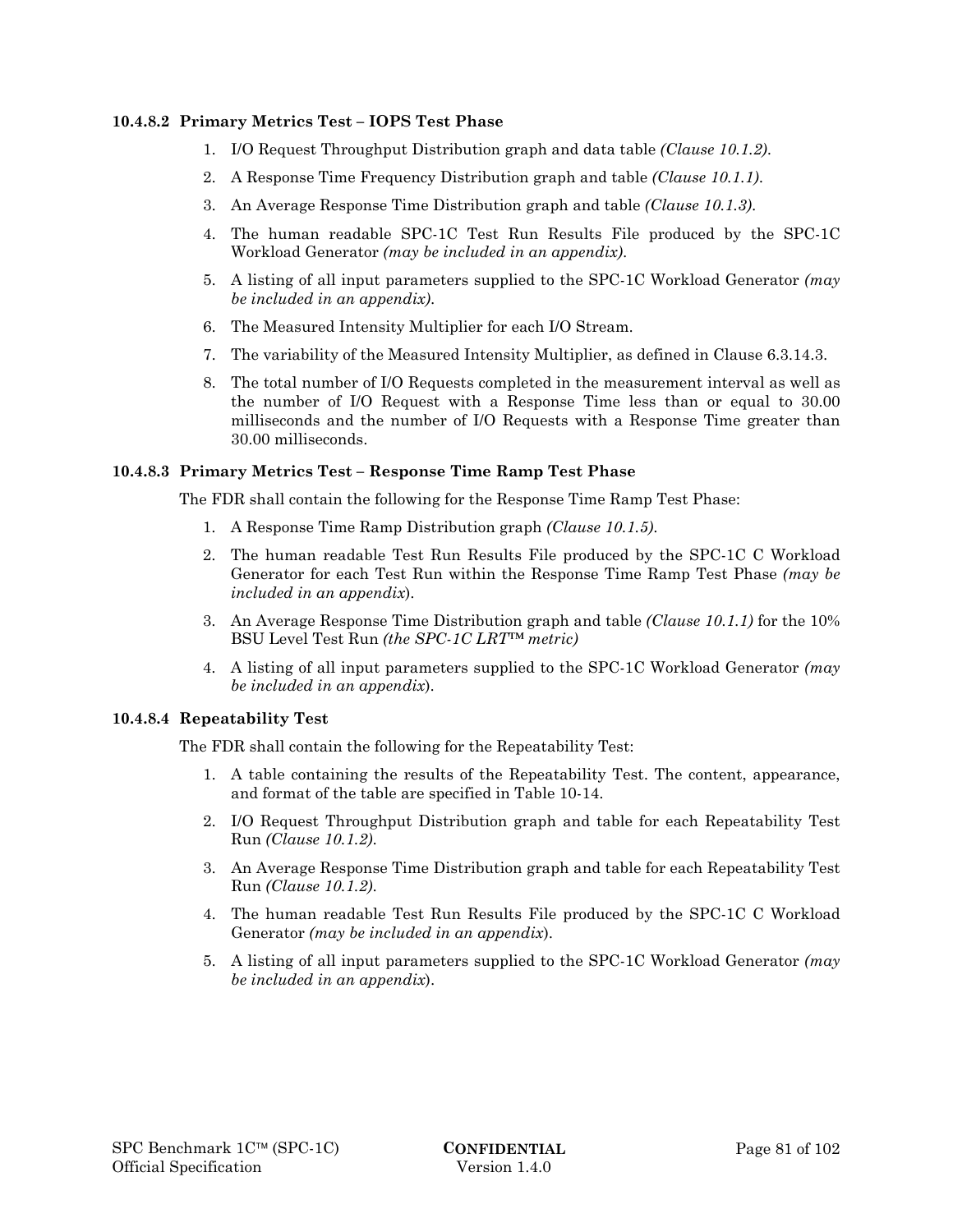|                            | <b>IOPS</b> | LRT  |
|----------------------------|-------------|------|
| <b>Reported Metrics</b>    | n.nnn.nn    | n.nn |
| Repeatability Test Phase 1 | n,nnn.nn    | n.nn |
| Repeatability Test Phase 2 | n,nnn.nn    | n.nn |

## **Table 10-14: Repeatability Test Results**

## **10.4.8.5 Data Persistence Test**

The FDR shall contain the following for the Data Persistence Test:

- 1. A listing of the SPC-1C Workload Generator commands and parameters used to execute each of the Test Runs in the Persistence Test *(may be included in an appendix*).
- 2. The human readable SPC-1C Test Results File for each of the Test Runs in the Data Persistence Test *(may be included in an appendix*).
- 3. A table from the successful Persistence Test, which contains the results from the test. The content, format, and appearance of the table are specified in Table 10-15.

| Data Persistence Test Results                                |            |  |  |  |
|--------------------------------------------------------------|------------|--|--|--|
| Data Persistence Test Run Number: N (1)                      |            |  |  |  |
| Total Number of Logical Blocks Written (2)                   | XXX.XXX    |  |  |  |
| Total Number of Logical Blocks Verified (3)                  | YYY, YYY   |  |  |  |
| Total Number of Logical Blocks that Failed Verification (4)  | 77         |  |  |  |
| Time Duration for Writing Test Logical Blocks (5)            | MM:SS      |  |  |  |
| Size in Bytes of each Logical Block (6)                      | ZZ,ZZZ,ZZZ |  |  |  |
| Number of Failed I/O Requests in the process of the Test (7) | R          |  |  |  |
| Shutdown and power cycled Host System(s)? (8)                | Yes/No     |  |  |  |

## **Table 10-15: Data Persistence Test Results**

*Footnotes to Table 10-15:* 

- *1. Within the set of Data Persistence Test Runs executed to pass the Data Persistence Requirement, the Test Run Number. Tables in this section of the FDR shall be presented in the same sequence as the Test Runs performed by the Test Sponsor. Test Run Number shall be integer values beginning with the number one (1).*
- *2. The total number of Logical Blocks written for this Test Run in step #1 of Clause 7.4.*
- *3. The total number of Logical Blocks that passed verification in step #5 of Clause 7.4.*
- *4. The total number of Logical Blocks that failed verification in step #5 of Clause 7.4.*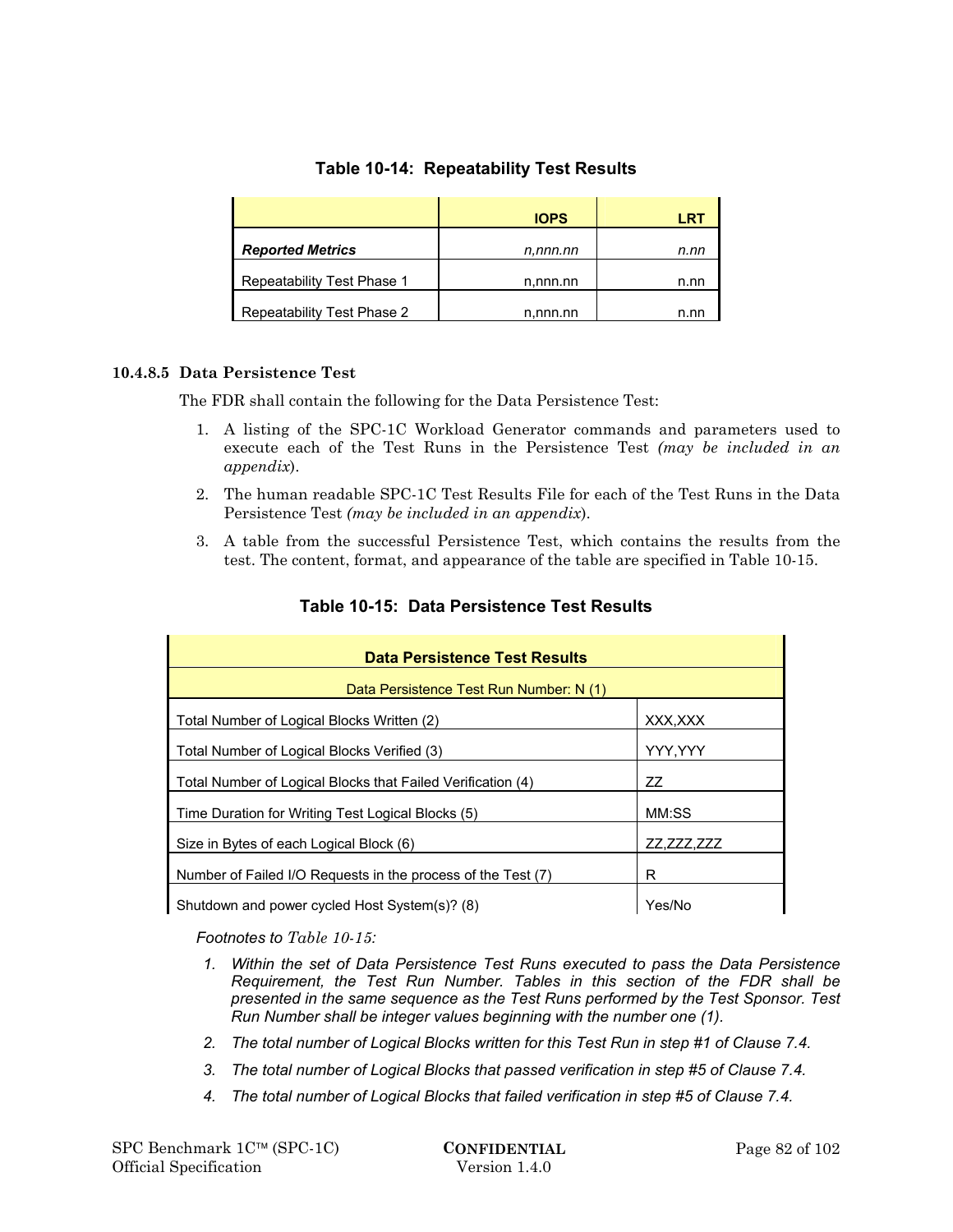- *5. Wall clock time in minutes and seconds required to complete step #1 of Clause 7.4.*
- *6. The number of bytes per logical block in the TSC.*
- *7. For all I/O Requests issued during the course of the Persistence Test the number of Failed I/O Requests per the definition in Clause 6.1.6*
- *8. If the Host System(s) were shutdown and power cycled enter 'Yes'. If the Host System(s) were not shutdown and power cycled, per Clause 7.4 #3, enter 'No'.*

## **10.4.9 Priced Storage Configuration Availability Date**

The committed delivery date for general availability (Availability Date) of all products that comprise the Priced Storage Configuration must be reported. When the Priced Storage Configuration includes products or components with different availability dates, the reported Availability Date must be the date at which all components are committed to be available. All availability dates, whether for individual components or for the Priced Storage Configuration as a whole, must be disclosed to a precision of one day.

The Availability Date shall be stated in the FDR by either a combination of specific alphanumeric month, numeric day, and numeric year or as "Currently Available" in the case where all components that comprise the Priced Storage Configuration are currently available for customer order and shipment.

#### **10.4.10 Anomalies or Irregularities**

The FDR shall include a clear and complete description of any anomalies or irregularities encountered in the course of executing the SPC-1C benchmark that may in any way call into question the accuracy, verifiability, or authenticity of information published in the FDR.

#### **10.4.11 Disclosure Requirements –**

#### **New SPC-1C Result based on an existing SPC-1C Result**

The following table is required in the FDR of a new SPC-1C Result that is based on an existing SPC-1C Result *(referred to below as 'Basis')*. The required content and format of the table is specified in Table 10-16.

| <b>Test Sponsor and Contact Information</b>                                |                                                                                                  |  |  |  |
|----------------------------------------------------------------------------|--------------------------------------------------------------------------------------------------|--|--|--|
| <b>Basis Test Sponsor Primary Contact (1)</b>                              | Company, Company Web Address,<br>Individual Name - Email Address<br>Postal Address<br>Phone, FAX |  |  |  |
| Basis SPC-1C Submission Identifier (2)                                     | 777-N                                                                                            |  |  |  |
| Submission Date of Basis SPC-1C Result (3)                                 | mmmm dd, yyyy                                                                                    |  |  |  |
| Status of the Basis SPC-1C Result (4)                                      | {Submitted for Review/Accepted}                                                                  |  |  |  |
| Date the Basis SPC-1C Result completed or<br>will complete Peer Review (5) | mmmm dd, yyyy                                                                                    |  |  |  |
| Auditor for the Basis SPC-1C Result (6)                                    | Company, Company Web Address,<br>Individual Name - Email Address<br>Postal Address<br>Phone, FAX |  |  |  |

## **Table 10-16: Basis SPC-1C Result Information**

*Footnotes to Table 10-16:*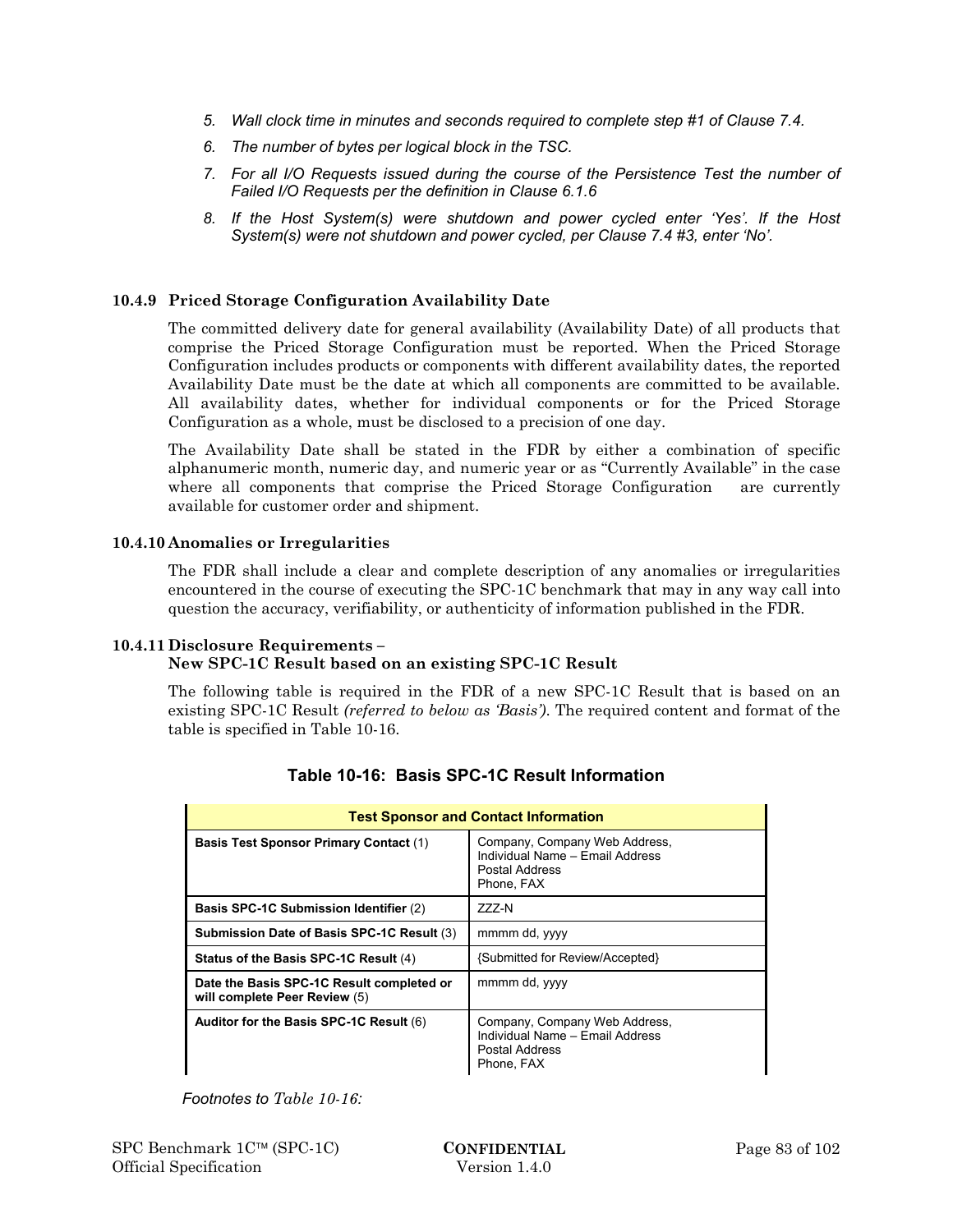- *1. The Test Sponsor contact responsible for the Basis SPC-1C Result.*
- *2. The SPC-1C Submission Identifier of the Basis SPC-1C Result.*
- *3. The date the Basis SPC-1C Result was submitted to the SPC.*
- *4. The current Peer Review status of the Basis SPC-1C Result.*
- *5. The date the Basis SPC-1C Result successfully completed Peer Review and transitioned to "Accepted" status or the scheduled date for that to occur.*
- *6. The Auditor for the Basis SPC-1C Result.*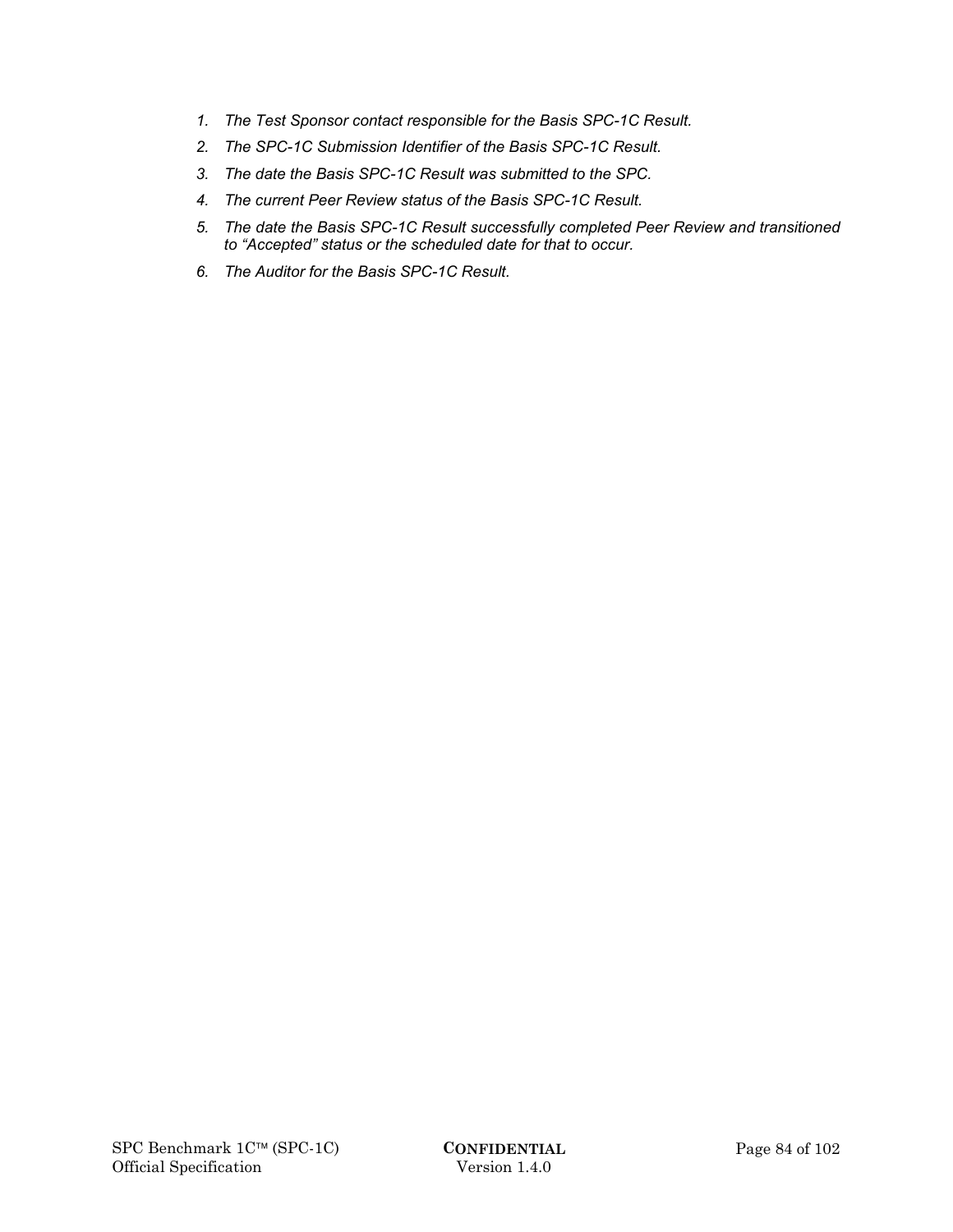# **Clause 11: Measurement, Audit, and Result Submission**

## **11.1 Introduction**

A new SPC-1C Result may either be generated from an execution of the complete set of SPC-1C Tests *(Clause 6.4)*, which has not been used in any other SPC-1C Result, or the new SPC-1C Result may be based on an existing SPC-1C result. In addition under certain conditions, an existing SPC-1C Result may be revised.

### **11.1.1 New, Original SPC-1C Result**

The creation of a new, original SPC-1C Result requires completion of the SPC-1C Result Validation process, which consists of the following:

- Creation of a complete set of SPC-1C Results Files resulting from the execution of the complete set of SPC-1C Tests *(SPC-1C Measurement)*, which are defined in Clause 6.4.
- Successful completion of an SPC-1C Audit, which is defined in Clause 11.3.
- Submission of the required materials, as defined in Clause 11.4, to the SPC.
- Successful completion of the required SPC Peer Review, which is described in Clause 11.5.

While it is not possible to preclude the possibility of an erroneous SPC-1C Result, the SPC-1C Validation process is designed to minimize the possibility that an SPC-1C Result could lead a consumer of that benchmark data to an erroneous or misleading conclusion about the Test Storage Product.

### **11.1.2 New SPC-1C Result based on an existing SPC-1C Result**

In addition to creating a new SPC-1C Result as described above, an existing SPC-1C Result, under certain conditions, may be the basis of a submission to create a new SPC-1C Result for a Tested Storage Product other than the original Tested Storage Product.

The SPC-1C Result Validation process for this type of new SPC-1C Result consists of the following:

- Successful completion of an SPC-1C Audit *(Clause 11.3)*.
- Submission of the required materials *(Clause 11.4)*.
- Successful completion of the required SPC Peer Review *(Clause 11.5)*.

Additional details for creating this type of SPC-1C Result appear in Clause 11.7.

## **11.1.3 Revision to an existing SPC-1C Result**

An existing SPC-1C Result may be revised under the conditions defined in Clause 11.8.

## **11.2 SPC-1C Measurement**

The execution of the complete set of SPC-1C Tests *(Clause 6.4)* to create a complete set of SPC-1C Results Files, which will form the basis of an SPC-1C Result, is performed in the SPC Audit facility by SPC Audit personnel or may be performed at a Test Sponsor's site in an On-Site Audit.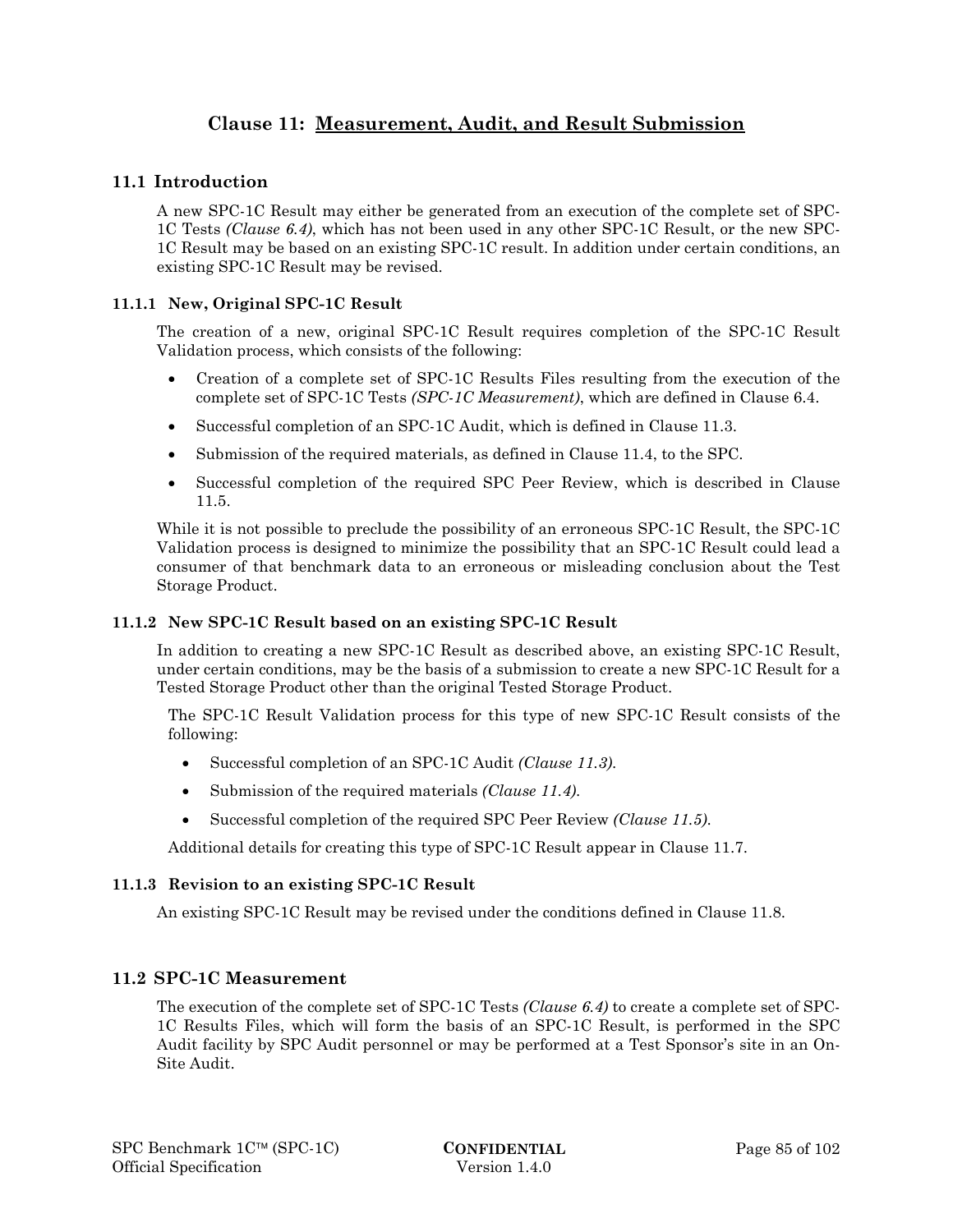Clause 11.2.1 describes the Benchmark Configuration (BC) components and documentation that are required to be supplied by the Test Sponsor to the SPC Audit facility. Clause 11.2.2 describes the BC components at the SPC Audit facility, which are available for use in the SPC-1C measurement. Clause 11.2.3 defines the level of Test Sponsor participation allowed during the SPC-1C measurement.

Additional details, if needed, will be supplied to the Test Sponsor when an SPC-1C measurement is scheduled with the SPC Audit Service.

## **11.2.1 SPC-1C Tested Storage Configuration (TSC) and Documentation**

The Test Sponsor is required to provide the following at the SPC Audit facility for the SPC-1C measurement:

- A complete TSC.
- A complete set of documentation for the hardware/software installation and configuration of the supplied TSC
- SPC-1C-specific documentation required to configure the TSC for the required SPC-1C Test Runs.
- Contact information for a Test Sponsor designee who will address questions, issues, etc.

#### **11.2.2 SPC-1C Host System(s)**

The SPC Audit facility will provide one or more Host Systems for use in the SPC-1C Measurement except in the case where the Host System is a TSC component. In that case, the Host System will be supplied by the Test Sponsor as part of the TSC *(Clause 11.2.1)*.

Use of a Host System supplied by the Test Sponsor, which is not a TSC component, must be requested and agreed upon when an SPC-1C measurement is scheduled with the SPC Audit Service.

#### **11.2.3 Test Sponsor Participation**

The Test Sponsor is allowed to be onsite at the SPC Audit facility during their SPC-1C measurement and may assist in the installation and configuration of the TSC, as well as the SPC-1C-specific configuration process for the TSC. The Test Sponsor is not allowed to participate in the execution of the SPC-1C Test Runs.

## **11.3 SPC-1C Audit**

An SPC-1C Audit will be executed by SPC Audit personnel in conjunction with the SPC measurement conducted at the SPC Audit facility (*Clause 11.2)* or at a Test Sponsor's site in an On-Site Audit. The purpose of an SPC-1C Audit is to verify an SPC-1C measurement is eligible for submission to the SPC as part of the SPC-1C Result Validation process. The SPC-1C Audit includes:

- Verification of the compliant execution of the complete set of SPC-1C Tests and generation of the resultant complete set of SPC-1C Results Files.
- Verification that the required SPC-1C Full Disclosure Report (FDR) is complete, accurate, and compliant with the appropriate version of the SPC-1C specification.

The SPC-1C Audit procedures are defined in Clause 11.6.

## **11.3.1 SPC-1C On-Site Audit**

SPC Benchmark 1C™ (SPC-1C) **CONFIDENTIAL** Page 86 of 102 Official Specification Version 1.4.0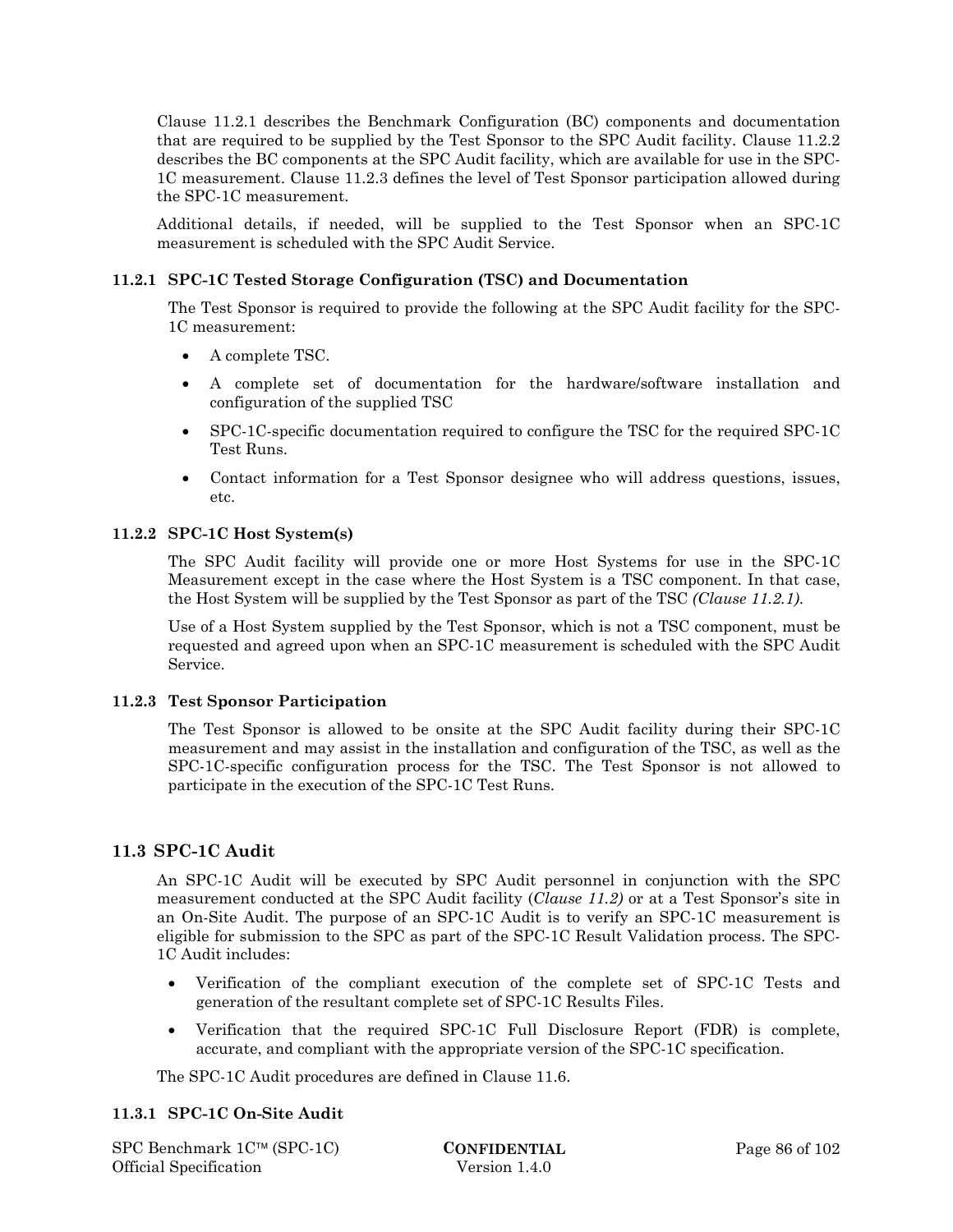- 11.3.1.1 A Test Sponsor may elect to satisfy the SPC-1C Audit requirements by means of an SPC-1C On-Site Audit and are responsible for the costs of the SPC-1C On-Site Audit.
- 11.3.1.2 The SPC Audit Service will provide an SPC Auditor who is responsible for the execution of the SPC-1C On-Site Audit.

#### **11.3.2 SPC-1C Audit Certification**

- 11.3.2.1 The SPC Audit personnel will, in the course of the SPC-1C Audit, determine if the SPC-1C Measurement is eligible for submission to the SPC.
- 11.3.2.2 If the SPC Audit personnel determine the SPC-1C Measurement is eligible for submission, the SPC Audit personnel will produce an SPC-1C Audit Certification report attesting to the successful completion of the SPC-1C Audit and issue that report to the Test Sponsor.
- 11.3.2.3 The SPC-1C Audit Certification report will document execution of the SPC-1C Audit procedures defined in Clause 11.6. The SPC-1C Audit Certification report for a successful SPC-1C Audit will contain any anomalous or inconsistent element encountered during the audit. While those elements did not prevent successful completion of the audit, their presence warranted documentation.
- 11.3.2.4 If the SPC-1C measurement is eligible for submission to the SPC, the Test Sponsor may then submit the required materials to the SPC to establish a new SPC-1C Result *(Clause 11.4)* and begin the SPC Peer Review *(Clause 11.5)*.
- 11.3.2.5 If the SPC Audit personnel determine the SPC-1C measurement is not eligible for submission to the SPC, the Test Sponsor may request an SPC-1C Audit Report that documents the compliance issues encountered during the audit. In addition, the SPC-1C Audit Report will include recommendations to address those compliance issues.
- 11.3.2.6 If the Test Sponsor disagrees with the SPC Audit personnel's determination of eligibility, the Test Sponsor may submit an appeal to the SPC Compliance Review Committee.

## **11.4 SPC-1C Measurement Submission**

A Test Sponsor may submit to the SPC an SPC-1C measurement that has successfully completed an SPC-1C Audit.

#### **11.4.1 SPC-1C Submission Materials**

A complete SPC-1C measurement submission consists of the following items submitted to the SPC by the Test Sponsor:

- A PDF version of the audited SPC-1C Full Disclosure Report (FDR) and Executive Summary.
- Payment to the SPC of all SPC-1C Audit costs and SPC-1C Result filing fee.
- A release, if not previously submitted, allowing public disclosure of the SPC-1C Result and FDR.

#### **11.4.2 SPC-1C Result**

When the SPC-1C measurement submission is successfully completed:

 A unique SPC-1C Submission Identifier is created for the submitted SPC-1C measurement.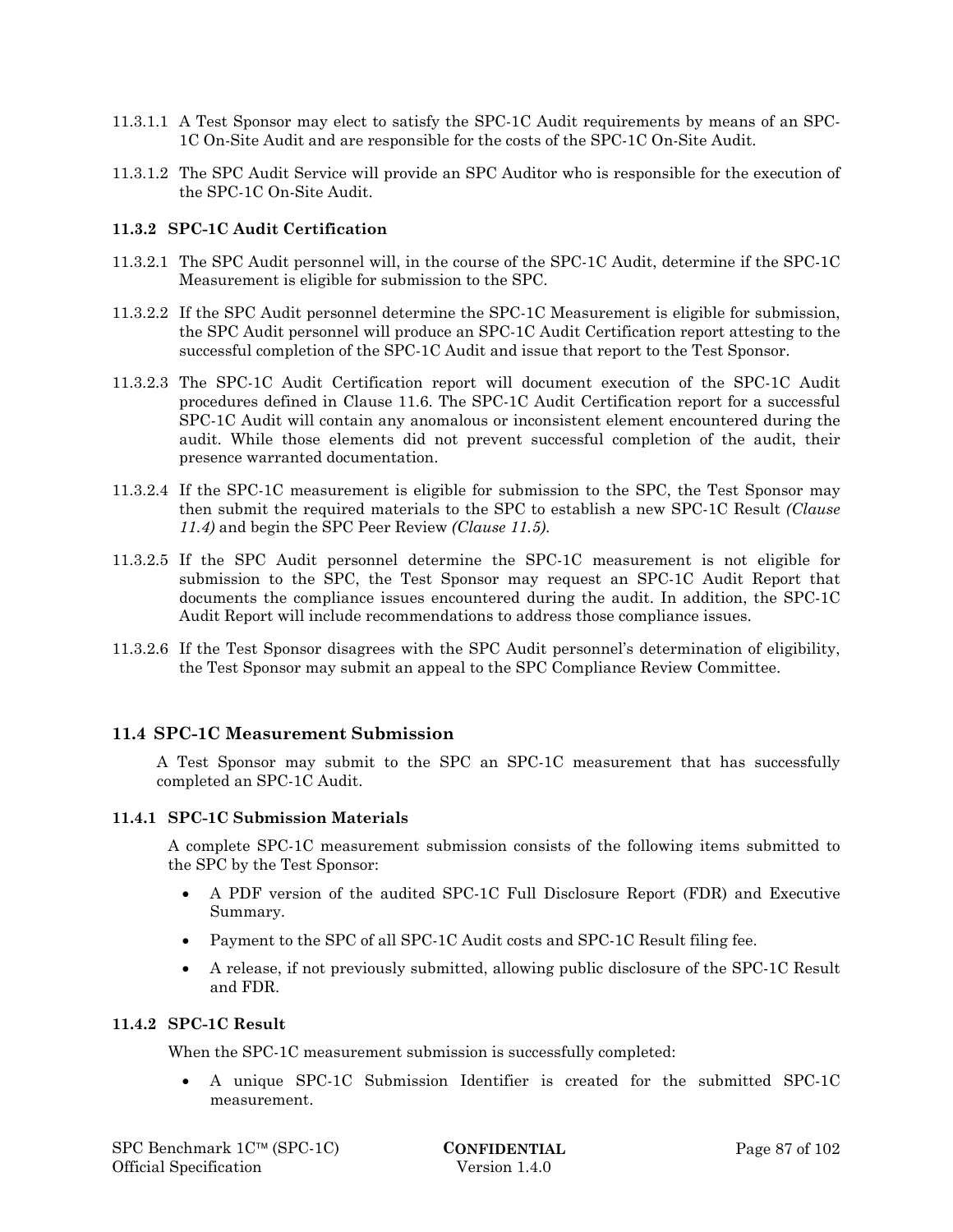- The submitted SPC-1C measurement becomes a new SPC-1C Result that is in "Submitted For Review" status.
- A copy of both the SPC-1C Full Disclosure Report and Executive Summary are placed on the SPC website in the "Benchmark Results" section.
- A notification email is sent to the SPC membership announcing the new SPC-1C result.
- The SPC Peer Review begins *(Clause 11.5)*.

#### **11.4.3 SPC-1C Submission Identifier**

An SPC-1C Submission Identifier takes the following format: **ZZZ-N**. Where:

- **ZZZ** is a unique code assigned by the SPC that identifies an original SPC-1C Result and Audit.
- **N** is the identifier for a republished SPC-1C result and Audit. The identifier will be omitted in the case of the original SPC-1C result and Audit (Submission Identifier -= ZZZ). The first reuse of a Submission Identifier will set the value of N to 1 (Submission Identifier = ZZZ-1). Each subsequent reuse will increment the value of N by 1.

## **11.5 SPC Peer Review**

The SPC Peer Review of a new SPC-1C Result begins when the result is created *(Clause 11.4.2)* and encompasses all the information contained in the SPC-1C Full Disclosure Report submitted for the result.

SPC Peer Review of revisions to an existing SPC-1C Result begins when the revised SPC-1C Full Disclosure Report (FDR) is submitted to the SPC. The peer review, in this case, is limited to the revised information in the newly submitted FDR, which includes any component changes in the Priced Storage Configuration.

The SPC Peer Review is the final step to certify the SPC-1C Result's compliance with this specification. The details of the SPC Peer Review are described in the SPC Policies and Procedures.

## **11.6 SPC-1C Audit Procedures**

The following SPC-1C audit procedures address the requirements previously stated in each clause of this specification. The audit procedures are organized to follow the order in which each clause appears in this specification.

## **11.6.1 Clause 0: Introduction – Audit Items**

Obtain a Letter of Good Faith from the Test Sponsor signed by an appropriate senior executive. The Letter of Good Faith is required to appear on company letterhead. The document must be identical in format and content to the template in Appendix A with the appropriate changes specific to the benchmark submission (Test Sponsor name, TSP name, date, etc.). Any other changes in content and format must be approved by the SPC Auditor prior to the benchmark submission.

## **11.6.2 Clause 1: Workload Environment – Audit Items**

None

## **11.6.3 Clause 2: Data Repository – Audit Items**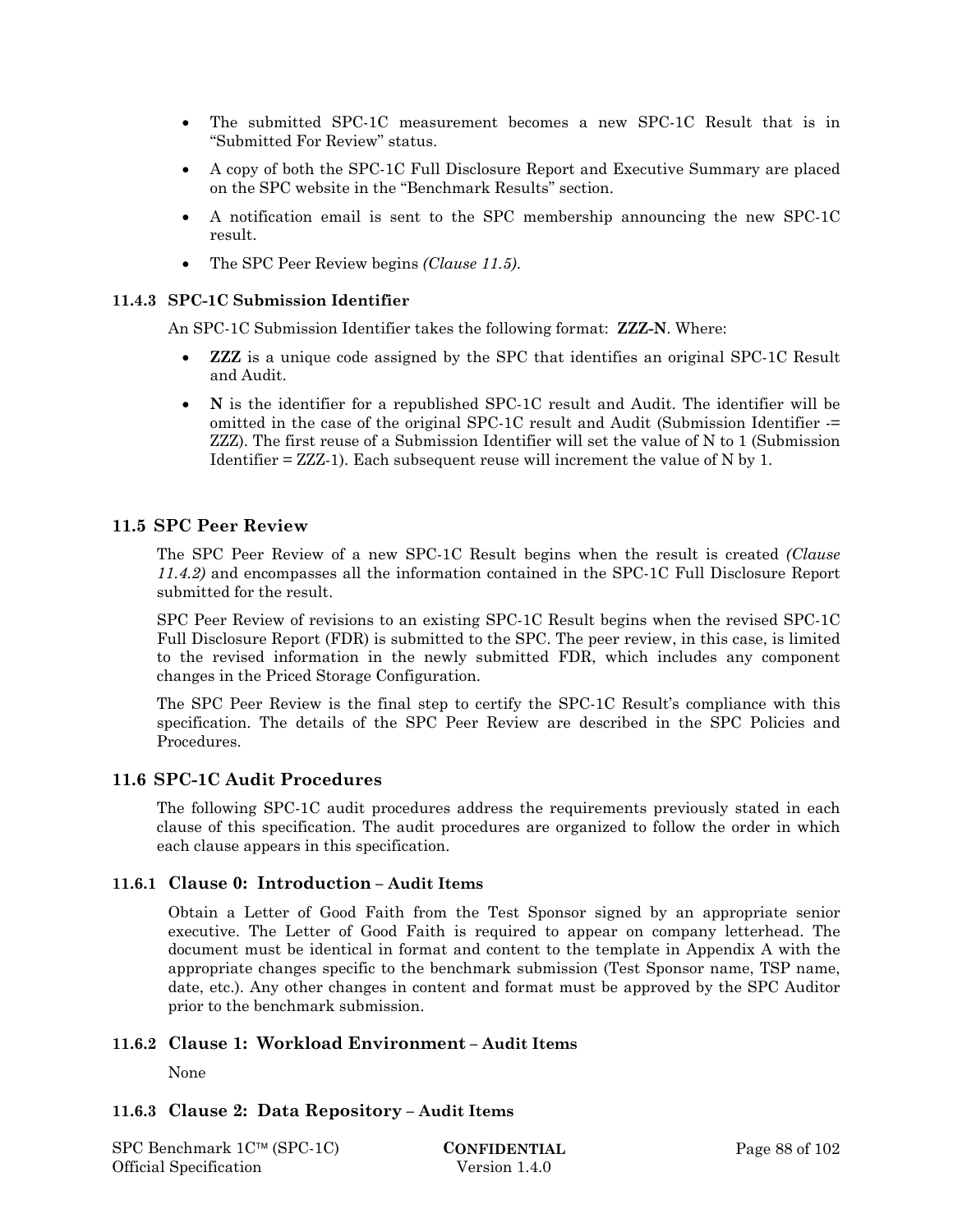- 1. Verify the Physical Storage Capacity and requirements stated in Clause 2.2.
- 2. Verify the Configured Storage Capacity and requirements stated in Clause 2.3.
- 3. Verify the Addressable Storage Capacity and requirements stated in Clause 2.4.
- 4. Verify the capacity of each Logical Volume and requirements stated in Clause 2.5.
- 5. Verify the capacity of the Application Storage Unit (ASU) and requirements stated in Clause 2.6.

The Test Sponsor is required to provide documentation of tools/utilities available with the TSC to generate to appropriate listings to complete the above verification.

## **11.6.4 Clause 3: Workload and I/O Operation Profile – Audit Items**

None

## **11.6.5 Clause 4: Benchmark Configuration and Tested Storage Configuration – Audit Items**

- 1. Obtain a copy of *Figure 10-8: Benchmark Configuration/Tested Storage Configuration Diagram* and *Table 10-10: Host System(s) and Tested Storage Configuration*. Confirm the presence of the components illustrated in the figure and listed in the table.
- 2. Obtain a listing of all customer tunable parameters and options that have been altered from their default values (Clause 10.4.6.1). The listing must contain the name of each component with an altered parameter/option, the name of the parameter/option, and the altered value.
- 3. Obtain information that is sufficient to recreate the logical representation of the TSC (Clause 10.4.6.2). That information must include, at a minimum:
	- A diagram and/or description of the following:
		- $\triangleright$  All physical components that comprise the TSC.
		- $\geq$  The logical representation of the TSC, configured from the above components, which was presented to the SPC-1C Workload Generator.
	- Listing of scripts used to create the logical representation of the TSC.
	- If scripts were not used, a description of the process used, with sufficient detail to recreate the logical representation of the TSC.
- 4. Verify the required configuration information for each Host System *(Clause 10.4.5.12)*.
- 5. Verify the Tested Storage Configuration boundary within each Host System of the BC as documented in Clause 4.4 and as illustrated in Figure 4-1, Figure 4-2, and Figure 4-3.

Verification of items  $#1 - #3$  is done using the required documentation supplied by the Test Sponsor as part of the SPC-1C measurement *(Clause 11.2)*. Verification of item #4 is done using documentation supplied by the Test Sponsor if the Host System is supplied by the Test Sponsor.

## **11.6.6 Clause 5: SPC-1C Workload Generator – Audit Items**

- 1. Verify the presence and version number of the SPC-1C Workload Generator on each Host System in the BC.
- 2. In a multi-host configuration, verify that the execution of multiple SPC-1C Workload Generators on the multiple Host Systems was synchronized in time (Clause 5.2).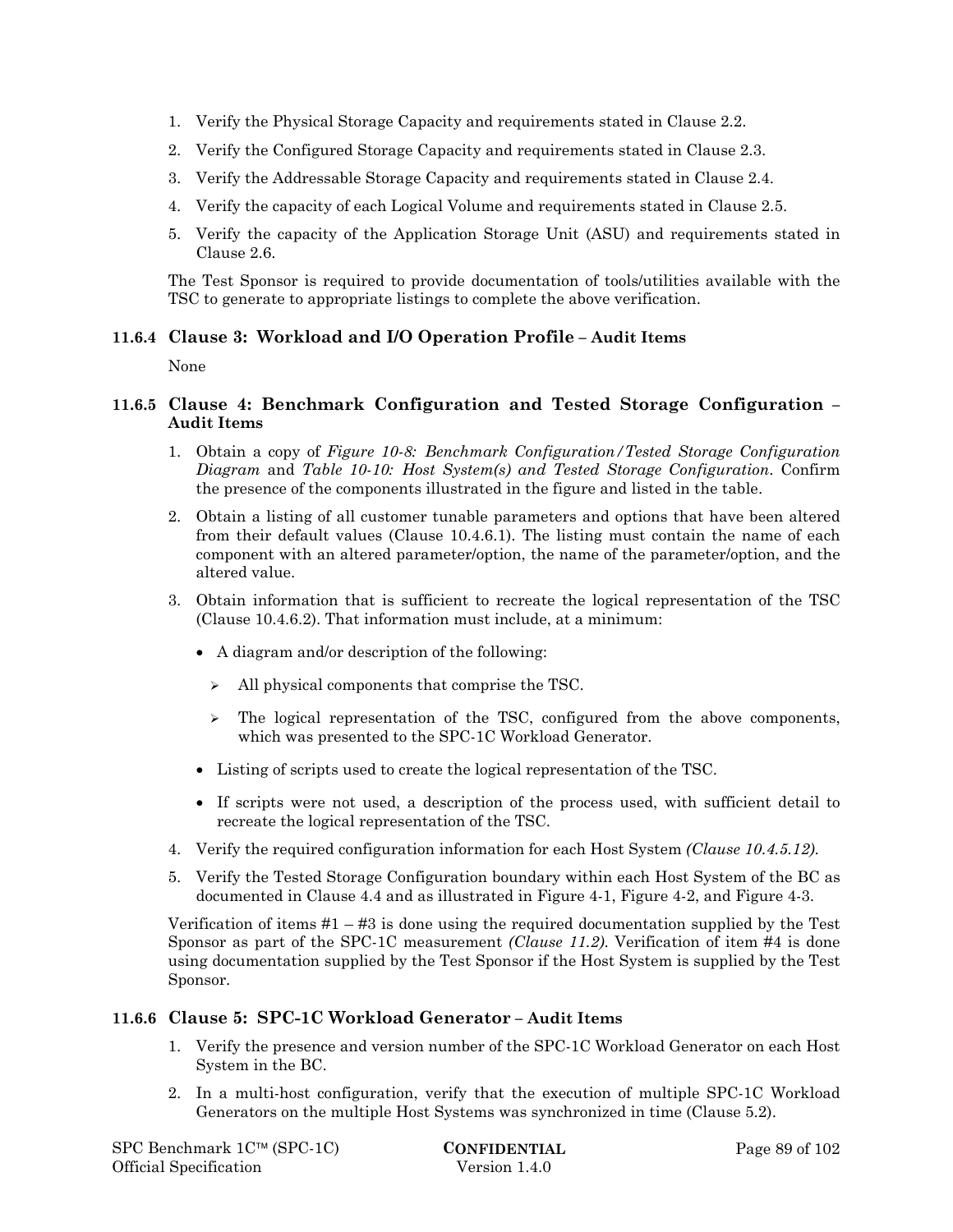Verification of items #1 and #2 are done using the appropriate Test Results files.

## **11.6.7 Clause 6: Test Measurement Requirements (Execution Rules) – Audit Items**

- 1. Observe the execution of each SPC-1C Test, Test Phase, and Test Run and determine compliance with the requirements and constraints of Clause 6.
- 2. Obtain the SPC-1C Results Files for each Test Run.
- 3. Authenticate the Results Files obtained in #2.
- 4. Inspect each authenticated Results File to determine compliance with all the constraints and requirements of Clause 4, Clause 5, and Clause 6.

## **11.6.8 Clause 7: Data Persistence Requirements and Test – Audit Items**

- 1. Observe the successful Persistence Test and determine its compliance with the requirements and constraints of Clause 7.
- 2. Obtain the Persistence Test Results file from each Test Run.
- 3. Authenticate the successful Persistence Test Results file obtained in #1.
- 4. Inspect each authenticated Persistence Test Results file to determine compliance with all the constraints and requirements of Clause 7.

## **11.6.9 Clause 8: Reported Data – Audit Items**

None

## **11.6.10Clause 9: Pricing – Audit Items**

- 1. If the Tested Storage Configuration (TSC) and Priced Storage Configuration are not identical, verify that the differences between the two configurations are disclosed and that the Priced Storage Configuration would be capable of providing at least the same level of reported performance as the TSC.
- 2. Review a preliminary copy of the pricing spreadsheet, described in Clause 9.3.1, and verify that it meets all the requirements and constraints of Clause 9. It is not required to review the final pricing prior to issuing the audit certification letter.

## **11.6.11Clause 10: Full Disclosure Report (FDR) – Audit Items**

Verify the SPC-1C Full Disclosure Report (FDR) is complete and accurate based on the requirements in Clause 10.

## **11.7 Creating a new SPC-1C Result based on an existing SPC-1C Result**

An existing SPC-1C Result may be the basis of a submission to create a new SPC-1C Result if the following requirements are met:

- a) The Tested Storage Product (TSP) for the new SPC-1C Result is not the same as the TSP in the existing SPC-1C Result.
- b) The hardware and software components that comprise the Priced Storage Configuration (9.1.2) in the new SPC-1C Result are materially the same as those used in the existing SPC-1C Result.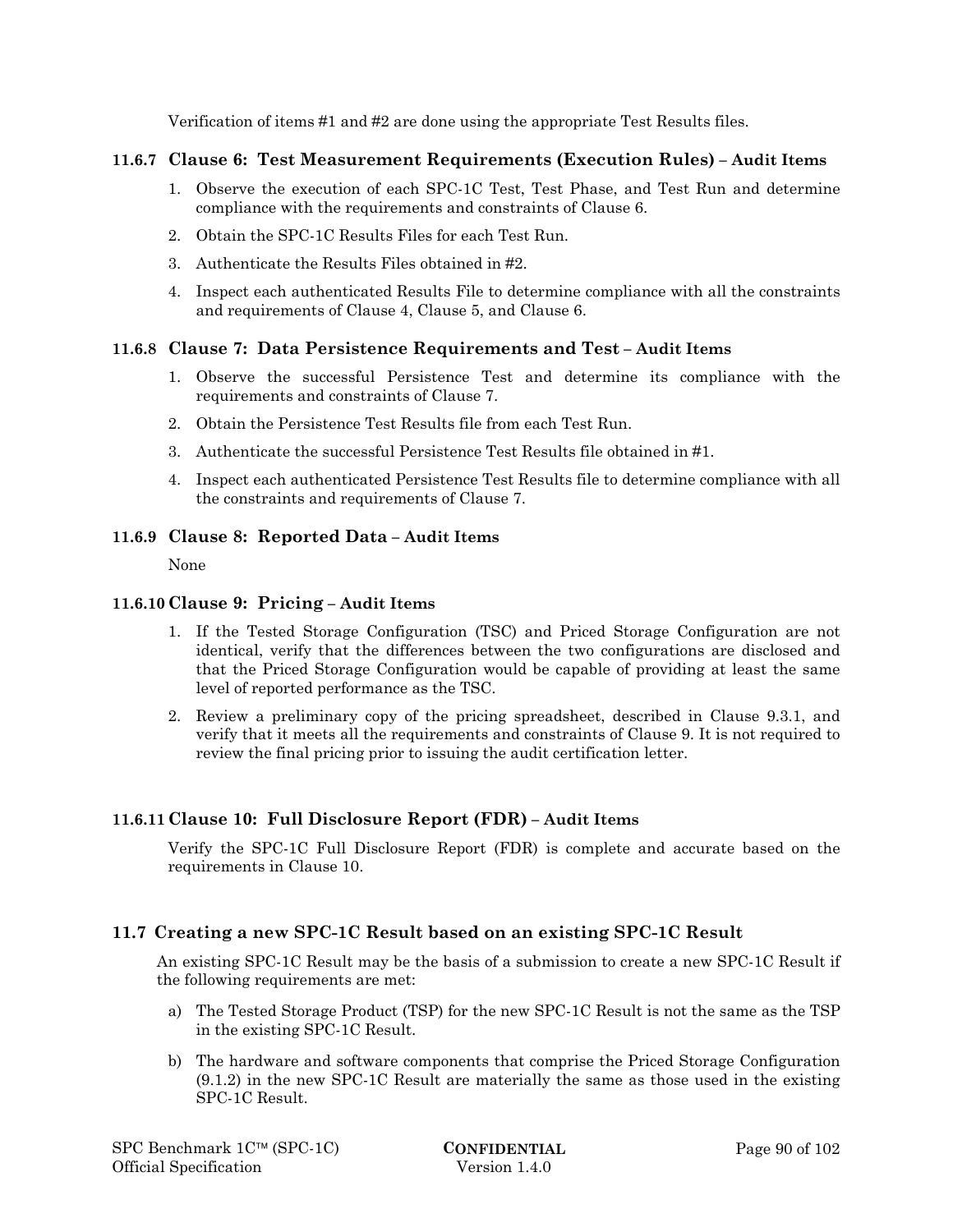- c) Any hardware and/or software differences between the existing and new Priced Storage Configurations do not impact the performance-related primary metrics.
- d) All performance data disclosed in the new SPC-1C Full Disclosure Report is identical to that which is contained in the original FDR.
- e) The existing SPC-1C Result is either in "Submitted for Review" or "Accepted" status.

*Comment: The intent of this clause is to allow a reseller of equipment from a given supplier to publish a result naming their particular brand or model number without requiring any additional performance testing.* 

#### **11.7.1 Audit Requirements**

The SPC-1C Audit for a new SPC-1C Result based on an existing SPC-1C Result may not follow the complete set of procedures defined in Clause 11.6.

#### **11.7.2 Full Disclosure Report Requirements**

- 11.7.2.1 A new SPC-1C Result based on an existing SPC-1C Result must include in its Full Disclosure Report the table of required information described in Clause 10.4.11, which will contain key information about the existing SPC-1C Result.
- 11.7.2.2 All differences in hardware and software products that comprise the original and new Priced Storage Configurations must be listed in the Full Disclosure Report *(Clause 10.4.5.9.1)*.

#### **11.7.3 Withdrawal of the existing SPC-1C Result**

If an SPC-1C Result successfully completes Peer Review and is subsequently withdrawn with no compliance issue outstanding, SPC-1C Results based on the withdrawn SPC-1C Result are not required to be withdrawn.

## **11.8 SPC-1C Result Revisions**

Revisions to an existing SPC-1C Result can occur only under the following conditions:

- Fully documented pricing changes to the Priced Storage Configuration.
- A change in the SPC-1C Availability Date.
- As directed by the SPC Policies.

In all cases, the resulting revised SPC-1C Full Disclosure Report is required to be reviewed and approved by an SPC Auditor prior to submission to the SPC *(Clause 11.6.11)*.

#### **11.8.1 SPC-1C Pricing Revisions**

Priced Storage Configuration pricing of an existing SPC-1C Result may be revised based on fully documented price changes (decreases and increases). If the cumulative price changes result in an increase of 5% or more from the reported SPC-1C Total Price *(Clause 9.1.6)*, the Test Sponsor must submit a revised FDR with the new pricing information to the SPC within 30 days of the effective date of the price changes for the SPC-1C Result to remain compliant. Pricing changes below the 5% increase threshold are submitted at the discretion of the Test Sponsor. In either case, the SPC-1C measurement need not be re-executed to remain compliant if there are no changes in the Priced Storage Configuration components resulting from the revised pricing.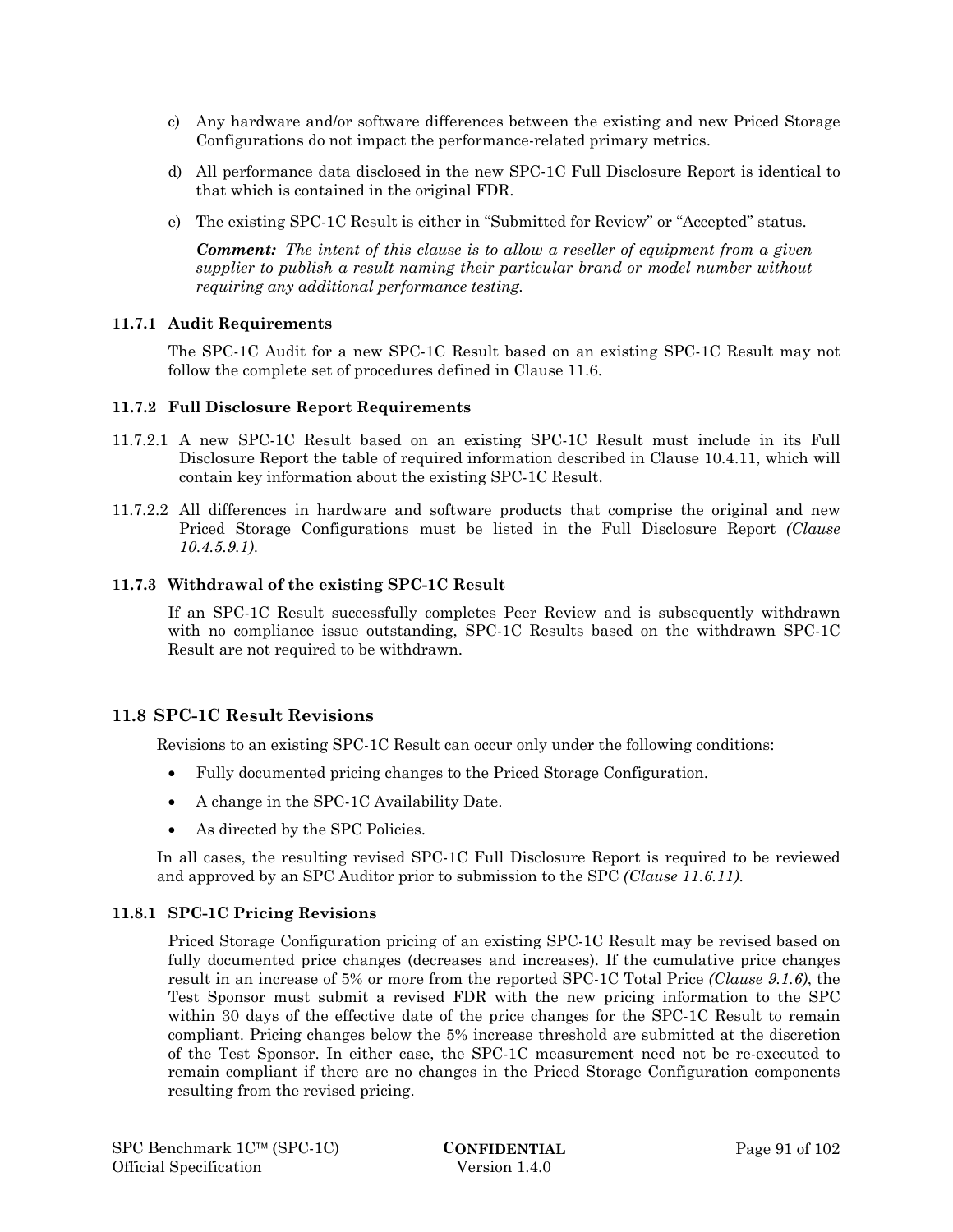*Comment: The intent of this clause is that published the SPC-1C Total Price- reflects the actual, current SPC-1C Total Price.* 

#### **11.8.2 SPC-1C Availability Date Revisions**

The original SPC-1C Availability Date for the Priced Storage Configuration may be revised consistent with the Availability requirement specified in Clause 9.2.2.5. The SPC-1C measurement need not be re-executed to remain compliant if there are no changes in the Priced Storage Configuration resulting from the revised SPC-1C Availability Date.

#### **11.8.3 SPC Policies Directed Revisions**

Revisions to an SPC-1C Result may result from provisions in the SPC Policies and Procedures such as in the case of a compliance issue identified during the SPC Peer Review.

#### **11.8.4 Component Substitution in a revised SPC-1C Result**

If a revision to an existing SPC-1C Result would result in a change to the Priced Storage Configuration documented in the corresponding SPC-1C Full Disclosure Report (FDR), the Test Sponsor must submit, for review by an SPC Auditor, a list of components that would be changed. The auditor may require additional information and/or specific tests to be executed to ensure the revised Priced Storage Configuration is capable of successfully completing the Persistence Test, as well as, providing at least the same level of reported performance as stated in the current FDR.

Examples of component substitutions include:

- Replacement of a now obsolete component that was included in the existing Priced Storage Configuration.
- Replacement of a component when a change in the component's availability would extend the SPC-1C Availability Date beyond the period allowed by the specification (Clause 9.2.2.5).

If the Priced Storage Configuration component changes are approved by the SPC Auditor, an amended SPC-1C Audit Certification report will be issued to the Test Sponsor for inclusion in a revised FDR, which will contain a list of all changes *(Clause 10.4.5.9.2)*. If the auditor does not approve the component changes, the Test Sponsor may appeal that decision to the SPC Compliance Review Committee.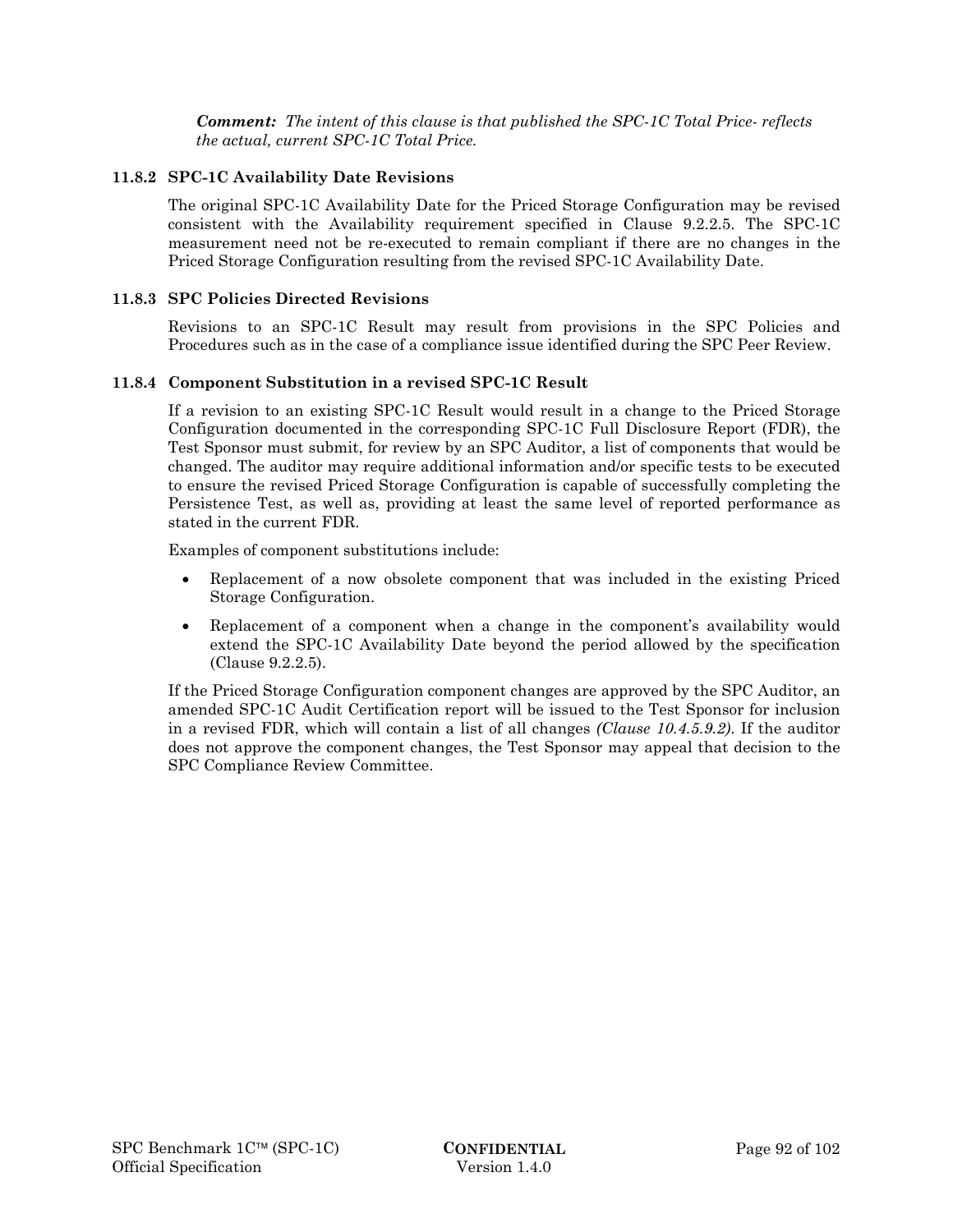## **Clause 12: Energy Extension**

### **12.1 Overview**

The ENERGY EXTENSION is an optional extension of the SPC-1C benchmark specification as described in the following clauses. By performing ENERGY EXTENSION measurements, the Test Sponsor will augment the SPC-1C Reported Data as described in Clause 8. The ENERGY EXTENSION measurement and reporting may only be performed as part of the SPC-1C benchmark execution.

The purpose of the ENERGY EXTENSION measurements is to record data on the power consumption of the Tested Storage Configuration (TSC). An Idle Test is included as part of the ENERGY EXTENSION measurements, to determine TSC power consumption under idle conditions. Following the Idle Test, power consumption is also recorded throughout the Primary Metrics and Repeatability Tests.

#### **12.2 Apparatus**

The instruments or apparatus used to record power consumption must belong to the list "Power extension apparatus" that is provided on the SPC web site. Instruments shall be included in the "Power extension apparatus" list only after being recommended by the SPC Auditor and approved by vote of the SPC Council. The use of instruments during ENERGY EXTENSION tests shall conform to any electrical or other restrictions, as stated in the documentation provided with each instrument.

All power supplies present in the TSC must be active. Concurrent power measurements must be taken at each active AC input, such that the total power requirement of the TSC is recorded.

## **12.3 Disclosure Requirements**

When ENERGY EXTENSION measurements are taken, the test sponsor must disclose the following characteristics of the TSC:

- Number of AC input(s) used for powering the TSC.
- Voltage, amperage, and phase characteristics of the AC input(s) used for powering the TSC.
- Number of power supplies present and active in the TSC.
- Mutual failover capabilities of the configured power supplies, if any.

## **12.4 Measurements**

12.4.1 Timekeeping

For the purpose of timekeeping, the system clock whose timekeeping is reflected in the workload generator output is considered to be the master clock. The time of each POWER EXTENSION measurement must be reported by providing a complete time stamp, including both the date and the time of day. The reported times must agree with the timekeeping of the master clock to within +- 1 second.

#### 12.4.2 Idle Test

12.4.2.1 When ENERGY EXTENSION tests are performed, the test sequence begins with a test of power use under idle conditions (Idle Test). If an SPC-1C test is performed without the ENERGY EXTENSION, the Idle Test is not needed and is not performed.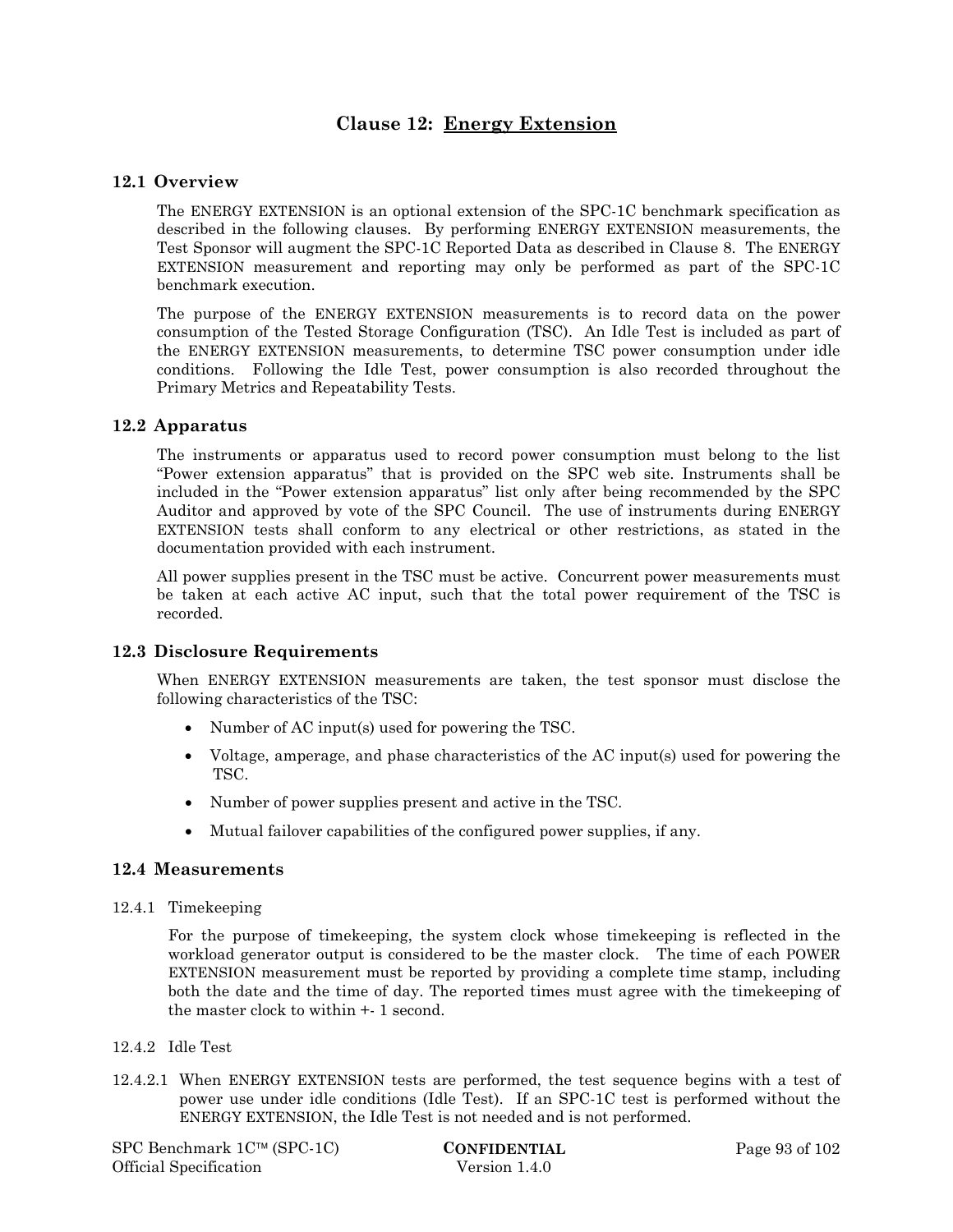- 12.4.2.2 RMS power data (in watts) are collected at 5 second intervals during the Idle Test.
- 12.4.2.3 The Idle Test permits power data to be captured for either a single idle state, or multiple idle states. The intent of permitting measurements of multiple, distinct idle states is to reflect progressive reductions of power use that may occur after prolonged inactivity. For example, if a small storage system has the capability to spin down its disk drives after an extended period of idle conditions, then the system supports two idle states and both can be measured during the Idle Test.

The number of idle states is determined by the test sponsor. The operational states measured during the Idle Test are called Idle-0, Idle-1, Idle-2, …, Idle-L, where L>=0 is the number of the last (assumed to be deepest) idle state.

- 12.4.2.4 If it is desired to measure more than one idle state, the transitions between states must not require manual intervention. Such transitions may, however, be requested via the execution of a preprogrammed script, or can occur automatically as part of the routine operation of the TSC.
- 12.4.2.5 The Idle Test consists of the following phases, performed in sequence:
	- 1. Conditioning Phase (duration: 10 minutes). The workload generator applies a number of BSU's equal to that applied during the IOPS phase of the Primary Metrics test.
	- 2. Phases Idle-0, Idle-1, … Idle-(L-1) (duration: specified by the test sponsor, but the same for all affected Idle phases and no less than 10 minutes). No work is applied by the workload generator.
	- 3. Phase Idle-L (duration and start: specified by the test sponsor, but no less than 30 minutes). No work is applied by the workload generator.
	- 4. Recovery Phase (duration: 10 minutes). The workload generator applies a number of BSU's equal to that applied during the 10% BSU level run of the Response Time Ramp Test Phase.

The test sponsor may optionally include a transition period prior to each phase as just listed in (2) through (4). The transition period, if included, must be the same length prior to each phase, not to exceed 3 minutes.

- 12.4.3 Primary Metrics and Repeatability Tests
- 12.4.3.1 When ENERGY EXTENSION measurements are performed, the Primary Metrics Test, followed by the Repeatability Test, begins immediately after completion of the Idle Test.
- 12.4.3.2 When ENERGY EXTENSION measurements are performed, RMS power data (in watts) are collected at 5 second intervals during the Primary Metrics and Repeatability Tests
- 12.4.4 Temperature

The ambient temperature must be recorded at the following times:

- During the first one minute of the Idle Test.
- During the last one minute of the Primary Metrics Test.

These measurements are referred to as the initial and final ENERGY EXTENSION temperatures respectively. The temperature measurements must have a precision of at least  $+/- 0.1$  °C, and must be taken in near proximity to the TSC.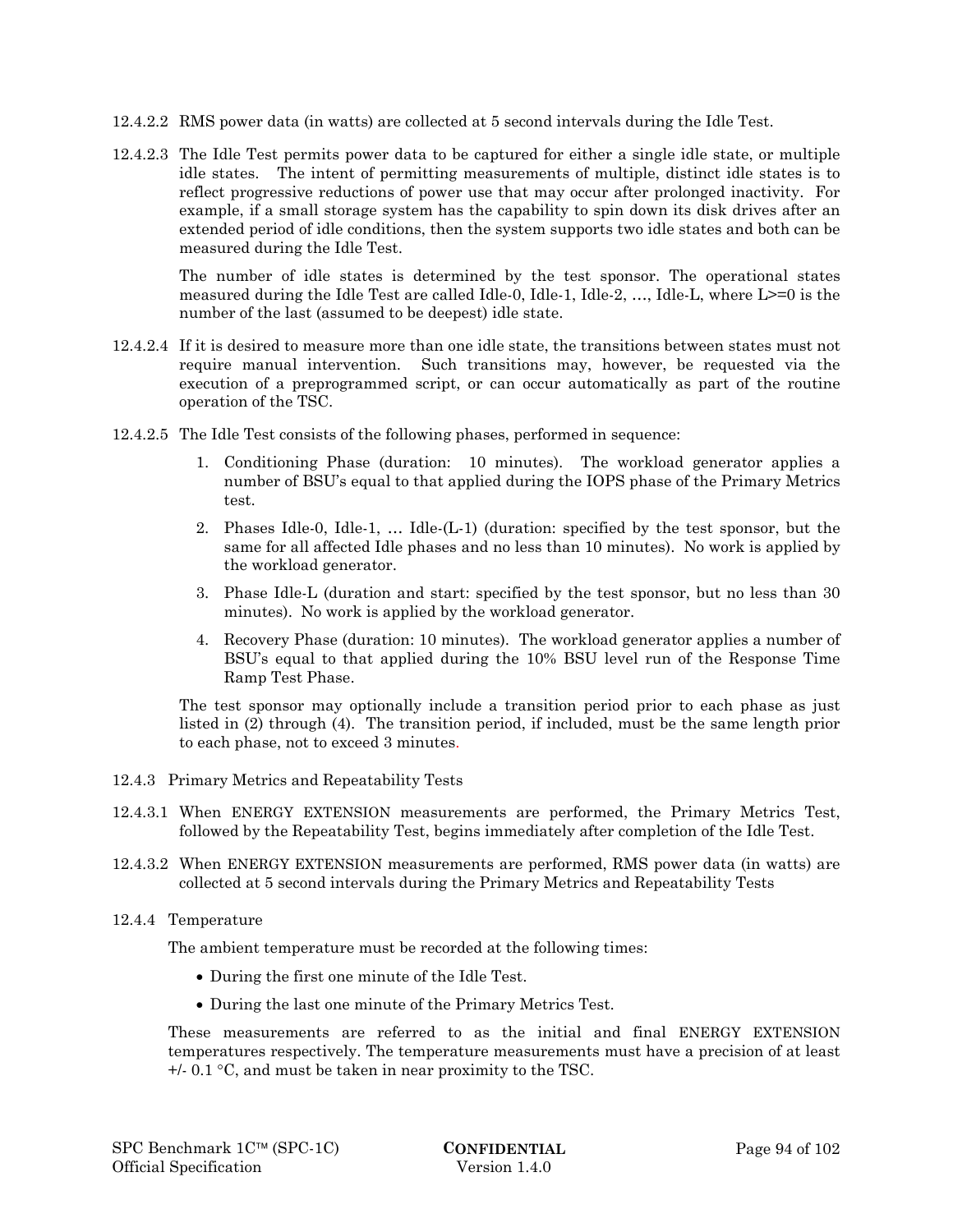## **12.5 Power Profiles**

- 12.5.1 For the purpose of developing the reported data associated with the ENERGY EXTENSION, three power profiles are defined. The three profiles are referred to as PPLOW, PPMED, and PPHIGH. The intent of the three profiles is to describe anticipated conditions in environments that respectively impose light, moderate, or heavy demands upon the TSC.
- 12.5.2 Each power profile is a triplet of three numbers, as follows:

 $PPLOW = (0, 8, 16)$ 

 $PPMED = (4, 14, 6)$ 

 $PPHIGH = (18, 6, 0)$ 

The interpretation of the three numbers is that they represent anticipated hours of heavy, moderate, or idle operation respectively during a given day. For example, PPMED\_1 (the first member of the PPMED triplet) is 4. This means that in environments that impose moderate overall demand, we anticipate 4 hours per day of heavy operation.

For the purpose of applying the energy profiles, heavy operation is associated with measurements taken at the 80% BSU level run of the Response Time Ramp Test Phase; moderate operation is associated with measurements taken at the 50% BSU level run of the Response Time Ramp Test Phase; and idle operation is associated with measurements taken in the Idle-L test phase. The average number of watts observed in each of the measurement intervals just identified will be referred to respectively as W\_heavy, W\_mod, and W\_idle. Similarly, the corresponding IOPS results observed in the first two of these measurement intervals will be referred to respectively as IOPS\_heavy and IOPS\_mod.

- 12.5.3 Nominal Operating Power (watts). The Nominal Operating Power is intended to reflect the average power draw computed across three selected environments, over the course of a day, taking into account hourly load variations. When ENERGY EXTENSION measurements are performed, the test result called Nominal Operating Power is defined to be: (PPLOW\_1\*W\_heavy + PPLOW\_2\*W\_mod + PPLOW\_3\*W\_idle + PPMED\_1\*W\_heavy + PPMED\_2\*W\_mod + PPMED\_3\*W\_idle + PPHIGH\_1\*W\_heavy + PPHIGH\_2\*W\_mod + PPHIGH\_3\*W\_idle) / 72.
- 12.5.4 Nominal Traffic (IOPS). The Nominal Traffic is intended to reflect the average level of I/O traffic computed across three selected environments, over the course of a day, taking into account hourly load variations. When ENERGY EXTENSION measurements are performed, the test result called Nominal Traffic is defined to be: (PPLOW\_1\*IOPS\_heavy + PPLOW\_2\*IOPS\_mod + PPMED\_1\*IOPS\_heavy + PPMED\_2\*IOPS\_mod + PPHIGH\_1\*IOPS\_heavy + PPHIGH\_2\*IOPS\_mod) / 72.
- 12.5.5 Operating IOPS/watt. The Operating IOPS/watt assesses the overall efficiency with which I/O traffic can be supported, by taking the ratio of the Nominal Traffic versus the Nominal Operating Power. When ENERGY EXTENSION measurements are performed, the test result called Operating IOPS/watt is defined to be: (Nominal Traffic) / (Nominal Operating Power).
- 12.5.6 Annual Energy Use (kWh). The Annual Energy Use estimates the average energy use computed across three selected environments, over the course of a year. When ENERGY EXTENSION measurements are performed, the test result called Annual Energy Use is defined to be: 0.365\*24\*(Nominal Operating Power).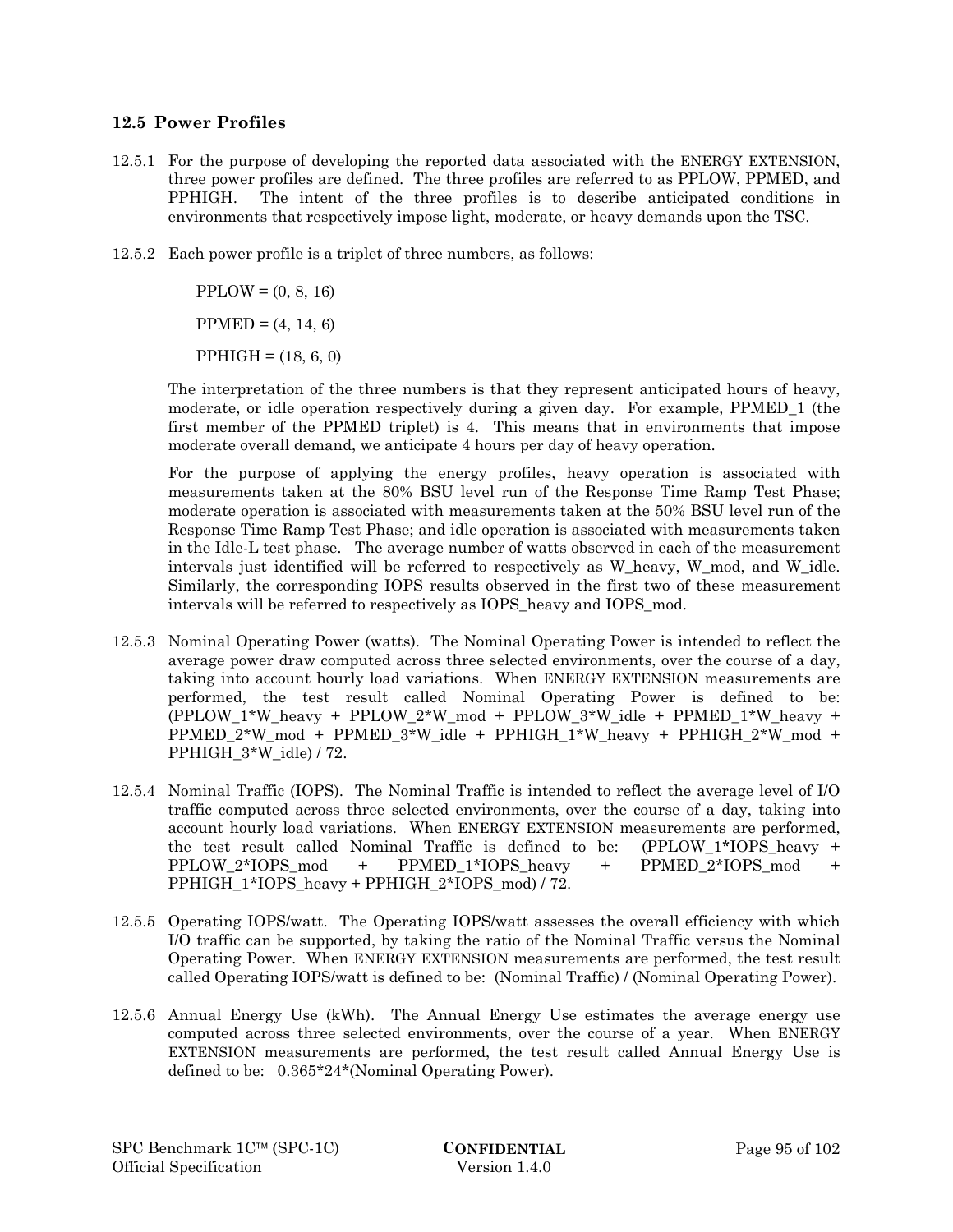### **12.6 Naming Convention**

All references to an SPC-1C Result that includes the SPC-1C Energy Extension shall use the terms SPC Benchmark  $1C/Energy^{TM}$  or SPC-1C/E<sup>TM</sup>, as appropriate, rather than SPC Benchmark 1C™ or SPC-1C™.

## **12.7 SPC-1C/E Reported Data**

12.7.1 SPC-1C/E Post-Processing Tool

SPC-1C/E Reported Data can only be generated by the SPC-1C/E Post-Processing Tool approved by the SPC-C Technical Subcommittee.

- 12.7.1.1 The required input to generate SPC-1C/E Reported Data consists of:
	- 1. The data collected during the Idle Test as defined in Clause 12.4.2.
	- 2. The data collected during the Primary Metrics and Repeatability Tests as defined in Clause 12.4.3.2.
	- 3. The official performance results files from the Idle Test Conditioning Phase *(Clause 12.4.2.5#1)*, the Idle Test Recovery Phase *(Clause 12.4.2.5, #4)*, and each of the Test Runs that comprise the Primary Metrics and Repeatability Tests *(Clauses 6.4.3 and 6.4.4)*.
- 12.7.1.2 SPC-1C/E Reported Data consists of:
	- 1. A required graph produced by the SPC-1C/E Post Processing Tool, which reports and illustrates the performance in SPC-1C/E IOPS and average power consumption in RMS watts for Idle Test Conditioning Phase *(Clause 12.4.2.5#1)*, Idle Test Recovery Phase *(Clause 12.4.2.5, #4)*,, and each of the Test Runs that comprise the Primary Metrics and Repeatability Tests *(Clauses 6.4.3 and 6.4.4)*. An example of that required graph appears below in Figure 12-1.
	- 2. A required table produced by the SPC-1C/E Post-Processing Tool, which reports the calculated power profile data *(Clause 12.5)*. An example of that required table appears below in Table 12-1.
	- 3. A required table produced by the SPC-1C/E Post-Processing Tool, which reports the power data collected during the Idle Test *(Clause 12.4.2.2)* and the Primary Metrics Test *(Clause 12.4.3.2)*. An example of a portion of that required table appears below in Table 12-2.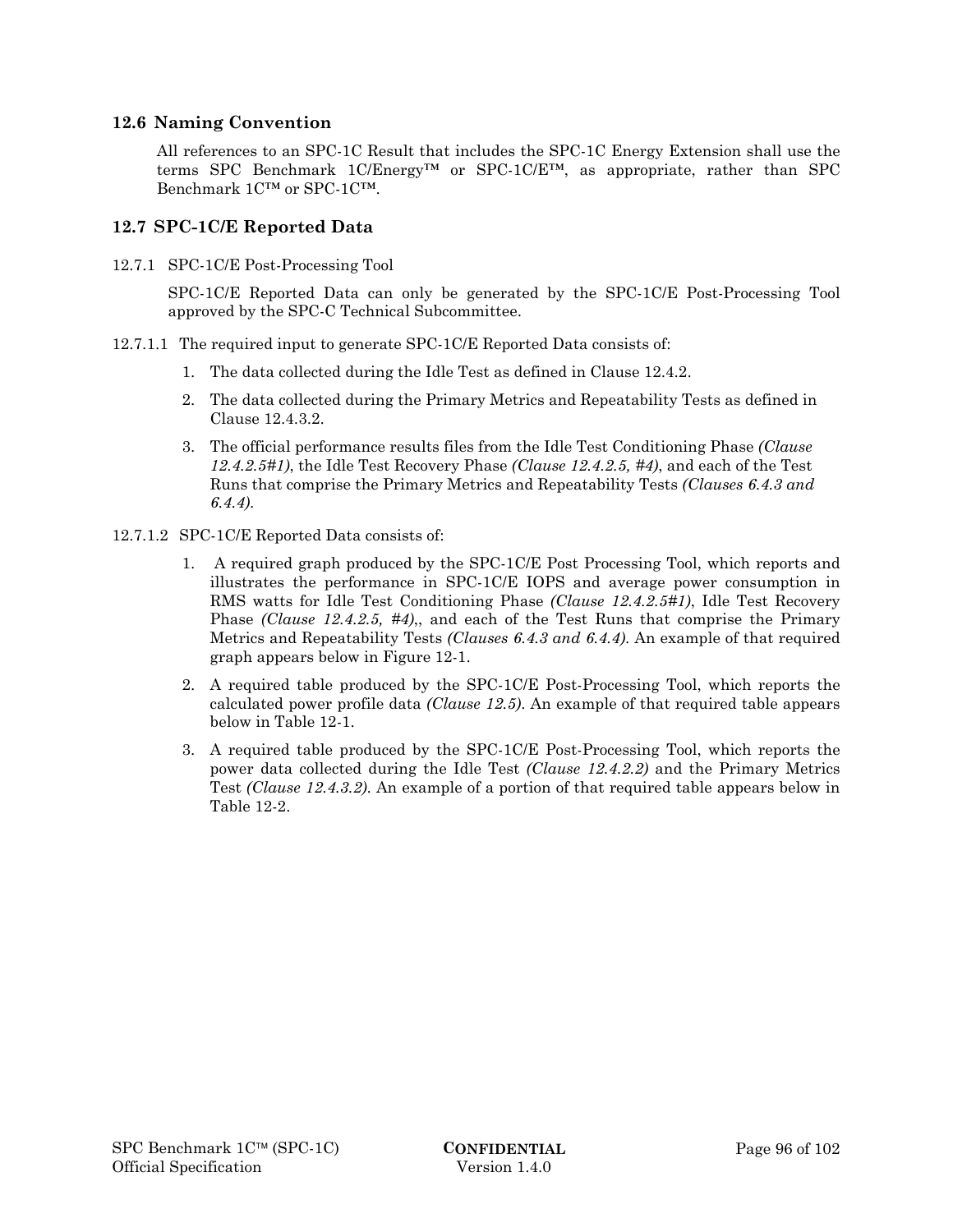

## **Figure 12-1: Power / Performance Profile Data**

**Table 12-1: Power Profile Data** 

|                                | <b>Usage Profile</b> |                           |      |                |                         |                |
|--------------------------------|----------------------|---------------------------|------|----------------|-------------------------|----------------|
|                                |                      | Hours of Use per Day      |      | <b>Nominal</b> | <b>Nominal</b>          | <b>Nominal</b> |
|                                | Heavy                | Moderate                  | Idle | Power, W       | <b>Traffic, IOPS</b>    | <b>IOPS/W</b>  |
| Low Daily Usage:               | 0                    | 8                         | 16   | 161.50         | 7498.96                 | 46.43          |
| <b>Medium Daily Usage:</b>     | 4                    | 14                        | 6    | 162.64         | 19118.11                | 117.55         |
| <b>High Daily Usage:</b>       | 18                   | 6                         | 0    | 164.01         | 32601.39                | 198.77         |
|                                |                      |                           |      |                |                         |                |
|                                |                      | <b>Composite Metrics:</b> |      | 162.72         | 19,739.49               | 121.31         |
| <b>Annual Energy Use, kWh:</b> |                      | 1,425.41                  |      |                |                         |                |
| Energy Cost, \$/kWh:           |                      | -\$<br>0.12               |      |                | Annual Energy Cost, \$: | 171.05         |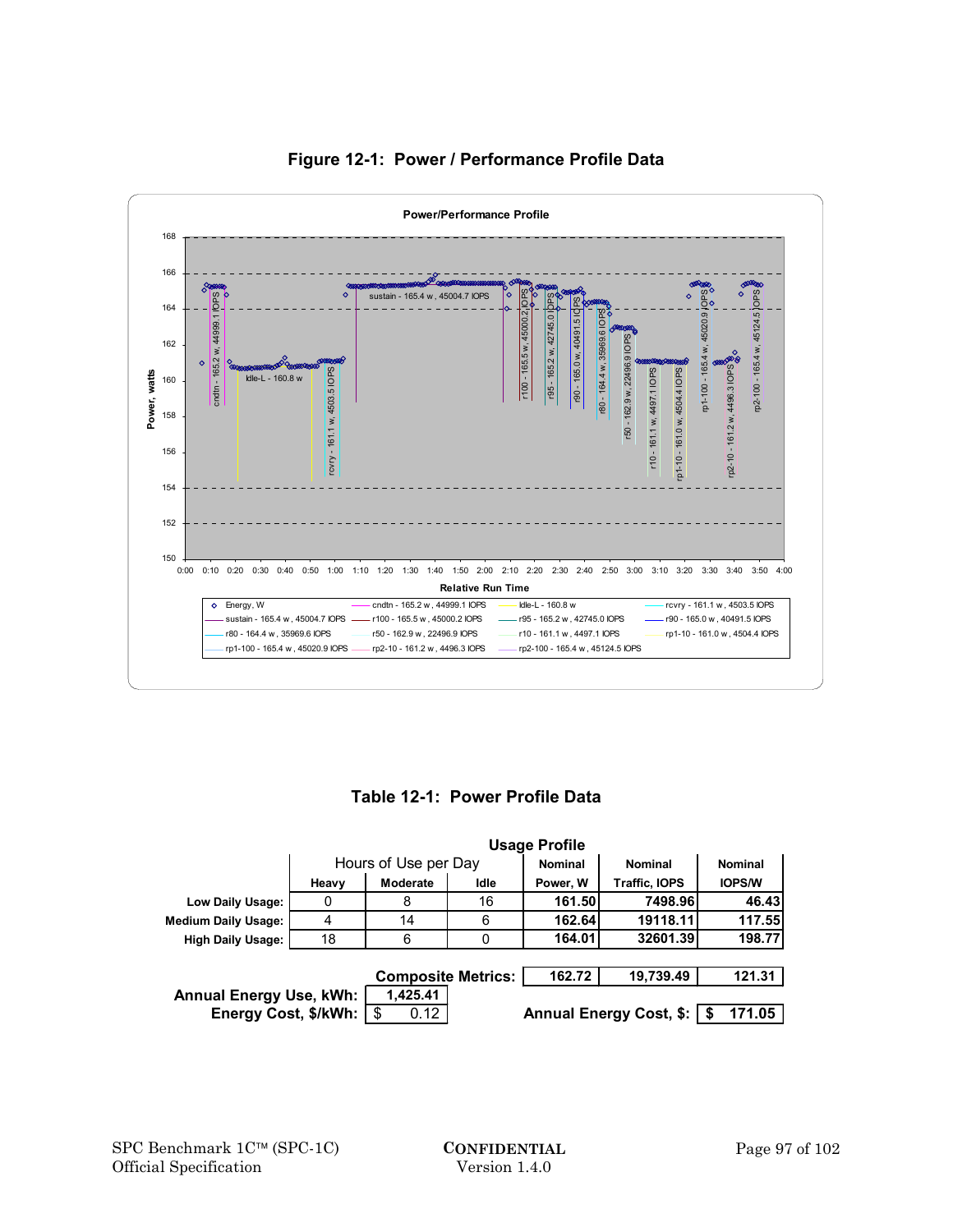# **Table 12-2: Power Consumption Data**

| Relative           |                      |                                          |                  |                  |                  |
|--------------------|----------------------|------------------------------------------|------------------|------------------|------------------|
| <b>Time</b>        | Time                 | <b>Run Name</b>                          | Energy, W        | Voltage, V       | Current, A       |
| 0:06:44            | 16:46:44             | Conditioning                             | 160.97           | 202.52           | 0.9057           |
| 0:07:44            | 16:47:44             | Conditioning                             | 165.02           | 202.51           | 0.9246           |
| 0:08:44            | 16:48:44             | Conditioning                             | 165.33           | 202.67           | 0.9255           |
| 0:09:44            | 16:49:44             | Conditioning                             | 165.25           | 202.67           | 0.9251           |
| 0:10:44            | 16:50:44             | Conditioning                             | 165.23           | 202.58           | 0.9253           |
| 0:11:44            | 16:51:44             | Conditioning                             | 165.25           | 202.57           | 0.9255           |
| 0:12:44            | 16:52:44             | Conditioning                             | 165.26           | 202.63           | 0.9254           |
| 0:13:44            | 16:53:44             | Conditioning                             | 165.26           | 202.60           | 0.9254           |
| 0:14:44            | 16:54:44             | Conditioning                             | 165.24           | 202.62           | 0.9252           |
| 0:15:44            | 16:55:44             | Conditioning                             | 165.23           | 202.65           | 0.9251           |
| 0:16:44            | 16:56:44             | Startup Idle-L                           | 164.77           | 202.72           | 0.9228           |
| 0:17:44            | 16:57:44             | Startup Idle-L                           | 161.06           | 202.77           | 0.9056           |
| 0:18:44            | 16:58:44             | Startup Idle-L                           | 160.76           | 202.65           | 0.9046           |
| 0:19:44            | 16:59:44             | Startup Idle-L                           | 160.77           | 202.43           | 0.9052           |
| 0:20:51            | 17:00:51             | Idle-L                                   | 160.72           | 203.50           | 0.9016           |
| 0:21:51            | 17:01:51             | Idle-L                                   | 160.67           | 203.84           | 0.9002           |
| 0:22:51            | 17:02:51             | Idle-L                                   | 160.69           | 203.81           | 0.9003           |
| 0:23:51            | 17:03:51             | Idle-L                                   | 160.68           | 203.74           | 0.9005           |
| 0:24:51            | 17:04:51             | Idle-L                                   | 160.69           | 203.70           | 0.9006           |
| 0:25:51            | 17:05:51             | Idle-L                                   | 160.70           | 203.64           | 0.9007           |
| 0:26:51            | 17:06:51             | Idle-L                                   | 160.67           | 203.59           | 0.9006           |
| 0:27:51            | 17:07:51             | Idle-L                                   | 160.70           | 203.60           | 0.9007           |
| 0:28:51<br>0:29:51 | 17:08:51             | Idle-L<br>Idle-L                         | 160.70           | 203.66<br>203.77 | 0.9005           |
| 0:30:51            | 17:09:51<br>17:10:51 | Idle-L                                   | 160.72<br>160.73 | 203.76           | 0.9003<br>0.9005 |
| 0:31:51            | 17:11:51             | Idle-L                                   | 160.76           | 203.68           | 0.9008           |
| 0:32:51            | 17:12:51             | Idle-L                                   | 160.76           | 203.68           | 0.9008           |
| 0:33:51            | 17:13:51             | Idle-L                                   | 160.75           | 203.63           | 0.9009           |
| 0:34:51            | 17:14:51             | Idle-L                                   | 160.72           | 203.66           | 0.9007           |
| 0:35:51            | 17:15:51             | Idle-L                                   | 160.75           | 203.69           | 0.9008           |
| 0:36:51            | 17:16:51             | Idle-L                                   | 160.86           | 203.66           | 0.9013           |
| 0:37:51            | 17:17:51             | Idle-L                                   | 160.89           | 203.65           | 0.9015           |
| 0:38:51            | 17:18:51             | Idle-L                                   | 161.00           | 203.72           | 0.9020           |
| 0:39:51            | 17:19:51             | Idle-L                                   | 161.28           | 203.78           | 0.9031           |
| 0:40:51            | 17:20:51             | Idle-L                                   | 160.92           | 203.70           | 0.9017           |
| 0:41:51            | 17:21:51             | Idle-L                                   | 160.76           | 203.64           | 0.9011           |
| 0:42:51            | 17:22:51             | Idle-L                                   | 160.77           | 203.60           | 0.9012           |
| 0:43:51            | 17:23:51             | Idle-L                                   | 160.78           | 203.55           | 0.9013           |
| 0:44:51            | 17:24:51             | Idle-L                                   | 160.80           | 203.56           | 0.9015           |
| 0:45:51            | 17:25:51             | Idle-L                                   | 160.79           | 203.63           | 0.9015           |
| 0:46:51            | 17:26:51             | Idle-L                                   | 160.79           | 203.58           | 0.9015           |
| 0:47:51            | 17:27:51             | Idle-L                                   | 160.82           | 203.55           | 0.9018           |
| 0:48:51<br>0:49:51 | 17:28:51<br>17:29:51 | Idle-L<br>Idle-L                         | 160.82<br>160.78 | 203.52<br>203.44 | 0.9019           |
| 0:50:51            | 17:30:51             | RunOut                                   | 160.78           | 203.48           | 0.9019<br>0.9018 |
| 0:51:51            | 17:31:51             | RunOut                                   | 160.79           | 203.50           | 0.9018           |
| 0:52:51            | 17:32:51             | Recovery                                 | 160.80           | 203.46           | 0.9019           |
| 0:53:51            | 17:33:51             | Recovery                                 | 161.04           | 203.39           | 0.9033           |
| 0:54:51            | 17:34:51             | Recovery                                 | 161.09           | 203.36           | 0.9036           |
| 0:55:51            | 17:35:51             | Recovery                                 | 161.11           | 203.34           | 0.9036           |
| 0:56:51            | 17:36:51             | Recovery                                 | 161.09           | 203.35           | 0.9036           |
| 0:57:51            | 17:37:51             | Recovery                                 | 161.09           | 203.38           | 0.9036           |
| 0:58:51            | 17:38:51             | Recovery                                 | 161.08           | 203.37           | 0.9035           |
| 0:59:51            | 17:39:51             | Recovery                                 | 161.06           | 203.33           | 0.9035           |
| 1:00:51            | 17:40:51             | Recovery                                 | 161.08           | 203.26           | 0.9038           |
| 1:01:51            | 17:41:51             | Recovery                                 | 161.08           | 203.17           | 0.9041           |
| 1:02:51            | 17:42:51             | <b>RunOut</b>                            | 161.06           | 203.12           | 0.9041           |
| 1:03:24            | 17:43:24             | Startup Sustainabiltiy                   | 161.24           | 203.12           | 0.9049           |
| 1:04:24            | 17:44:24             | Startup Sustainabiltiy                   | 164.80           | 203.18           | 0.9213           |
| 1:05:24            | 17:45:24             | Startup Sustainabiltiy                   | 165.29           | 203.27           | 0.9234           |
| 1:06:24            | 17:46:24             | Startup Sustainabiltiy                   | 165.26           | 203.22           | 0.9233           |
| 1:07:24<br>1:08:24 | 17:47:24<br>17:48:24 | Startup Sustainabiltiy<br>Sustainability | 165.26<br>165.26 | 203.13           | 0.9235           |
| 1:09:24            | 17:49:24             | Sustainability                           | 165.25           | 203.19<br>203.27 | 0.9233<br>0.9232 |
| 1:10:24            | 17:50:24             | Sustainability                           | 165.23           | 203.31           | 0.9230           |
| 1:11:24            | 17:51:24             | Sustainability                           | 165.28           | 203.27           | 0.9233           |
| 1:12:24            | 17:52:24             | Sustainability                           | 165.25           | 203.28           | 0.9232           |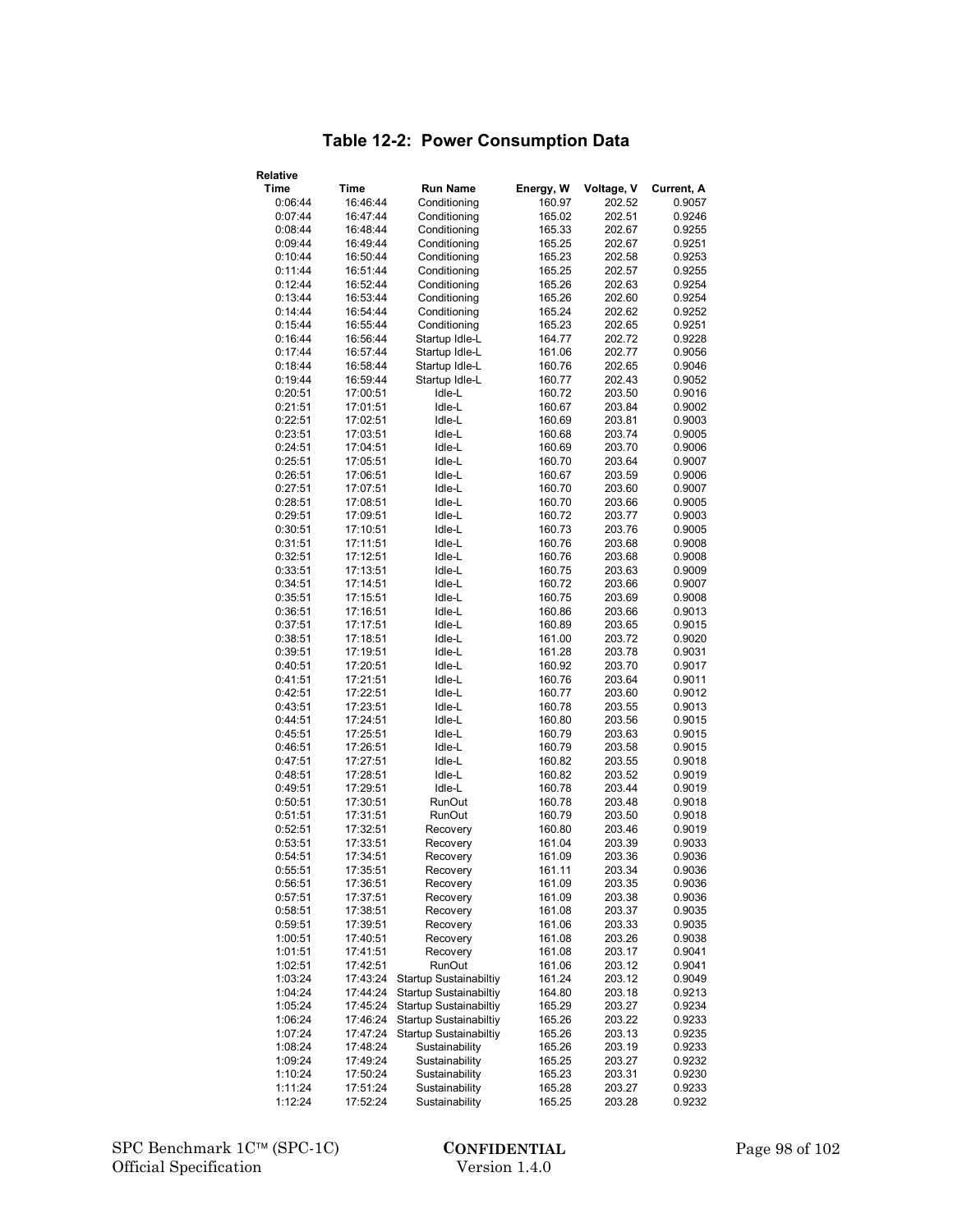## **12.8 SPC-1C/E Full Disclosure Report (FDR) Requirements**

In addition to the requirements and content defined in Clause 10, the SPC-1C/E FDR shall include the content described in the following clauses.

#### 12.8.1 Configuration Diagram

The FDR shall include a diagram of the electrical metering, illustrating the measurement apparatus used and the relationship between active AC inputs and the associated measurement apparatus inputs.

#### 12.8.2 SPC-1C/E Reported Data

All SPC-1C/E Reported Data defined in Clause 12.7 shall be included in the FDR.

#### 12.8.3 Temperature

The ambient temperature measurement data, defined in Clause 12.4.4, shall be included in the FDR.

## **12.9 SPC-1C/E Audit Requirements**

Execution of the complete set of SPC-1C/E Tests *(Clauses 6.4., 12.4.2, and 12.4.3)*, which will form the basis of an SPC-1C/E Result, are performed during the SPC-1C/E audit.

In the case of a successful audit, the SPC-1C/E Audit Certification report *(Clause 11.3.2.3)* will enumerate and document the audit procedures used in the audit, which include the requirements and process defined in Clause 11 as well as the process used to ensure compliance with the Clauses 12.2– 12.8.

Eligibility for SPC-1C/E measurement submission to the SPC, the submission process for an SPC-1C/E measurement submission to the SPC, disposition in the case of an unsuccessful audit, and Test Sponsor appeal process in the case of an unsuccessful audit are defined in Clauses 11.3.2 – 11.4.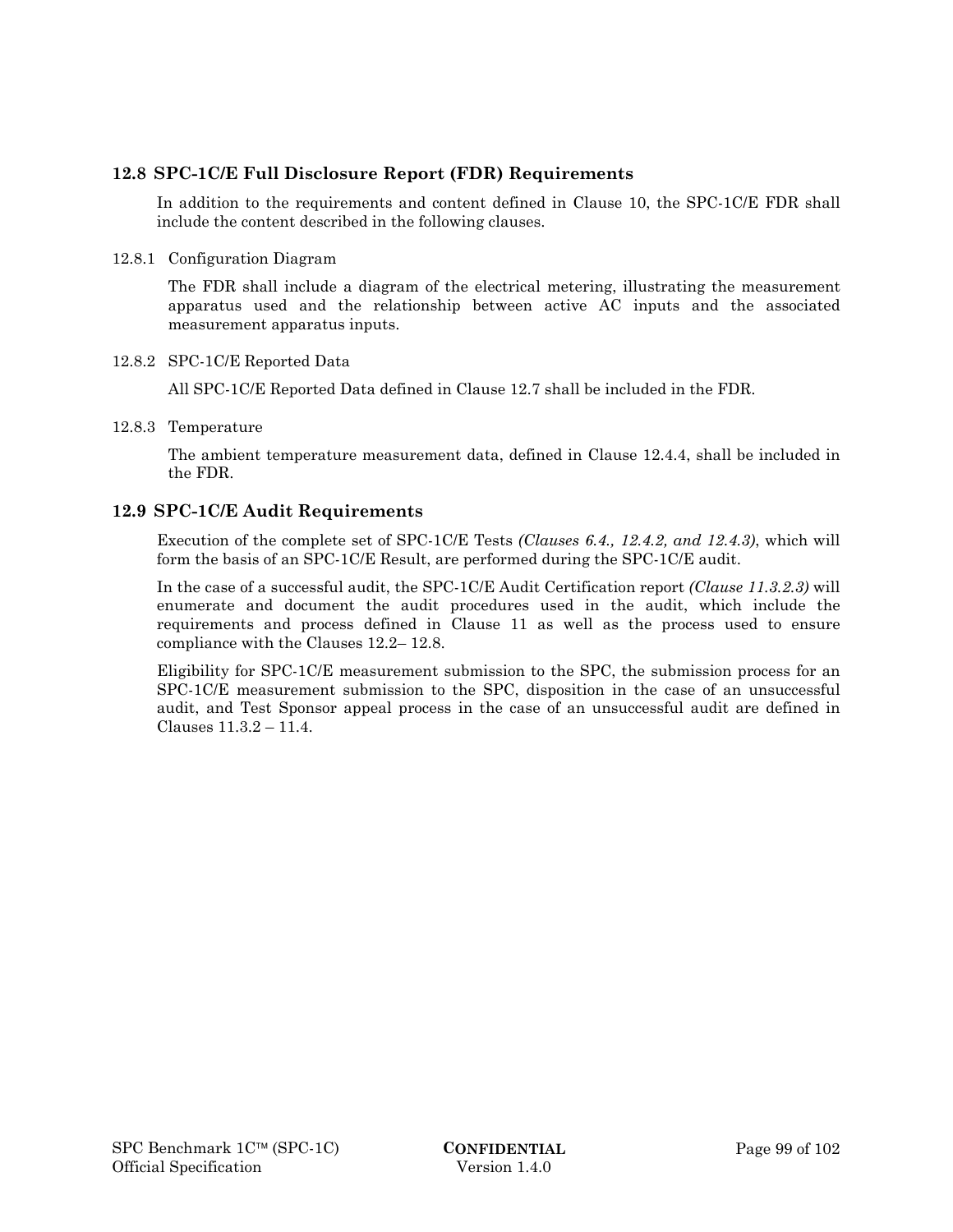# **Appendix A: Letter of Good Faith**

The required Letter of Good Faith submitted by a Test Sponsor must be identical in format and content to the template listed below with the appropriate changes specific to the benchmark submission (Test Sponsor name, TSC name, date, etc.). Any other changes in content or format must be approved by the SPC Auditor prior to the benchmark submission.

Date: *Date the benchmark result is submitted to the SPC Audit Service*

#### From: *Test Sponsor Name and Contact Information*

## To: *SPC Auditor Name and Contact Information*

Subject: SPC-1C Letter of Good Faith for the *Tested Storage Configuration name*

*Test Sponsor Name* is the SPC-1C Test Sponsor for the above listed product. To the best of our knowledge and belief, the required SPC-1C benchmark results and materials we have submitted for that product are complete, accurate, and in full compliance with *Vn.n* of the SPC-1C benchmark specification.

In addition, we have reported any items in the Benchmark Configuration and execution of the benchmark necessary to reproduce the reported results even if the items are not explicitly required to be disclosed by the above SPC-1C benchmark specification.

\_\_\_\_\_\_\_\_\_\_\_\_\_\_\_\_\_\_\_\_\_\_\_\_\_\_\_\_\_\_\_\_\_\_\_\_\_\_\_\_\_\_ \_\_\_\_\_\_\_\_\_\_\_\_\_\_\_\_\_\_\_\_\_\_\_\_\_\_\_\_

Signed: Date:

Name and title of an appropriate Date of Signature Test Sponsor senior executive